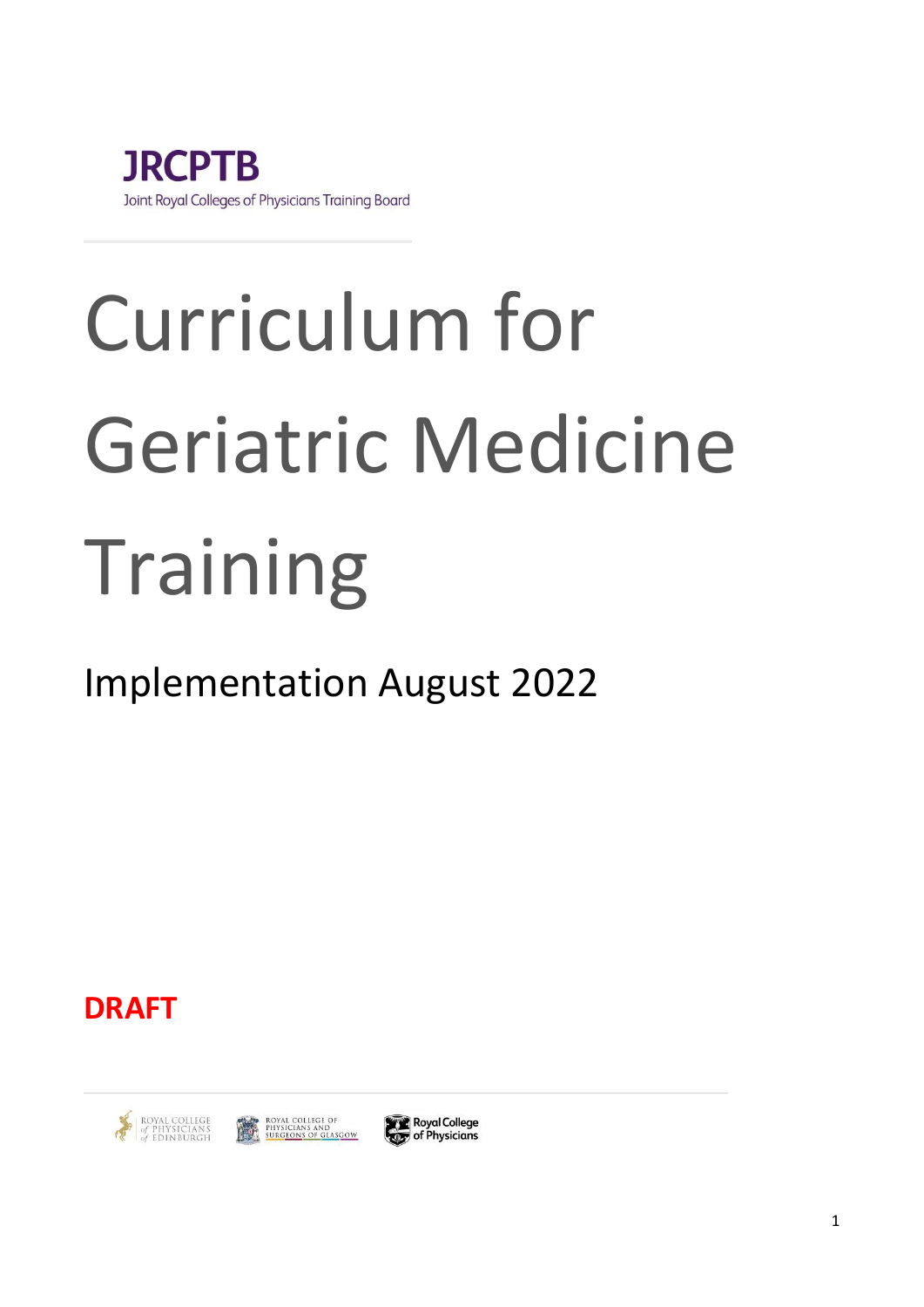#### **Contents**

| $\mathbf{1}$ |     |                                                                               |  |  |
|--------------|-----|-------------------------------------------------------------------------------|--|--|
| 2            |     |                                                                               |  |  |
|              | 2.1 |                                                                               |  |  |
|              | 2.2 |                                                                               |  |  |
|              | 2.3 |                                                                               |  |  |
|              | 2.4 |                                                                               |  |  |
|              | 2.5 |                                                                               |  |  |
|              | 2.6 |                                                                               |  |  |
|              | 2.7 |                                                                               |  |  |
|              |     | 2.7.1 Flexibility and accreditation of transferrable capabilities  10         |  |  |
|              |     |                                                                               |  |  |
|              | 2.8 |                                                                               |  |  |
| 3            |     |                                                                               |  |  |
|              | 3.1 |                                                                               |  |  |
|              | 3.2 |                                                                               |  |  |
|              | 3.3 |                                                                               |  |  |
|              | 3.4 |                                                                               |  |  |
|              | 3.5 | Geriatric Medicine specialty capabilities in practice (themed for service) 32 |  |  |
|              | 3.6 |                                                                               |  |  |
|              | 3.7 |                                                                               |  |  |
|              |     |                                                                               |  |  |
| 4            |     |                                                                               |  |  |
|              |     |                                                                               |  |  |
|              |     |                                                                               |  |  |
|              |     |                                                                               |  |  |
|              |     |                                                                               |  |  |
|              |     |                                                                               |  |  |
| 5            |     |                                                                               |  |  |
|              |     |                                                                               |  |  |
|              |     |                                                                               |  |  |
|              |     |                                                                               |  |  |
|              |     |                                                                               |  |  |
|              |     |                                                                               |  |  |
|              |     |                                                                               |  |  |
|              |     |                                                                               |  |  |
| 6            |     |                                                                               |  |  |
|              |     |                                                                               |  |  |
|              |     |                                                                               |  |  |
| 7            |     |                                                                               |  |  |
| 8            |     |                                                                               |  |  |
| 9            |     |                                                                               |  |  |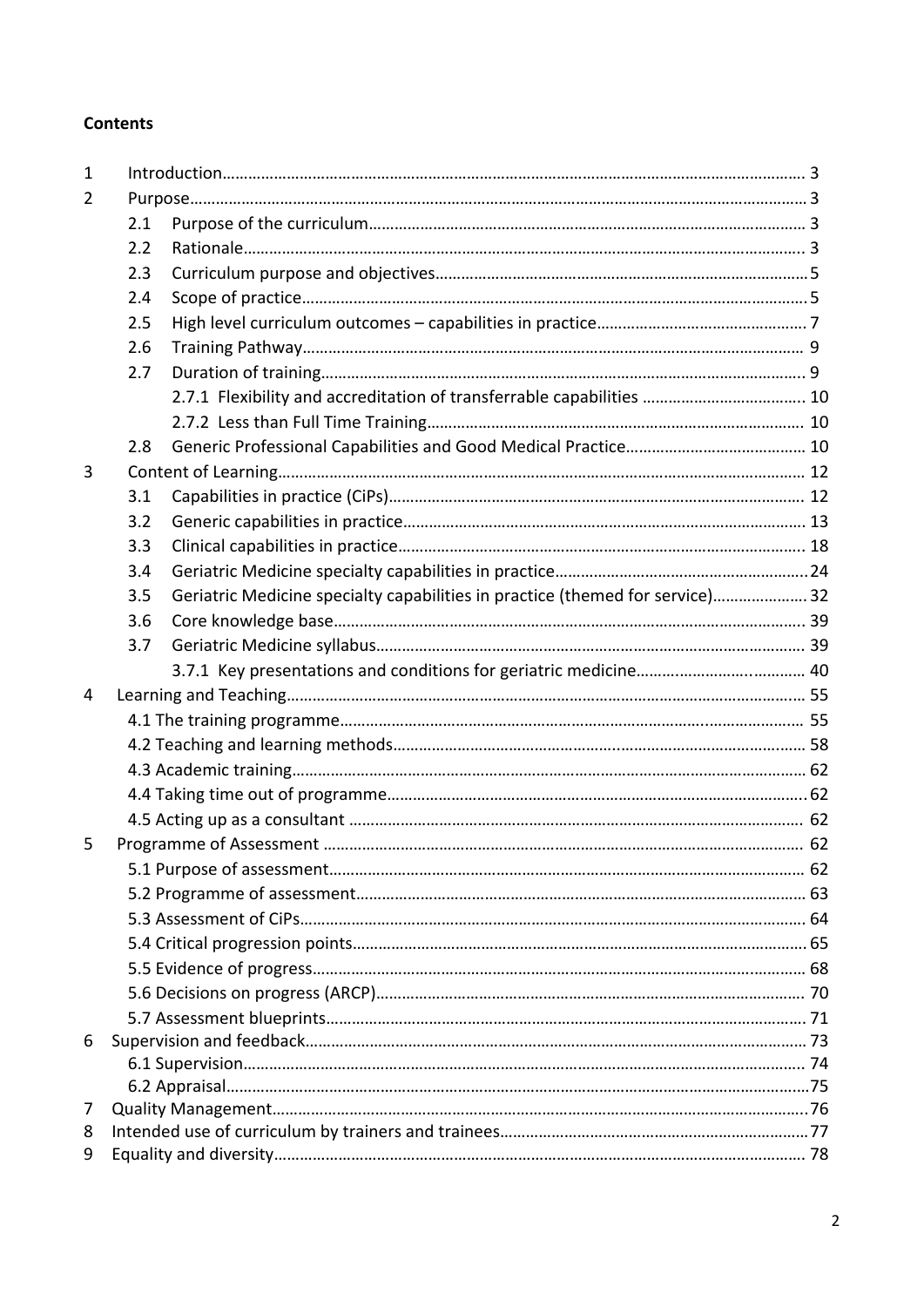#### **1. Introduction**

Geriatric medicine is concerned with the specialist medical care of older people, many of whom will be frail, and in the promotion of better health in old age.

Training in Geriatric Medicine will encompass dual training in the specialty of Geriatric Medicine in combination with Internal Medicine (IM) stage 2. It will take trainees who have completed IM stage 1 (or equivalent) to the level at which they will have the capabilities required to acquire a certificate of completion of training (CCT) in Geriatric Medicine and Internal Medicine, and are thereby deemed capable of working as independent practitioners in these specialties.

This curriculum defines the purpose, content of learning, process of training and the programme of assessment for Geriatric Medicine specialty training and should be used in combination with the Internal Medicine stage 2 curriculum. Trainees in Geriatric Medicine will also have the option to complete an additional 6 months training in Stroke Medicine. Such trainees would, at CCT, be competent to lead a specialist stroke service.

### **2. Purpose**

### **2.1 Purpose of the curriculum**

The purpose of the Geriatric Medicine specialty training curriculum is to produce doctors with the generic professional and specialty specific capabilities needed to take overall responsibility for management of patients presenting with frailty, falls, dementia, delirium, stroke, declining mobility and functional impairment, polypharmacy and multiple co-morbidities. Such doctors will be qualified to practise as specialist consultant geriatricians, entrusted to deliver services for frail older people within hyper-acute, in-patient, out-patient and community settings. They will have the skills required to address the challenges of frailty, complex co-morbidity, different patterns of disease presentation, slower response to treatment, uncertain prognosis, end of life and requirements for rehabilitation or social support demanded by the demographic changes of population ageing. Doctors who complete training satisfactorily will be eligible for a CCT (or CESR CP) and can be recommended to the GMC for inclusion on the specialist register. At completion of training they will be capable of independent unsupervised practice and will be eligible for appointment as an NHS consultant.

# **2.2 Rationale**

The Shape of Training (SoT) review<sup>1</sup> was a catalyst for reform of postgraduate training of all doctors to ensure it is more patient focused, more general (especially in the early years) and with more

<sup>&</sup>lt;sup>1</sup> Shape of Training: Securing the future of excellent patient care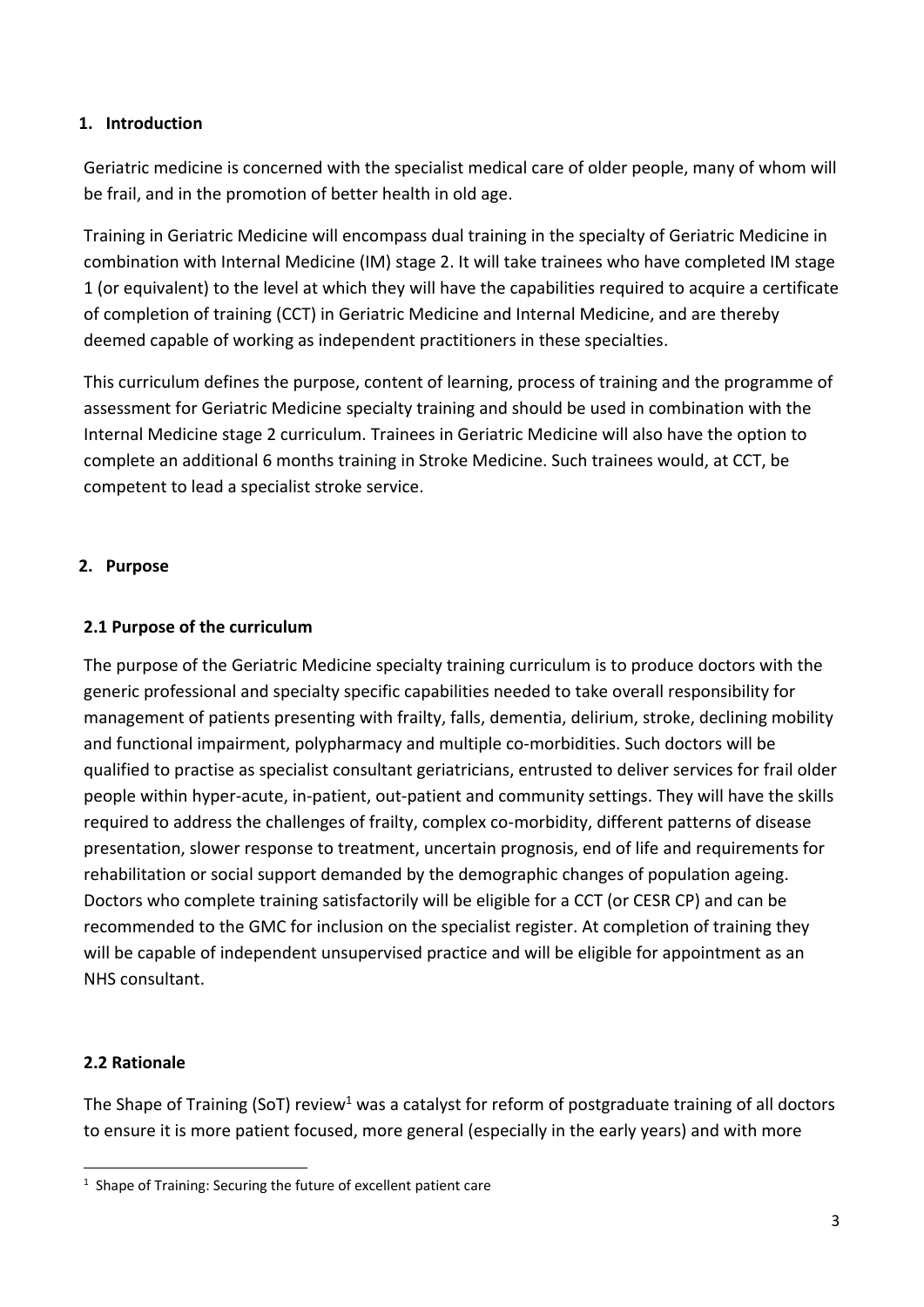flexibility of career structure. For physician training, the views and recommendations of SoT were similar to those of the Future Hospital Commission and the Francis report  $2,3$ .

Demographic change, resulting from population ageing, has significantly changed the case mix of acute hospitals. People living with frailty are increasing in number and constitute the majority of acute hospital in-patients. The 'Geriatric Giants' of instability, immobility, incontinence, intellectual impairment/memory and impaired independence<sup>4</sup>, or the Geriatric 5 Ms: Mind, Mobility, Medications, Multi-complexity, and Matters most<sup>5</sup> require skilled assessment and management. Comprehensive geriatric assessment increases patients' likelihood of being alive and in their own homes after an emergency admission to hospital<sup>6</sup>. The report of the Future Hospital Commission recommends the need for "a cadre of doctors with the knowledge and expertise necessary to diagnose, manage and coordinate continuing care for the increasing number of patients with multiple and complex conditions. This includes the expertise to manage older patients with frailty and dementia"<sup>7</sup> .

The resulting need for specialists in managing frail older people with long-term conditions requires a curriculum which equips doctors with the capabilities to manage older patients with acute illness, chronic conditions, rehabilitation, end of life and palliative care needs. Whilst it is clear that all future geriatricians will need to be able to provide these assessments and manage patients in a hospital setting, there will also be a need for them to be able to undertake comprehensive assessments out of hospitals, in care homes and in the patient's own home. Stroke medicine is another area of significant patient and workforce need. All trainees in geriatric medicine will gain some experience in stroke medicine, complemented by the introduction of stroke medicine as a theme for service. Trainees in geriatric medicine who wish to complete the full stroke sub-specialty programme will be able to undertake an additional 6 months of dedicated stroke training: such trainees would, at CCT, be competent to lead a specialist stroke service.

A further driver for change was the GMC's review of the curricula and assessment standards and introduction of the GPC framework<sup>8</sup>. From May 2017, all postgraduate curricula should be based on higher level learning outcomes and must incorporate the generic professional capabilities. A fundamental component of the GPCs is ensuring that the patient is at the centre of any consultation and decision-making. To this end, communication skills are emphasised throughout all of our capabilities in practice (CiPs – see below) and evidenced through all workplace-based assessments (particularly multi-source feedback – MSF).

<sup>2</sup> Future hospital: Caring for medical patients

<sup>&</sup>lt;sup>3</sup> Report of the Mid Staffordshire NHS Foundation Trust Public Inquiry

<sup>4</sup> Isaacs B. An introduction to geriatrics. London: Balliere, Tindall and Cassell, 1965.

<sup>5</sup> <http://canadiangeriatrics.ca/2017/04/update-the-public-launch-of-the-geriatric-5ms/>

<sup>&</sup>lt;sup>6</sup> Ellis G et. al. Comprehensive geriatric assessment for older adults admitted to hospital: meta-analysis of randomised controlled trials. BMJ 2011;343:d6553

<sup>7</sup> Future hospital: Caring for medical patients

<sup>8</sup> Generic professional capabilities framework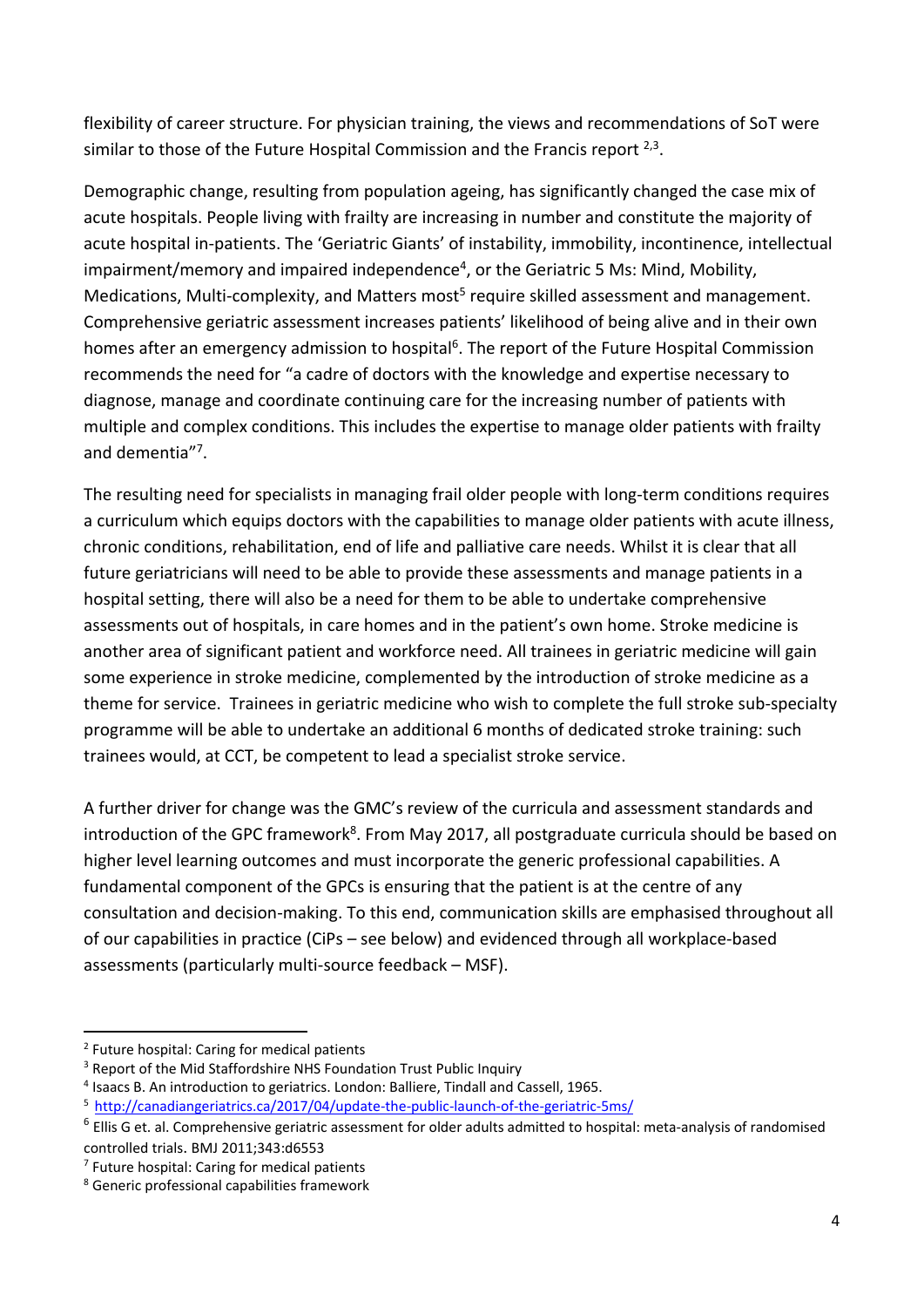#### **2.3 Curriculum objectives**

Geriatric Medicine higher specialty training will normally be a four-year programme that will begin following completion of the Internal Medicine stage 1 curriculum. It will incorporate one year continued training in Internal Medicine (in line with the IM stage 2 curriculum) throughout this period. This curriculum will ensure that the trainee develops the full range of generic professional capabilities and underlying knowledge and skills, specifically their application in the practice of Internal Medicine (IM) and Geriatric Medicine. It will also ensure that the trainee develops the full range of speciality-specific core capabilities, with the underlying professional knowledge and skills, together with an interest in one theme for service. Newly appointed consultants may be required to take on a role as a service lead and a dedicated focus on one of the specific service areas, including stroke, will facilitate this. Geriatric Medicine is constantly evolving as a specialty, and new themes for service may need to be added as additional areas of practice (e.g. oncogeriatrics) become embedded.

The objectives of the curriculum are:

- to set out a range of specific professional capabilities that encompass all knowledge, skills and activities needed to practise Geriatric Medicine and Internal Medicine at consultant level;
- to set expected standards of knowledge and performance of various professional skills and activities at each stage;
- to suggest indicative training times and experiences needed to achieve the required standards.

The curriculum for geriatric medicine has been developed with input from trainees, consultants actively involved in delivering teaching and training across the UK, service representatives and lay persons. This has been through the work of the JRCPTB, the Geriatric Medicine Specialty Advisory Committee, the Stroke Medicine Subspecialty Advisory Committee and the British Geriatrics Society Education and Training Committee and Special Interest Groups (SIGs).

#### **2.4 Scope of Practice**

The scope of practice of Geriatric Medicine requires diagnostic reasoning and the ability to manage uncertainty. Geriatric Medicine encompasses the clinical, preventative, remedial and social aspects of illness in older age. Geriatricians require specific medical skills to address the challenges of frailty, complex co-morbidity, different patterns of disease presentation, slower response to treatment, uncertain prognosis, end of life and requirements for rehabilitation or social support. Patient-centred approaches, patient safety and team working are of vital importance. Geriatricians work both as hospital-based specialists, working closely with colleagues from other specialties, and community-based specialists, working closely with colleagues in primary care and community services.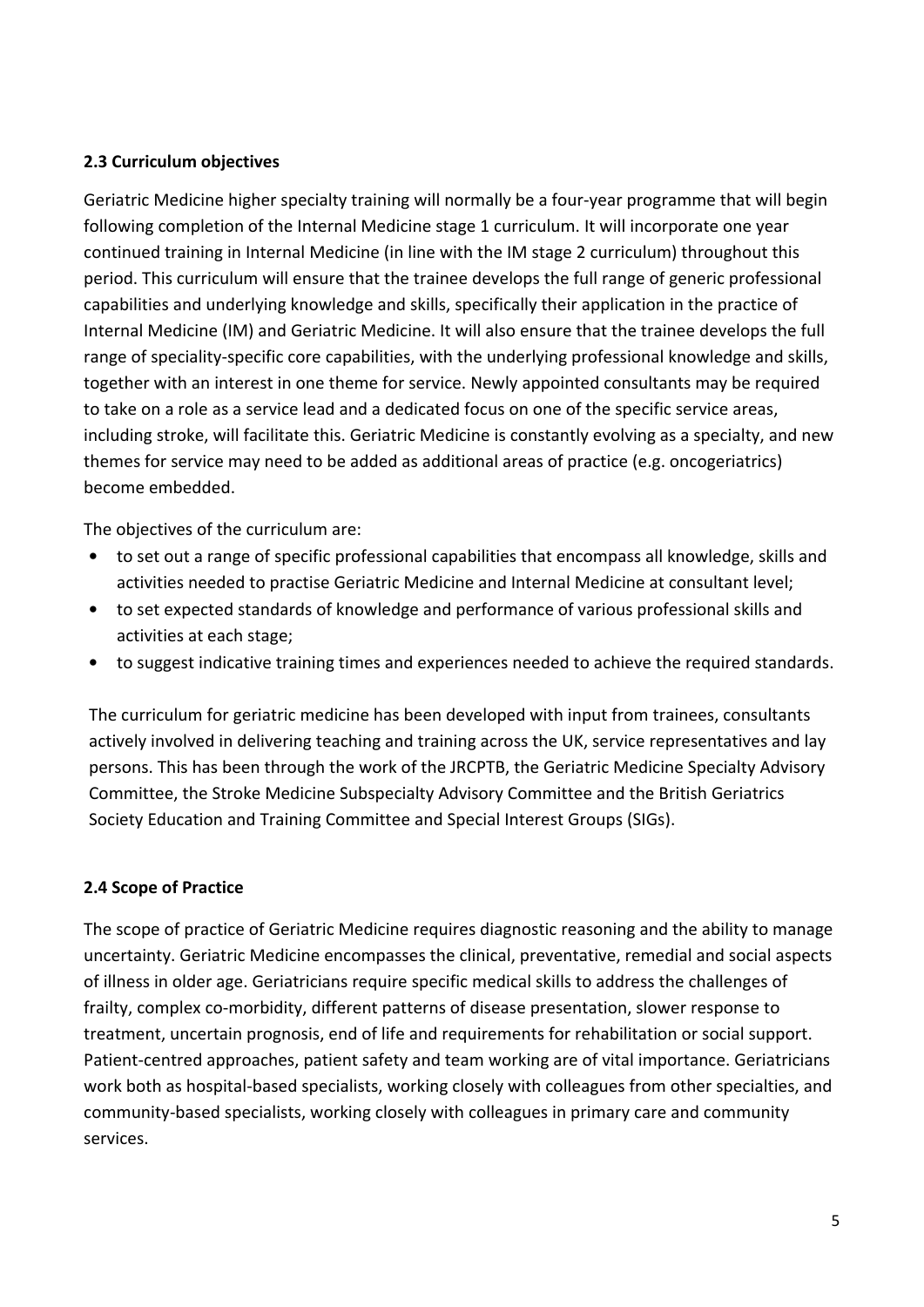Geriatricians will have training across all IM capabilities in practice (CiPs) and will therefore have the flexibility to work as participants in the acute general medical take, or as specialists in Geriatric Medicine supporting the take. All trainees will gain experience in Stroke Medicine, with an opportunity through themes in service to train in more depth in the acute aspects of stroke. Those trainees wishing to sub-specialise in Stroke Medicine could complement this training by extending Geriatric Medicine training by 6 months (to 4.5 years) and complete the three Stroke Medicine Capabilities in Practice. Both the Theme for Service and extended training are defined by the Stroke Medicine SAC and approved by the GMC. Geriatricians need to acquire skills in leadership and service development in order to continue to deliver NHS priorities for meeting the needs of the frail older population. Geriatricians have a wide variety of opportunities for research, and the training is designed to facilitate opportunities for academic careers.

It is anticipated that, when fully trained, the doctor will be:

- Safe and competent to practise as a specialist in Geriatric Medicine and Internal Medicine;
- Able to participate fully in the acute medical take;
- Able to apply the knowledge and skills of a competent geriatrician, working within an MDT, in a hyper-acute (front door), in-patient, out-patient and community setting by;
	- $\circ$  Understanding the basic science and biology of ageing, and being able to give advice on, and promote, healthy ageing
	- o Performing a comprehensive assessment of an older person
	- o Diagnosing and managing older people with acute illness
	- $\circ$  Diagnosing and managing those with chronic disease, dementia, disability and frailty
	- o Assessing and managing people presenting with the common syndromes of older age (falls, delirium, incontinence and poor mobility)
	- $\circ$  Demonstrating competence in the special topic areas of palliative care, continence, movement disorders, orthogeriatrics, stroke and psychiatry of old age
	- $\circ$  Understanding the basic principles of therapeutics, polypharmacy, de-prescribing, optimal prescribing, adverse medication effects and medication burden with specific reference to older people
	- o Providing rehabilitation with the multi-disciplinary team to older people
- Able to plan the transfer of care of frail older patients from hospital;
- Able to assess and manage patients presenting with acute stroke, including the selection of patients for cerebral reperfusion therapies;
- Able to communicate effectively with patients and carers to understand what 'matters most' to them, and thereby to promote shared clinical decision making;
- Able to discuss uncertainty and help patients plan and prepare for the end of their life;
- Able to understand and explain relevant medico-legal and ethical issues, such as assessment of capacity, use of the Mental Health Act, Mental Capacity Act (2005 England & Wales), Adults with Incapacity Act (2000 Scotland), safeguarding, decisions regarding life-prolonging treatments and resuscitation following cardio-respiratory arrest;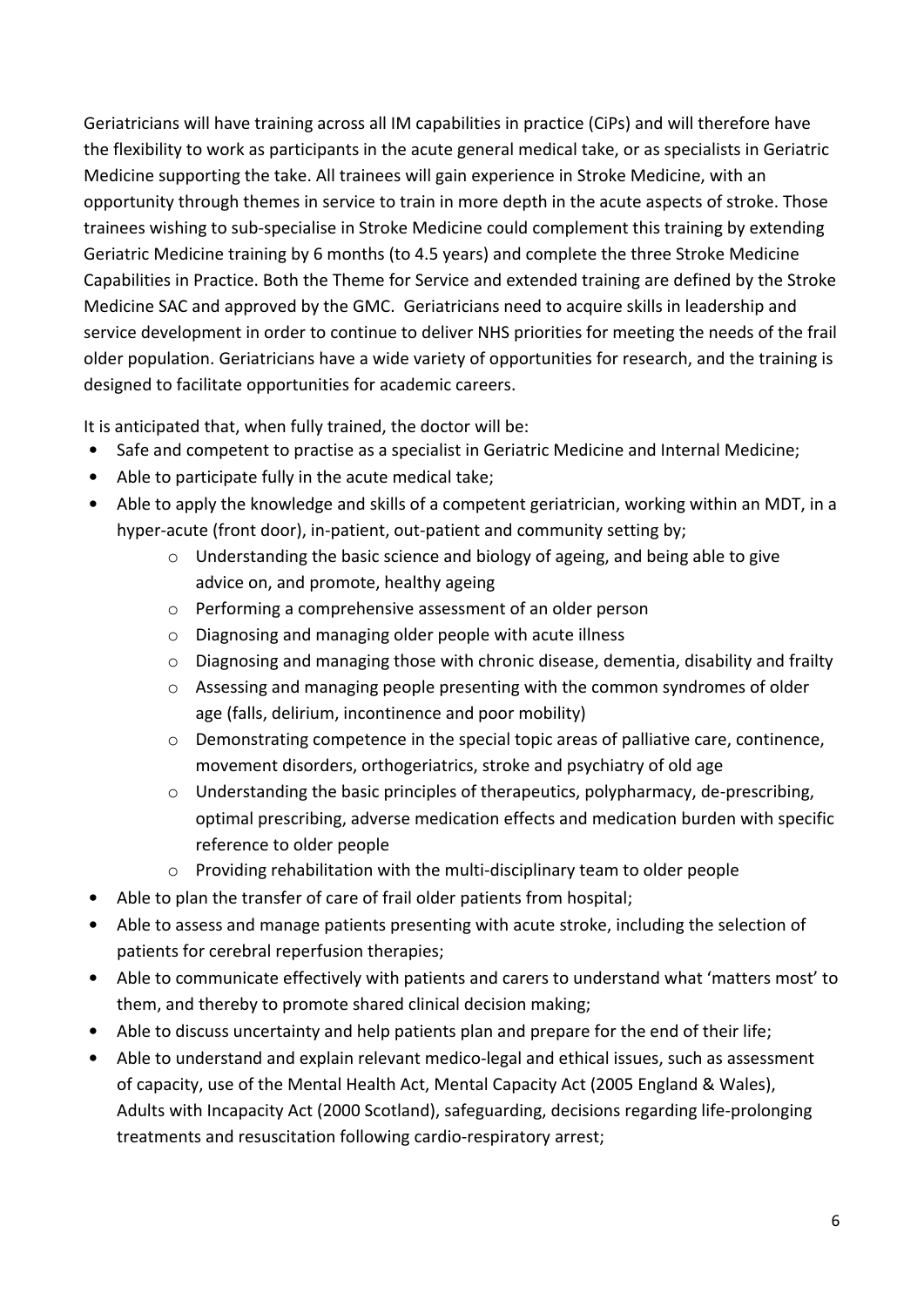- Able to work constructively with a wide range of other medical specialties, a wide range of different professions, and a wide range of other related organisations and agencies;
- Able to contribute effectively to service development, education and training and other management activities with particular emphasis on older people living with frailty.

This purpose statement has been endorsed by the GMC's Curriculum Oversight Group and confirmed as meeting the needs of the health services of the countries of the UK.

# **2.5 High level curriculum outcomes – capabilities in practice (CiPs)**

and cognitive impairment

The capabilities in practice (CiPs) describe the professional tasks or work within the scope of Geriatric Medicine. These are articulated in six generic CiPs, eight IM clinical CiPs and seven Geriatric Medicine specialty CiPs which have been mapped to the relevant GPC domains and subsections to reflect the professional generic capabilities required. Trainees in Geriatric Medicine must also select one additional theme for service CiP. Each theme has been selected to ensure service needs are met, including the needs of stroke medicine: these capabilities will be integrated into the final 3 years of Geriatric Medicine training, when trainees will undertake one module for a time period of 3 months.

Each CiP has a set of descriptors associated with that activity or task. Descriptors are intended to help trainees and trainers recognise the minimum level of knowledge, skills and attitudes which should be demonstrated for an entrustment decision to be made. By the completion of training and award of CCT, the doctor must demonstrate that they are capable of unsupervised practice in all generic, clinical and specialty CiPs, along with one additional 'theme for service' CiP.

| Learning outcomes – capabilities in practice (CiPs) |                                                                                                                                                                             |  |
|-----------------------------------------------------|-----------------------------------------------------------------------------------------------------------------------------------------------------------------------------|--|
|                                                     | <b>Generic CiPs</b>                                                                                                                                                         |  |
|                                                     | 1. Able to successfully function within NHS organisational and management systems                                                                                           |  |
|                                                     | 2. Able to deal with ethical and legal issues related to clinical practice                                                                                                  |  |
|                                                     | 3. Communicates effectively and is able to share decision making, while maintaining appropriate<br>situational awareness, professional behaviour and professional judgement |  |
|                                                     | 4. Is focussed on patient safety and delivers effective quality improvement in patient care                                                                                 |  |
|                                                     | 5. Carrying out research and managing data appropriately                                                                                                                    |  |
|                                                     | 6. Acting as a clinical teacher and clinical supervisor                                                                                                                     |  |
|                                                     |                                                                                                                                                                             |  |
| Clinical CiPs (Internal Medicine)                   |                                                                                                                                                                             |  |
|                                                     | 1. Managing an acute unselected take                                                                                                                                        |  |
| 2.                                                  | Managing an acute specialty-related take                                                                                                                                    |  |
|                                                     | 3. Providing continuity of care to medical inpatients, including management of comorbidities                                                                                |  |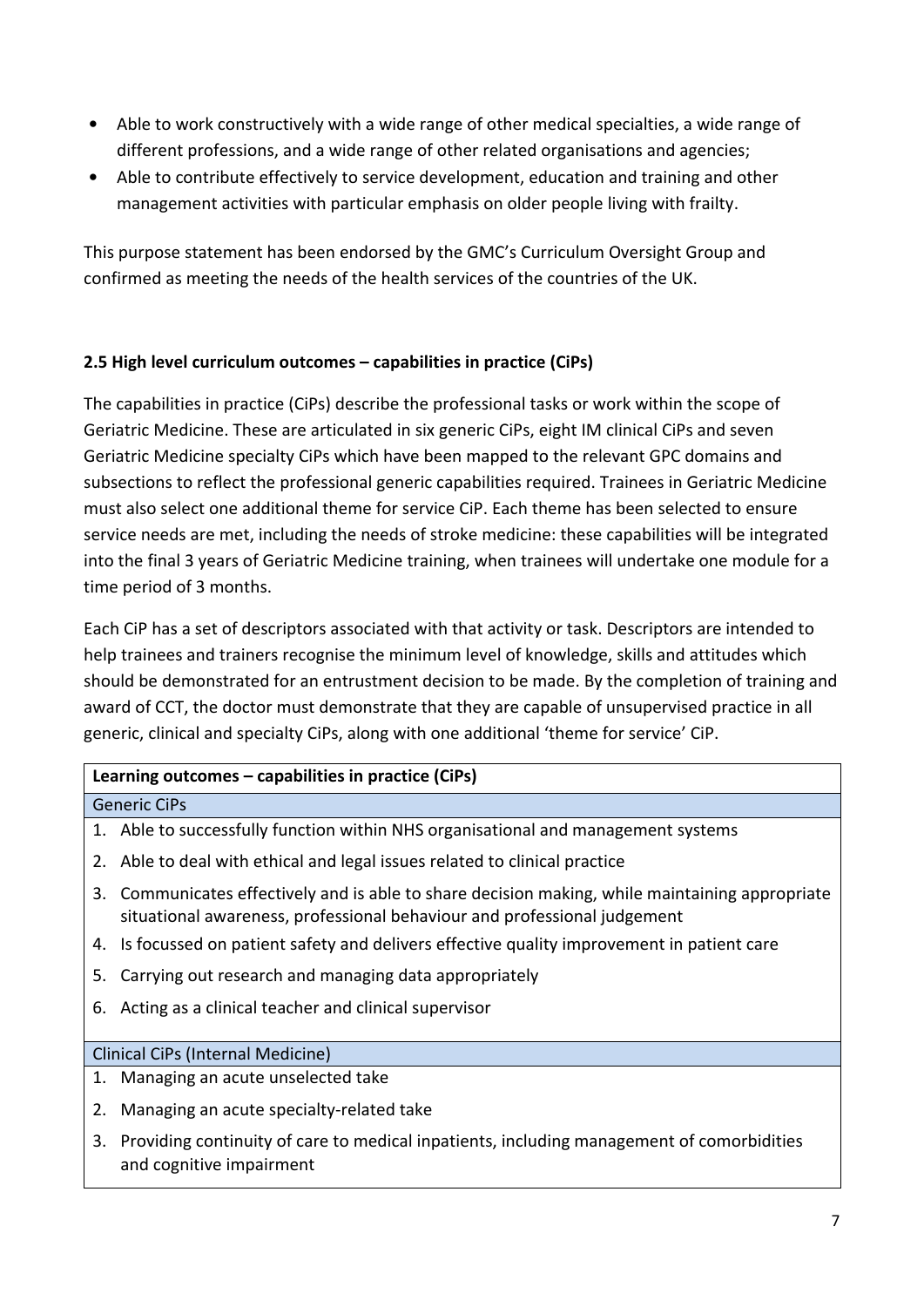- 4. Managing patients in an outpatient clinic, ambulatory or community setting, including management of long-term conditions
- 5. Managing medical problems in patients in other specialties and special cases
- 6. Managing a multi-disciplinary team including effective discharge planning
- 7. Delivering effective resuscitation and managing the acutely deteriorating patient
- 8. Managing end of life and applying palliative care skills

Geriatric Medicine Specialty CiPs

- 1. Performing a comprehensive assessment of an older person, including mood and cognition, gait, nutrition and fitness for surgery in an in-patient, out-patient and community setting
- 2. Managing complex common presentations in older people, including falls, delirium, dementia, movement disorders, incontinence, immobility, tissue viability, and stroke in an inpatient, out-patient and community setting
- 3. Managing older people living with frailty in a hyper-acute (front door), in-patient, out-patient and community setting
- 4. Managing and leading rehabilitation services for older people, including stroke
- 5. Managing community liaison and practice
- 6. Managing liaison with other specialties, including surgery, orthopaedics, critical care, oncology and old age psychiatry
- 7. Evaluating performance and developing and leading services with special reference to older people

Geriatric Medicine CiPs (themed for service)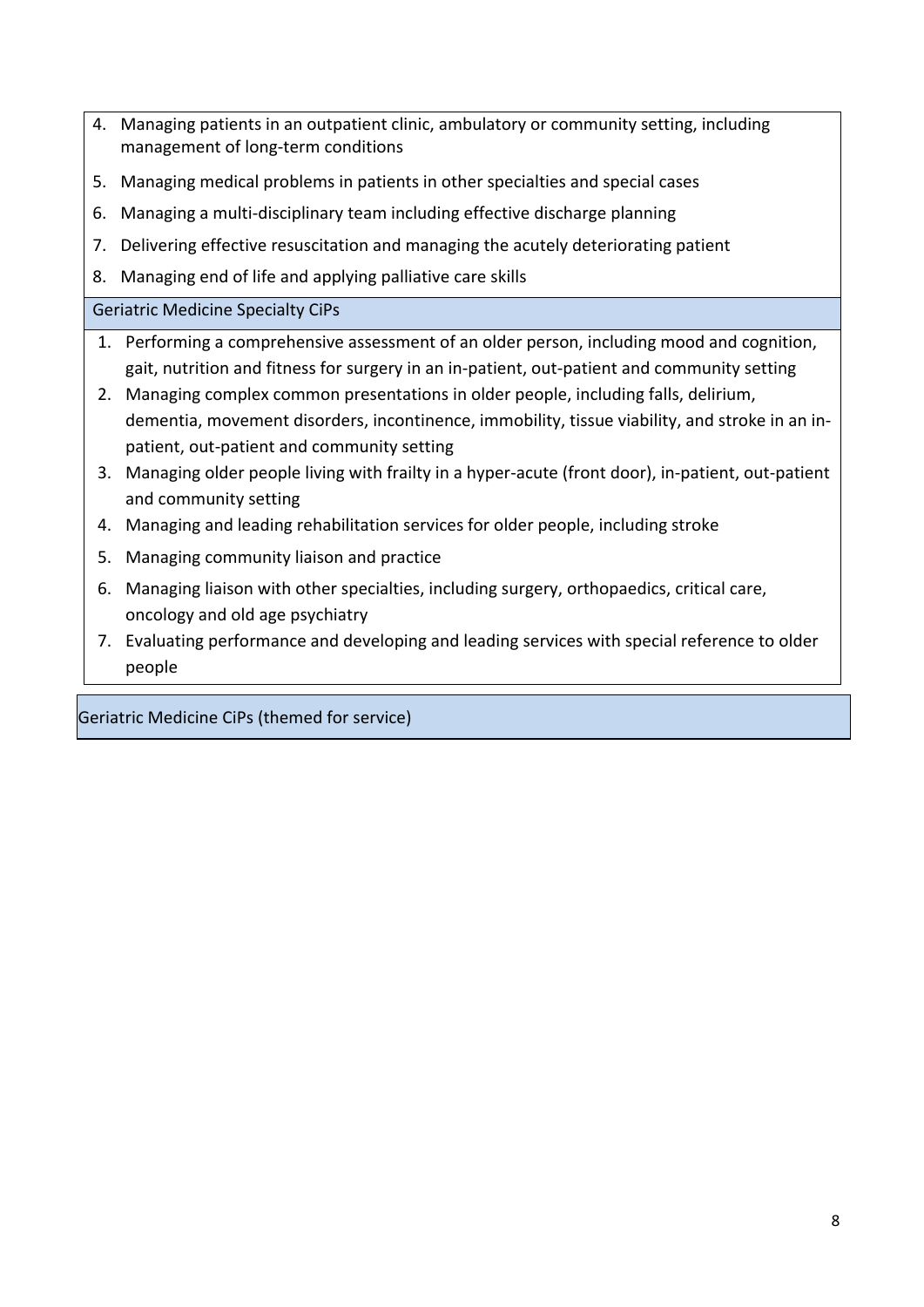Trainees will complete one additional higher-level outcome from the list below according to service theme:

- 1. Able to manage older patients presenting with fracture and is able to provide a comprehensive orthogeriatrics and bone health service
- 2. Able to assess patients with urinary and faecal incontinence and is able to provide a continence service for a specific patient group in conjunction with specialist nursing, therapy and surgical colleagues
- 3. Able to confidently manage ill or disabled older people in a hospital at home, intermediate care and community setting and is able to provide a community geriatric medicine service
- 4. Able to manage patients with a wide range of movement disorders at any stage and is able to develop a specialist movement disorders service for older people
- 5. Able to assess patients presenting acutely with stroke and TIA including suitability for cerebral reperfusion treatments and their subsequent ongoing medical management within an organised stroke service (see Stroke Medicine CiP)

Academic Geriatric Medicine is endorsed and encouraged in any of the above service themes, linked to a formal academic appointment or completion of a higher research degree or postgraduate certificate of education

# **2.6 Training pathway**

Trainees will normally enter higher specialty training having completed either Internal Medicine stage 1 or Acute Care Common Stem (ACCS). During specialty training, an indicative three years will be spent training for the specialty and a further year of Internal Medicine will be integrated flexibly within the specialty training programme (some programmes will choose to run this as a separate year whilst others will integrate it within the specialty training). Internal Medicine training will include supporting the acute specialty take and the acute unselected take.

The physician training pathway  $-$  group 1 specialties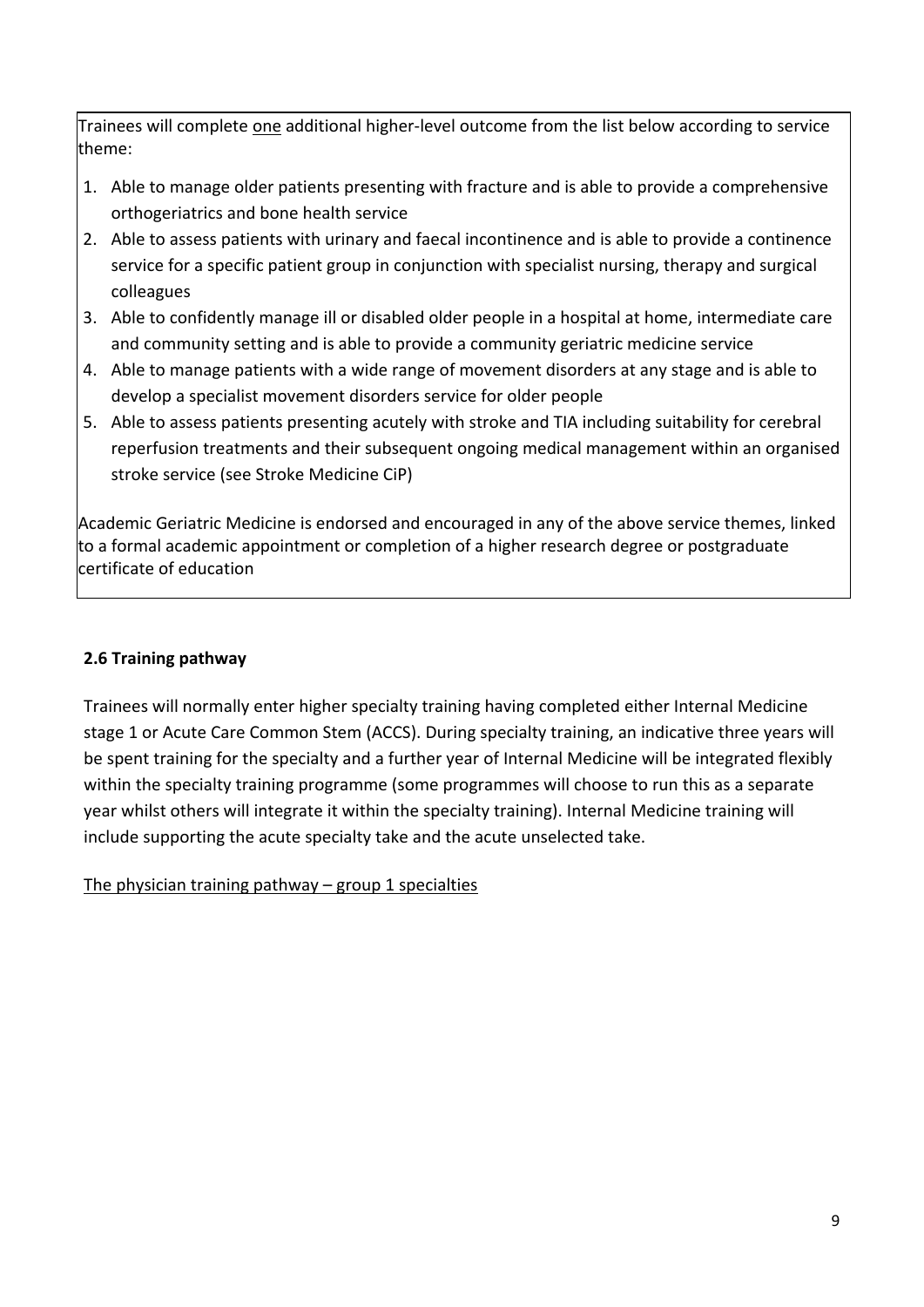

### **2.7 Duration of training**

Geriatric Medicine higher specialty training will normally be a four-year programme that will incorporate one year continued training in Internal Medicine (in line with the IM stage 2 curriculum) throughout this period. All geriatricians will be equipped to deal with any of the common presentations of older people, whilst also developing an interest in at least one specific area of service. Trainees who wish to complete the full stroke sub-specialty programme will require to undertake an additional 6 months of dedicated stroke training. This will be pre-CCT and extend the total training programme from 4 years to 4.5 years. Such trainees would, at CCT, be competent to lead a specialist stroke service.

There will be options for those trainees who demonstrate exceptionally rapid development and acquisition of capabilities to complete training more rapidly than the current indicative time although it is recognised that clinical experience is a fundamental aspect of development as a good physician (guidance on completing training early will be available on the [JRCPTB website\)](http://www.jrcptb.org.uk/). There may also be a small number of trainees who develop more slowly and will require an extension of training in line the Reference Guide for Postgraduate Specialty Training in the UK (The Gold Guide).<sup>9</sup>

#### **2.7.1 Flexibility and accreditation of transferrable capabilities**

The curriculum incorporates and emphasises the importance of the generic professional capabilities (GPCs). GPCs will promote flexibility in postgraduate training as these common capabilities can be transferred from specialty to specialty. Additionally, all group 1 specialties share the Internal Medicine clinical capabilities.

 $9$  A Reference Guide for Postgraduate Specialty Training in the UK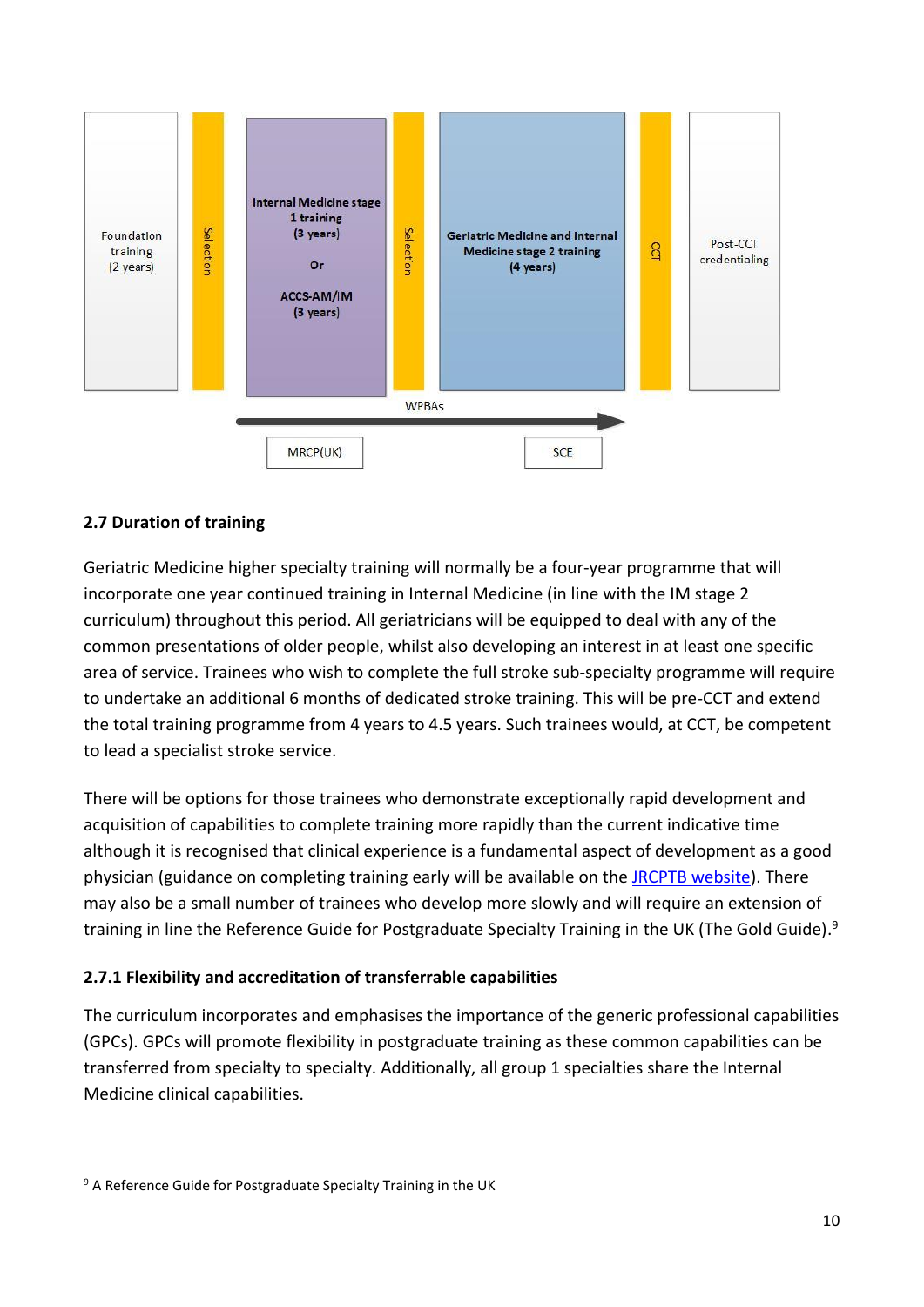The Geriatric Medicine curriculum will allow trainees to train in academic medicine alongside their acquisition of clinical and generic capabilities, and these skills will be transferable across other specialties. In addition, it will also allow flexibility for trainees to train in Stroke Medicine, either in the acute stroke care pathway through a chosen theme for service, or full stroke specialist training via an additional 6 months of dedicated stroke training, underpinned by the three CiPs in the stroke medicine curriculum.

# **2.7.2 Less than full time training**

All aspects of the curriculum can be successfully achieved with less than full time training. Less than full time trainees should undertake a pro rata share of the out-of-hours duties (including on-call and other out-of-hours commitments) required of their full-time colleagues in the same programme and at the equivalent stage.

Less than full time trainees should assume that their clinical training will be of a duration pro-rata with the time indicated/recommended, but this should be reviewed in accordance with the Gold Guide.

# **2.8 Generic Professional Capabilities and Good Medical Practice**

The GMC has developed the Generic professional capabilities (GPC) framework<sup>10</sup> with the Academy of Medical Royal Colleges (AoMRC) to describe the fundamental, career-long, generic capabilities required of every doctor. The framework describes the requirement to develop and maintain key professional values and behaviours, knowledge, and skills, using a common language. GPCs also represent a system-wide, regulatory response to the most common contemporary concerns about patient safety and fitness to practise within the medical profession. The framework will be relevant at all stages of medical education, training and practice.

<sup>&</sup>lt;sup>10</sup> Generic professional capabilities framework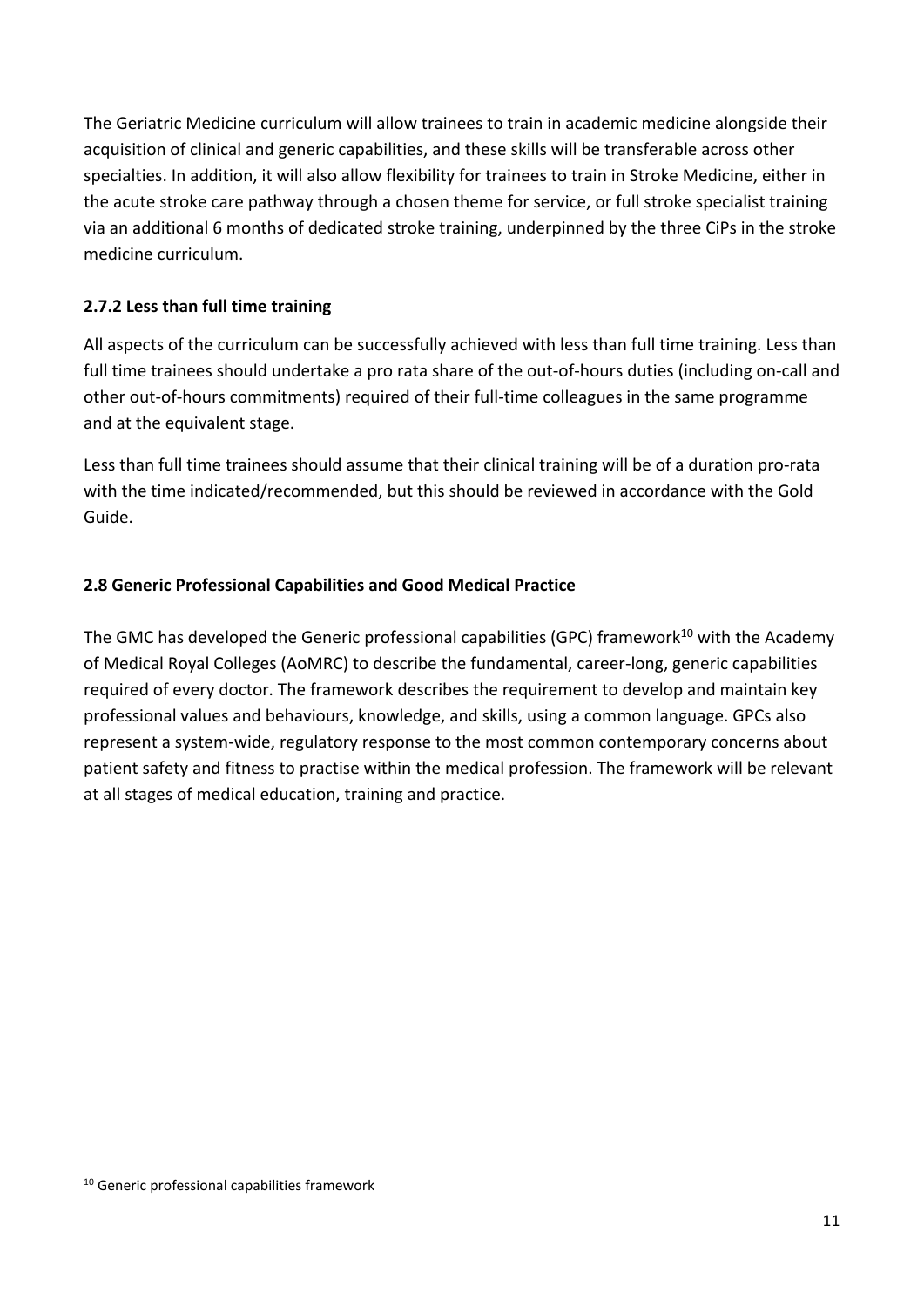#### The nine domains of the GMC's Generic Professional Capabilities



Good medical practice (GMP)<sup>11</sup> is embedded at the heart of the GPC framework. In describing the principles, duties and responsibilities of doctors the GPC framework articulates GMP as a series of achievable educational outcomes to enable curriculum design and assessment.

The GPC framework describes nine domains with associated descriptors outlining the 'minimum common regulatory requirement' of performance and professional behaviour for those completing a CCT or its equivalent. These attributes are common, minimum and generic standards expected of all medical practitioners achieving a CCT or its equivalent.

The nine domains and subsections of the GPC framework are directly identifiable in the IM and Geriatric Medicine curricula. They are mapped to each of the generic and clinical CiPs, which are in turn mapped to the assessment blueprints. This is to emphasise those core professional capabilities that are essential to safe clinical practice and that they must be demonstrated at every stage of training as part of the holistic development of responsible professionals.

This approach will allow early detection of issues most likely to be associated with fitness to practise and to minimise the possibility that any deficit is identified during the final phases of training.

<sup>11</sup> Good Medical Practice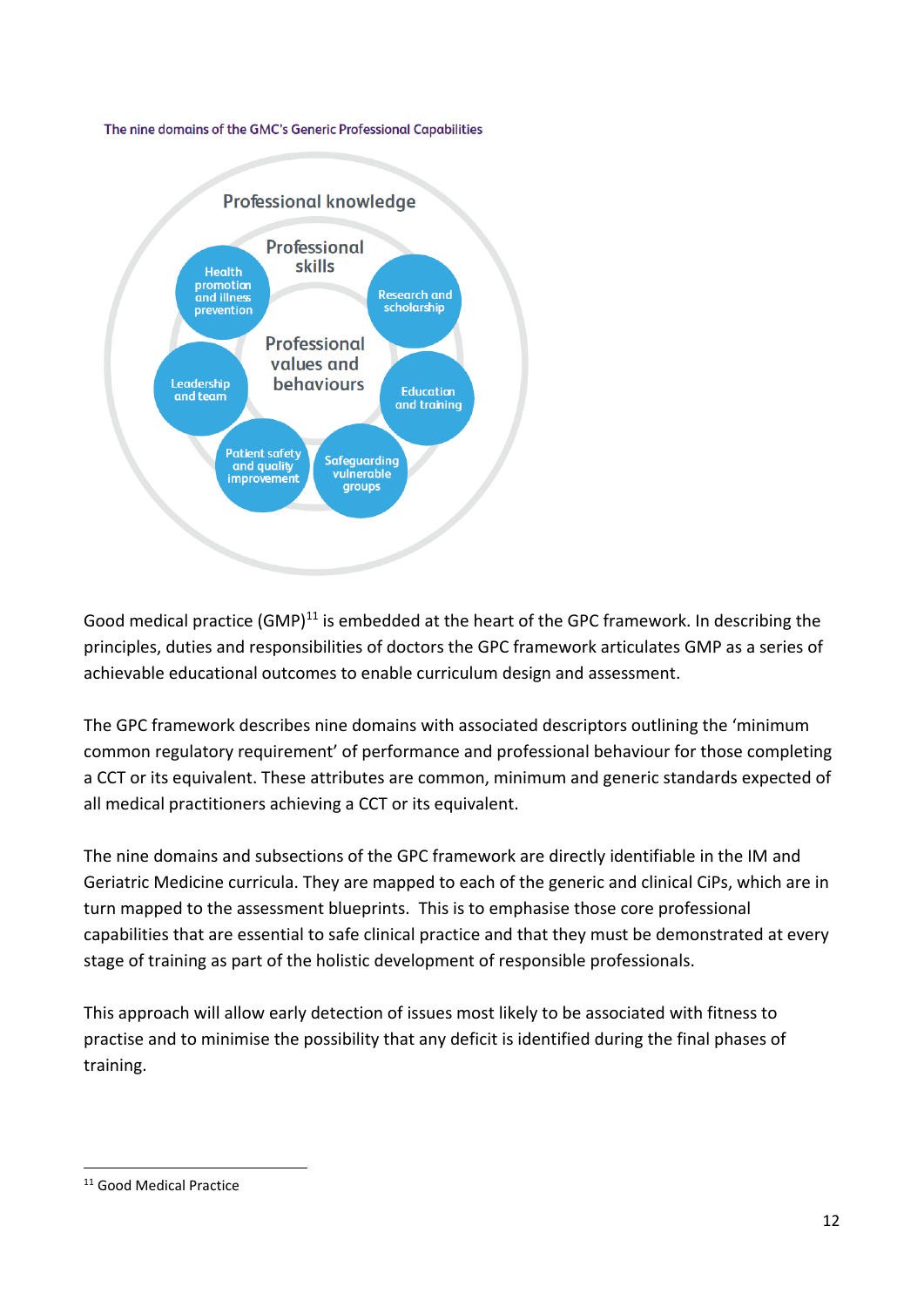# **3. Content of learning**

The practice of Geriatric Medicine requires the generic and specialty knowledge, skills, attitudes and behaviours to manage patients presenting with a wide range of medical symptoms and conditions. It involves diagnostic reasoning, managing uncertainty and dealing with co-morbidities. Geriatricians require specific medical skills to address the challenges of frailty, complex comorbidity, different patterns of disease presentation, slower response to treatment, uncertain prognosis, end of life and requirements for rehabilitation or social support. Patient-centred approaches, patient safety and team working are of vital importance and demonstration of involvement with multidisciplinary and multi-professional working throughout training will be required.

Doctors in training will learn in a variety of settings using a range of methods, including workplacebased experiential learning, formal postgraduate teaching and simulation-based education. Training will require participation in specialty-specific on call rotas as well as involvement in the general medical take.

The curriculum is spiral, and topics and themes will be revisited to expand understanding and expertise. The level of entrustment for capabilities in practice (CiPs) will increase as an individual progresses from needing direct supervision to able to be entrusted to act unsupervised.

# **3.1 Capabilities in practice (CiPs)**

CiPs describe the professional tasks or work within the scope of the specialty and Internal Medicine. CiPs are based on the concept of entrustable professional activities<sup>12</sup> which use the professional judgement of appropriately trained, expert assessors as a defensible way of forming global judgements of professional performance.

Each CiP has a set of descriptors associated with that activity or task. Descriptors are intended to help trainees and trainers recognise the knowledge, skills and attitudes which should be demonstrated. Doctors in training may use these capabilities to provide evidence of how their performance meets or exceeds the minimum expected level of performance for their year of training. The descriptors are not a comprehensive list and there are many more examples that would provide equally valid evidence of performance.

Many of the CiP descriptors refer to patient centred care and shared decision making. This is to emphasise the importance of patients being at the centre of decisions about their own treatment and care, by exploring care or treatment options and their risks and benefits and discussing choices available.

<sup>12</sup> Nuts and bolts of entrustable professional activities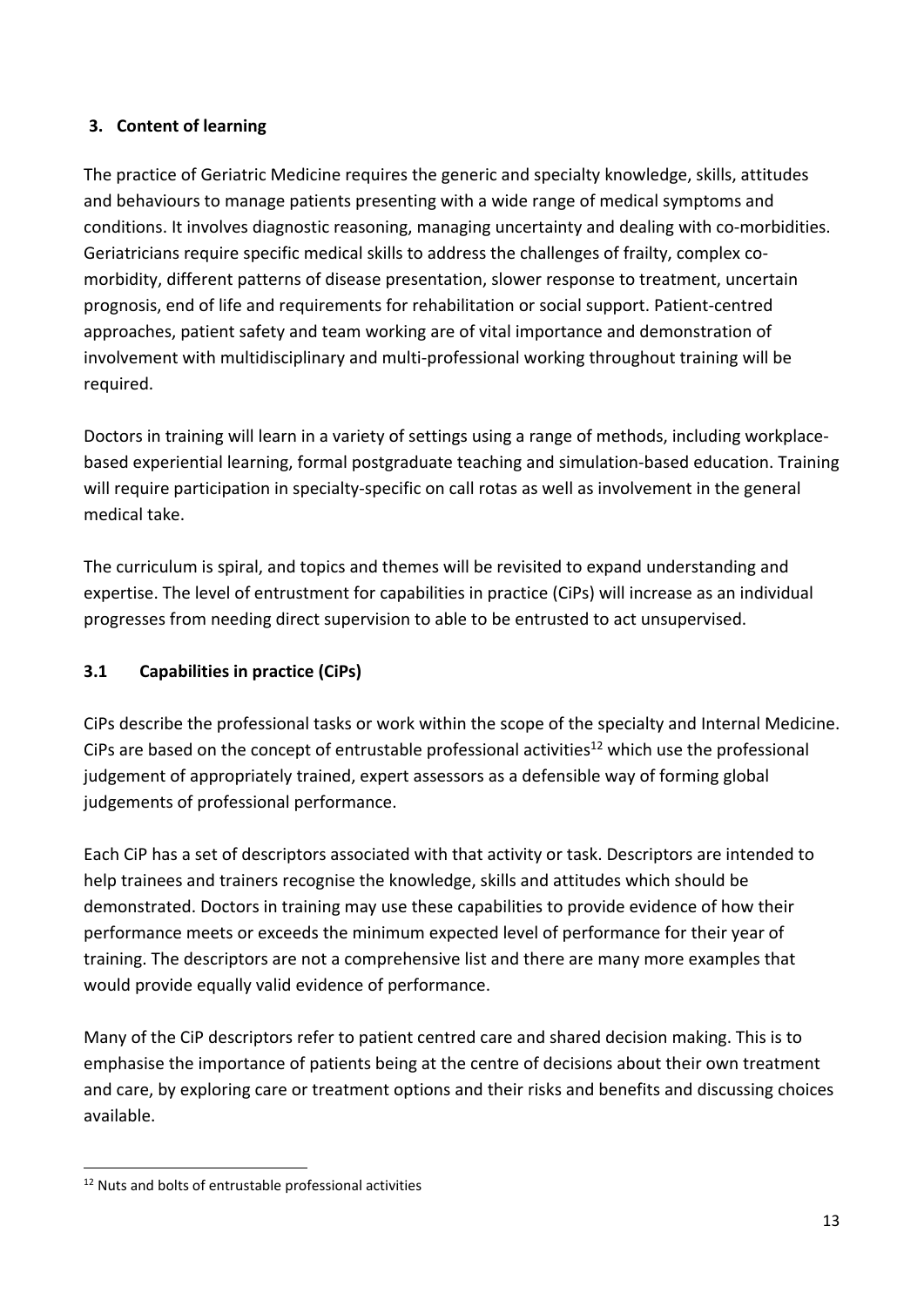Additionally, the clinical CiPs repeatedly refer to the need to demonstrate professional behaviour with regard to patients, carers, colleagues and others. Good doctors work in partnership with patients and respect their rights to privacy and dignity. They treat each patient as an individual. They do their best to make sure all patients receive good care and treatment that will support them to live as well as possible, whatever their illness or disability. Appropriate professional behaviour should reflect the principles of GMP and the GPC framework.

In order to complete training and be recommended to the GMC for the award of CCT and entry to the specialist register, the doctor must demonstrate that they are capable of unsupervised practice in all generic and clinical CiPs. Once a trainee has achieved level 4 sign off for a CiP it will not be necessary to repeat assessment of that CiP if capability is maintained (in line with standard professional conduct).

This section of the curriculum details the six generic CiPs, eight clinical CiPs for Internal Medicine (stage 2), seven specialty CiPs for Geriatric Medicine and the five Geriatric Medicine Specialty CiPs themed for service. Trainees in Geriatric Medicine who wish to complete the full stroke subspecialty programme will require to complete the Geriatric Medicine stroke CiP (theme for service) and undertake an additional 6 months of dedicated stroke training. The three additional stroke CiPs are detailed in the stroke subspecialty curriculum. Trainees who have identified an interest in Stroke Medicine at the start of training could begin to work towards the Stroke Medicine Capabilities in Practice.

The expected levels of performance, mapping to relevant GPCs and the evidence that may be used to make an entrustment decision are given for each CiP. The list of evidence for each CiP is not prescriptive and other types of evidence may be equally valid for that CiP.

#### **3.2 Generic capabilities in practice**

The six generic CiPs cover the universal requirements of all specialties as described in GMP and the GPC framework. Assessment of the generic CiPs will be underpinned by the descriptors for the nine GPC domains and evidenced against the performance and behaviour expected at that stage of training. Satisfactory sign off will indicate that there are no concerns. It will not be necessary to assign a level of supervision for these non-clinical CiPs.

In order to ensure consistency and transferability, the generic CiPs have been grouped under the GMP-aligned categories used in the Foundation Programme curriculum plus an additional category for wider professional practice:

- Professional behaviour and trust
- Communication, team-working and leadership
- Safety and quality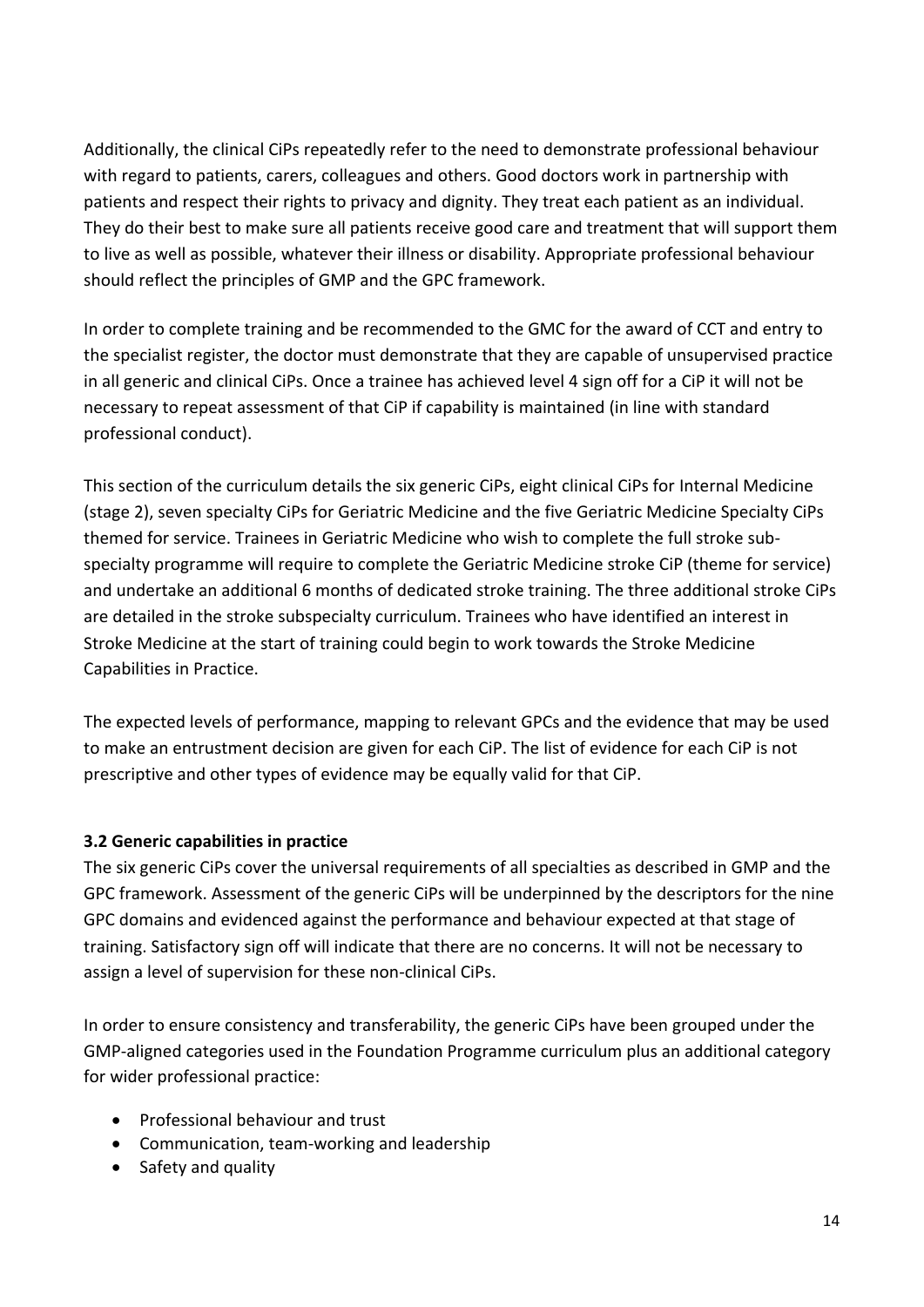# • Wider professional practice

For each generic CiP there is a set of descriptors of the observable skills and behaviours which would demonstrate that a trainee has met the minimum level expected. The descriptors are not a comprehensive list and there may be more examples that would provide equally valid evidence of performance.

| <b>ACAT</b> | Acute care assessment tool        | <b>QIPAT</b> | Quality improvement project      |
|-------------|-----------------------------------|--------------|----------------------------------|
|             |                                   |              | assessment tool                  |
| <b>ALS</b>  | Advanced life support             | TO           | Teaching observation             |
| CbD         | Case-based discussion             | <b>MSF</b>   | Multi source feedback            |
| <b>GCP</b>  | <b>Good Clinical Practice</b>     | <b>MCR</b>   | Multiple consultant report       |
| Mini-CEX    | Mini-clinical evaluation exercise | <b>PS</b>    | Patient survey                   |
| <b>SCE</b>  | <b>Specialty Certificate</b>      | <b>DOPS</b>  | Direct observation of procedural |
|             | Examination                       |              | skills                           |
| Mini-IPX    | Mini-Imaging Interpretation       |              |                                  |
|             | Exercise                          |              |                                  |

KEY

| <b>Generic capabilities in practice (CiPs)</b> |                                                                                                                                                                                                                                                                                                                                                                                                                                                                                                                                                                                                                                                |  |
|------------------------------------------------|------------------------------------------------------------------------------------------------------------------------------------------------------------------------------------------------------------------------------------------------------------------------------------------------------------------------------------------------------------------------------------------------------------------------------------------------------------------------------------------------------------------------------------------------------------------------------------------------------------------------------------------------|--|
|                                                | <b>Category 1: Professional behaviour and trust</b>                                                                                                                                                                                                                                                                                                                                                                                                                                                                                                                                                                                            |  |
|                                                | 1. Able to function successfully within NHS organisational and management systems                                                                                                                                                                                                                                                                                                                                                                                                                                                                                                                                                              |  |
| <b>Descriptors</b>                             | • Aware of, and adheres to, the GMC professional requirements<br>• Aware of public health issues including population health, social<br>detriments of health and global health perspectives<br>• Demonstrates effective clinical leadership<br>• Demonstrates promotion of an open and transparent culture<br>• Keeps practice up to date through learning and teaching<br>• Demonstrates engagement in career planning<br>• Demonstrates capabilities in dealing with complexity and uncertainty<br>• Aware of the role of, and processes for, operational structures within the<br><b>NHS</b><br>• Aware of the need to use resources wisely |  |
| <b>GPCs</b>                                    | Domain 1: Professional values and behaviours<br>Domain 3: Professional knowledge<br>professional requirements<br>national legislative requirements<br>$\bullet$<br>the health service and healthcare systems in the four countries<br>Domain 9: Capabilities in research and scholarship                                                                                                                                                                                                                                                                                                                                                       |  |
| <b>Evidence to</b><br>inform<br>decision       | <b>MCR</b><br><b>MSF</b><br>Active role in governance structures<br>Management course                                                                                                                                                                                                                                                                                                                                                                                                                                                                                                                                                          |  |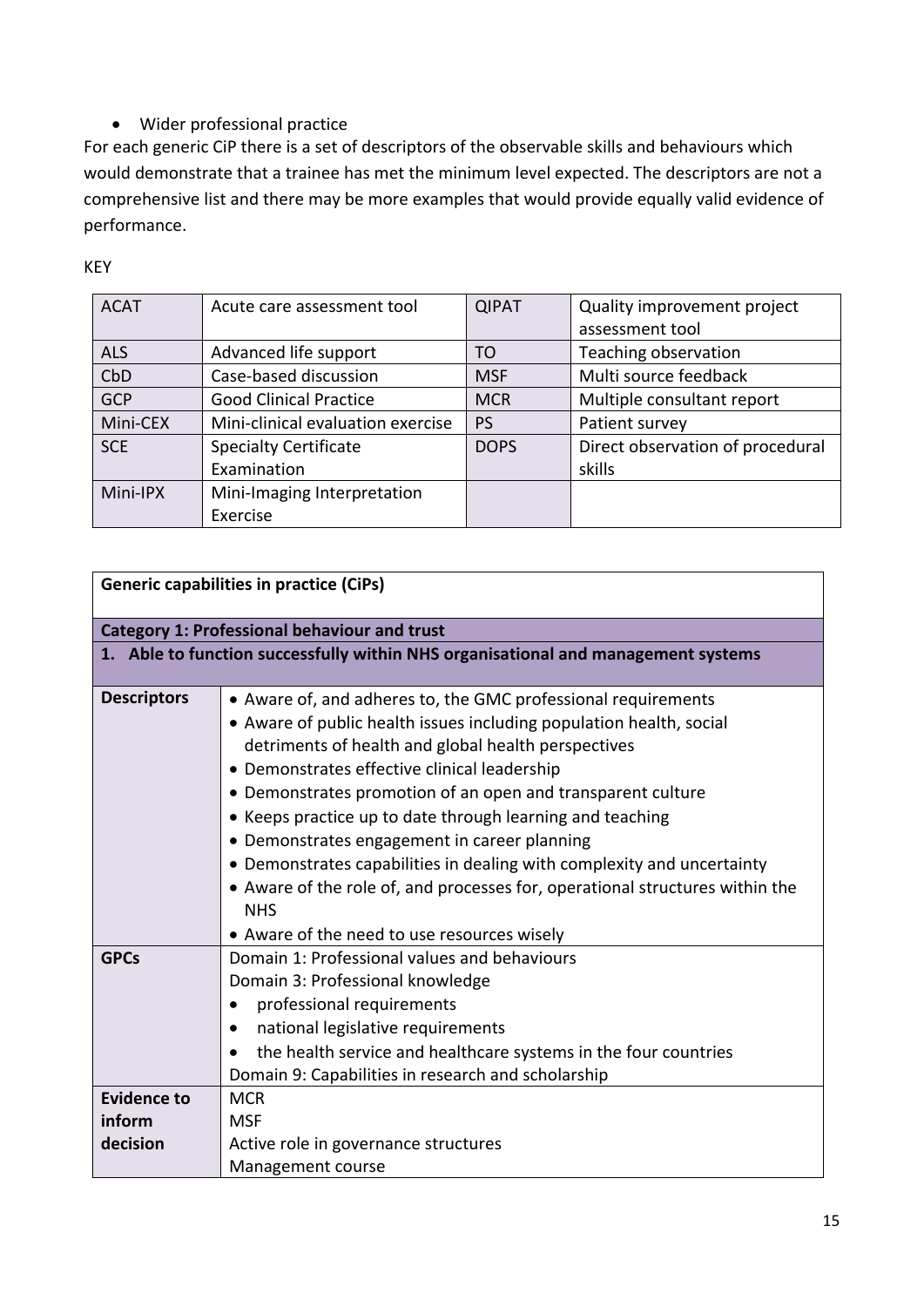|                    | End of placement reports                                                             |  |  |
|--------------------|--------------------------------------------------------------------------------------|--|--|
|                    | 2. Able to deal with ethical and legal issues related to clinical practice           |  |  |
| <b>Descriptors</b> | • Aware of national legislation and legal responsibilities, including                |  |  |
|                    | safeguarding vulnerable groups                                                       |  |  |
|                    | • Behaves in accordance with ethical and legal requirements                          |  |  |
|                    | • Demonstrates ability to offer apology or explanation when appropriate              |  |  |
|                    | • Demonstrates ability to lead the clinical team in ensuring that medical            |  |  |
|                    | legal factors are considered openly and consistently                                 |  |  |
| <b>GPCs</b>        | Domain 3: Professional knowledge                                                     |  |  |
|                    | professional requirements<br>$\bullet$                                               |  |  |
|                    | national legislative requirements<br>$\bullet$                                       |  |  |
|                    | the health service and healthcare systems in the four countries                      |  |  |
|                    | Domain 4: Capabilities in health promotion and illness prevention                    |  |  |
|                    | Domain 7: Capabilities in safeguarding vulnerable groups                             |  |  |
|                    | Domain 8: Capabilities in education and training                                     |  |  |
|                    | Domain 9: Capabilities in research and scholarship                                   |  |  |
| <b>Evidence to</b> | <b>MCR</b>                                                                           |  |  |
| inform             | <b>MSF</b>                                                                           |  |  |
| decision           | CbD                                                                                  |  |  |
|                    | <b>DOPS</b>                                                                          |  |  |
|                    | Mini-CEX                                                                             |  |  |
|                    | ALS certificate                                                                      |  |  |
|                    | End of life care and capacity assessment                                             |  |  |
|                    | End of placement reports                                                             |  |  |
|                    | <b>Category 2: Communication, teamworking and leadership</b>                         |  |  |
|                    | 3. Communicates effectively and is able to share decision making, while maintaining  |  |  |
|                    | appropriate situational awareness, professional behaviour and professional judgement |  |  |
| <b>Descriptors</b> | • Communicates clearly with patients and carers in a variety of settings             |  |  |
|                    | • Communicates effectively with clinical and other professional colleagues           |  |  |
|                    | • Identifies and manages barriers to communication (e.g. cognitive                   |  |  |
|                    | impairment, speech and hearing problems, capacity issues)                            |  |  |
|                    | • Demonstrates effective consultation skills including effective verbal and          |  |  |
|                    | nonverbal interpersonal skills                                                       |  |  |
|                    | • Shares decision making by informing the patient, prioritising the patient's        |  |  |
|                    | wishes, and respecting the patient's beliefs, concerns and expectations              |  |  |
|                    | • Shares decision making with children and young people                              |  |  |
|                    | • Applies management and team working skills appropriately, including                |  |  |
|                    | influencing, negotiating, re-assessing priorities and effectively managing           |  |  |
|                    | complex, dynamic situations                                                          |  |  |
| <b>GPCs</b>        | Domain 2: Professional skills                                                        |  |  |
|                    | practical skills                                                                     |  |  |
|                    | communication and interpersonal skills                                               |  |  |
|                    | dealing with complexity and uncertainty                                              |  |  |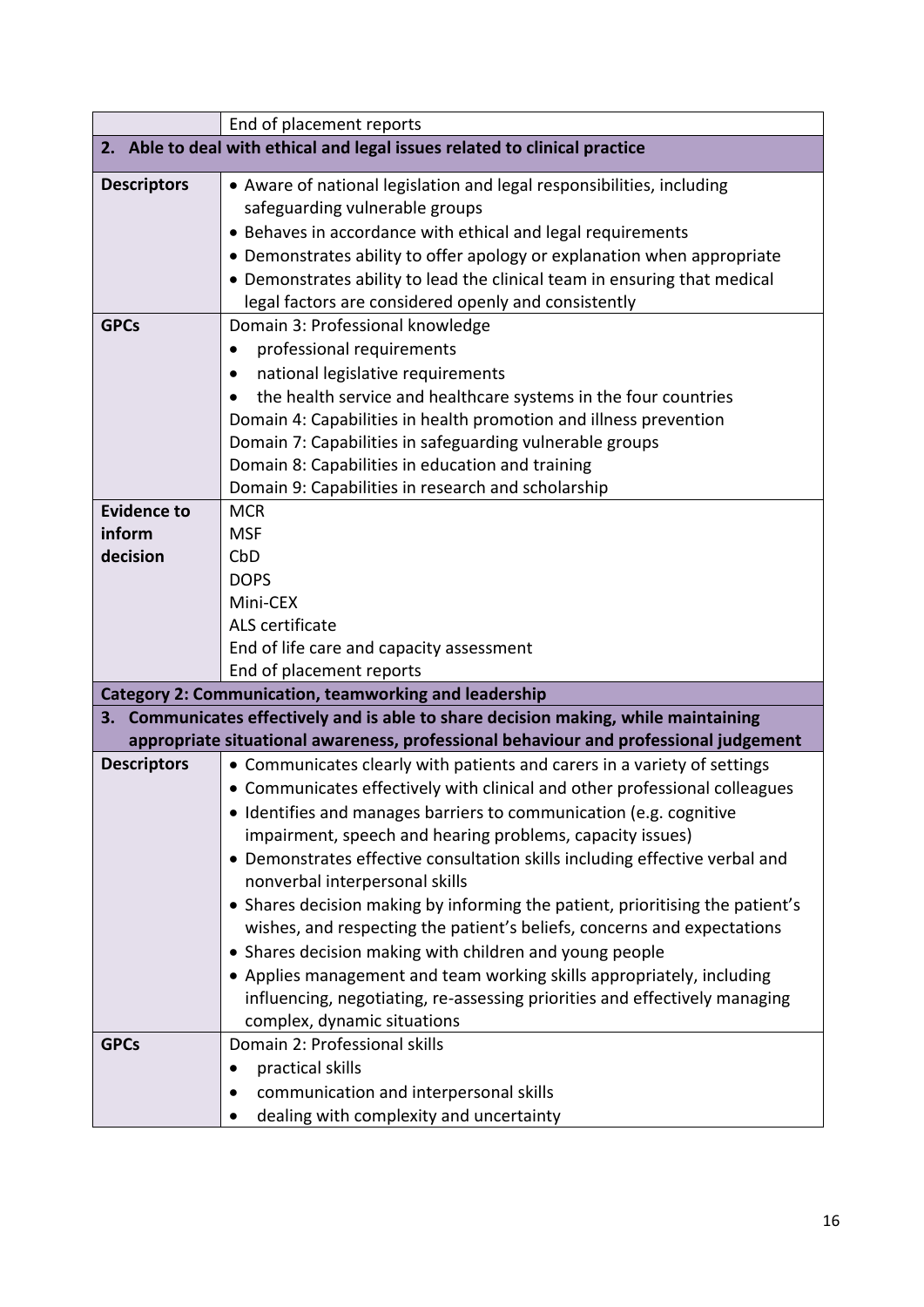|                                       | clinical skills (history taking, diagnosis and medical management;<br>$\bullet$             |  |  |
|---------------------------------------|---------------------------------------------------------------------------------------------|--|--|
|                                       | consent; humane interventions; prescribing medicines safely; using                          |  |  |
|                                       | medical devices safely; infection control and communicable disease)                         |  |  |
|                                       | Domain 5: Capabilities in leadership and teamworking                                        |  |  |
| <b>Evidence to</b>                    | <b>MCR</b>                                                                                  |  |  |
| inform                                | <b>MSF</b>                                                                                  |  |  |
| decision                              | <b>PS</b>                                                                                   |  |  |
|                                       | End of placement reports                                                                    |  |  |
|                                       | ES report                                                                                   |  |  |
| <b>Category 3: Safety and quality</b> |                                                                                             |  |  |
|                                       | 4. Is focussed on patient safety and delivers effective quality improvement in patient care |  |  |
| <b>Descriptors</b>                    | • Makes patient safety a priority in clinical practice                                      |  |  |
|                                       | • Raises and escalates concerns where there is an issue with patient safety                 |  |  |
|                                       | or quality of care                                                                          |  |  |
|                                       | • Demonstrates commitment to learning from patient safety investigations                    |  |  |
|                                       | and complaints                                                                              |  |  |
|                                       | • Shares good practice appropriately                                                        |  |  |
|                                       | • Contributes to and delivers quality improvement                                           |  |  |
|                                       | • Understands basic Human Factors principles and practice at individual,                    |  |  |
|                                       | team, organisational and system levels                                                      |  |  |
|                                       |                                                                                             |  |  |
|                                       | • Understands the importance of non-technical skills and crisis resource                    |  |  |
|                                       | management                                                                                  |  |  |
|                                       | • Recognises and works within limit of personal competence                                  |  |  |
|                                       | • Avoids organising unnecessary investigations or prescribing poorly                        |  |  |
|                                       | evidenced treatments                                                                        |  |  |
| <b>GPCs</b>                           | Domain 1: Professional values and behaviours                                                |  |  |
|                                       | Domain 2: Professional skills                                                               |  |  |
|                                       | practical skills                                                                            |  |  |
|                                       | communication and interpersonal skills                                                      |  |  |
|                                       | dealing with complexity and uncertainty                                                     |  |  |
|                                       | clinical skills (history taking, diagnosis and medical management;                          |  |  |
|                                       | consent; humane interventions; prescribing medicines safely; using                          |  |  |
|                                       | medical devices safely; infection control and communicable disease)                         |  |  |
|                                       | Domain 3: Professional knowledge                                                            |  |  |
|                                       | professional requirements<br>$\bullet$                                                      |  |  |
|                                       | national legislative requirements<br>$\bullet$                                              |  |  |
|                                       | the health service and healthcare systems in the four countries                             |  |  |
|                                       | Domain 4: Capabilities in health promotion and illness prevention                           |  |  |
|                                       | Domain 5: Capabilities in leadership and teamworking                                        |  |  |
|                                       | Domain 6: Capabilities in patient safety and quality improvement                            |  |  |
|                                       | patient safety                                                                              |  |  |
|                                       | quality improvement                                                                         |  |  |
| <b>Evidence to</b>                    | <b>MCR</b>                                                                                  |  |  |
| inform                                | <b>MSF</b>                                                                                  |  |  |
| decision                              | <b>QIPAT</b>                                                                                |  |  |
|                                       | End of placement reports                                                                    |  |  |
|                                       |                                                                                             |  |  |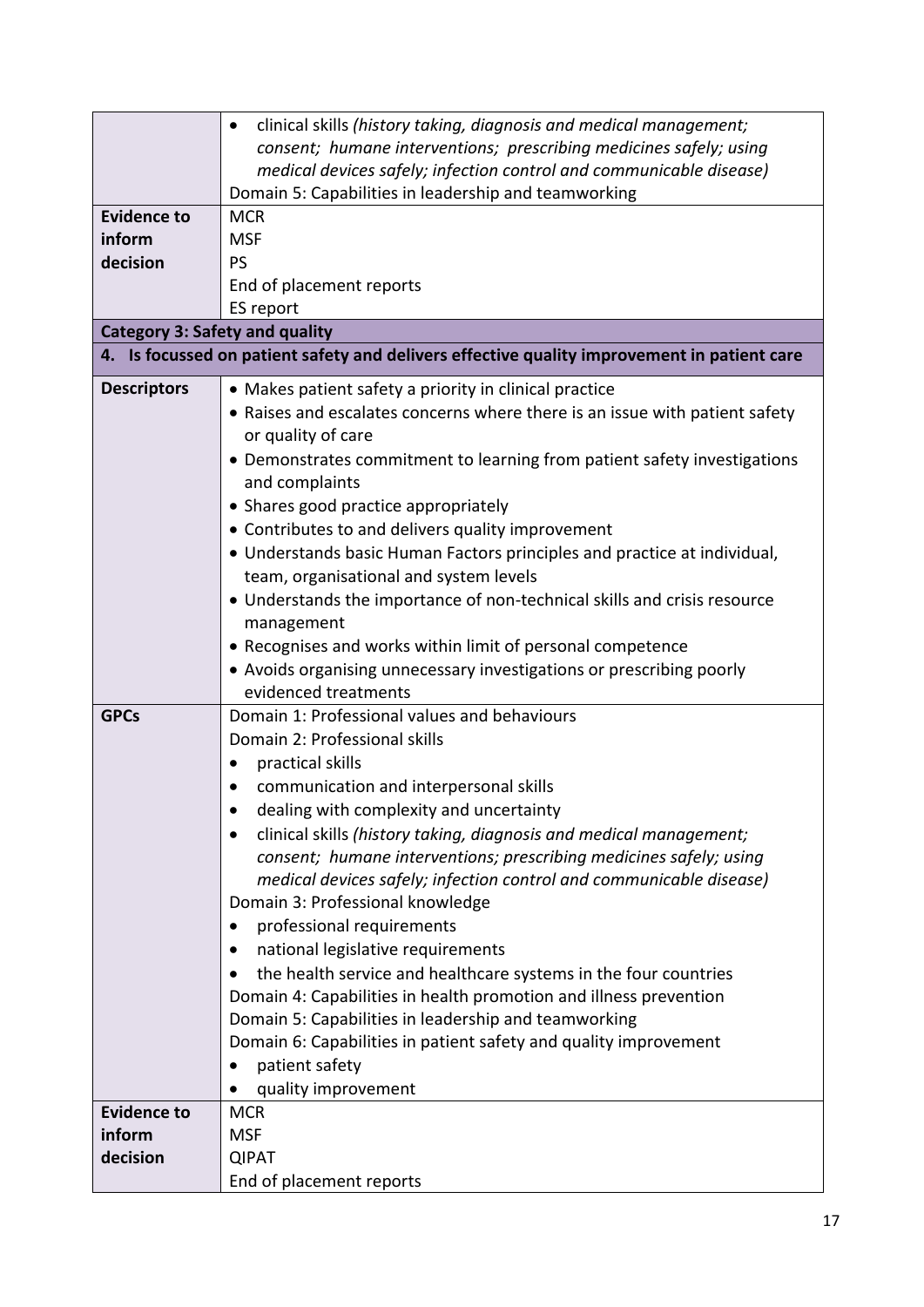| <b>Category 4: Wider professional practice</b>           |                                                                                |  |  |
|----------------------------------------------------------|--------------------------------------------------------------------------------|--|--|
| 5. Carrying out research and managing data appropriately |                                                                                |  |  |
|                                                          |                                                                                |  |  |
| <b>Descriptors</b>                                       | • Manages clinical information/data appropriately                              |  |  |
|                                                          | • Understands principles of research and academic writing                      |  |  |
|                                                          | • Demonstrates ability to carry out critical appraisal of the literature       |  |  |
|                                                          | • Understands the role of evidence in clinical practice and demonstrates       |  |  |
|                                                          | shared decision making with patients                                           |  |  |
|                                                          | • Demonstrates appropriate knowledge of research methods, including            |  |  |
|                                                          | qualitative and quantitative approaches in scientific enquiry                  |  |  |
|                                                          | • Demonstrates appropriate knowledge of research principles and concepts       |  |  |
|                                                          | and the translation of research into practice                                  |  |  |
|                                                          | • Follows guidelines on ethical conduct in research and consent for research   |  |  |
|                                                          | • Understands public health epidemiology and global health patterns            |  |  |
|                                                          | • Recognises potential of applied informatics, genomics, stratified risk and   |  |  |
|                                                          | personalised medicine and seeks advice for patient benefit when                |  |  |
|                                                          | appropriate                                                                    |  |  |
| <b>GPCs</b>                                              | Domain 3: Professional knowledge                                               |  |  |
|                                                          | professional requirements<br>$\bullet$                                         |  |  |
|                                                          | national legislative requirements<br>٠                                         |  |  |
|                                                          | the health service and healthcare systems in the four countries                |  |  |
|                                                          | Domain 7: Capabilities in safeguarding vulnerable groups                       |  |  |
|                                                          | Domain 9: Capabilities in research and scholarship                             |  |  |
| <b>Evidence to</b>                                       | <b>MCR</b>                                                                     |  |  |
| inform                                                   | <b>MSF</b>                                                                     |  |  |
| decision                                                 | GCP certificate (if involved in clinical research)                             |  |  |
|                                                          | Evidence of literature search and critical appraisal of research               |  |  |
|                                                          | Use of clinical guidelines                                                     |  |  |
|                                                          | Quality improvement and audit                                                  |  |  |
|                                                          | Evidence of research activity                                                  |  |  |
|                                                          | End of placement reports                                                       |  |  |
|                                                          | 6. Acting as a clinical teacher and clinical supervisor                        |  |  |
| <b>Descriptors</b>                                       | • Delivers effective teaching and training to medical students, junior doctors |  |  |
|                                                          | and other health care professionals                                            |  |  |
|                                                          | • Delivers effective feedback with action plan                                 |  |  |
|                                                          | • Able to supervise less experienced trainees in their clinical assessment and |  |  |
|                                                          | management of patients                                                         |  |  |
|                                                          | • Able to supervise less experienced trainees in carrying out appropriate      |  |  |
|                                                          | practical procedures                                                           |  |  |
|                                                          | • Able to act a clinical supervisor to doctors in earlier stages of training   |  |  |
| <b>GPCs</b>                                              | Domain 1: Professional values and behaviours                                   |  |  |
|                                                          | Domain 8: Capabilities in education and training                               |  |  |
| <b>Evidence to</b>                                       | <b>MCR</b>                                                                     |  |  |
| inform                                                   | <b>MSF</b>                                                                     |  |  |
| decision                                                 | TO                                                                             |  |  |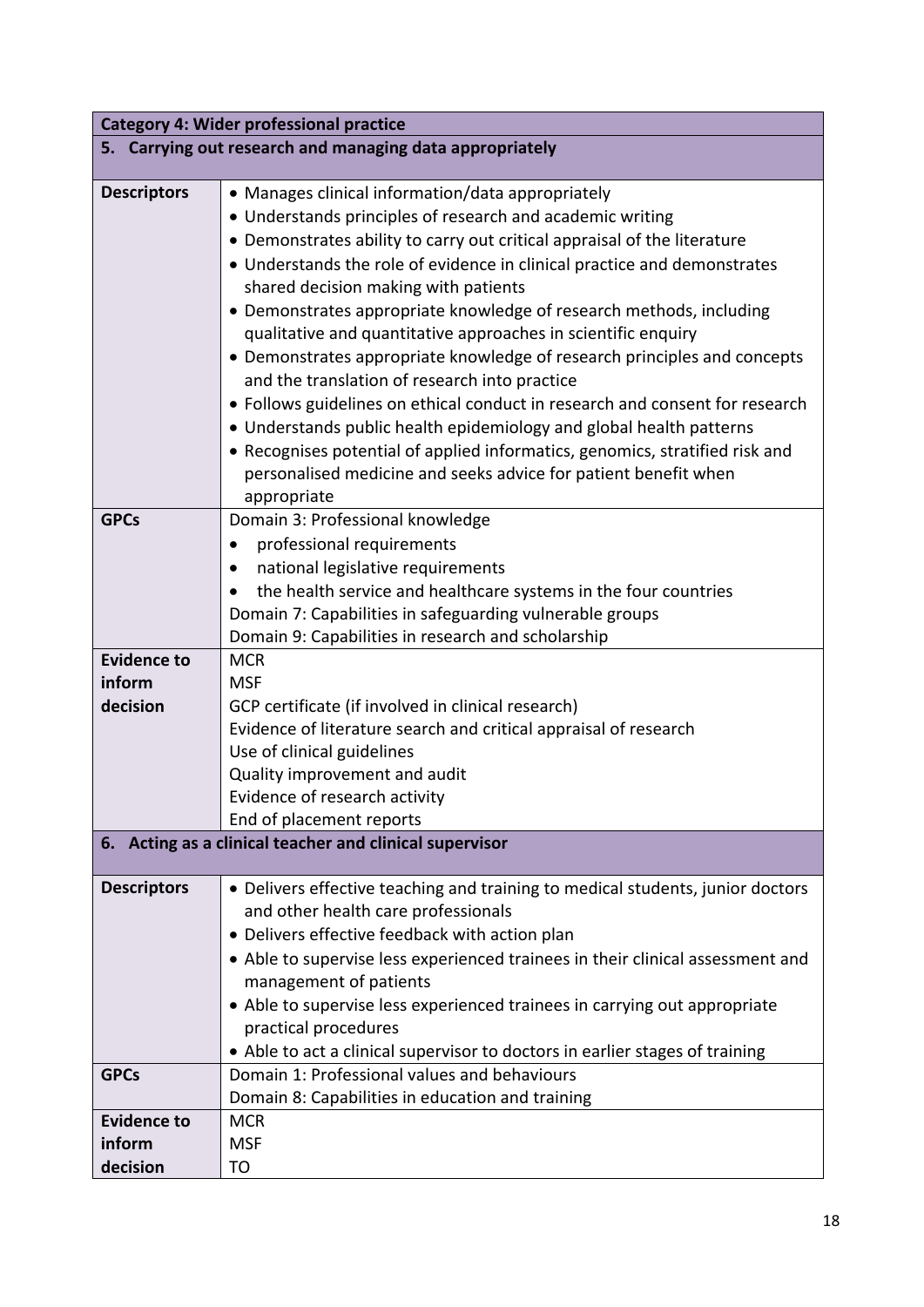| Relevant training course |
|--------------------------|
| End of placement reports |

# **3.3 Clinical capabilities in practice**

The eight IM clinical CiPs describe the clinical tasks or activities which are essential to the practice of Internal Medicine. The clinical CiPs have been mapped to the nine GPC domains to reflect the professional generic capabilities required to undertake the clinical tasks.

Satisfactory sign off will require educational supervisors to make entrustment decisions on the level of supervision required for each CiP and if this is satisfactory for the stage of training, the trainee can progress. More detail is provided in the programme of assessment section of the curriculum.

| Clinical CiPs - Internal Medicine    |                                                                                            |  |
|--------------------------------------|--------------------------------------------------------------------------------------------|--|
| 1. Managing an acute unselected take |                                                                                            |  |
| <b>Descriptors</b>                   | • Demonstrates professional behaviour with regard to patients, carers,                     |  |
|                                      | colleagues and others                                                                      |  |
|                                      | • Delivers patient centred care including shared decision making                           |  |
|                                      | • Takes a relevant patient history including patient symptoms, concerns,                   |  |
|                                      | priorities and preferences                                                                 |  |
|                                      | • Performs accurate clinical examinations                                                  |  |
|                                      | • Shows appropriate clinical reasoning by analysing physical and<br>psychological findings |  |
|                                      | • Formulates an appropriate differential diagnosis                                         |  |
|                                      | • Formulates an appropriate diagnostic and management plan, taking into                    |  |
|                                      | account patient preferences, and the urgency required                                      |  |
|                                      | • Explains clinical reasoning behind diagnostic and clinical management                    |  |
|                                      | decisions to patients/carers/guardians and other colleagues                                |  |
|                                      | • Appropriately selects, manages and interprets investigations                             |  |
|                                      | • Recognises need to liaise with specialty services and refers where                       |  |
| <b>GPCs</b>                          | appropriate<br>Domain 1: Professional values and behaviours                                |  |
|                                      | Domain 2: Professional skills                                                              |  |
|                                      | practical skills                                                                           |  |
|                                      | communication and interpersonal skills                                                     |  |
|                                      | dealing with complexity and uncertainty                                                    |  |
|                                      | clinical skills (history taking, diagnosis and medical management;                         |  |
|                                      | consent; humane interventions; prescribing medicines safely; using                         |  |
|                                      | medical devices safely; infection control and communicable disease)                        |  |
|                                      | Domain 3: Professional knowledge                                                           |  |
|                                      | professional requirements                                                                  |  |
|                                      | national legislation                                                                       |  |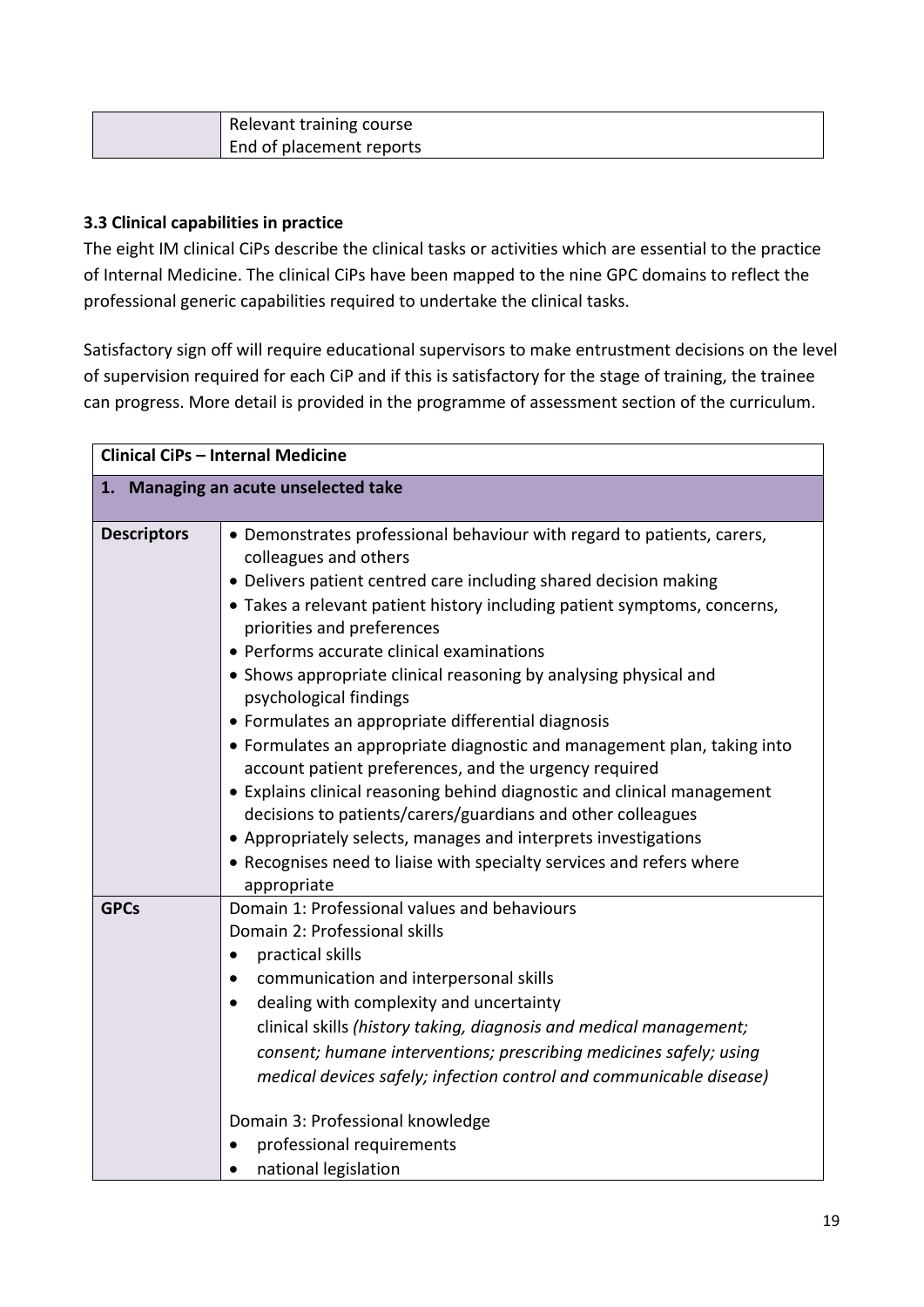|                    | the health service and healthcare systems in the four countries           |
|--------------------|---------------------------------------------------------------------------|
|                    | Domain 4: Capabilities in health promotion and illness prevention         |
|                    | Domain 5: Capabilities in leadership and teamworking                      |
|                    | Domain 6: Capabilities in patient safety and quality improvement          |
|                    | patient safety                                                            |
|                    | quality improvement                                                       |
| <b>Evidence to</b> | <b>MCR</b>                                                                |
| inform             | <b>MSF</b>                                                                |
| decision           | CbD                                                                       |
|                    | <b>ACAT</b>                                                               |
|                    | Logbook of cases                                                          |
|                    | Simulation training with assessment                                       |
|                    |                                                                           |
|                    | 2. Managing an acute specialty-related take                               |
| <b>Descriptors</b> | • Demonstrates professional behaviour with regard to patients, carers,    |
|                    | colleagues and others                                                     |
|                    | • Delivers patient centred care including shared decision making          |
|                    | • Takes a relevant patient history including patient symptoms, concerns,  |
|                    | priorities and preferences                                                |
|                    | • Performs accurate clinical examinations                                 |
|                    |                                                                           |
|                    | • Shows appropriate clinical reasoning by analysing physical and          |
|                    | psychological findings                                                    |
|                    | • Formulates an appropriate differential diagnosis                        |
|                    | • Formulates an appropriate diagnostic and management plan, taking into   |
|                    | account patient preferences, and the urgency required                     |
|                    | • Explains clinical reasoning behind diagnostic and clinical management   |
|                    | decisions to patients/carers/guardians and other colleagues               |
|                    | • Appropriately selects, manages and interprets investigations            |
|                    | • Demonstrates appropriate continuing management of acute medical illness |
|                    | in patients admitted to hospital on an acute unselected take or selected  |
|                    | take                                                                      |
| <b>GPCs</b>        | Domain 1: Professional values and behaviours                              |
|                    | Domain 2: Professional skills:                                            |
|                    | practical skills                                                          |
|                    | communication and interpersonal skills<br>٠                               |
|                    | dealing with complexity and uncertainty<br>$\bullet$                      |
|                    | clinical skills (history taking, diagnosis and medical management;        |
|                    | consent; humane interventions; prescribing medicines safely; using        |
|                    | medical devices safely; infection control and communicable disease)       |
|                    | Domain 3: Professional knowledge                                          |
|                    | professional requirements<br>٠                                            |
|                    |                                                                           |
|                    | national legislation<br>$\bullet$                                         |
|                    | the health service and healthcare systems in the four countries           |
|                    | Domain 4: Capabilities in health promotion and illness prevention         |
|                    | Domain 5: Capabilities in leadership and teamworking                      |
|                    | Domain 6: Capabilities in patient safety and quality improvement          |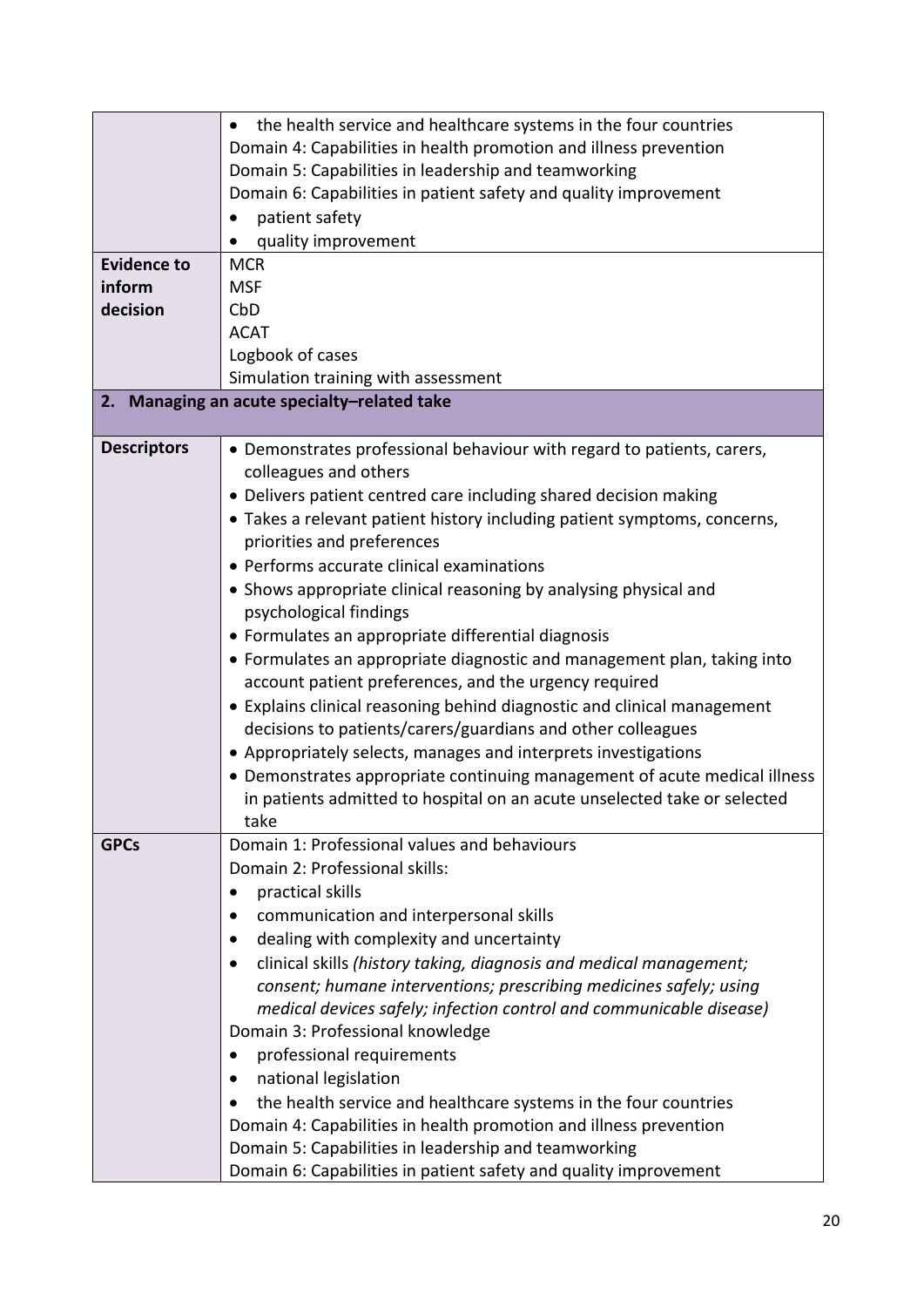|                    | patient safety<br>$\bullet$                                                                                                  |  |  |
|--------------------|------------------------------------------------------------------------------------------------------------------------------|--|--|
|                    | quality improvement                                                                                                          |  |  |
| <b>Evidence to</b> | <b>MCR</b>                                                                                                                   |  |  |
| inform             | <b>MSF</b>                                                                                                                   |  |  |
| decision           | CbD                                                                                                                          |  |  |
|                    | <b>ACAT</b>                                                                                                                  |  |  |
|                    | Logbook of cases                                                                                                             |  |  |
|                    | Simulation training with assessment                                                                                          |  |  |
|                    | 3. Providing continuity of care to medical inpatients, including management of                                               |  |  |
|                    | comorbidities and cognitive impairment                                                                                       |  |  |
| <b>Descriptors</b> | • Demonstrates professional behaviour with regard to patients, carers,                                                       |  |  |
|                    | colleagues and others                                                                                                        |  |  |
|                    | • Delivers patient centred care including shared decision making                                                             |  |  |
|                    | • Demonstrates effective consultation skills                                                                                 |  |  |
|                    | • Formulates an appropriate diagnostic and management plan, taking into                                                      |  |  |
|                    | account patient preferences, and the urgency required                                                                        |  |  |
|                    | • Explains clinical reasoning behind diagnostic and clinical management                                                      |  |  |
|                    | decisions to patients/carers/guardians and other colleagues                                                                  |  |  |
|                    | • Demonstrates appropriate continuing management of acute medical illness                                                    |  |  |
|                    | in patients admitted to hospital on an acute unselected take or selected                                                     |  |  |
|                    | take                                                                                                                         |  |  |
|                    | • Recognises need to liaise with specialty services and refers where                                                         |  |  |
|                    | appropriate                                                                                                                  |  |  |
|                    | • Appropriately manages comorbidities in medial inpatients (unselected<br>take, selected acute take or specialty admissions) |  |  |
|                    | • Demonstrates awareness of the quality of patient experience                                                                |  |  |
| <b>GPCs</b>        | Domain 1: Professional values and behaviours                                                                                 |  |  |
|                    | Domain 2: Professional skills                                                                                                |  |  |
|                    | practical skills                                                                                                             |  |  |
|                    | communication and interpersonal skills                                                                                       |  |  |
|                    | dealing with complexity and uncertainty                                                                                      |  |  |
|                    | clinical skills (history taking, diagnosis and medical management;<br>٠                                                      |  |  |
|                    | consent; humane interventions; prescribing medicines safely; using                                                           |  |  |
|                    | medical devices safely; infection control and communicable disease)                                                          |  |  |
|                    | Domain 3: Professional knowledge                                                                                             |  |  |
|                    | professional requirements                                                                                                    |  |  |
|                    | national legislation                                                                                                         |  |  |
|                    | the health service and healthcare systems in the four countries                                                              |  |  |
|                    | Domain 4: Capabilities in health promotion and illness prevention                                                            |  |  |
|                    | Domain 5: Capabilities in leadership and teamworking                                                                         |  |  |
|                    | Domain 6: Capabilities in patient safety and quality improvement                                                             |  |  |
|                    | patient safety                                                                                                               |  |  |
|                    | quality improvement                                                                                                          |  |  |
| <b>Evidence to</b> | <b>MCR</b>                                                                                                                   |  |  |
| inform             | <b>MSF</b>                                                                                                                   |  |  |
| decision           | <b>ACAT</b>                                                                                                                  |  |  |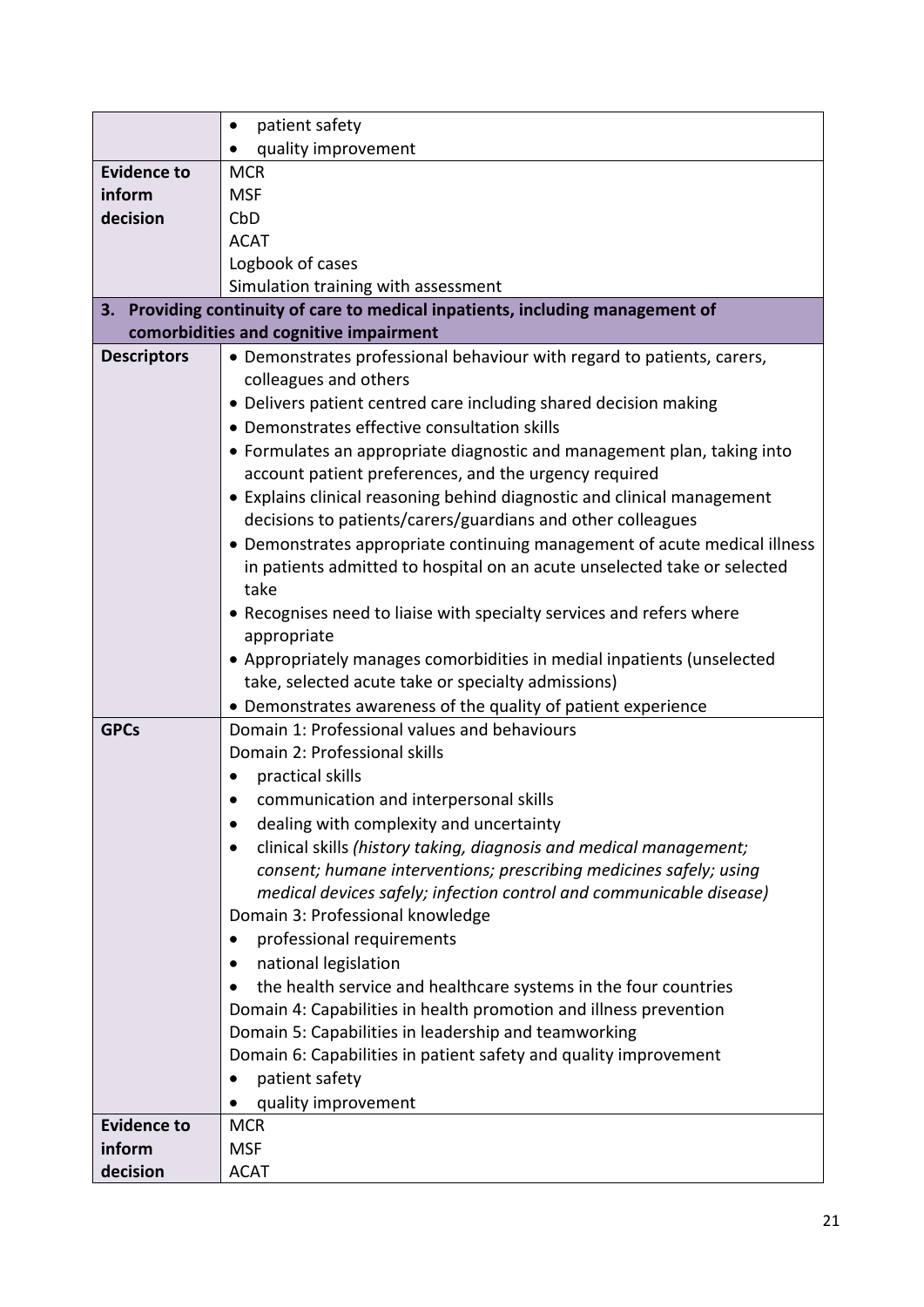|                    | Mini-CEX                                                                                               |  |
|--------------------|--------------------------------------------------------------------------------------------------------|--|
| <b>DOPS</b>        |                                                                                                        |  |
|                    | 4. Managing patients in an outpatient clinic, ambulatory or community setting (including               |  |
|                    | management of long-term conditions)                                                                    |  |
| <b>Descriptors</b> | • Demonstrates professional behaviour with regard to patients, carers,                                 |  |
|                    | colleagues and others                                                                                  |  |
|                    | • Delivers patient centred care including shared decision making                                       |  |
|                    | • Demonstrates effective consultation skills                                                           |  |
|                    | • Formulates an appropriate diagnostic and management plan, taking into                                |  |
|                    | account patient preferences<br>• Explains clinical reasoning behind diagnostic and clinical management |  |
|                    | decisions to patients/carers/guardians and other colleagues                                            |  |
|                    | • Appropriately manages comorbidities in outpatient clinic, ambulatory or                              |  |
|                    | community setting                                                                                      |  |
|                    | • Demonstrates awareness of the quality of patient experience                                          |  |
| <b>GPCs</b>        | Domain 1: Professional values and behaviours                                                           |  |
|                    | Domain 2: Professional skills                                                                          |  |
|                    | practical skills<br>٠                                                                                  |  |
|                    | communication and interpersonal skills                                                                 |  |
|                    | dealing with complexity and uncertainty<br>$\bullet$                                                   |  |
|                    | clinical skills (history taking, diagnosis and medical management;<br>$\bullet$                        |  |
|                    | consent; humane interventions; prescribing medicines safely; using                                     |  |
|                    | medical devices safely; infection control and communicable disease)                                    |  |
|                    | Domain 3: Professional knowledge                                                                       |  |
|                    | professional requirements<br>$\bullet$                                                                 |  |
|                    | national legislation<br>$\bullet$                                                                      |  |
|                    | the health service and healthcare systems in the four countries                                        |  |
|                    | Domain 5: Capabilities in leadership and teamworking                                                   |  |
| <b>Evidence to</b> | <b>MCR</b>                                                                                             |  |
| inform<br>decision | <b>ACAT</b><br>mini-CEX                                                                                |  |
|                    | <b>PS</b>                                                                                              |  |
|                    | Letters generated at outpatient clinics                                                                |  |
|                    | 5. Managing medical problems in patients in other specialties and special cases                        |  |
|                    |                                                                                                        |  |
| <b>Descriptors</b> | • Demonstrates effective consultation skills (including when in challenging                            |  |
|                    | circumstances)                                                                                         |  |
|                    | • Demonstrates management of medical problems in inpatients under the                                  |  |
|                    | care of other specialties                                                                              |  |
|                    | • Demonstrates appropriate and timely liaison with other medical specialty                             |  |
|                    | services when required                                                                                 |  |
| <b>GPCs</b>        | Domain 1: Professional values and behaviours                                                           |  |
|                    | Domain 2: Professional skills                                                                          |  |
|                    | practical skills                                                                                       |  |
|                    | communication and interpersonal skills<br>$\bullet$                                                    |  |
|                    | dealing with complexity and uncertainty                                                                |  |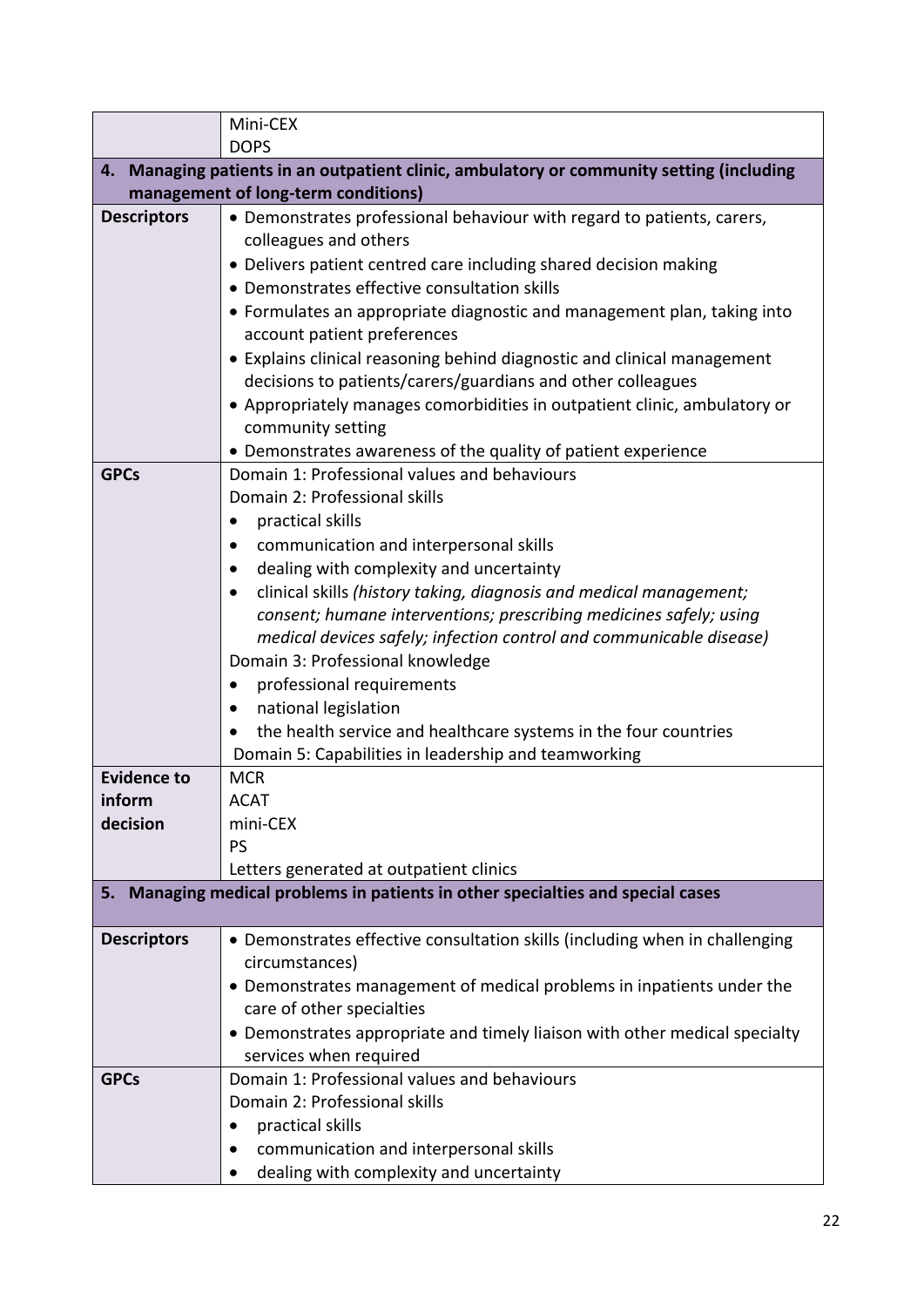|                    | clinical skills (history taking, diagnosis and medical management;<br>$\bullet$                                          |
|--------------------|--------------------------------------------------------------------------------------------------------------------------|
|                    | consent; humane interventions; prescribing medicines safely; using                                                       |
|                    | medical devices safely; infection control and communicable disease)                                                      |
|                    | Domain 7: Capabilities in safeguarding vulnerable groups                                                                 |
| <b>Evidence to</b> | <b>MCR</b>                                                                                                               |
| inform             | <b>ACAT</b>                                                                                                              |
| decision           | CbD                                                                                                                      |
|                    | 6. Managing a multi-disciplinary team including effective discharge planning                                             |
|                    |                                                                                                                          |
| <b>Descriptors</b> | • Applies management and team working skills appropriately, including                                                    |
|                    | influencing, negotiating, continuously re-assessing priorities and effectively                                           |
|                    | managing complex, dynamic situations                                                                                     |
|                    | • Ensures continuity and coordination of patient care through the                                                        |
|                    | appropriate transfer of information demonstrating safe and effective                                                     |
|                    | handover                                                                                                                 |
|                    | • Effectively estimates length of stay                                                                                   |
|                    | • Delivers patient centred care including shared decision making                                                         |
|                    | · Identifies appropriate discharge plan                                                                                  |
|                    | • Recognises the importance of prompt and accurate information sharing                                                   |
|                    | with primary care team following hospital discharge                                                                      |
| <b>GPCs</b>        | Domain 1: Professional values and behaviours                                                                             |
|                    | Domain 2: Professional skills                                                                                            |
|                    |                                                                                                                          |
|                    | practical skills<br>$\bullet$                                                                                            |
|                    | communication and interpersonal skills                                                                                   |
|                    | dealing with complexity and uncertainty                                                                                  |
|                    | clinical skills (history taking, diagnosis and medical management;<br>٠                                                  |
|                    | consent; humane interventions; prescribing medicines safely; using                                                       |
|                    | medical devices safely; infection control and communicable disease)                                                      |
|                    | Domain 5: Capabilities in leadership and teamworking                                                                     |
| <b>Evidence to</b> | <b>MCR</b>                                                                                                               |
| inform             | <b>MSF</b>                                                                                                               |
| decision           | <b>ACAT</b>                                                                                                              |
|                    | Discharge summaries                                                                                                      |
|                    | 7. Delivering effective resuscitation and managing the acutely deteriorating patient                                     |
| <b>Descriptors</b> |                                                                                                                          |
|                    | • Demonstrates prompt assessment of the acutely deteriorating patient,<br>including those who are shocked or unconscious |
|                    | • Demonstrates the professional requirements and legal processes                                                         |
|                    | associated with consent for resuscitation                                                                                |
|                    |                                                                                                                          |
|                    | • Participates effectively in decision making with regard to resuscitation                                               |
|                    | decisions, including decisions not to attempt CPR, and involves patients                                                 |
|                    | and their families                                                                                                       |
|                    | • Demonstrates competence in carrying out resuscitation                                                                  |
| <b>GPCs</b>        | Domain 1: Professional values and behaviours                                                                             |
|                    | Domain 2: Professional skills                                                                                            |
|                    | practical skills                                                                                                         |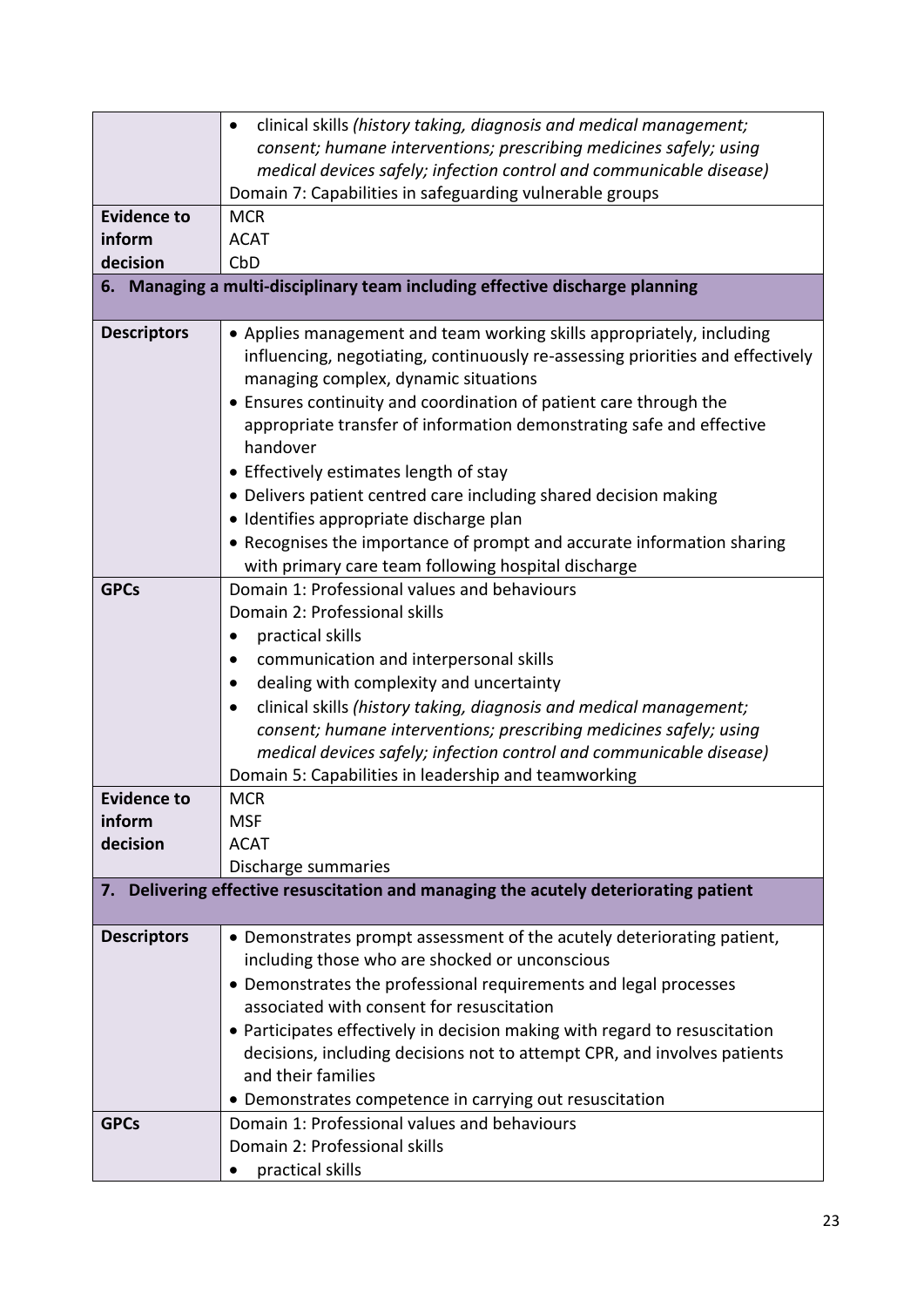| dealing with complexity and uncertainty<br>$\bullet$<br>clinical skills (history taking, diagnosis and medical management;<br>$\bullet$<br>consent; humane interventions; prescribing medicines safely; using<br>medical devices safely; infection control and communicable disease)<br>Domain 3: Professional knowledge<br>professional requirements<br>$\bullet$<br>national legislation<br>٠<br>the health service and healthcare systems in the four countries<br>Domain 5: Capabilities in leadership and teamworking<br>Domain 6: Capabilities in patient safety and quality improvement<br>patient safety<br>٠<br>quality improvement<br>Domain 7: Capabilities in safeguarding vulnerable groups<br><b>Evidence to</b><br><b>MCR</b><br>inform<br><b>DOPS</b><br>decision<br><b>ACAT</b><br><b>MSF</b><br>ALS certificate<br>Logbook of cases<br>Reflection<br>Simulation training with assessment<br>8. Managing end of life and applying palliative care skills<br><b>Descriptors</b><br>Identifies patients with limited reversibility of their medical condition and<br>$\bullet$<br>determines palliative and end of life care needs<br>Identifies the dying patient and develops an individualised care plan,<br>$\bullet$<br>including anticipatory prescribing at end of life<br>Demonstrates safe and effective use of syringe pumps in the palliative<br>care population<br>Able to manage non-complex symptom control including pain<br>$\bullet$<br>Facilitates referrals to specialist palliative care across all settings<br>٠<br>Demonstrates effective consultation skills in challenging circumstances<br>٠<br>Demonstrates compassionate professional behaviour and clinical<br>٠ |
|-------------------------------------------------------------------------------------------------------------------------------------------------------------------------------------------------------------------------------------------------------------------------------------------------------------------------------------------------------------------------------------------------------------------------------------------------------------------------------------------------------------------------------------------------------------------------------------------------------------------------------------------------------------------------------------------------------------------------------------------------------------------------------------------------------------------------------------------------------------------------------------------------------------------------------------------------------------------------------------------------------------------------------------------------------------------------------------------------------------------------------------------------------------------------------------------------------------------------------------------------------------------------------------------------------------------------------------------------------------------------------------------------------------------------------------------------------------------------------------------------------------------------------------------------------------------------------------------------------------------------------------------------------------------------------------------------------------|
|                                                                                                                                                                                                                                                                                                                                                                                                                                                                                                                                                                                                                                                                                                                                                                                                                                                                                                                                                                                                                                                                                                                                                                                                                                                                                                                                                                                                                                                                                                                                                                                                                                                                                                             |
|                                                                                                                                                                                                                                                                                                                                                                                                                                                                                                                                                                                                                                                                                                                                                                                                                                                                                                                                                                                                                                                                                                                                                                                                                                                                                                                                                                                                                                                                                                                                                                                                                                                                                                             |
|                                                                                                                                                                                                                                                                                                                                                                                                                                                                                                                                                                                                                                                                                                                                                                                                                                                                                                                                                                                                                                                                                                                                                                                                                                                                                                                                                                                                                                                                                                                                                                                                                                                                                                             |
|                                                                                                                                                                                                                                                                                                                                                                                                                                                                                                                                                                                                                                                                                                                                                                                                                                                                                                                                                                                                                                                                                                                                                                                                                                                                                                                                                                                                                                                                                                                                                                                                                                                                                                             |
|                                                                                                                                                                                                                                                                                                                                                                                                                                                                                                                                                                                                                                                                                                                                                                                                                                                                                                                                                                                                                                                                                                                                                                                                                                                                                                                                                                                                                                                                                                                                                                                                                                                                                                             |
|                                                                                                                                                                                                                                                                                                                                                                                                                                                                                                                                                                                                                                                                                                                                                                                                                                                                                                                                                                                                                                                                                                                                                                                                                                                                                                                                                                                                                                                                                                                                                                                                                                                                                                             |
|                                                                                                                                                                                                                                                                                                                                                                                                                                                                                                                                                                                                                                                                                                                                                                                                                                                                                                                                                                                                                                                                                                                                                                                                                                                                                                                                                                                                                                                                                                                                                                                                                                                                                                             |
|                                                                                                                                                                                                                                                                                                                                                                                                                                                                                                                                                                                                                                                                                                                                                                                                                                                                                                                                                                                                                                                                                                                                                                                                                                                                                                                                                                                                                                                                                                                                                                                                                                                                                                             |
|                                                                                                                                                                                                                                                                                                                                                                                                                                                                                                                                                                                                                                                                                                                                                                                                                                                                                                                                                                                                                                                                                                                                                                                                                                                                                                                                                                                                                                                                                                                                                                                                                                                                                                             |
|                                                                                                                                                                                                                                                                                                                                                                                                                                                                                                                                                                                                                                                                                                                                                                                                                                                                                                                                                                                                                                                                                                                                                                                                                                                                                                                                                                                                                                                                                                                                                                                                                                                                                                             |
|                                                                                                                                                                                                                                                                                                                                                                                                                                                                                                                                                                                                                                                                                                                                                                                                                                                                                                                                                                                                                                                                                                                                                                                                                                                                                                                                                                                                                                                                                                                                                                                                                                                                                                             |
|                                                                                                                                                                                                                                                                                                                                                                                                                                                                                                                                                                                                                                                                                                                                                                                                                                                                                                                                                                                                                                                                                                                                                                                                                                                                                                                                                                                                                                                                                                                                                                                                                                                                                                             |
|                                                                                                                                                                                                                                                                                                                                                                                                                                                                                                                                                                                                                                                                                                                                                                                                                                                                                                                                                                                                                                                                                                                                                                                                                                                                                                                                                                                                                                                                                                                                                                                                                                                                                                             |
|                                                                                                                                                                                                                                                                                                                                                                                                                                                                                                                                                                                                                                                                                                                                                                                                                                                                                                                                                                                                                                                                                                                                                                                                                                                                                                                                                                                                                                                                                                                                                                                                                                                                                                             |
|                                                                                                                                                                                                                                                                                                                                                                                                                                                                                                                                                                                                                                                                                                                                                                                                                                                                                                                                                                                                                                                                                                                                                                                                                                                                                                                                                                                                                                                                                                                                                                                                                                                                                                             |
|                                                                                                                                                                                                                                                                                                                                                                                                                                                                                                                                                                                                                                                                                                                                                                                                                                                                                                                                                                                                                                                                                                                                                                                                                                                                                                                                                                                                                                                                                                                                                                                                                                                                                                             |
|                                                                                                                                                                                                                                                                                                                                                                                                                                                                                                                                                                                                                                                                                                                                                                                                                                                                                                                                                                                                                                                                                                                                                                                                                                                                                                                                                                                                                                                                                                                                                                                                                                                                                                             |
|                                                                                                                                                                                                                                                                                                                                                                                                                                                                                                                                                                                                                                                                                                                                                                                                                                                                                                                                                                                                                                                                                                                                                                                                                                                                                                                                                                                                                                                                                                                                                                                                                                                                                                             |
|                                                                                                                                                                                                                                                                                                                                                                                                                                                                                                                                                                                                                                                                                                                                                                                                                                                                                                                                                                                                                                                                                                                                                                                                                                                                                                                                                                                                                                                                                                                                                                                                                                                                                                             |
|                                                                                                                                                                                                                                                                                                                                                                                                                                                                                                                                                                                                                                                                                                                                                                                                                                                                                                                                                                                                                                                                                                                                                                                                                                                                                                                                                                                                                                                                                                                                                                                                                                                                                                             |
|                                                                                                                                                                                                                                                                                                                                                                                                                                                                                                                                                                                                                                                                                                                                                                                                                                                                                                                                                                                                                                                                                                                                                                                                                                                                                                                                                                                                                                                                                                                                                                                                                                                                                                             |
|                                                                                                                                                                                                                                                                                                                                                                                                                                                                                                                                                                                                                                                                                                                                                                                                                                                                                                                                                                                                                                                                                                                                                                                                                                                                                                                                                                                                                                                                                                                                                                                                                                                                                                             |
|                                                                                                                                                                                                                                                                                                                                                                                                                                                                                                                                                                                                                                                                                                                                                                                                                                                                                                                                                                                                                                                                                                                                                                                                                                                                                                                                                                                                                                                                                                                                                                                                                                                                                                             |
|                                                                                                                                                                                                                                                                                                                                                                                                                                                                                                                                                                                                                                                                                                                                                                                                                                                                                                                                                                                                                                                                                                                                                                                                                                                                                                                                                                                                                                                                                                                                                                                                                                                                                                             |
|                                                                                                                                                                                                                                                                                                                                                                                                                                                                                                                                                                                                                                                                                                                                                                                                                                                                                                                                                                                                                                                                                                                                                                                                                                                                                                                                                                                                                                                                                                                                                                                                                                                                                                             |
|                                                                                                                                                                                                                                                                                                                                                                                                                                                                                                                                                                                                                                                                                                                                                                                                                                                                                                                                                                                                                                                                                                                                                                                                                                                                                                                                                                                                                                                                                                                                                                                                                                                                                                             |
|                                                                                                                                                                                                                                                                                                                                                                                                                                                                                                                                                                                                                                                                                                                                                                                                                                                                                                                                                                                                                                                                                                                                                                                                                                                                                                                                                                                                                                                                                                                                                                                                                                                                                                             |
|                                                                                                                                                                                                                                                                                                                                                                                                                                                                                                                                                                                                                                                                                                                                                                                                                                                                                                                                                                                                                                                                                                                                                                                                                                                                                                                                                                                                                                                                                                                                                                                                                                                                                                             |
|                                                                                                                                                                                                                                                                                                                                                                                                                                                                                                                                                                                                                                                                                                                                                                                                                                                                                                                                                                                                                                                                                                                                                                                                                                                                                                                                                                                                                                                                                                                                                                                                                                                                                                             |
|                                                                                                                                                                                                                                                                                                                                                                                                                                                                                                                                                                                                                                                                                                                                                                                                                                                                                                                                                                                                                                                                                                                                                                                                                                                                                                                                                                                                                                                                                                                                                                                                                                                                                                             |
|                                                                                                                                                                                                                                                                                                                                                                                                                                                                                                                                                                                                                                                                                                                                                                                                                                                                                                                                                                                                                                                                                                                                                                                                                                                                                                                                                                                                                                                                                                                                                                                                                                                                                                             |
|                                                                                                                                                                                                                                                                                                                                                                                                                                                                                                                                                                                                                                                                                                                                                                                                                                                                                                                                                                                                                                                                                                                                                                                                                                                                                                                                                                                                                                                                                                                                                                                                                                                                                                             |
|                                                                                                                                                                                                                                                                                                                                                                                                                                                                                                                                                                                                                                                                                                                                                                                                                                                                                                                                                                                                                                                                                                                                                                                                                                                                                                                                                                                                                                                                                                                                                                                                                                                                                                             |
| judgement                                                                                                                                                                                                                                                                                                                                                                                                                                                                                                                                                                                                                                                                                                                                                                                                                                                                                                                                                                                                                                                                                                                                                                                                                                                                                                                                                                                                                                                                                                                                                                                                                                                                                                   |
| Domain 1: Professional values and behaviours<br><b>GPCs</b>                                                                                                                                                                                                                                                                                                                                                                                                                                                                                                                                                                                                                                                                                                                                                                                                                                                                                                                                                                                                                                                                                                                                                                                                                                                                                                                                                                                                                                                                                                                                                                                                                                                 |
| Domain 2: Professional skills:                                                                                                                                                                                                                                                                                                                                                                                                                                                                                                                                                                                                                                                                                                                                                                                                                                                                                                                                                                                                                                                                                                                                                                                                                                                                                                                                                                                                                                                                                                                                                                                                                                                                              |
| practical skills<br>٠                                                                                                                                                                                                                                                                                                                                                                                                                                                                                                                                                                                                                                                                                                                                                                                                                                                                                                                                                                                                                                                                                                                                                                                                                                                                                                                                                                                                                                                                                                                                                                                                                                                                                       |
| communication and interpersonal skills<br>٠                                                                                                                                                                                                                                                                                                                                                                                                                                                                                                                                                                                                                                                                                                                                                                                                                                                                                                                                                                                                                                                                                                                                                                                                                                                                                                                                                                                                                                                                                                                                                                                                                                                                 |
| dealing with complexity and uncertainty<br>$\bullet$                                                                                                                                                                                                                                                                                                                                                                                                                                                                                                                                                                                                                                                                                                                                                                                                                                                                                                                                                                                                                                                                                                                                                                                                                                                                                                                                                                                                                                                                                                                                                                                                                                                        |
| clinical skills (history taking, diagnosis and medical management;<br>$\bullet$                                                                                                                                                                                                                                                                                                                                                                                                                                                                                                                                                                                                                                                                                                                                                                                                                                                                                                                                                                                                                                                                                                                                                                                                                                                                                                                                                                                                                                                                                                                                                                                                                             |
| consent; humane interventions; prescribing medicines safely; using                                                                                                                                                                                                                                                                                                                                                                                                                                                                                                                                                                                                                                                                                                                                                                                                                                                                                                                                                                                                                                                                                                                                                                                                                                                                                                                                                                                                                                                                                                                                                                                                                                          |
| medical devices safely; infection control and communicable disease)                                                                                                                                                                                                                                                                                                                                                                                                                                                                                                                                                                                                                                                                                                                                                                                                                                                                                                                                                                                                                                                                                                                                                                                                                                                                                                                                                                                                                                                                                                                                                                                                                                         |
| Domain 3: Professional knowledge                                                                                                                                                                                                                                                                                                                                                                                                                                                                                                                                                                                                                                                                                                                                                                                                                                                                                                                                                                                                                                                                                                                                                                                                                                                                                                                                                                                                                                                                                                                                                                                                                                                                            |
| professional requirements<br>$\bullet$                                                                                                                                                                                                                                                                                                                                                                                                                                                                                                                                                                                                                                                                                                                                                                                                                                                                                                                                                                                                                                                                                                                                                                                                                                                                                                                                                                                                                                                                                                                                                                                                                                                                      |
| national legislation                                                                                                                                                                                                                                                                                                                                                                                                                                                                                                                                                                                                                                                                                                                                                                                                                                                                                                                                                                                                                                                                                                                                                                                                                                                                                                                                                                                                                                                                                                                                                                                                                                                                                        |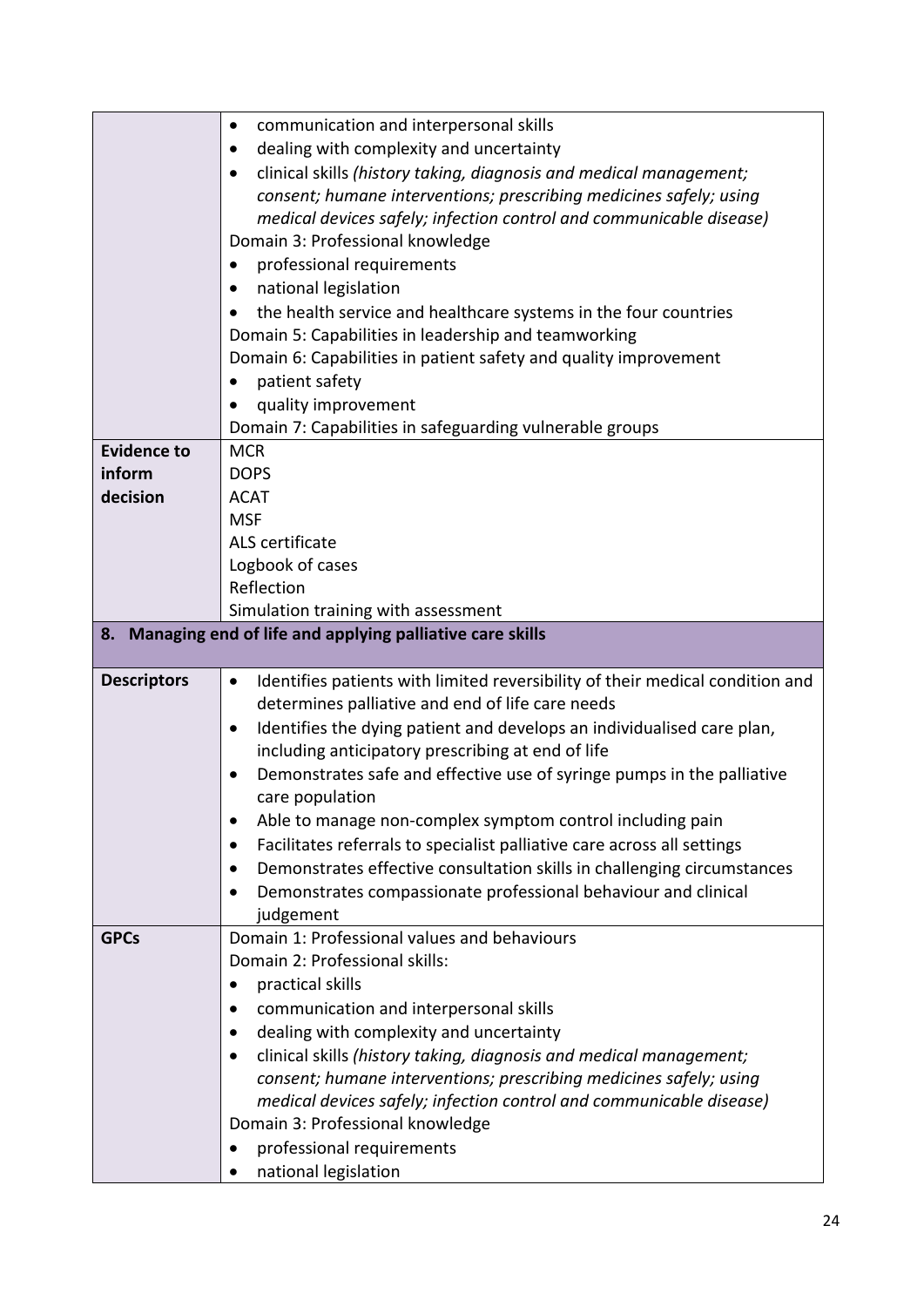|                    | the health service and healthcare systems in the four countries<br>$\bullet$ |
|--------------------|------------------------------------------------------------------------------|
| <b>Evidence to</b> | <b>MCR</b>                                                                   |
| inform             | CbD                                                                          |
| decision           | Mini-CEX                                                                     |
|                    | <b>MSF</b>                                                                   |
|                    | Regional teaching                                                            |
|                    | Reflection                                                                   |

# **3.4 Geriatric Medicine specialty capabilities in practice**

The specialty CiPs describe the clinical tasks or activities which are essential to the practice of Geriatric Medicine. The CiPs have been mapped to the nine GPC domains to reflect the professional generic capabilities required to undertake the clinical tasks.

Satisfactory sign off will require educational supervisors to make entrustment decisions on the level of supervision required for each CiP and if this is satisfactory for the stage of training, the trainee can progress. More detail is provided in the programme of assessment section of the curriculum.

| <b>Geriatric Medicine Specialty CiPs</b> |                                                                                                                                                                                                                                                                                                                                                                                                                                                                                                                                                                                                                                                                                                                                                                                                                                                                                                                                                                                                                                                                                                                                                                                                                                                                                                                                                                                                                                                                          |  |
|------------------------------------------|--------------------------------------------------------------------------------------------------------------------------------------------------------------------------------------------------------------------------------------------------------------------------------------------------------------------------------------------------------------------------------------------------------------------------------------------------------------------------------------------------------------------------------------------------------------------------------------------------------------------------------------------------------------------------------------------------------------------------------------------------------------------------------------------------------------------------------------------------------------------------------------------------------------------------------------------------------------------------------------------------------------------------------------------------------------------------------------------------------------------------------------------------------------------------------------------------------------------------------------------------------------------------------------------------------------------------------------------------------------------------------------------------------------------------------------------------------------------------|--|
|                                          | 1. Performing a comprehensive assessment of an older person, including mood and cognition,<br>gait, nutrition and fitness for surgery in an in-patient, out-patient and community setting                                                                                                                                                                                                                                                                                                                                                                                                                                                                                                                                                                                                                                                                                                                                                                                                                                                                                                                                                                                                                                                                                                                                                                                                                                                                                |  |
| Descriptors                              | Performs a comprehensive assessment which includes physical, functional,<br>$\bullet$<br>social, environmental, psychological and spiritual concerns<br>Performs an assessment of cognition (including acute, chronic and rapidly<br>$\bullet$<br>deteriorating) and mental capacity<br>Performs an assessment of nutritional state<br>$\bullet$<br>Demonstrates appropriate continuing management of acute medical illness<br>$\bullet$<br>and appropriately manages comorbidities<br>Performs a risk assessment of peri-operative morbidity<br>$\bullet$<br>Performs a medication review and is able to optimise and manage medicines<br>$\bullet$<br>in patients living with multi-morbidity and frailty<br>Formulates an appropriate differential diagnosis and develops a problem list<br>$\bullet$<br>Appropriately selects, manages and interprets investigations<br>$\bullet$<br>Formulates an individualised management plan, taking into account patient<br>$\bullet$<br>preferences<br>Explains clinical reasoning behind diagnostic and clinical management<br>$\bullet$<br>decisions to patients/carers/guardians and other colleagues<br>Recognises need to liaise with specialty services and refers where<br>$\bullet$<br>appropriate<br>Identifies patients with limited reversibility of their medical condition, is able<br>$\bullet$<br>to discuss end of life, undertake advance care planning conversations and<br>determine palliative care needs |  |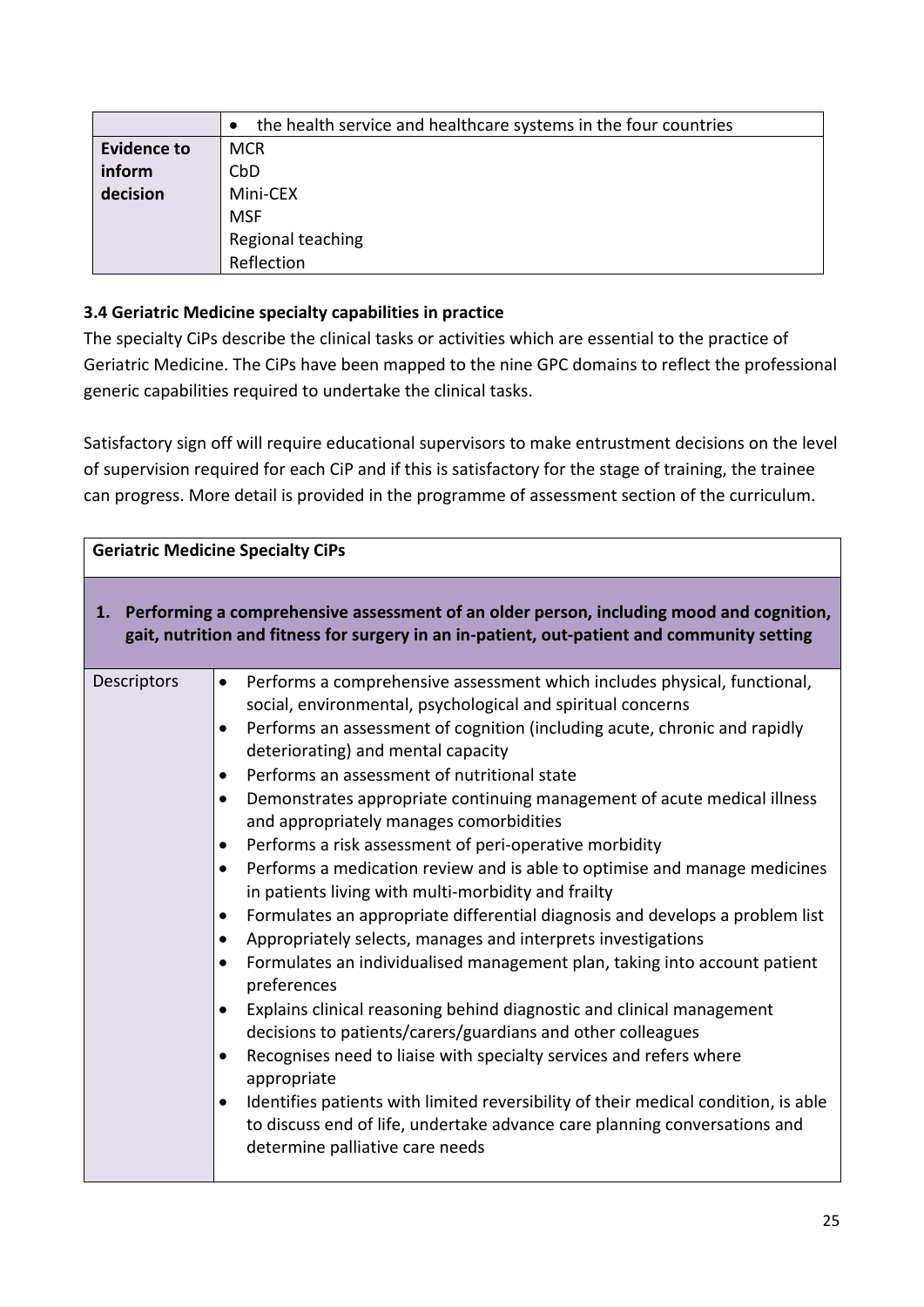| <b>GPCs</b>        | Domain 1: Professional values and behaviours                                                                                                                                                                                        |
|--------------------|-------------------------------------------------------------------------------------------------------------------------------------------------------------------------------------------------------------------------------------|
|                    | Domain 2: Professional skills                                                                                                                                                                                                       |
|                    | practical skills<br>$\bullet$                                                                                                                                                                                                       |
|                    | communication and interpersonal skills<br>$\bullet$                                                                                                                                                                                 |
|                    | dealing with complexity and uncertainty<br>$\bullet$                                                                                                                                                                                |
|                    | clinical skills (history taking, diagnosis and medical management; consent;<br>$\bullet$                                                                                                                                            |
|                    | humane interventions; prescribing medicines safely; using medical devices                                                                                                                                                           |
|                    | safely; infection control and communicable disease)                                                                                                                                                                                 |
|                    | Domain 3: Professional knowledge                                                                                                                                                                                                    |
|                    | professional requirements<br>$\bullet$                                                                                                                                                                                              |
|                    | national legislation<br>$\bullet$                                                                                                                                                                                                   |
|                    | the health service and healthcare systems in the four countries<br>$\bullet$                                                                                                                                                        |
|                    | Domain 4: Capabilities in health promotion and illness prevention                                                                                                                                                                   |
|                    | Domain 5: Capabilities in leadership and teamworking                                                                                                                                                                                |
|                    | Domain 6: Capabilities in patient safety and quality improvement                                                                                                                                                                    |
|                    | patient safety<br>٠                                                                                                                                                                                                                 |
|                    | quality improvement<br>$\bullet$                                                                                                                                                                                                    |
|                    | Domain 7: Capabilities in safeguarding vulnerable groups                                                                                                                                                                            |
| <b>Evidence to</b> | <b>MCR</b>                                                                                                                                                                                                                          |
| inform             | <b>MSF</b>                                                                                                                                                                                                                          |
| decision           | <b>PS</b>                                                                                                                                                                                                                           |
|                    | CbD                                                                                                                                                                                                                                 |
|                    | Mini-CEX                                                                                                                                                                                                                            |
|                    | <b>ACAT</b>                                                                                                                                                                                                                         |
|                    | <b>SCE</b>                                                                                                                                                                                                                          |
|                    | Reflection on clinical cases                                                                                                                                                                                                        |
|                    | Letters generated in out-patient clinics / discharge summaries                                                                                                                                                                      |
|                    | End of placement reports                                                                                                                                                                                                            |
|                    |                                                                                                                                                                                                                                     |
|                    | 2. Managing complex common presentations in older people, including falls, delirium,<br>dementia, movement disorders, incontinence, immobility, tissue viability, and stroke in an<br>in-patient, out-patient and community setting |
| <b>Descriptors</b> | Assesses and manages older patients presenting with falls (with or without                                                                                                                                                          |
|                    | fracture)                                                                                                                                                                                                                           |
|                    | Assesses and manages older patients presenting with syncope<br>$\bullet$                                                                                                                                                            |
|                    | Recognises, diagnoses and manages a state of delirium presenting both<br>$\bullet$                                                                                                                                                  |
|                    | acutely or sub-acutely and identifies those who require follow up                                                                                                                                                                   |
|                    | Assesses, diagnoses and manages older people who present with dementia<br>$\bullet$                                                                                                                                                 |
|                    | Assesses and manages patients with dementia who present with other<br>$\bullet$<br>illnesses                                                                                                                                        |
|                    | Recognises and manages older people with common movement disorders<br>$\bullet$                                                                                                                                                     |
|                    | Assesses and manages older people with urinary and faecal incontinence<br>٠                                                                                                                                                         |
|                    | Assesses and manages older people who present with immobility and                                                                                                                                                                   |
|                    | declining mobility                                                                                                                                                                                                                  |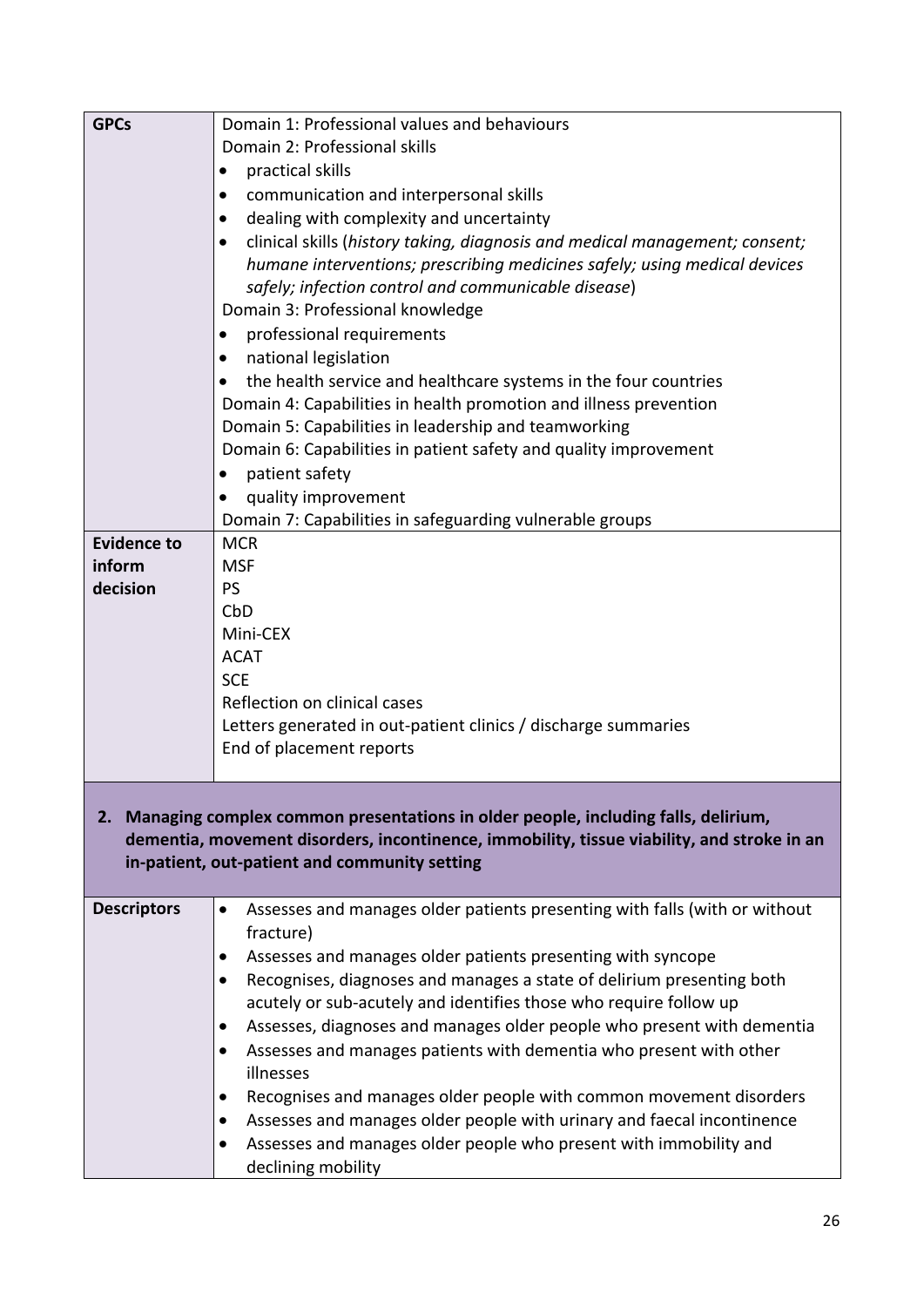|                                                                                                                                  | Assesses and manages common types of leg and pressure ulceration, surgical<br>$\bullet$<br>and other wounds in older patients<br>Assesses, diagnoses and manages patients who present with acute stroke<br>and contributes to a comprehensive service for patients with chronic stroke-<br>related disability<br>Demonstrates advanced diagnostic and communication skills, develops a<br>problem list, appropriately selects, manages and interprets investigations<br>(and knows when investigation is not appropriate) and formulates an<br>individualised management plan, taking into account patient preferences<br>Identifies patients with limited reversibility of their medical condition, is able<br>to discuss end of life, undertake advance care planning conversations and<br>determine palliative care needs                                                                                                                                                |
|----------------------------------------------------------------------------------------------------------------------------------|-----------------------------------------------------------------------------------------------------------------------------------------------------------------------------------------------------------------------------------------------------------------------------------------------------------------------------------------------------------------------------------------------------------------------------------------------------------------------------------------------------------------------------------------------------------------------------------------------------------------------------------------------------------------------------------------------------------------------------------------------------------------------------------------------------------------------------------------------------------------------------------------------------------------------------------------------------------------------------|
| <b>GPCs</b>                                                                                                                      | Domain 1: Professional values and behaviours<br>Domain 2: Professional skills<br>practical skills<br>$\bullet$<br>communication and interpersonal skills<br>$\bullet$<br>dealing with complexity and uncertainty<br>$\bullet$<br>clinical skills (history taking, diagnosis and medical management; consent;<br>$\bullet$<br>humane interventions; prescribing medicines safely; using medical devices<br>safely; infection control and communicable disease)<br>Domain 3: Professional knowledge<br>professional requirements<br>$\bullet$<br>national legislation<br>$\bullet$<br>the health service and healthcare systems in the four countries<br>$\bullet$<br>Domain 4: Capabilities in health promotion and illness prevention<br>Domain 5: Capabilities in leadership and teamworking<br>Domain 6: Capabilities in patient safety and quality improvement<br>patient safety<br>٠<br>quality improvement<br>Domain 7: Capabilities in safeguarding vulnerable groups |
| <b>Evidence to</b><br>inform<br>decision                                                                                         | <b>MCR</b><br><b>MSF</b><br>CbD<br>Mini-CEX<br><b>ACAT</b><br><b>SCE</b><br>Reflection on clinical cases<br>Letters generated in out-patient clinics / discharge summaries<br>End of placement reports<br>Relevant training courses                                                                                                                                                                                                                                                                                                                                                                                                                                                                                                                                                                                                                                                                                                                                         |
| Managing older people living with frailty in a hyper-acute (front door), in-patient, out-<br>З.<br>patient and community setting |                                                                                                                                                                                                                                                                                                                                                                                                                                                                                                                                                                                                                                                                                                                                                                                                                                                                                                                                                                             |

**patient and community setting**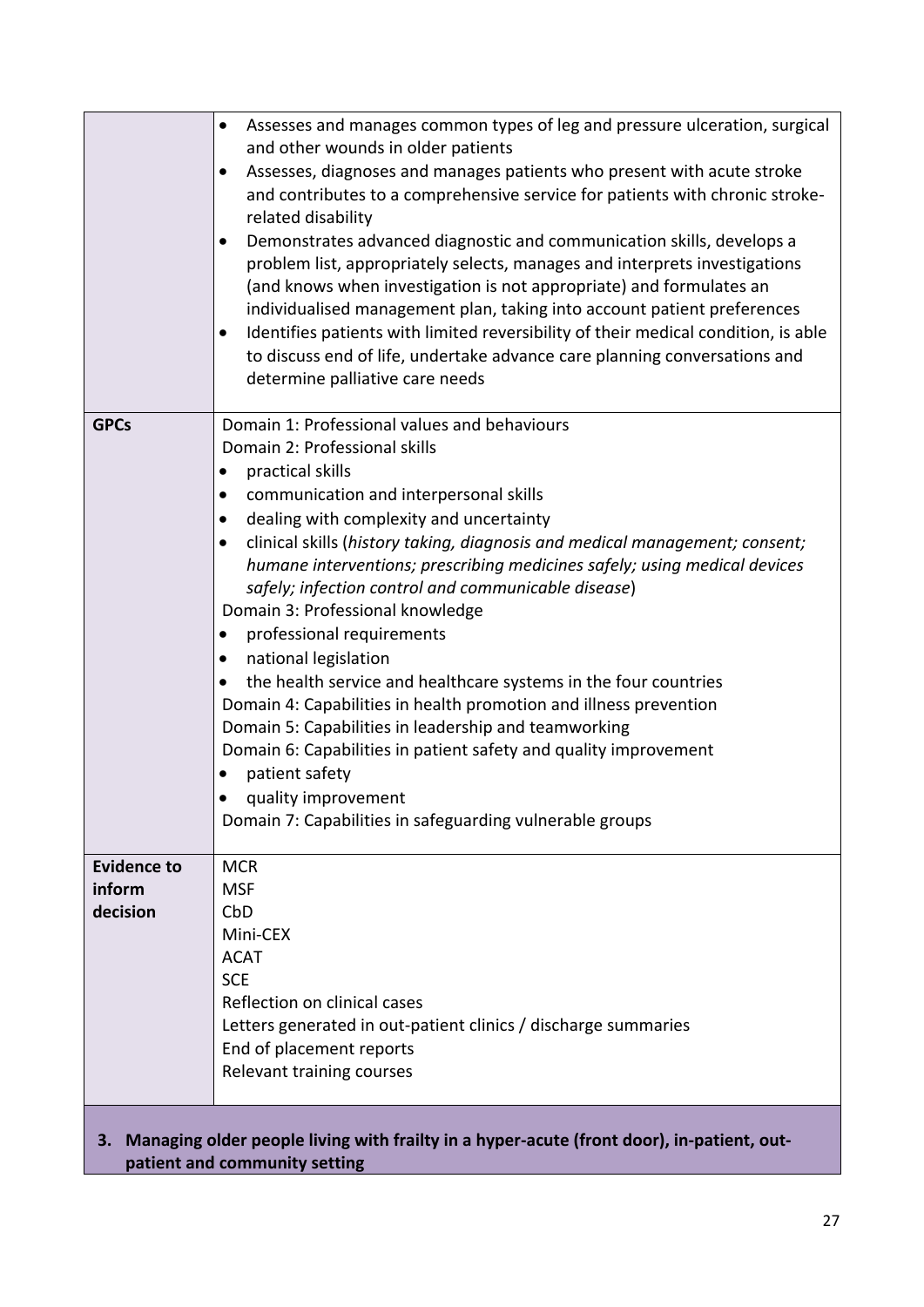| <b>Descriptors</b> | Demonstrates the ability to screen for and assess patients presenting with a<br>$\bullet$                                                                  |
|--------------------|------------------------------------------------------------------------------------------------------------------------------------------------------------|
|                    | frailty syndrome                                                                                                                                           |
|                    | Assesses and manages clinical presentations in older people with moderate                                                                                  |
|                    | and severe frailty, and appropriately manages comorbidities                                                                                                |
|                    | Demonstrates the ability to recognise non-specific acute presentations seen                                                                                |
|                    | in older people, and secondary complications of acute illness with strategies<br>to prevent this                                                           |
|                    | Intervenes to improve outcomes for frail older people in a variety of settings<br>$\bullet$                                                                |
|                    | (including acute services, care homes, day hospitals, community)<br>Performs a medication review and is able to optimise and manage medicines<br>$\bullet$ |
|                    | in patients living with multi-morbidity and frailty                                                                                                        |
|                    | Recognises the impact of frailty on the management and prognosis of<br>$\bullet$                                                                           |
|                    | patients living with chronic conditions (e.g. heart failure)                                                                                               |
|                    | Identifies patients with limited reversibility of their medical condition or<br>$\bullet$                                                                  |
|                    | uncertain prognosis, is able to discuss treatment escalation and DNACPR                                                                                    |
|                    | decisions, and undertake advance care planning conversations                                                                                               |
|                    | Demonstrates the ability to advocate for frail older people                                                                                                |
| <b>GPCs</b>        | Domain 1: Professional values and behaviours                                                                                                               |
|                    | Domain 2: Professional skills                                                                                                                              |
|                    | practical skills<br>$\bullet$                                                                                                                              |
|                    | communication and interpersonal skills<br>$\bullet$                                                                                                        |
|                    | dealing with complexity and uncertainty<br>٠                                                                                                               |
|                    | clinical skills (history taking, diagnosis and medical management; consent;<br>$\bullet$                                                                   |
|                    | humane interventions; prescribing medicines safely; using medical devices                                                                                  |
|                    | safely; infection control and communicable disease)                                                                                                        |
|                    | Domain 3: Professional knowledge                                                                                                                           |
|                    | professional requirements                                                                                                                                  |
|                    | national legislation                                                                                                                                       |
|                    | the health service and healthcare systems in the four countries<br>$\bullet$                                                                               |
|                    | Domain 4: Capabilities in health promotion and illness prevention                                                                                          |
|                    | Domain 5: Capabilities in leadership and teamworking                                                                                                       |
|                    | Domain 6: Capabilities in patient safety and quality improvement                                                                                           |
|                    | patient safety                                                                                                                                             |
|                    | quality improvement                                                                                                                                        |
|                    | Domain 7: Capabilities in safeguarding vulnerable groups                                                                                                   |
| <b>Evidence to</b> | <b>MCR</b>                                                                                                                                                 |
| inform             | <b>MSF</b>                                                                                                                                                 |
| decision           | CbD                                                                                                                                                        |
|                    | Mini-CEX                                                                                                                                                   |
|                    | <b>ACAT</b>                                                                                                                                                |
|                    | <b>SCE</b>                                                                                                                                                 |
|                    | Reflection on clinical cases                                                                                                                               |
|                    | Letters generated in out-patient clinics / discharge summaries                                                                                             |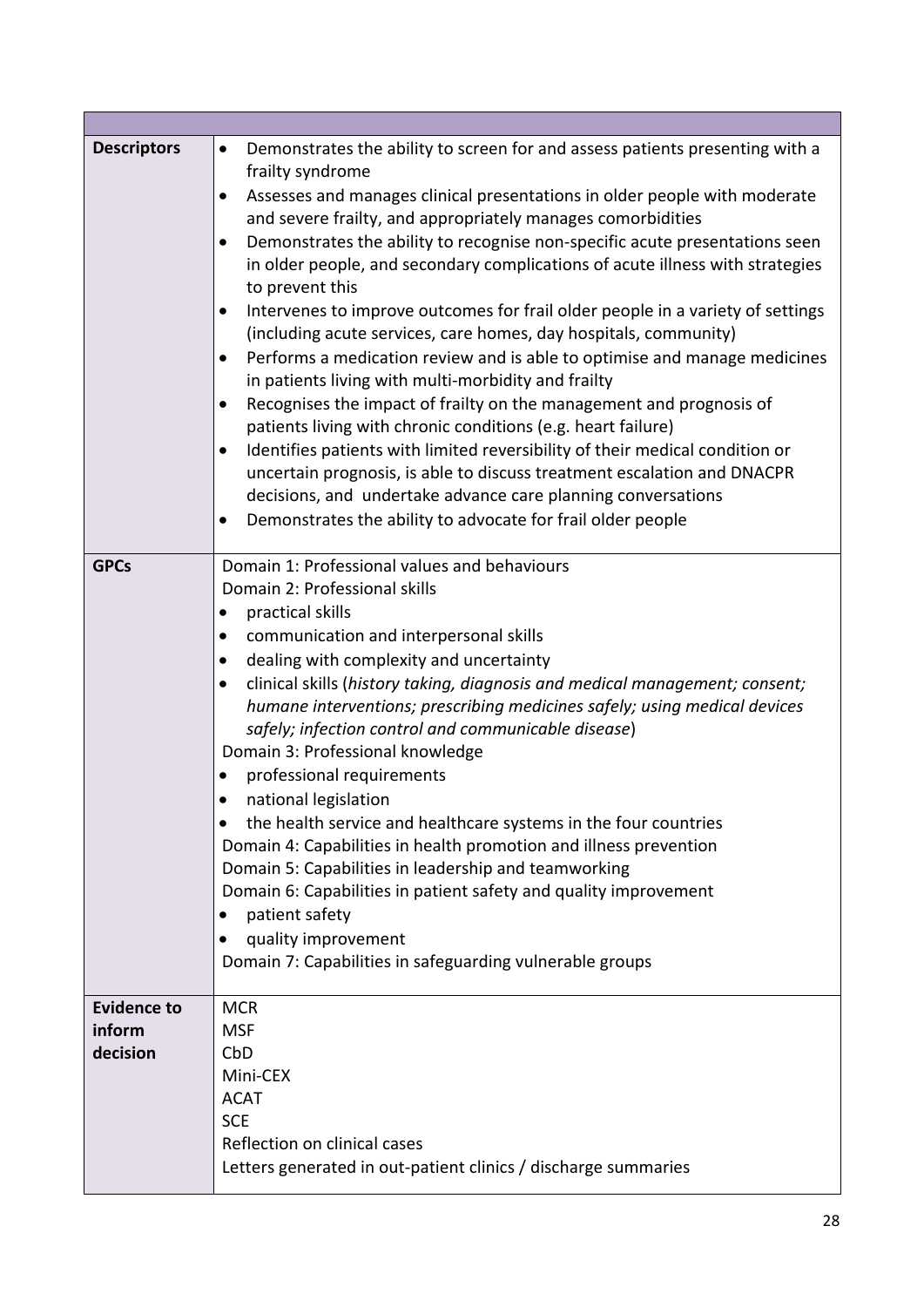|                    | End of placement reports                                                                              |
|--------------------|-------------------------------------------------------------------------------------------------------|
|                    |                                                                                                       |
|                    |                                                                                                       |
|                    |                                                                                                       |
|                    |                                                                                                       |
|                    |                                                                                                       |
|                    |                                                                                                       |
|                    |                                                                                                       |
|                    | 4. Managing and leading rehabilitation services for older people, including stroke                    |
| <b>Descriptors</b> | Demonstrates the ability to assess physical function, mood and cognition<br>$\bullet$                 |
|                    | using appropriate scales in hospital, in the community and in other settings                          |
|                    | Appropriately manages co-morbidities, including frailty and dementia<br>$\bullet$                     |
|                    | Identifies and manages barriers to communication (e.g. cognitive<br>$\bullet$                         |
|                    | impairment, speech and hearing problems, capacity issues) and                                         |
|                    | demonstrates effective consultation skills                                                            |
|                    | Appropriately assesses patients for rehabilitation in medical, orthopaedic<br>$\bullet$               |
|                    | and surgical wards, and identifies those suitable for community                                       |
|                    | rehabilitation                                                                                        |
|                    | Applies management and team working skills appropriately, including<br>$\bullet$                      |
|                    | influencing, negotiating, continuously re-assessing priorities and effectively                        |
|                    | managing complex, dynamic situations and promotes a rehabilitation ethos                              |
|                    | Leads a multidisciplinary team meeting, facilitates discussion, builds rapport<br>$\bullet$           |
|                    | and resolves conflicts as they arise                                                                  |
|                    | Applies the principles of specialist rehabilitation services (including<br>orthogeriatric and stroke) |
|                    | Effectively estimates length of stay, identifies an appropriate discharge plan                        |
|                    | and ensures prompt and accurate information sharing with primary care                                 |
|                    | team following hospital discharge                                                                     |
|                    | Identifies patients with limited reversibility of their medical condition<br>$\bullet$                |
|                    | Able to discuss end of life and advance care planning to enable patients to                           |
|                    | make preferences known and ensure end of life care needs are appropriately                            |
|                    | identified and met.                                                                                   |
|                    |                                                                                                       |
| <b>GPCs</b>        | Domain 1: Professional values and behaviours                                                          |
|                    | Domain 2: Professional skills                                                                         |
|                    | practical skills<br>٠                                                                                 |
|                    | communication and interpersonal skills<br>٠                                                           |
|                    | dealing with complexity and uncertainty<br>$\bullet$                                                  |
|                    | clinical skills (history taking, diagnosis and medical management; consent;<br>$\bullet$              |
|                    | humane interventions; prescribing medicines safely; using medical devices                             |
|                    | safely; infection control and communicable disease)                                                   |
|                    | Domain 3: Professional knowledge                                                                      |
|                    | professional requirements                                                                             |
|                    | national legislation                                                                                  |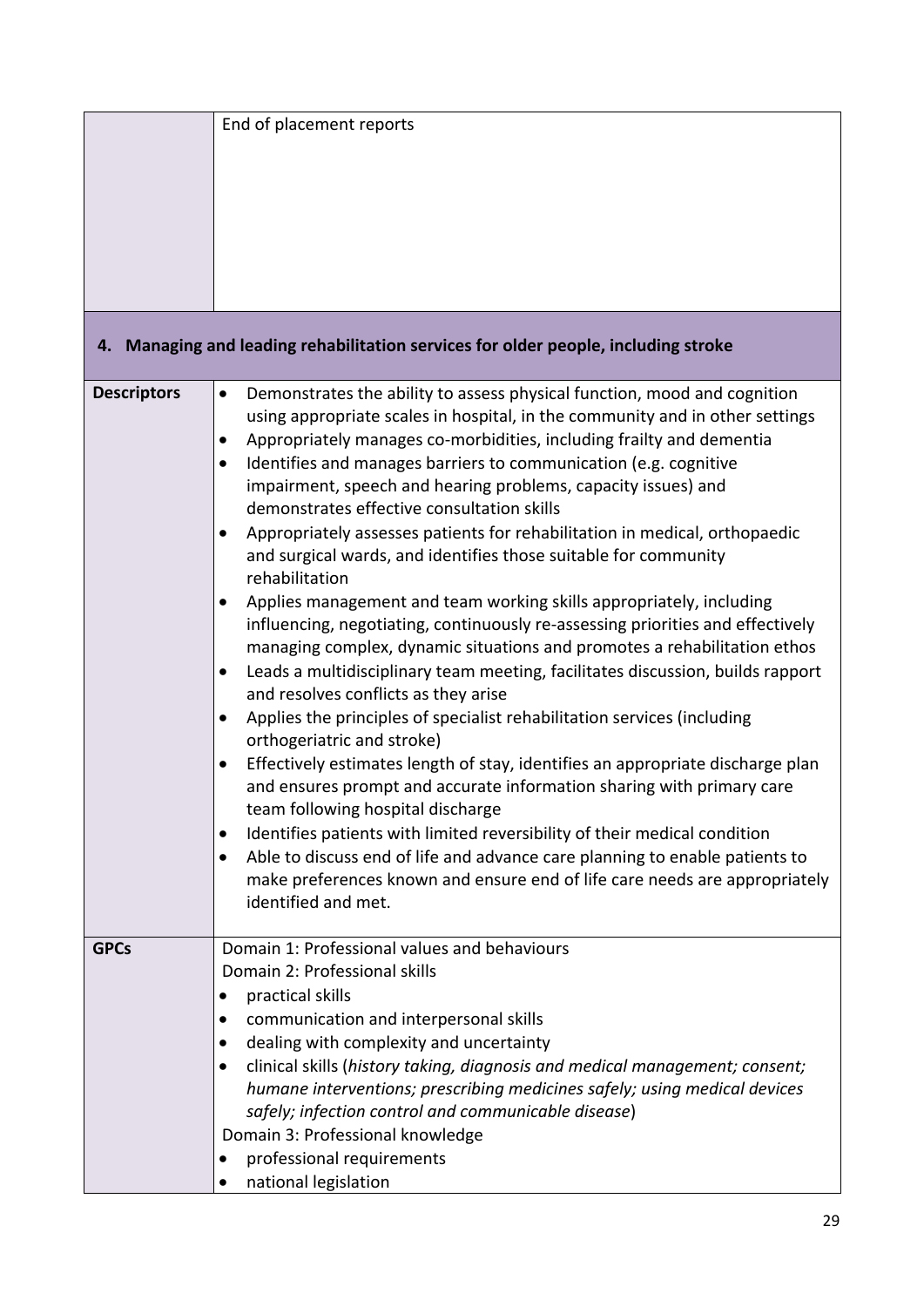| <b>Evidence to</b><br>inform<br>decision | the health service and healthcare systems in the four countries<br>$\bullet$<br>Domain 4: Capabilities in health promotion and illness prevention<br>Domain 5: Capabilities in leadership and teamworking<br>Domain 6: Capabilities in patient safety and quality improvement<br>patient safety<br>quality improvement<br>$\bullet$<br>Domain 7: Capabilities in safeguarding vulnerable groups<br><b>MCR</b><br><b>MSF</b><br>CbD<br>Mini-CEX                                                                                                                                                                                                                                                                                                                                                                                                                                                                                                                                                                                                                                                                                                                                                                                                                                                                                                                                                                                                                                                                |  |  |
|------------------------------------------|---------------------------------------------------------------------------------------------------------------------------------------------------------------------------------------------------------------------------------------------------------------------------------------------------------------------------------------------------------------------------------------------------------------------------------------------------------------------------------------------------------------------------------------------------------------------------------------------------------------------------------------------------------------------------------------------------------------------------------------------------------------------------------------------------------------------------------------------------------------------------------------------------------------------------------------------------------------------------------------------------------------------------------------------------------------------------------------------------------------------------------------------------------------------------------------------------------------------------------------------------------------------------------------------------------------------------------------------------------------------------------------------------------------------------------------------------------------------------------------------------------------|--|--|
|                                          | <b>SCE</b><br>Reflective practice<br>End of placement reports                                                                                                                                                                                                                                                                                                                                                                                                                                                                                                                                                                                                                                                                                                                                                                                                                                                                                                                                                                                                                                                                                                                                                                                                                                                                                                                                                                                                                                                 |  |  |
|                                          | 5. Managing community liaison and practice                                                                                                                                                                                                                                                                                                                                                                                                                                                                                                                                                                                                                                                                                                                                                                                                                                                                                                                                                                                                                                                                                                                                                                                                                                                                                                                                                                                                                                                                    |  |  |
| <b>Descriptors</b>                       | Performs a comprehensive assessment (which includes physical, functional,<br>$\bullet$<br>social, environmental, psychological and spiritual concerns) of older people<br>in community settings<br>Manages acute illness, comorbidities (including dementia) and other<br>$\bullet$<br>problems safely in community settings, including in patient's homes and care<br>homes (with or without a hospital at home service)<br>Able to discuss uncertainty and balance benefits/burdens of hospital v home<br>$\bullet$<br>treatment<br>Manages rehabilitation in community settings, including patient's homes,<br>$\bullet$<br>care homes and community inpatient rehabilitation.<br>Performs an assessment of mental capacity<br>Performs a medication review<br>$\bullet$<br>Formulates an appropriate differential diagnosis, problem list, and<br>$\bullet$<br>individualised management plan taking into account patient preferences<br>Understands the various agencies involved in community care, (including<br>$\bullet$<br>voluntary, social prescribing and third sector)<br>Promotes multidisciplinary team working<br>٠<br>Demonstrates a flexible approach to care which crosses the traditional<br>$\bullet$<br>division between primary and secondary care<br>Identifies patients with limited reversibility of their medical condition, is able<br>to discuss end of life, undertake advance care planning conversations<br>(including community DNACPR) and determine palliative care needs |  |  |
| <b>GPCs</b>                              | Domain 1: Professional values and behaviours<br>Domain 2: Professional skills<br>practical skills<br>communication and interpersonal skills                                                                                                                                                                                                                                                                                                                                                                                                                                                                                                                                                                                                                                                                                                                                                                                                                                                                                                                                                                                                                                                                                                                                                                                                                                                                                                                                                                   |  |  |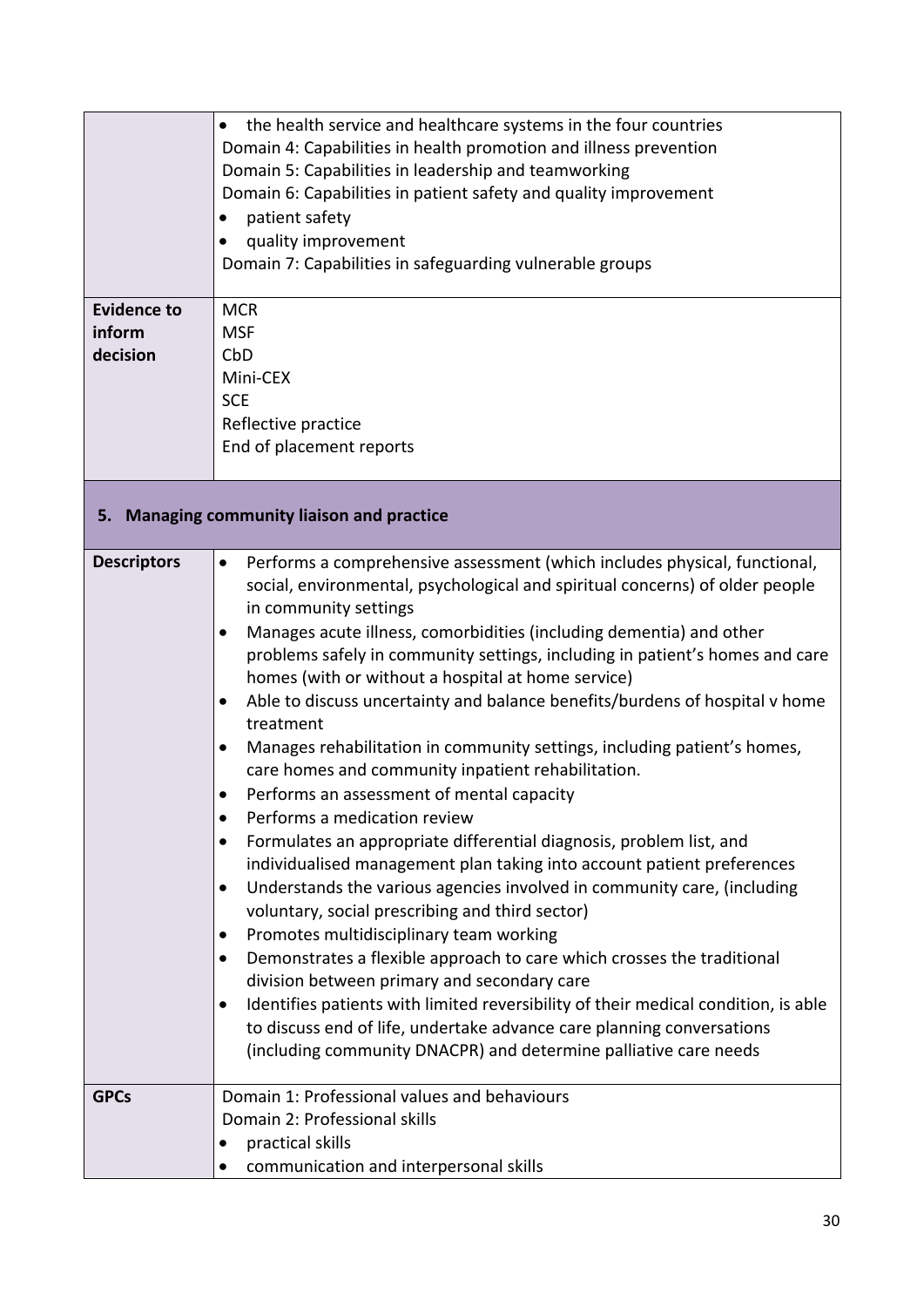|                    | dealing with complexity and uncertainty<br>$\bullet$                                                                        |
|--------------------|-----------------------------------------------------------------------------------------------------------------------------|
|                    | clinical skills (history taking, diagnosis and medical management; consent;<br>$\bullet$                                    |
|                    | humane interventions; prescribing medicines safely; using medical devices                                                   |
|                    | safely; infection control and communicable disease)                                                                         |
|                    | Domain 3: Professional knowledge                                                                                            |
|                    | professional requirements                                                                                                   |
|                    | national legislation<br>$\bullet$                                                                                           |
|                    | the health service and healthcare systems in the four countries                                                             |
|                    | Domain 4: Capabilities in health promotion and illness prevention                                                           |
|                    | Domain 5: Capabilities in leadership and teamworking                                                                        |
|                    | Domain 6: Capabilities in patient safety and quality improvement                                                            |
|                    | patient safety                                                                                                              |
|                    | quality improvement<br>$\bullet$                                                                                            |
|                    | Domain 7: Capabilities in safeguarding vulnerable groups                                                                    |
| <b>Evidence to</b> | <b>MCR</b>                                                                                                                  |
| inform             | <b>MSF</b>                                                                                                                  |
| decision           | <b>PS</b>                                                                                                                   |
|                    | CbD                                                                                                                         |
|                    | Mini-CEX                                                                                                                    |
|                    | <b>SCE</b>                                                                                                                  |
|                    | Reflective practice                                                                                                         |
|                    | Letters generated in out-patient clinics / discharge summaries                                                              |
|                    | End of placement reports                                                                                                    |
|                    |                                                                                                                             |
|                    | 6. Managing liaison with other specialties, including surgery, orthopaedics, critical care,<br>oncology, old age psychiatry |
| <b>Descriptors</b> | Contributes to peri-operative management of common co-morbid conditions<br>$\bullet$                                        |
|                    | Demonstrates understanding of surgical and anaesthetic issues,                                                              |
|                    | postoperative care and complications (including pain control and tissue<br>viability)                                       |
|                    | Demonstrates the ability to clinically assess hip fracture patients, including                                              |
|                    | pre-operative assessment and management, acute post-operative care, post-                                                   |
|                    | surgical rehabilitation and discharge planning                                                                              |
|                    | Demonstrates the ability to contribute to older people's physiological                                                      |
|                    | management in multiple settings (including acute medicine, trauma, post                                                     |
|                    | surgical)                                                                                                                   |
|                    | Contributes to the assessment and management of patients in critical care<br>$\bullet$                                      |
|                    | areas Including discussion of uncertain prognosis, limited reversibility and                                                |
|                    | treatment escalation                                                                                                        |
|                    | Works collaboratively with orthopaedic surgeons, anaesthetists, cardiologists<br>٠                                          |
|                    | and other professionals including PT, OT, dietetics                                                                         |
|                    | Promotes multidisciplinary team working                                                                                     |
|                    | Appropriately assesses bone health and manages osteoporosis                                                                 |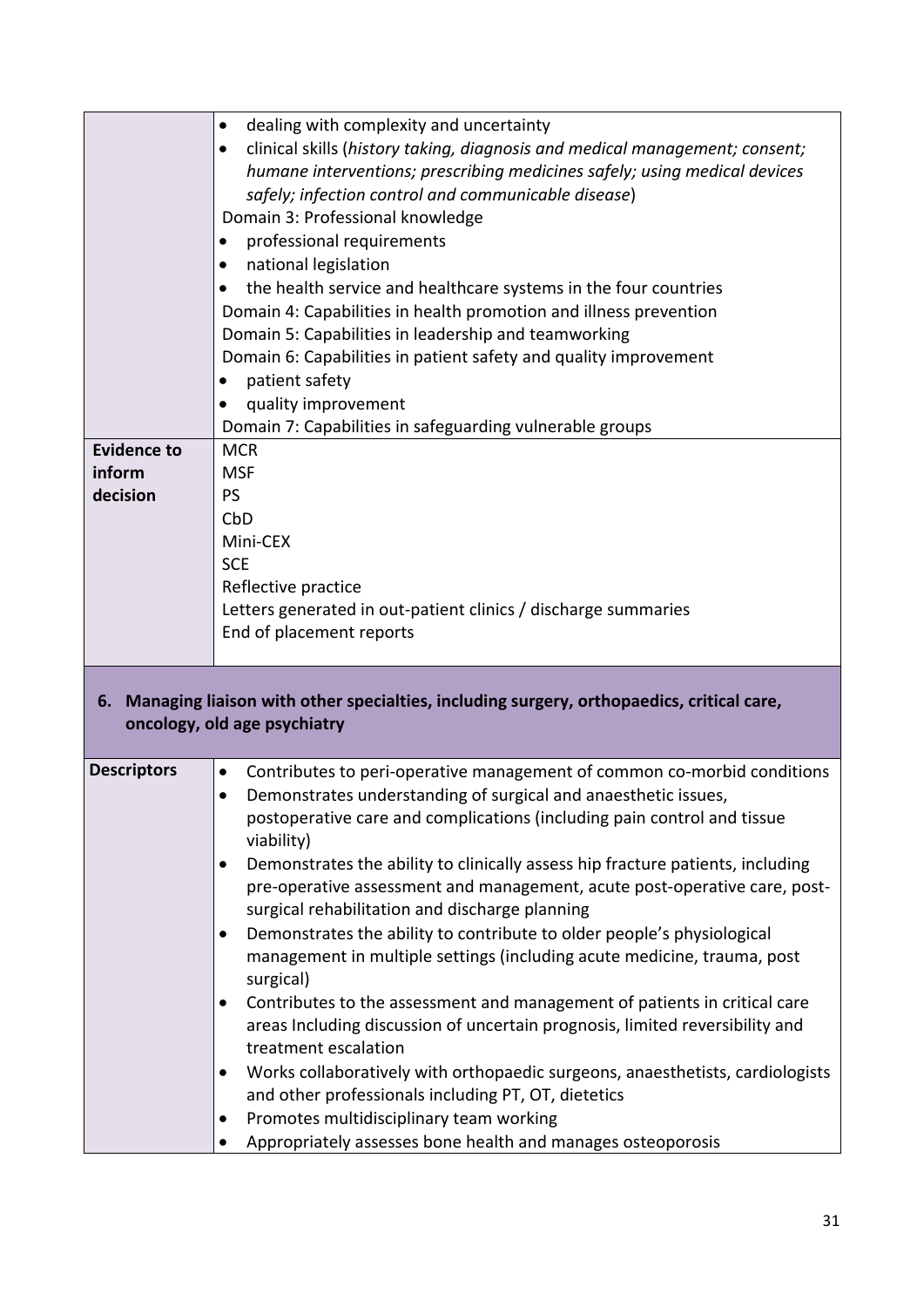|                                                                                                         | Demonstrates the ability to assess patients for rehabilitation in medical,<br>$\bullet$<br>orthopaedic and surgical wards<br>Appropriately assesses and manages older people with acute and chronic<br>$\bullet$<br>medical problems in psychiatry wards and other settings<br>Identifies patients with limited reversibility of their medical condition and<br>$\bullet$<br>determines palliative and end of life care needs                                                                                                                                                                                                                                                                                                                                                                                                                                                        |
|---------------------------------------------------------------------------------------------------------|--------------------------------------------------------------------------------------------------------------------------------------------------------------------------------------------------------------------------------------------------------------------------------------------------------------------------------------------------------------------------------------------------------------------------------------------------------------------------------------------------------------------------------------------------------------------------------------------------------------------------------------------------------------------------------------------------------------------------------------------------------------------------------------------------------------------------------------------------------------------------------------|
| <b>GPCs</b>                                                                                             | Domain 1: Professional values and behaviours<br>Domain 2: Professional skills<br>practical skills<br>$\bullet$<br>communication and interpersonal skills<br>$\bullet$<br>dealing with complexity and uncertainty<br>$\bullet$<br>clinical skills (history taking, diagnosis and medical management; consent;<br>$\bullet$<br>humane interventions; prescribing medicines safely; using medical devices<br>safely; infection control and communicable disease)<br>Domain 3: Professional knowledge<br>professional requirements<br>$\bullet$<br>national legislation<br>$\bullet$<br>the health service and healthcare systems in the four countries<br>Domain 5: Capabilities in leadership and teamworking<br>Domain 6: Capabilities in patient safety and quality improvement<br>patient safety<br>quality improvement<br>Domain 7: Capabilities in safeguarding vulnerable groups |
| <b>Evidence to</b><br>inform<br>decision                                                                | <b>MCR</b><br><b>MSF</b><br>CbD<br>Mini-CEX<br><b>ACAT</b><br><b>SCE</b><br>Reflection on clinical cases<br>End of placement reports                                                                                                                                                                                                                                                                                                                                                                                                                                                                                                                                                                                                                                                                                                                                                 |
| 7. Evaluating performance and developing and leading services with special reference to<br>older people |                                                                                                                                                                                                                                                                                                                                                                                                                                                                                                                                                                                                                                                                                                                                                                                                                                                                                      |
| <b>Descriptors</b>                                                                                      | Ensures patient safety is a priority in clinical practice and raises and escalates<br>$\bullet$<br>concerns where there is an issue with patient safety or quality of care<br>especially pertaining to older people's services<br>Demonstrates commitment to learning from patient safety investigations<br>$\bullet$<br>and complaints, shares good practice appropriately and develops services<br>accordingly                                                                                                                                                                                                                                                                                                                                                                                                                                                                     |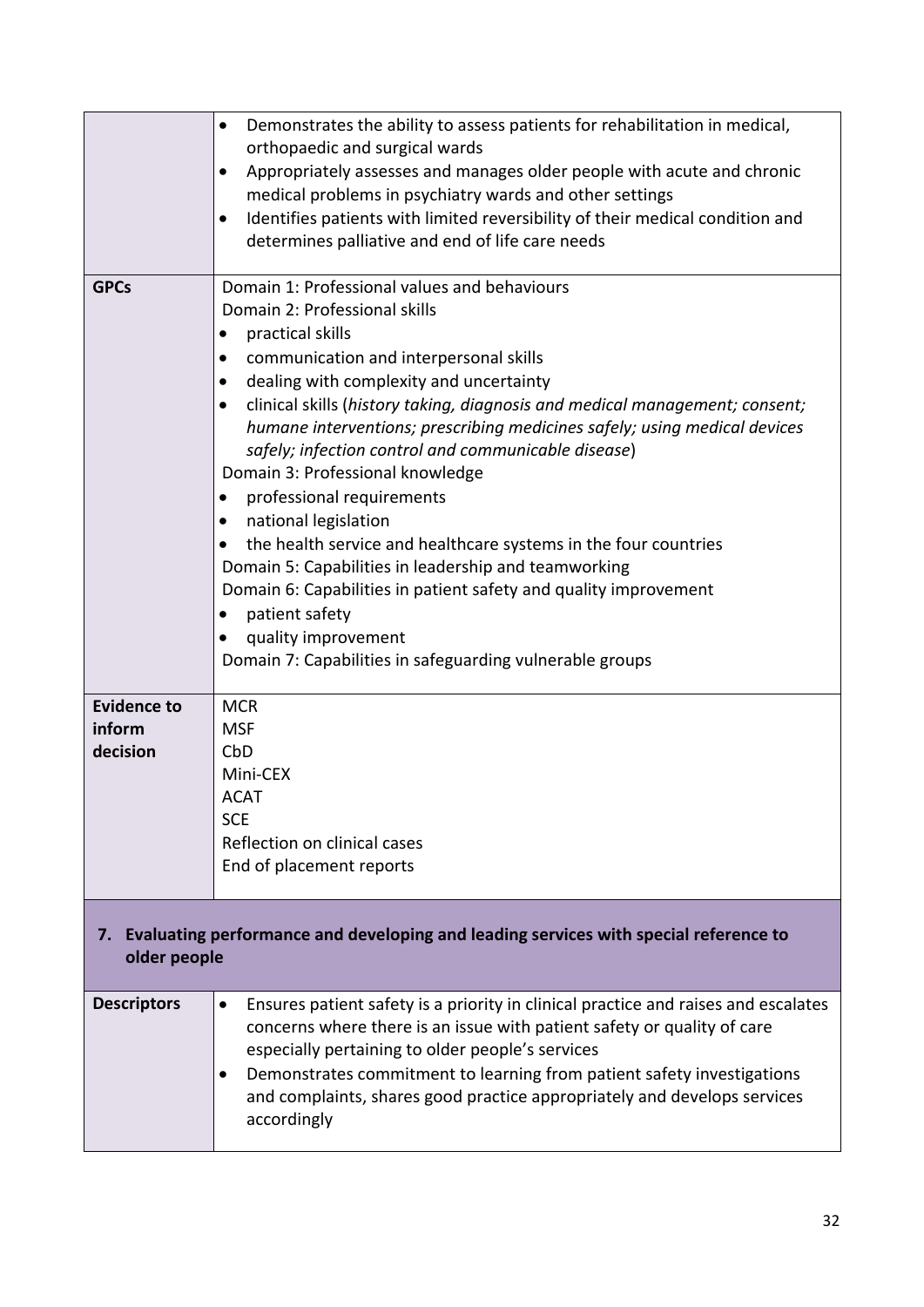|                                          | Contributes to, and delivers, quality improvement with a particular focus on<br>$\bullet$<br>services for older people and those living with frailty. Demonstrates a<br>positive attitude to improvement and change<br>Demonstrates appropriate knowledge of research principles and concepts<br>٠<br>and the translation of research into practice<br>Demonstrates ability to carry out critical appraisal of the literature and<br>$\bullet$<br>understands the role of evidence in clinical practice and its limitations in an<br>older population under-represented in clinical trials<br>Understands public health epidemiology and global health patterns<br>$\bullet$<br>Delivers effective teaching and training, with specific reference to older<br>$\bullet$<br>people, to medical students, junior doctors and other health care<br>professionals<br>Demonstrates leadership and management skills, including working with<br>$\bullet$<br>others to effect change, the ability to articulate strategic ideas and provision<br>of medical expertise<br>Acts as an advocate for older people and is able to challenge ageist practices<br>$\bullet$<br>Understands management of services, including performance measures, and<br>$\bullet$<br>principles of commissioning where appropriate<br>Understands local, national and UK health priorities and how they impact on<br>$\bullet$<br>services for older people living with frailty<br>Understands the principles of partnership working between health and social<br>$\bullet$<br>care |
|------------------------------------------|----------------------------------------------------------------------------------------------------------------------------------------------------------------------------------------------------------------------------------------------------------------------------------------------------------------------------------------------------------------------------------------------------------------------------------------------------------------------------------------------------------------------------------------------------------------------------------------------------------------------------------------------------------------------------------------------------------------------------------------------------------------------------------------------------------------------------------------------------------------------------------------------------------------------------------------------------------------------------------------------------------------------------------------------------------------------------------------------------------------------------------------------------------------------------------------------------------------------------------------------------------------------------------------------------------------------------------------------------------------------------------------------------------------------------------------------------------------------------------------------------------------------------------------------------------|
| <b>GPCs</b>                              | Domain 1: Professional values and behaviours<br>Domain 4: Capabilities in health promotion and illness prevention<br>Domain 5: Capabilities in leadership and teamworking<br>Domain 6: Capabilities in patient safety and quality improvement<br>patient safety<br>٠<br>quality improvement<br>Domain 7: Capabilities in safeguarding vulnerable groups<br>Domain 8: Capabilities in education and training<br>Domain 9: Capabilities in research and scholarship                                                                                                                                                                                                                                                                                                                                                                                                                                                                                                                                                                                                                                                                                                                                                                                                                                                                                                                                                                                                                                                                                        |
| <b>Evidence to</b><br>inform<br>decision | <b>MCR</b><br><b>MSF</b><br><b>QIPAT</b><br><b>SCE</b><br>Reflective practice<br>End of placement reports<br>Relevant training courses                                                                                                                                                                                                                                                                                                                                                                                                                                                                                                                                                                                                                                                                                                                                                                                                                                                                                                                                                                                                                                                                                                                                                                                                                                                                                                                                                                                                                   |

# **3.5 Geriatric Medicine Specialty CiPs (themed for service).**

NHS services require trainees to have capabilities in selected areas of specialist practice at the time of appointment to a consultant post, and trainees will therefore undertake one module for a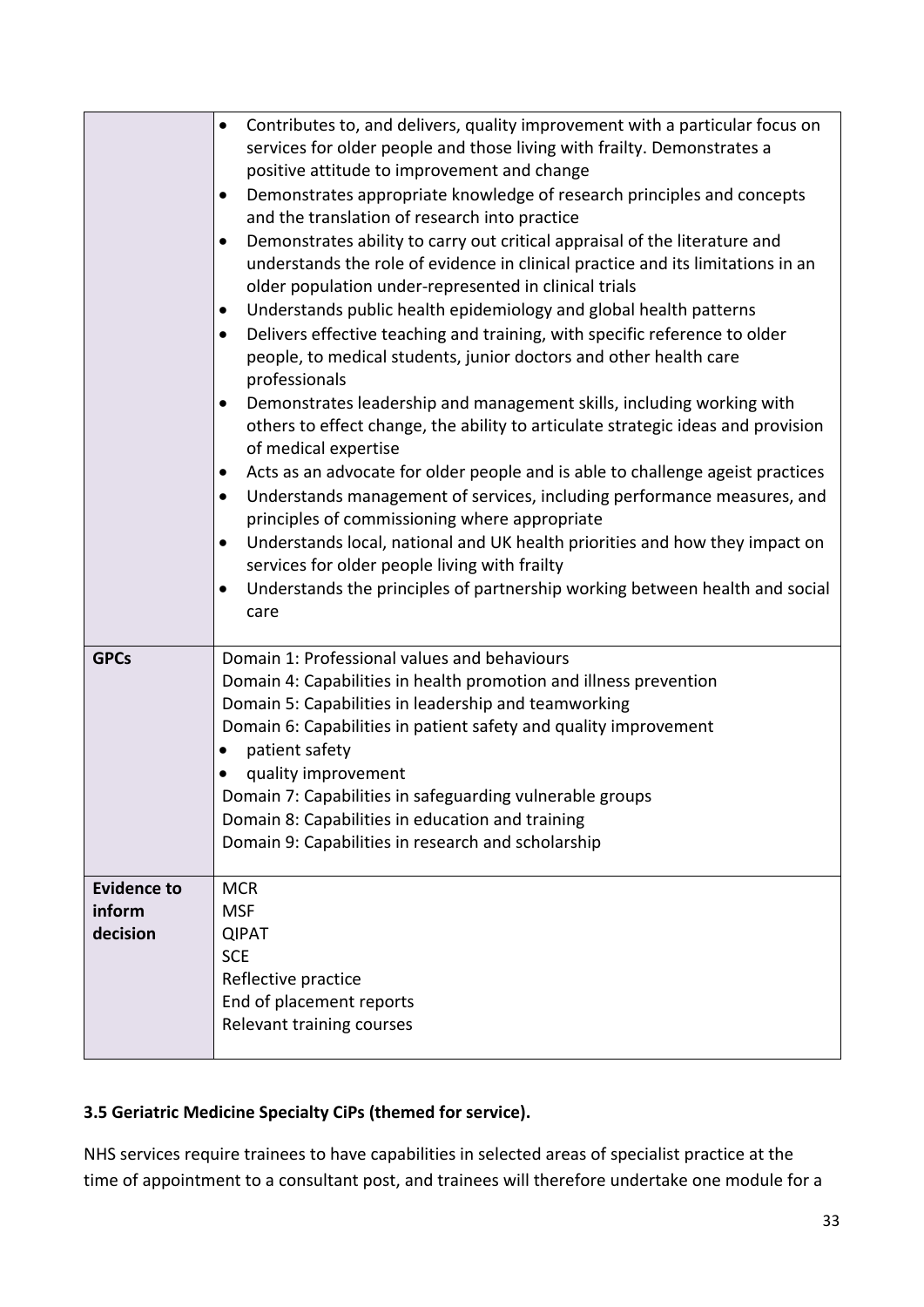time period of 3 months – designed to ensure the output of geriatricians with the appropriate skills to meet service needs. Additional 'themes for service' capabilities will be integrated into the final 3 years of geriatric medicine training.

Trainees must select one additional theme for service CiP from a choice of five. Satisfactory sign off will require educational supervisors to make entrustment decisions on the level of supervision required for each CiP and trainees will be expected to be entrusted to act unsupervised by the time of CCT. More detail is provided in the programme of assessment section of the curriculum.

| Geriatric Medicine Specialty CiPs (themed for service). Trainees must select ONE of these<br>options.                                      |                                                                                                                                                                                                                                                                                                                                                                                                                                                                                                                                                                                                                                                                                                                                                                                                                                                                                                                                                                                                                                                                                                                                                                                                                                                                                                                                                                                                                                                                                                                                                                                                |  |
|--------------------------------------------------------------------------------------------------------------------------------------------|------------------------------------------------------------------------------------------------------------------------------------------------------------------------------------------------------------------------------------------------------------------------------------------------------------------------------------------------------------------------------------------------------------------------------------------------------------------------------------------------------------------------------------------------------------------------------------------------------------------------------------------------------------------------------------------------------------------------------------------------------------------------------------------------------------------------------------------------------------------------------------------------------------------------------------------------------------------------------------------------------------------------------------------------------------------------------------------------------------------------------------------------------------------------------------------------------------------------------------------------------------------------------------------------------------------------------------------------------------------------------------------------------------------------------------------------------------------------------------------------------------------------------------------------------------------------------------------------|--|
| 1. Able to manage older patients presenting with fracture and is able to provide a<br>comprehensive orthogeriatric and bone health service |                                                                                                                                                                                                                                                                                                                                                                                                                                                                                                                                                                                                                                                                                                                                                                                                                                                                                                                                                                                                                                                                                                                                                                                                                                                                                                                                                                                                                                                                                                                                                                                                |  |
| Descriptors                                                                                                                                | Demonstrates the ability to manage older people with fractures, including<br>$\bullet$<br>hip fractures, other fractures, polytrauma<br>Demonstrates the ability to manage the effects and risks of surgery and<br>$\bullet$<br>anaesthesia in older people, including the use of tools to risk assess for<br>perioperative morbidity and mortality<br>Demonstrates the ability to clinically assess and manage older people with<br>$\bullet$<br>fractures and multi-morbidity peri-operatively, including e.g. anticoagulation,<br>diabetes, COPD<br>Demonstrates awareness of different anaesthetic options for patients with<br>$\bullet$<br>complex co-morbidity<br>Demonstrates greater knowledge and ability to manage surgical<br>$\bullet$<br>complications, e.g. wound management (including options and timings for<br>intervention), indications for repeat X-ray, non-union<br>Demonstrates ability to manage patients with osteoporosis treatment failure<br>$\bullet$<br>Demonstrates greater ability to manage patients requiring parenteral<br>$\bullet$<br>osteoporosis therapy<br>Demonstrates an understanding of osteoporosis including special groups<br>$\bullet$<br>(e.g. men, younger adults, steroid treated, Down's syndrome), and of<br>patients presenting with metabolic bone disease<br>Demonstrates better understanding of the role for national audit to improve<br>$\bullet$<br>quality of care<br>Demonstrates an understanding of the knowledge and skills required to<br>$\bullet$<br>develop an orthogeriatric and bone health service for older people |  |
| <b>GPCs</b>                                                                                                                                | Domain 1: Professional values and behaviours<br>Domain 2: Professional skills<br>practical skills<br>$\bullet$<br>communication and interpersonal skills<br>$\bullet$                                                                                                                                                                                                                                                                                                                                                                                                                                                                                                                                                                                                                                                                                                                                                                                                                                                                                                                                                                                                                                                                                                                                                                                                                                                                                                                                                                                                                          |  |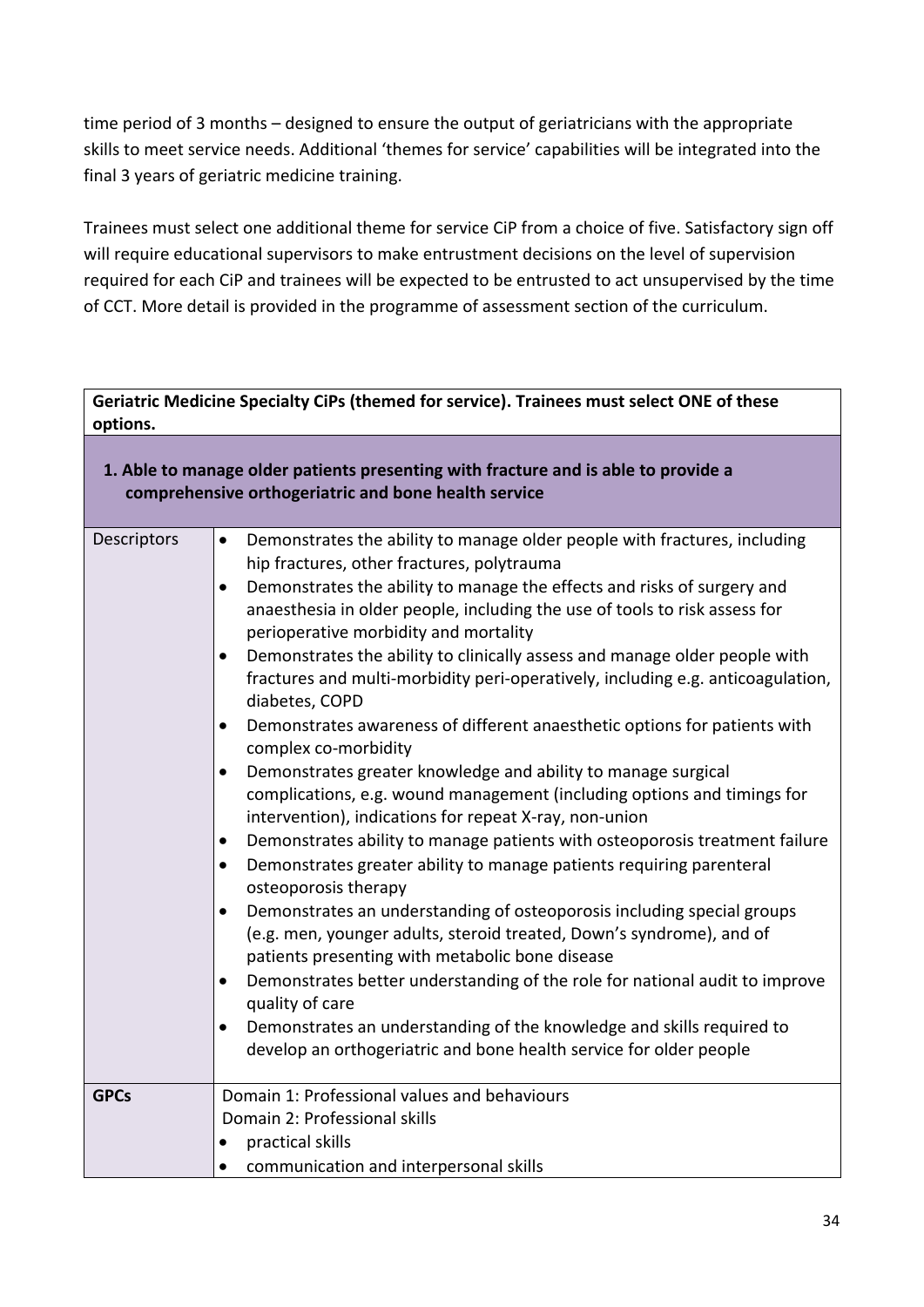|                                                                                                                                                                                                                        | dealing with complexity and uncertainty<br>$\bullet$<br>clinical skills (history taking, diagnosis and medical management; consent;<br>$\bullet$<br>humane interventions; prescribing medicines safely; using medical devices<br>safely; infection control and communicable disease)<br>Domain 3: Professional knowledge<br>professional requirements<br>national legislation<br>$\bullet$<br>the health service and healthcare systems in the four countries<br>Domain 4: Capabilities in health promotion and illness prevention<br>Domain 5: Capabilities in leadership and teamworking<br>Domain 6: Capabilities in patient safety and quality improvement<br>patient safety<br>$\bullet$<br>quality improvement<br>$\bullet$<br>Domain 7: Capabilities in safeguarding vulnerable groups |  |
|------------------------------------------------------------------------------------------------------------------------------------------------------------------------------------------------------------------------|-----------------------------------------------------------------------------------------------------------------------------------------------------------------------------------------------------------------------------------------------------------------------------------------------------------------------------------------------------------------------------------------------------------------------------------------------------------------------------------------------------------------------------------------------------------------------------------------------------------------------------------------------------------------------------------------------------------------------------------------------------------------------------------------------|--|
| <b>Evidence to</b>                                                                                                                                                                                                     | <b>MCR</b>                                                                                                                                                                                                                                                                                                                                                                                                                                                                                                                                                                                                                                                                                                                                                                                    |  |
| inform<br>decision                                                                                                                                                                                                     | <b>MSF</b><br><b>QIPAT</b>                                                                                                                                                                                                                                                                                                                                                                                                                                                                                                                                                                                                                                                                                                                                                                    |  |
|                                                                                                                                                                                                                        | CbD                                                                                                                                                                                                                                                                                                                                                                                                                                                                                                                                                                                                                                                                                                                                                                                           |  |
|                                                                                                                                                                                                                        | Mini-CEX                                                                                                                                                                                                                                                                                                                                                                                                                                                                                                                                                                                                                                                                                                                                                                                      |  |
|                                                                                                                                                                                                                        | Reflective practice                                                                                                                                                                                                                                                                                                                                                                                                                                                                                                                                                                                                                                                                                                                                                                           |  |
|                                                                                                                                                                                                                        | Relevant training courses<br>End of placement reports                                                                                                                                                                                                                                                                                                                                                                                                                                                                                                                                                                                                                                                                                                                                         |  |
|                                                                                                                                                                                                                        |                                                                                                                                                                                                                                                                                                                                                                                                                                                                                                                                                                                                                                                                                                                                                                                               |  |
| 2. Able to assess patients with urinary and faecal incontinence and is able to provide a<br>continence service for a specific patient group in conjunction with specialist nursing,<br>therapy and surgical colleagues |                                                                                                                                                                                                                                                                                                                                                                                                                                                                                                                                                                                                                                                                                                                                                                                               |  |
| <b>Descriptors</b>                                                                                                                                                                                                     | Demonstrates the ability to perform a detailed assessment of patients<br>$\bullet$                                                                                                                                                                                                                                                                                                                                                                                                                                                                                                                                                                                                                                                                                                            |  |
|                                                                                                                                                                                                                        | presenting with urinary or faecal incontinence<br>Demonstrates the ability to perform bladder scans and understand<br>$\bullet$                                                                                                                                                                                                                                                                                                                                                                                                                                                                                                                                                                                                                                                               |  |
|                                                                                                                                                                                                                        | urodynamic testing                                                                                                                                                                                                                                                                                                                                                                                                                                                                                                                                                                                                                                                                                                                                                                            |  |
|                                                                                                                                                                                                                        | Demonstrates the ability to interpret the results of investigations (including<br>$\bullet$                                                                                                                                                                                                                                                                                                                                                                                                                                                                                                                                                                                                                                                                                                   |  |
|                                                                                                                                                                                                                        | multichannel cystometry and anal ultrasound and manometry)<br>Selects treatment options for patients with bowel and bladder problems,<br>$\bullet$                                                                                                                                                                                                                                                                                                                                                                                                                                                                                                                                                                                                                                            |  |
|                                                                                                                                                                                                                        | including knowledge of behavioural treatments and when to refer for                                                                                                                                                                                                                                                                                                                                                                                                                                                                                                                                                                                                                                                                                                                           |  |
|                                                                                                                                                                                                                        | consideration of botox or surgery, taking into account patient preferences                                                                                                                                                                                                                                                                                                                                                                                                                                                                                                                                                                                                                                                                                                                    |  |
|                                                                                                                                                                                                                        | Performs a detailed medication review<br>$\bullet$                                                                                                                                                                                                                                                                                                                                                                                                                                                                                                                                                                                                                                                                                                                                            |  |
|                                                                                                                                                                                                                        | Demonstrates the ability to collaborate with specialist nursing, therapy and<br>$\bullet$<br>surgical colleagues                                                                                                                                                                                                                                                                                                                                                                                                                                                                                                                                                                                                                                                                              |  |
|                                                                                                                                                                                                                        | Possesses the knowledge and skills required to develop an integrated<br>$\bullet$                                                                                                                                                                                                                                                                                                                                                                                                                                                                                                                                                                                                                                                                                                             |  |
|                                                                                                                                                                                                                        | continence service for older people                                                                                                                                                                                                                                                                                                                                                                                                                                                                                                                                                                                                                                                                                                                                                           |  |
| <b>GPCs</b>                                                                                                                                                                                                            | Domain 1: Professional values and behaviours                                                                                                                                                                                                                                                                                                                                                                                                                                                                                                                                                                                                                                                                                                                                                  |  |
|                                                                                                                                                                                                                        | Domain 2: Professional skills                                                                                                                                                                                                                                                                                                                                                                                                                                                                                                                                                                                                                                                                                                                                                                 |  |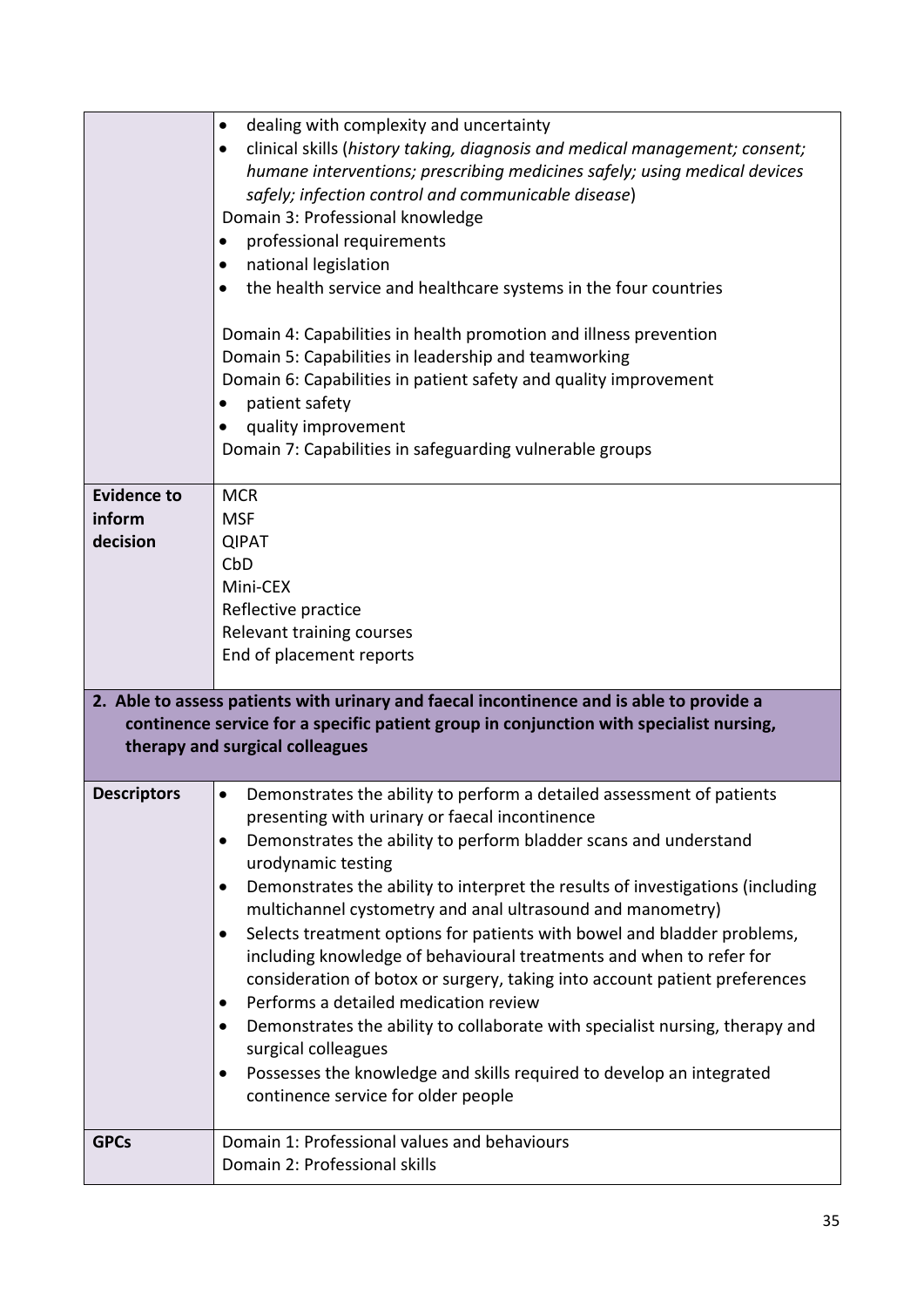|                              | practical skills<br>$\bullet$                                                                                                                                                                                                                                                                                                                                                                                                                                                                                                                                                                                                                                                                                                                               |
|------------------------------|-------------------------------------------------------------------------------------------------------------------------------------------------------------------------------------------------------------------------------------------------------------------------------------------------------------------------------------------------------------------------------------------------------------------------------------------------------------------------------------------------------------------------------------------------------------------------------------------------------------------------------------------------------------------------------------------------------------------------------------------------------------|
|                              | communication and interpersonal skills<br>٠                                                                                                                                                                                                                                                                                                                                                                                                                                                                                                                                                                                                                                                                                                                 |
|                              | dealing with complexity and uncertainty<br>$\bullet$                                                                                                                                                                                                                                                                                                                                                                                                                                                                                                                                                                                                                                                                                                        |
|                              | clinical skills (history taking, diagnosis and medical management; consent;<br>$\bullet$                                                                                                                                                                                                                                                                                                                                                                                                                                                                                                                                                                                                                                                                    |
|                              | humane interventions; prescribing medicines safely; using medical devices                                                                                                                                                                                                                                                                                                                                                                                                                                                                                                                                                                                                                                                                                   |
|                              | safely; infection control and communicable disease)                                                                                                                                                                                                                                                                                                                                                                                                                                                                                                                                                                                                                                                                                                         |
|                              | Domain 4: Capabilities in health promotion and illness prevention                                                                                                                                                                                                                                                                                                                                                                                                                                                                                                                                                                                                                                                                                           |
|                              | Domain 5: Capabilities in leadership and teamworking                                                                                                                                                                                                                                                                                                                                                                                                                                                                                                                                                                                                                                                                                                        |
|                              | Domain 6: Capabilities in patient safety and quality improvement                                                                                                                                                                                                                                                                                                                                                                                                                                                                                                                                                                                                                                                                                            |
|                              | patient safety<br>$\bullet$                                                                                                                                                                                                                                                                                                                                                                                                                                                                                                                                                                                                                                                                                                                                 |
|                              | $\bullet$                                                                                                                                                                                                                                                                                                                                                                                                                                                                                                                                                                                                                                                                                                                                                   |
|                              | quality improvement                                                                                                                                                                                                                                                                                                                                                                                                                                                                                                                                                                                                                                                                                                                                         |
|                              | Domain 7: Capabilities in safeguarding vulnerable groups                                                                                                                                                                                                                                                                                                                                                                                                                                                                                                                                                                                                                                                                                                    |
| <b>Evidence to</b><br>inform | <b>MCR</b>                                                                                                                                                                                                                                                                                                                                                                                                                                                                                                                                                                                                                                                                                                                                                  |
|                              | <b>MSF</b>                                                                                                                                                                                                                                                                                                                                                                                                                                                                                                                                                                                                                                                                                                                                                  |
| decision                     | <b>QIPAT</b>                                                                                                                                                                                                                                                                                                                                                                                                                                                                                                                                                                                                                                                                                                                                                |
|                              | CbD                                                                                                                                                                                                                                                                                                                                                                                                                                                                                                                                                                                                                                                                                                                                                         |
|                              | Mini-CEX                                                                                                                                                                                                                                                                                                                                                                                                                                                                                                                                                                                                                                                                                                                                                    |
|                              | Reflective practice                                                                                                                                                                                                                                                                                                                                                                                                                                                                                                                                                                                                                                                                                                                                         |
|                              | Relevant training courses                                                                                                                                                                                                                                                                                                                                                                                                                                                                                                                                                                                                                                                                                                                                   |
|                              | End of placement reports                                                                                                                                                                                                                                                                                                                                                                                                                                                                                                                                                                                                                                                                                                                                    |
| 4.                           | Able to confidently manage ill or disabled older people in a hospital at home, intermediate<br>care and community setting and is able to provide a community geriatric medicine service                                                                                                                                                                                                                                                                                                                                                                                                                                                                                                                                                                     |
| <b>Descriptors</b>           | Demonstrates advanced skills in undertaking a comprehensive assessment<br>$\bullet$<br>(which includes physical, functional, social, environmental, psychological and<br>spiritual concerns) of older people in community settings including the<br>patient's own home and care homes. Performs an assessment of mental<br>capacity, including in challenging circumstances<br>Manages acute illness, comorbidities (including dementia) and other<br>problems safely in community settings. Appropriately selects, manages and<br>interprets investigations with special regard to what matters most to the<br>patient. Performs an extended medication review<br>Demonstrates excellent risk assessment and management skills in identifying<br>$\bullet$ |
|                              | the most appropriate place of care, recognising patient autonomy                                                                                                                                                                                                                                                                                                                                                                                                                                                                                                                                                                                                                                                                                            |
|                              | Appropriately manages patients with pre-existing learning disability in a<br>$\bullet$<br>community setting<br>Leads rehabilitation in a community setting, and demonstrates advanced<br>$\bullet$                                                                                                                                                                                                                                                                                                                                                                                                                                                                                                                                                          |
|                              | skills in managing and contributing to community MDT working                                                                                                                                                                                                                                                                                                                                                                                                                                                                                                                                                                                                                                                                                                |
|                              | Understands the various agencies involved in community care, (including<br>$\bullet$                                                                                                                                                                                                                                                                                                                                                                                                                                                                                                                                                                                                                                                                        |
|                              | voluntary, social prescribing and third sector)<br>$\bullet$                                                                                                                                                                                                                                                                                                                                                                                                                                                                                                                                                                                                                                                                                                |
|                              | Delivers a flexible approach to care which crosses the traditional division<br>between primary and secondary care                                                                                                                                                                                                                                                                                                                                                                                                                                                                                                                                                                                                                                           |
|                              | Identifies patients with limited reversibility of their medical condition and<br>$\bullet$                                                                                                                                                                                                                                                                                                                                                                                                                                                                                                                                                                                                                                                                  |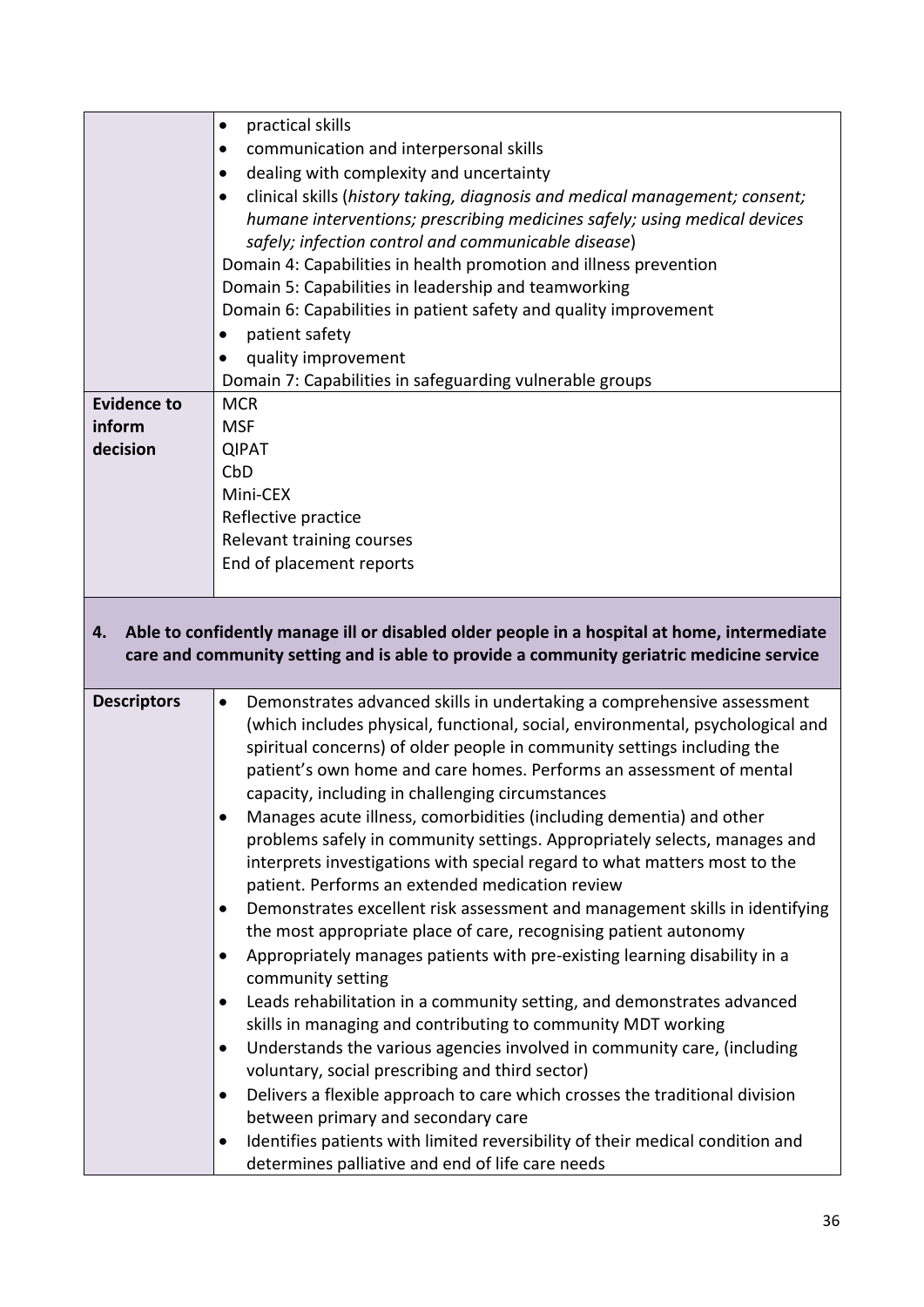|                                                                                                                                                         | Demonstrates advanced skills in care home medicine<br>$\bullet$<br>Demonstrates skills in education and management of community staff<br>$\bullet$<br>Possesses the knowledge and skills required to develop a community<br>geriatric medicine service for older people                                                                                                                                                                                                                                                                                                                                                                                                                                                                                                                                                                                                                                                                                |  |  |
|---------------------------------------------------------------------------------------------------------------------------------------------------------|--------------------------------------------------------------------------------------------------------------------------------------------------------------------------------------------------------------------------------------------------------------------------------------------------------------------------------------------------------------------------------------------------------------------------------------------------------------------------------------------------------------------------------------------------------------------------------------------------------------------------------------------------------------------------------------------------------------------------------------------------------------------------------------------------------------------------------------------------------------------------------------------------------------------------------------------------------|--|--|
| <b>GPCs</b>                                                                                                                                             | Domain 1: Professional values and behaviours<br>Domain 2: Professional skills<br>practical skills<br>٠<br>communication and interpersonal skills<br>$\bullet$<br>dealing with complexity and uncertainty<br>$\bullet$<br>clinical skills (history taking, diagnosis and medical management; consent;<br>$\bullet$<br>humane interventions; prescribing medicines safely; using medical devices<br>safely; infection control and communicable disease)<br>Domain 3: Professional knowledge<br>professional requirements<br>national legislation<br>$\bullet$<br>the health service and healthcare systems in the four countries<br>$\bullet$<br>Domain 4: Capabilities in health promotion and illness prevention<br>Domain 5: Capabilities in leadership and teamworking<br>Domain 6: Capabilities in patient safety and quality improvement<br>patient safety<br>quality improvement<br>٠<br>Domain 7: Capabilities in safeguarding vulnerable groups |  |  |
| <b>Evidence to</b><br>inform<br>decision                                                                                                                | <b>MCR</b><br><b>MSF</b><br><b>QIPAT</b><br>CbD<br>Mini-CEX<br>Reflective practice<br>Relevant training courses<br>End of placement reports                                                                                                                                                                                                                                                                                                                                                                                                                                                                                                                                                                                                                                                                                                                                                                                                            |  |  |
| 4. Able to manage patients with a wide range of movement disorders at any stage and is able<br>to develop a movement disorders service for older people |                                                                                                                                                                                                                                                                                                                                                                                                                                                                                                                                                                                                                                                                                                                                                                                                                                                                                                                                                        |  |  |
| <b>Descriptors</b>                                                                                                                                      | Demonstrates the ability to clinically assess, diagnose and manage patients<br>presenting with a wide variety of movement disorders, including the role for<br>further tests (e.g. DaT scan)<br>Demonstrates the ability to manage patients presenting with Parkinson's<br>Disease at any stage (including motor and non-motor symptoms, complex<br>and palliative phases and options for advanced therapies)<br>Recognises and appropriately manages patients with Dementia with Lewy<br>٠<br>Bodies, PD related dementia, impulse control disorders, dopamine<br>dysregulation syndrome and Dopamine agonist withdrawal syndrome                                                                                                                                                                                                                                                                                                                     |  |  |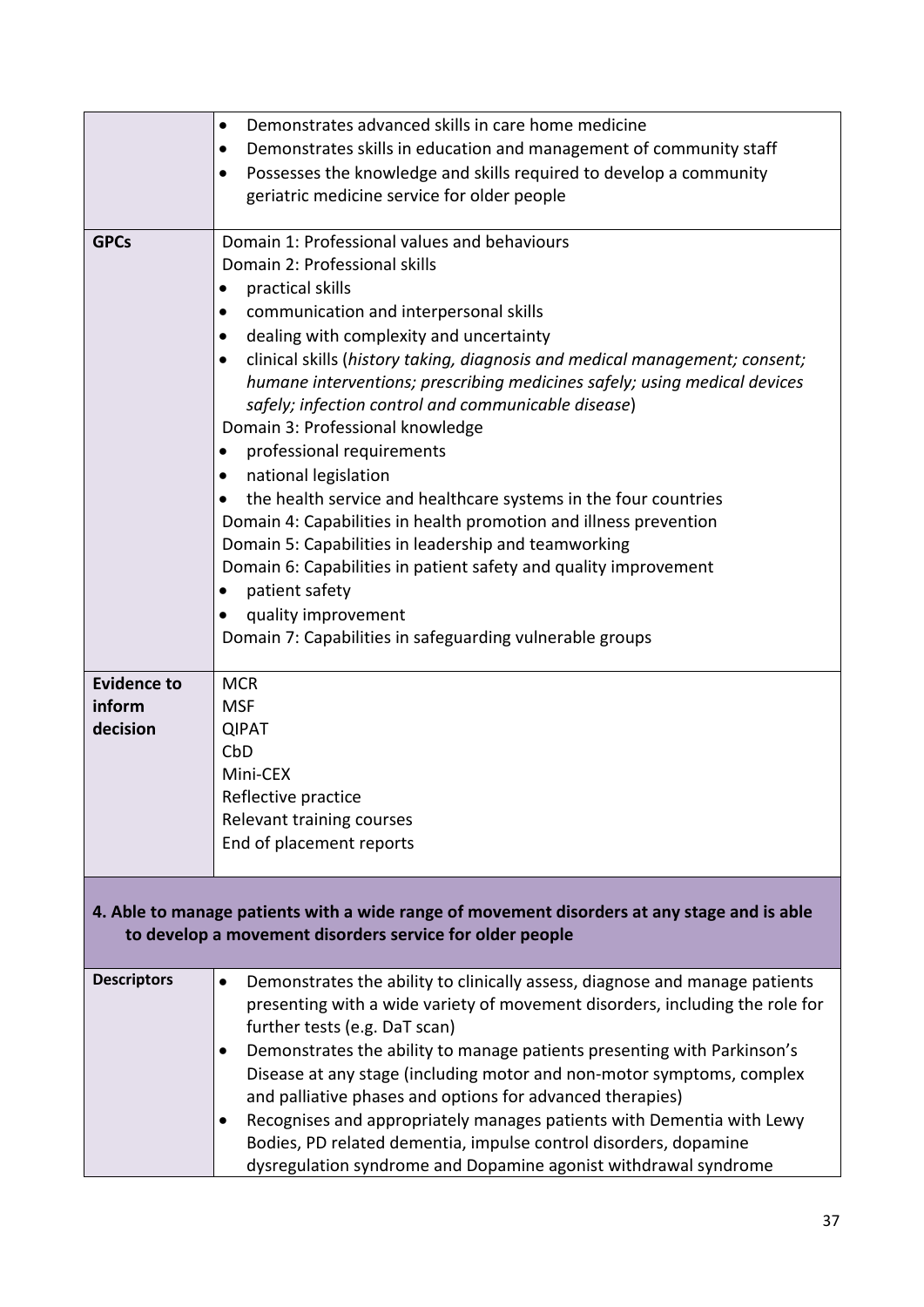|                                       | Demonstrates the ability to work collaboratively with neurologists, old age<br>$\bullet$<br>psychiatrists and other professionals including PT, OT, SLT, dietetics<br>Performs an assessment of mental capacity, including in challenging<br>$\bullet$<br>circumstances<br>Demonstrates appropriate continuing management of acute medical illness<br>$\bullet$<br>and appropriately manages comorbidities<br>Performs a medication review including acute management of patients with<br>$\bullet$<br>impaired swallow or absorption<br>Identifies patients with limited reversibility of their medical condition and<br>$\bullet$                                                                                                                                                                                                                                                                                                       |
|---------------------------------------|-------------------------------------------------------------------------------------------------------------------------------------------------------------------------------------------------------------------------------------------------------------------------------------------------------------------------------------------------------------------------------------------------------------------------------------------------------------------------------------------------------------------------------------------------------------------------------------------------------------------------------------------------------------------------------------------------------------------------------------------------------------------------------------------------------------------------------------------------------------------------------------------------------------------------------------------|
|                                       | determines palliative and end of life care needs<br>Possesses the knowledge and skills required to develop a comprehensive<br>$\bullet$<br>movement disorder service for older people                                                                                                                                                                                                                                                                                                                                                                                                                                                                                                                                                                                                                                                                                                                                                     |
| <b>GPCs</b>                           | Domain 1: Professional values and behaviours<br>Domain 2: Professional skills<br>practical skills<br>٠<br>communication and interpersonal skills<br>$\bullet$<br>dealing with complexity and uncertainty<br>$\bullet$<br>clinical skills (history taking, diagnosis and medical management; consent;<br>٠<br>humane interventions; prescribing medicines safely; using medical devices<br>safely; infection control and communicable disease)<br>Domain 3: Professional knowledge<br>professional requirements<br>$\bullet$<br>national legislation<br>$\bullet$<br>the health service and healthcare systems in the four countries<br>Domain 4: Capabilities in health promotion and illness prevention<br>Domain 5: Capabilities in leadership and teamworking<br>Domain 6: Capabilities in patient safety and quality improvement<br>patient safety<br>quality improvement<br>Domain 7: Capabilities in safeguarding vulnerable groups |
| <b>Evidence to</b><br>inform decision | <b>MCR</b><br><b>MSF</b><br><b>QIPAT</b><br>CbD<br>Mini-CEX<br>Reflective practice<br>Advanced movement disorders course or masterclass<br>End of placement reports                                                                                                                                                                                                                                                                                                                                                                                                                                                                                                                                                                                                                                                                                                                                                                       |
| 5.                                    | Able to assess patients presenting acutely with stroke and TIA including suitability for<br>cerebral reperfusion treatments and their subsequent ongoing medical management<br>within an organised stroke service                                                                                                                                                                                                                                                                                                                                                                                                                                                                                                                                                                                                                                                                                                                         |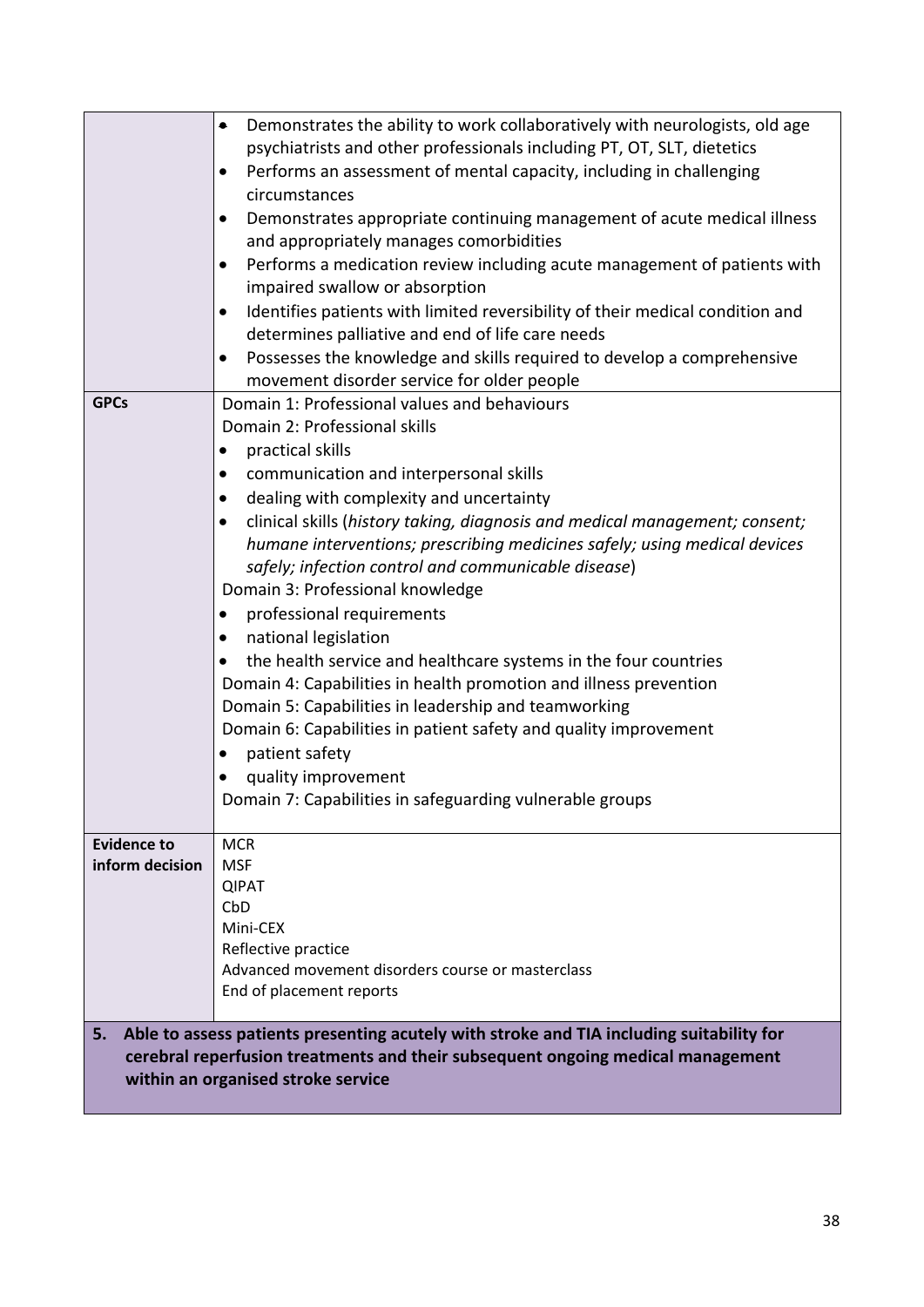| <b>Descriptors</b> | Demonstrates ability to conduct an urgent acute clinical evaluation and                                                  |
|--------------------|--------------------------------------------------------------------------------------------------------------------------|
|                    | prioritise safely: initiating appropriate, timely and effective investigations                                           |
|                    | and interpret and communicate the results.                                                                               |
|                    | Able to provide an accurate diagnosis and appropriate comprehensive                                                      |
|                    | management of patients with suspected TIA or minor stroke including                                                      |
|                    | identification of vascular risk factors and lifestyle modification.                                                      |
|                    | Demonstrates recognition of conditions that mimic TIA and stroke in the<br>$\bullet$                                     |
|                    | context of systemic disease and how to effectively manage these or make an                                               |
|                    | appropriate referral                                                                                                     |
|                    | Awareness of up to date primary and secondary prevention treatment                                                       |
|                    | strategies for TIA and minor stroke (including knowledge and application of                                              |
|                    | national guidance)                                                                                                       |
|                    | Ability to prioritise referrals received through different mechanisms (e.g.                                              |
|                    | electronic, virtual, telephone, in person) and by all healthcare professionals                                           |
|                    | Provides appropriate driving, vocational and social advice for patients with<br>$\bullet$                                |
|                    | TIA or stroke working in partnership where necessary (e.g. with occupational                                             |
|                    | therapy, driving centre assessment etc)                                                                                  |
|                    | Appropriate management of comorbidities and risk factors relevant to TIA<br>٠                                            |
|                    | and minor stroke in an outpatient clinic (e.g. hypertension, dyslipidaemia and                                           |
|                    | cardiogenic causes etc)                                                                                                  |
|                    | Able to apply principles of stroke team multi-professional assessment to                                                 |
|                    | understand the physical and psychological and social impact of stroke on                                                 |
|                    | patients and work collaboratively with the stroke unit multidisciplinary team                                            |
|                    |                                                                                                                          |
|                    | to guide management strategies including positioning, hydration, nutrition,                                              |
| <b>GPCs</b>        | continence, risk factor modification and participation in rehabilitation<br>Domain 1: Professional values and behaviours |
|                    |                                                                                                                          |
|                    | Domain 2: Professional skills                                                                                            |
|                    | practical skills<br>٠                                                                                                    |
|                    | communication and interpersonal skills                                                                                   |
|                    | dealing with complexity and uncertainty<br>٠                                                                             |
|                    | clinical skills (history taking, diagnosis and medical management; consent;                                              |
|                    | humane interventions; prescribing medicines safely; using medical devices                                                |
|                    | safely; infection control and communicable disease)                                                                      |
|                    | Domain 3: Professional knowledge                                                                                         |
|                    | professional requirements<br>٠                                                                                           |
|                    | national legislation<br>$\bullet$                                                                                        |
|                    | the health service and healthcare systems in the four countries<br>٠                                                     |
|                    | Domain 4: Capabilities in health promotion and illness prevention                                                        |
|                    | Domain 5: Capabilities in leadership and teamworking                                                                     |
|                    | Domain 6: Capabilities in patient safety and quality improvement                                                         |
|                    | patient safety<br>٠                                                                                                      |
|                    |                                                                                                                          |
|                    | quality improvement                                                                                                      |
|                    | Domain 7: Capabilities in safeguarding vulnerable groups                                                                 |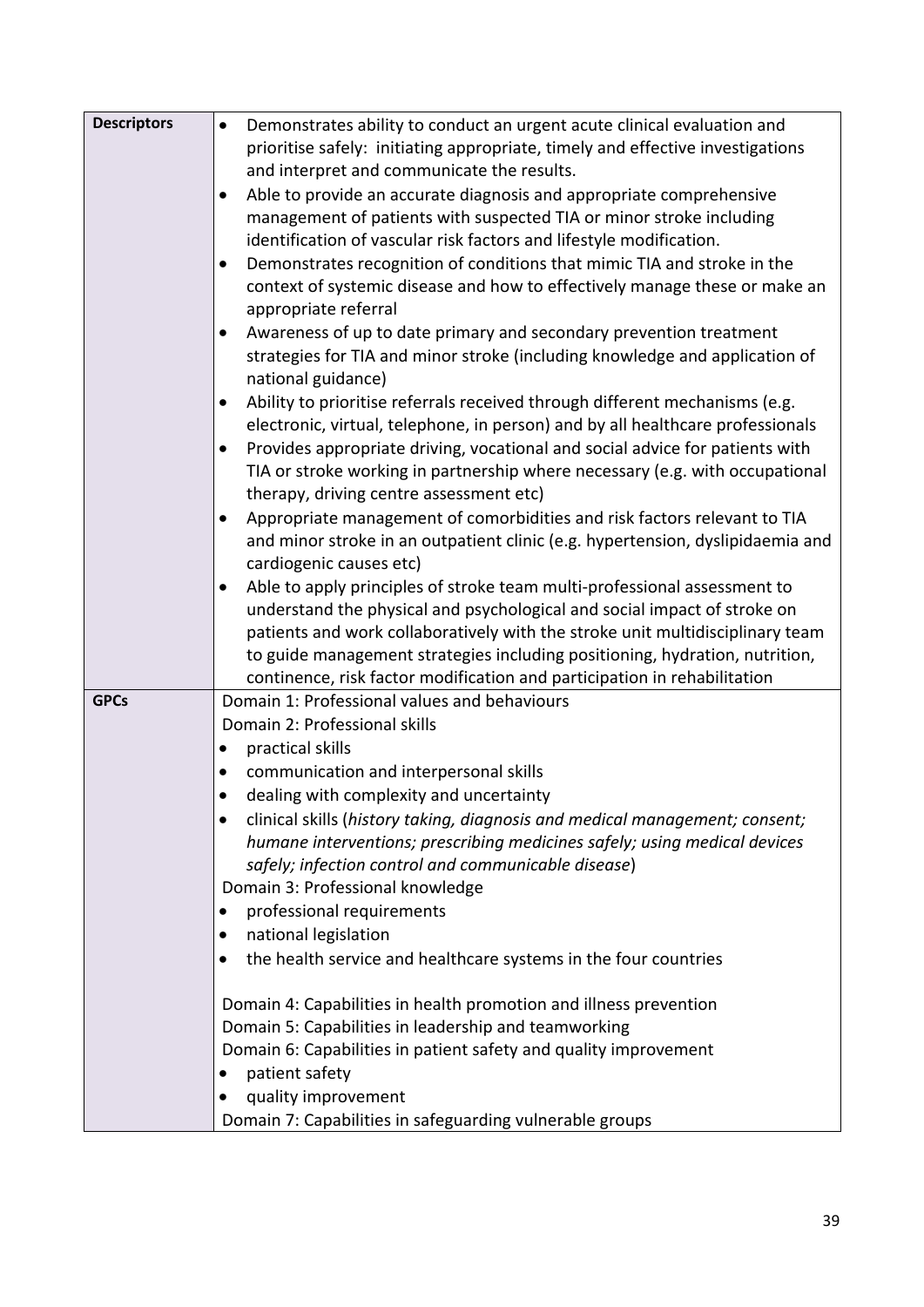| <b>Evidence to</b> | <b>ACAT</b>                                   |
|--------------------|-----------------------------------------------|
| inform decision    | CbD                                           |
|                    | <b>GCP course</b>                             |
|                    | Mini-CEX                                      |
|                    | Mini-IPX Mini-Imaging Interpretation Exercise |
|                    | <b>MSF</b>                                    |
|                    | <b>QIPAT</b>                                  |
|                    | DOPS - Cerebral Reperfusions                  |
|                    | <b>MCR</b>                                    |
|                    | PS                                            |
|                    | End of placement reports                      |

### **KEY**

| <b>ACAT</b> | Acute care assessment tool        | <b>QIPAT</b> | Quality improvement project  |
|-------------|-----------------------------------|--------------|------------------------------|
|             |                                   |              | assessment tool              |
| CbD         | Case-based discussion             | TO           | Teaching observation         |
| <b>GCP</b>  | <b>Good Clinical Practice</b>     | <b>MSF</b>   | Multi source feedback        |
| Mini-CEX    | Mini-clinical evaluation exercise | <b>MCR</b>   | Multiple consultant report   |
| <b>SCE</b>  | <b>Specialty Certificate</b>      | <b>PS</b>    | Patient survey               |
|             | Examination                       |              |                              |
| Mini-IPX    | Mini-Imaging Interpretation       | <b>DOPS</b>  | Directly Observed Procedural |
|             | Exercise                          |              | <b>Skills</b>                |

### **3.6 Core knowledge base**

The following list is intended to underpin the clinical learning required to achieve the capabilities in practice. It is not an exhaustive list but should act as a guide for areas specific to Geriatric Medicine in which trainees will gain experience during the course of their training. These topic areas will be tested as part of the Specialty Certificate Examination (SCE). The principle aim of the SCE in Geriatric Medicine is to ensure that trainees have an adequate knowledge base to enable them to successfully work as a consultant geriatrician in the UK at the time of completion of specialist training. The questions in the SCE cover the breadth of the curriculum and the application of this knowledge.

### Basic science and biology of ageing

- the process of normal ageing in humans
- the effect of ageing on the different organ systems (including skin and digestive tract) and homeostasis
- the effect of ageing on functional ability
- pathophysiology of frailty and sarcopenia
- nutritional requirements of older adults
- demographic trends in UK society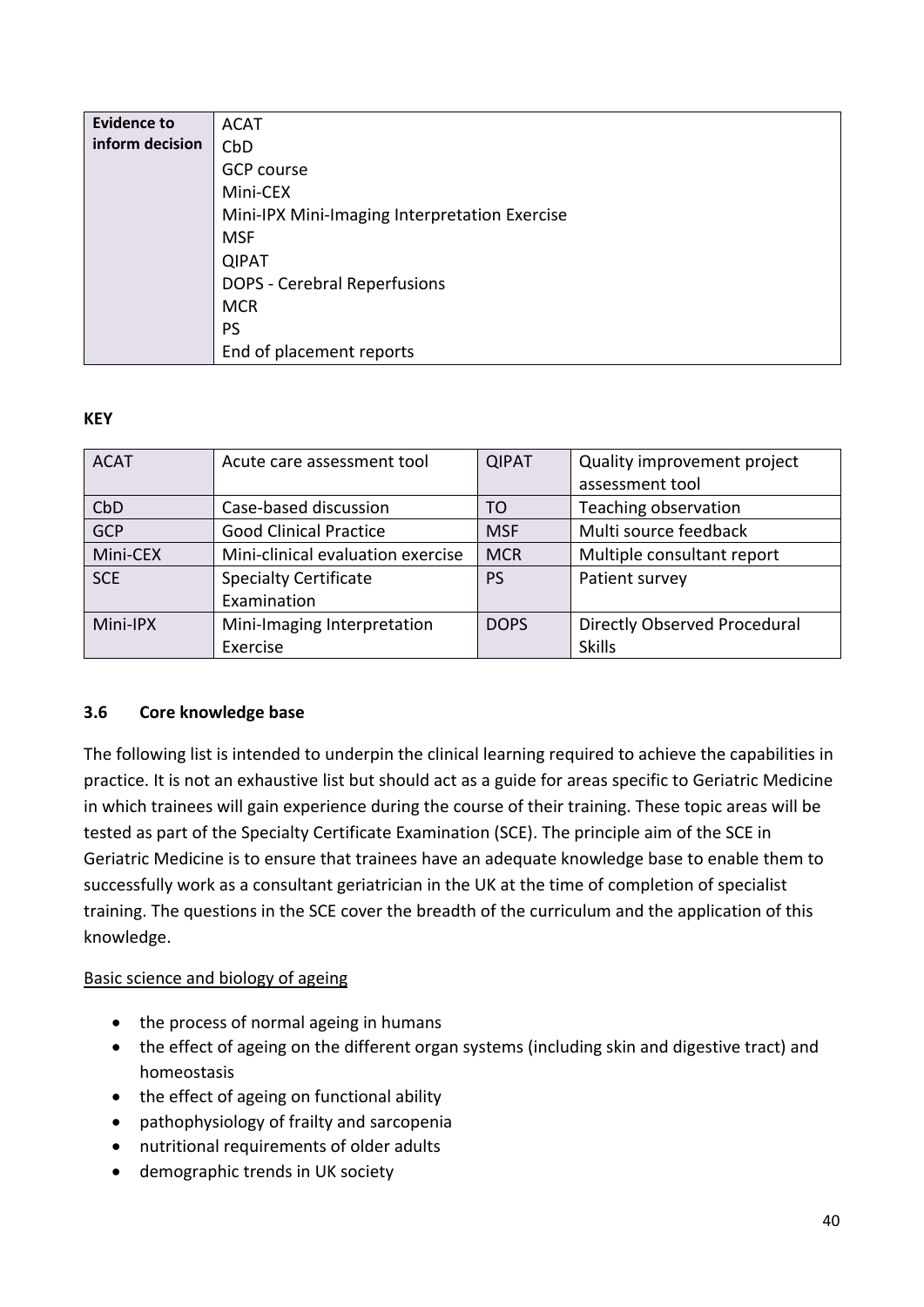- the basic elements of the psychology of ageing
- changes in pharmacokinetics and pharmacodynamics in older people
- clinical pharmacology and therapeutics for older people
- pathophysiology of pain
- ageism and strategies to counteract this
- health promotion and the benefits of a healthy lifestyle
- factors influencing health status in older people
- awareness of public health issues and how these relate to older people
- techniques of risk reduction (including both primary and secondary prevention)
- research in older adults and the application of this to individuals

#### **3.7 Geriatric Medicine Syllabus**

The scope of Geriatric Medicine is broad and cannot be encapsulated by a finite list of presentations and conditions. The table below details the key presentations and conditions of the specialty of Geriatric Medicine. Each of these should be regarded as a clinical context in which trainees should be able to demonstrate CiPs and GPCs. In this spiral curriculum, trainees will expand and develop the knowledge, skills and attitudes around managing patients with these conditions and presentations. The patient should always be at the centre of knowledge, learning and care.

Trainees must demonstrate advanced bedside skills, including:

- information gathering through history and physical examination
- information sharing with patients, families and colleagues
- communication with patients living with cognitive impairment and sensory impairment

Treatment care and strategy covers how a doctor selects drug treatments or interventions for a patient. It includes an understanding of polypharmacy, de-prescribing, medicines optimisation and medicines management in patients living with multi-morbidity. It should include discussions and decisions as to whether treatment should be active or palliative, and also broader aspects of care, including involvement of other professionals or services.

In patients with multi-morbidity and frailty there will inevitably be a great deal of overlap between conditions and issues. However, for each condition/presentation, trainees will need to be familiar with such aspects as aetiology, epidemiology, pathophysiology, clinical features, investigation, management and prognosis. The table below should be considered as general guidance and not exhaustive detail, which would inevitably become out of date.

### **3.7.1 Key presentations and conditions for Geriatric Medicine**

| Specialty area | Key components | <b>Conditions/Issues</b> | Map to CiPs |
|----------------|----------------|--------------------------|-------------|
|                |                | (not exhaustive)         |             |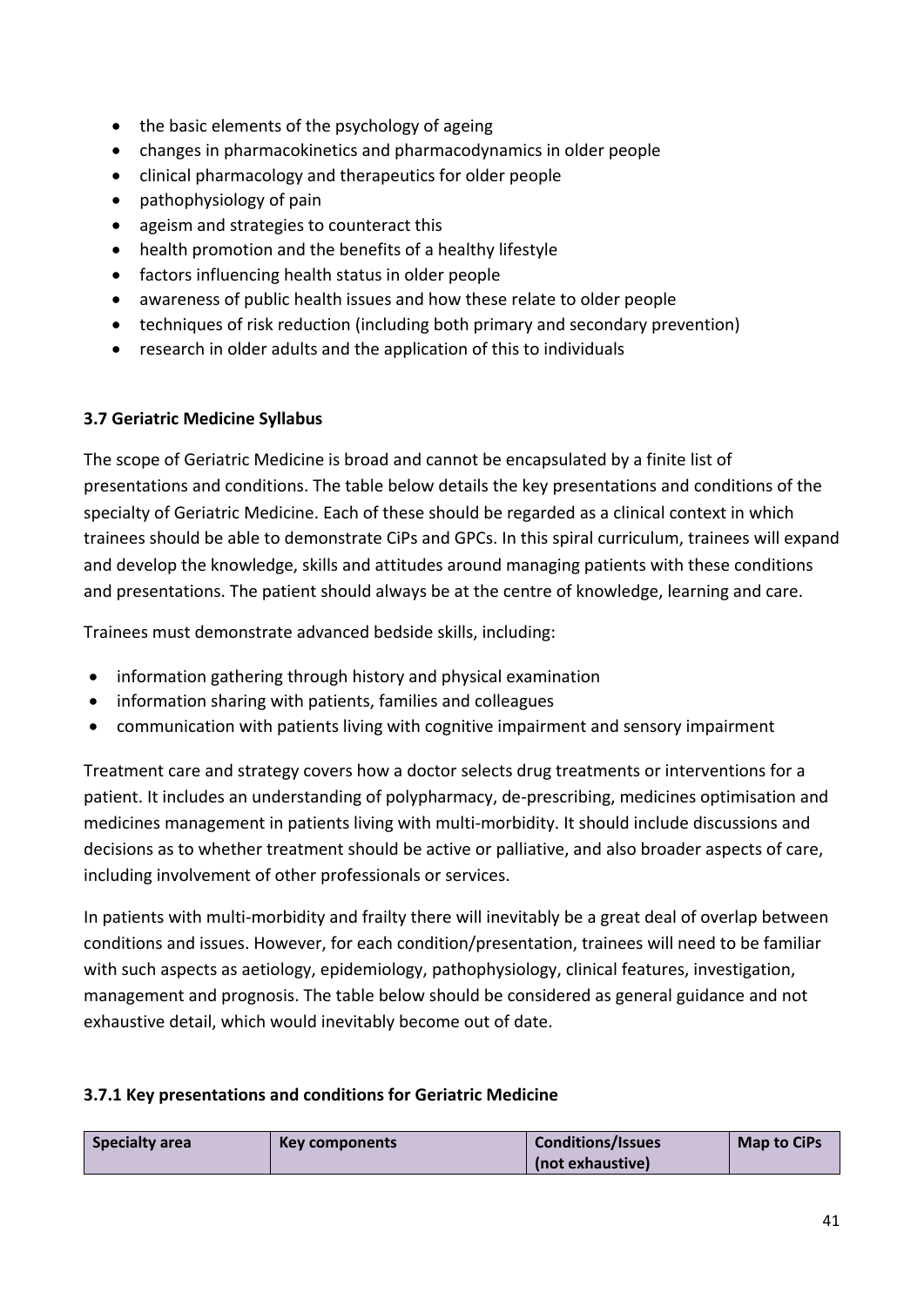| Comprehensive geriatric<br>assessment<br>A multi-dimensional,<br>multi-disciplinary process<br>which identifies medical,<br>psychological, social and   | History taking (including from<br>patients with special communication<br>needs, in challenging circumstances<br>and from multiple sources)<br>Physical assessment<br>(Including assessment of gait and                                                                                                                                                                                                                                                                                                                                                                                                                                                                                                                                                            | Physical and general frailty<br>Multi-morbidity<br>Cognitive impairment<br>Polypharmacy<br>Immobility<br>Falls<br><b>Functional decline</b>                                                                                                        | GPC CiPs 2,3<br>IM CiPs 2-6,8<br>Ger Med CiPs<br>$1, 3-5$ |
|---------------------------------------------------------------------------------------------------------------------------------------------------------|-------------------------------------------------------------------------------------------------------------------------------------------------------------------------------------------------------------------------------------------------------------------------------------------------------------------------------------------------------------------------------------------------------------------------------------------------------------------------------------------------------------------------------------------------------------------------------------------------------------------------------------------------------------------------------------------------------------------------------------------------------------------|----------------------------------------------------------------------------------------------------------------------------------------------------------------------------------------------------------------------------------------------------|-----------------------------------------------------------|
| functional needs, and the<br>development of an<br>integrated care plan to<br>address those needs                                                        | balance, nutritional assessment,<br>fitness for surgery)<br>Functional, social and environmental<br>assessment (including assessment of<br>activities of daily living, functional<br>status, formal and informal carer<br>support)<br>Continence assessment<br>Psychological and spiritual<br>assessment (including mood and<br>cognition, capacity assessment)<br>Medication review (including<br>medicines optimisation)<br>Development of a problem list and<br>individualised management plan<br>Collaborative working<br>Effective communication<br>(including with those with special<br>communication needs)<br>Discussion of dying, CPR, and<br>preferences for future healthcare -<br>advance care planning (ACP)<br>Identification of opportunities for | Incontinence<br>Cardiovascular diseases<br>Depression<br>Dementia<br>Social isolation<br>Mental capacity<br>Safeguarding<br>issues/vulnerable adults<br>Identification of lifestyle<br>changes to positively<br>improve health<br>End of life care |                                                           |
| <b>Diagnosis and</b>                                                                                                                                    | health promotion<br>Recognition of non-specific acute                                                                                                                                                                                                                                                                                                                                                                                                                                                                                                                                                                                                                                                                                                             | Acute medical presentations                                                                                                                                                                                                                        | GPC CiPs 2,3                                              |
| management of acute<br>illness in older patients<br>To be able to diagnose and<br>manage acute illness in<br>older patients in a variety<br>of settings | presentations seen in older people<br>Recognition of secondary<br>complications of acute illness in older<br>people and strategies to prevent<br>them<br>Assessment of acutely unwell older                                                                                                                                                                                                                                                                                                                                                                                                                                                                                                                                                                       | Exacerbations of known<br>chronic conditions<br>Delirium<br>Pressure sores and skin<br>ulceration<br>Incontinence, urinary<br>retention<br>Constipation, diarrhoea,                                                                                | IM CiPs 1,2<br>Ger Med CiPs<br>$1 - 3, 5, 6$              |
|                                                                                                                                                         | people in non-hospital settings<br>(including judging when<br>hospitalisation is necessary)<br>Understanding and communicating<br>prognosis to seriously ill older<br>patients and their carers                                                                                                                                                                                                                                                                                                                                                                                                                                                                                                                                                                   | faecal impaction<br>Immobility and functional<br>decline<br>Falls, fractures and other<br>injuries<br>Syncope, pre-syncope,<br>dizziness                                                                                                           |                                                           |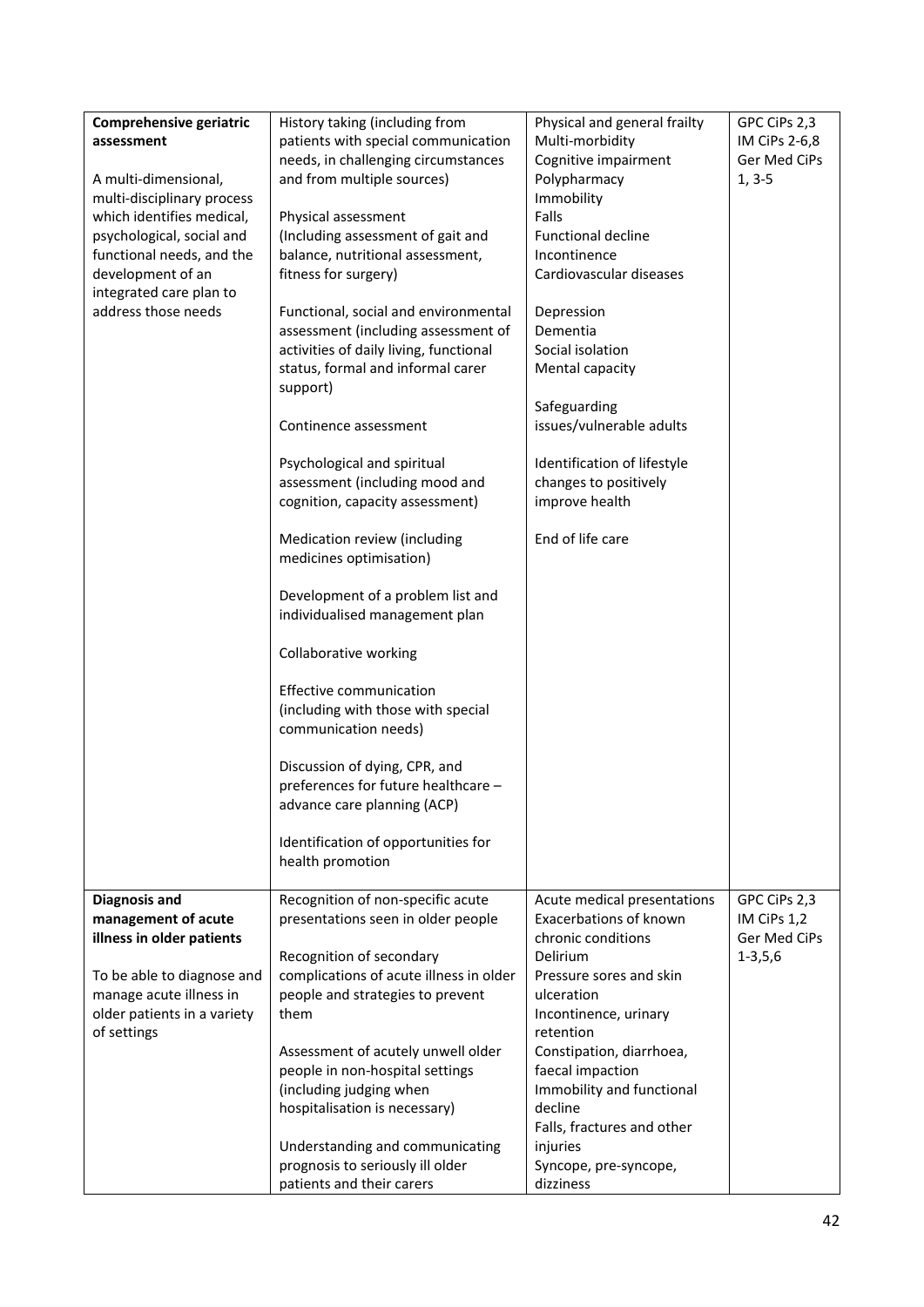|                                                                                                                                                                                                                                        | (including recognising uncertainty)                                                                                                                                                                                                                                                                                                                                                                                                                                                                                                                                                                                                                                                                                                                                        | Hypothermia / hyperthermia                                                                                                                                                                                                                                                                                                                                                                                                                                                                                                                                                                                      |                                                   |
|----------------------------------------------------------------------------------------------------------------------------------------------------------------------------------------------------------------------------------------|----------------------------------------------------------------------------------------------------------------------------------------------------------------------------------------------------------------------------------------------------------------------------------------------------------------------------------------------------------------------------------------------------------------------------------------------------------------------------------------------------------------------------------------------------------------------------------------------------------------------------------------------------------------------------------------------------------------------------------------------------------------------------|-----------------------------------------------------------------------------------------------------------------------------------------------------------------------------------------------------------------------------------------------------------------------------------------------------------------------------------------------------------------------------------------------------------------------------------------------------------------------------------------------------------------------------------------------------------------------------------------------------------------|---------------------------------------------------|
|                                                                                                                                                                                                                                        | Medication review (including<br>medicines optimisation)<br>Decisions about the appropriateness<br>of resuscitation and other major                                                                                                                                                                                                                                                                                                                                                                                                                                                                                                                                                                                                                                         | Physiological management of<br>older people, including fluid<br>balance, in multiple settings<br>Infections and sepsis                                                                                                                                                                                                                                                                                                                                                                                                                                                                                          |                                                   |
|                                                                                                                                                                                                                                        | interventions                                                                                                                                                                                                                                                                                                                                                                                                                                                                                                                                                                                                                                                                                                                                                              |                                                                                                                                                                                                                                                                                                                                                                                                                                                                                                                                                                                                                 |                                                   |
|                                                                                                                                                                                                                                        | Application of legal and ethical                                                                                                                                                                                                                                                                                                                                                                                                                                                                                                                                                                                                                                                                                                                                           | Acute surgical presentations                                                                                                                                                                                                                                                                                                                                                                                                                                                                                                                                                                                    |                                                   |
|                                                                                                                                                                                                                                        | principles to patients lacking mental<br>capacity in an emergency situation                                                                                                                                                                                                                                                                                                                                                                                                                                                                                                                                                                                                                                                                                                | Physical deconditioning and<br>nutritional decline                                                                                                                                                                                                                                                                                                                                                                                                                                                                                                                                                              |                                                   |
| <b>Diagnosis and</b><br>management of chronic<br>disease and disability in<br>older patients<br>To be able to diagnose and<br>manage chronic disease<br>and disability in older<br>patients in both hospital<br>and community settings | Recognition of the major chronic<br>illnesses and disabling conditions<br>seen in older people<br>Assessment and interpretation of<br>investigations (including recognising<br>when investigation is not<br>appropriate)<br>Drug and non-drug management of<br>chronic conditions, including use of<br>aids and appliances and technology<br>Assessment of multi-morbidity and<br>polypharmacy (including principles of<br>medicines reconciliation, de-<br>prescribing and medicines<br>optimisation)<br>Assessment of physical function,<br>mood and cognition using<br>appropriate scales<br>Principles of rehabilitation<br>Nutritional assessment and support<br>Assessment of the impact of chronic<br>illness on patients and carers<br>Advance care planning (ACP) | Ischaemic heart disease,<br>heart failure (including<br>HFpEF), atrial fibrillation,<br>valve disease, hypertension<br>Chronic lung disease<br>Chronic liver disease<br>Chronic kidney disease,<br>prostate disease<br>Sensory impairment<br>Neurological disorders<br>(including peripheral<br>neuropathy, movement<br>disorders, stroke)<br>Arthritis, polymyalgia<br>rheumatica, osteoporosis<br>Falls, dizziness, syncope<br>Dementia, depression,<br>anxiety<br>Diabetes, thyroid disease<br>Skin ulceration and chronic<br>oedema<br>Anaemia<br>Weight loss, including<br>sarcopenia<br>Frailty<br>Cancer | GPC CiP 3<br>IM CiPs 1-4<br>Ger Med CiPs<br>$1-6$ |
|                                                                                                                                                                                                                                        | Health promotion and preventive<br>medicine<br>Principles of 'social prescribing'                                                                                                                                                                                                                                                                                                                                                                                                                                                                                                                                                                                                                                                                                          |                                                                                                                                                                                                                                                                                                                                                                                                                                                                                                                                                                                                                 |                                                   |
|                                                                                                                                                                                                                                        | (including knowledge of volunteer<br>and support groups)                                                                                                                                                                                                                                                                                                                                                                                                                                                                                                                                                                                                                                                                                                                   |                                                                                                                                                                                                                                                                                                                                                                                                                                                                                                                                                                                                                 |                                                   |
| Rehabilitation,<br>multidisciplinary team<br>working and discharge<br>planning                                                                                                                                                         | Principles of rehabilitation<br>(including goal setting, use of<br>assessment scales)                                                                                                                                                                                                                                                                                                                                                                                                                                                                                                                                                                                                                                                                                      | Stroke<br>Low trauma fractures<br>Functional decline post<br>surgery or acute illness<br>(including delirium)                                                                                                                                                                                                                                                                                                                                                                                                                                                                                                   | GPC CiP 3<br>IM CiP 3,6;<br>Ger Med CiPs<br>4,5   |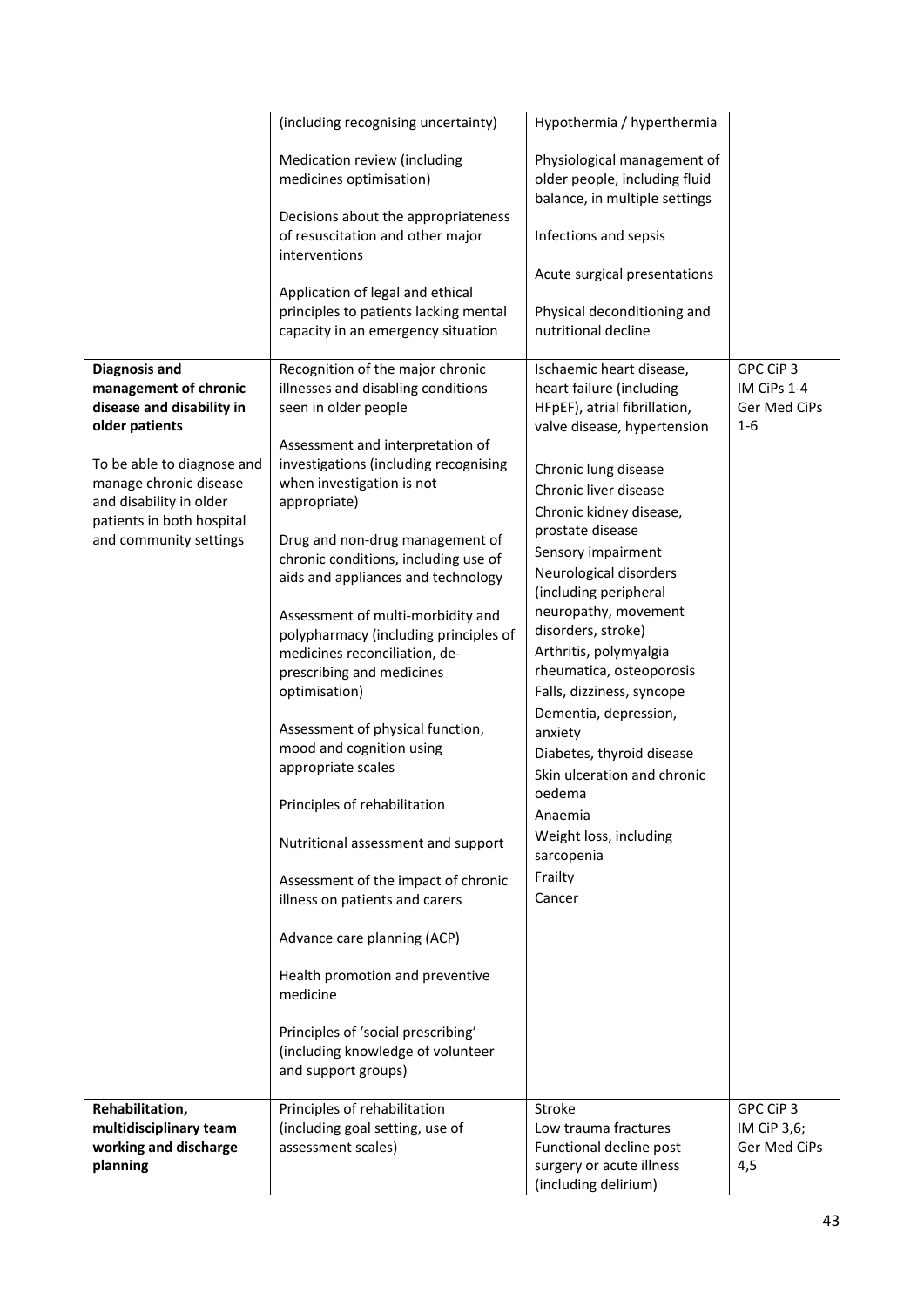| To have the knowledge<br>and skills to provide<br>rehabilitation to an older<br>person in a variety of<br>acute and community<br>settings                                                                    | Physical therapies which improve<br>muscle strength and function.<br>Therapeutic techniques/training to<br>improve balance and gait<br>Aids and appliances which reduce<br>disability<br>Leading a multidisciplinary team<br>meeting, facilitating discussion,<br>building rapport and resolving<br>conflicts as they arise<br>Assessment of patients for<br>rehabilitation in medical, orthopaedic<br>and surgical wards<br>Promoting a rehabilitation ethos<br>Leading case conferences for<br>complex discharges (striking the right<br>balance between opinion-seeking, | Immobility<br>Sarcopenia<br>Patients with multiple<br>medical problems and<br>disabilities<br>Specialist rehabilitation<br>services (including<br>orthogeriatric and stroke)<br>Mental capacity<br>Safeguarding issues<br>/vulnerable adults<br>The impact of cognitive<br>impairment on rehabilitation<br>Recognition that older<br>people take longer to<br>recover from acute illness |                                                        |
|--------------------------------------------------------------------------------------------------------------------------------------------------------------------------------------------------------------|-----------------------------------------------------------------------------------------------------------------------------------------------------------------------------------------------------------------------------------------------------------------------------------------------------------------------------------------------------------------------------------------------------------------------------------------------------------------------------------------------------------------------------------------------------------------------------|------------------------------------------------------------------------------------------------------------------------------------------------------------------------------------------------------------------------------------------------------------------------------------------------------------------------------------------------------------------------------------------|--------------------------------------------------------|
|                                                                                                                                                                                                              | discussion and decisive management<br>of patients, but keeping the patient's<br>wishes as the focus)                                                                                                                                                                                                                                                                                                                                                                                                                                                                        | Advance care planning (ACP)                                                                                                                                                                                                                                                                                                                                                              |                                                        |
| <b>Medicines optimisation</b><br>To have the knowledge<br>and skills required to<br>optimise and manage<br>medicines in patients<br>living with multi-morbidity<br>and frailty                               | Performing a medication review<br>(including knowledge of tools to aid<br>medication reviews)<br>Shared decision making<br>Collaboration with primary care,<br>pharmacists and with the patient and<br>their carer                                                                                                                                                                                                                                                                                                                                                          | Polypharmacy<br>Anticholinergic burden<br>Numbers needed to treat<br>(NNT) and numbers needed<br>to harm (NNH)<br>Compliance and concordance<br>Medicines-related adverse<br>events                                                                                                                                                                                                      | GPC CiPs 3,4<br>IM CiPs 3-5<br>Ger Med CiP<br>$1 - 6$  |
| <b>Delirium</b><br>To be able to recognise,<br>diagnose and manage a<br>state of delirium<br>presenting both acutely or<br>sub-acutely in patients in<br>hospital, in the community<br>and in other settings | Diagnostic criteria for delirium<br>Standardised measures of assessing<br>cognitive status in delirium (including<br>use of assessment tools)<br>Non-pharmacological management<br>(including investigation of the<br>underlying cause)<br>Pharmacological management<br>(including appropriate use of<br>antipsychotics)<br>Medication review<br>Assessment of capacity<br>Legal framework for practice                                                                                                                                                                    | Relationship of delirium with<br>dementia syndromes<br>Risk factors, causes and<br>outcomes<br>Complications of delirium<br>Delirium as a medical<br>emergency<br>The impact of cognitive<br>impairment on the<br>assessment and<br>management of other<br>illnesses                                                                                                                     | GPC CiP 2<br>IM CiPs 1-3,5;<br>Ger Med CiPs<br>2,3,5,6 |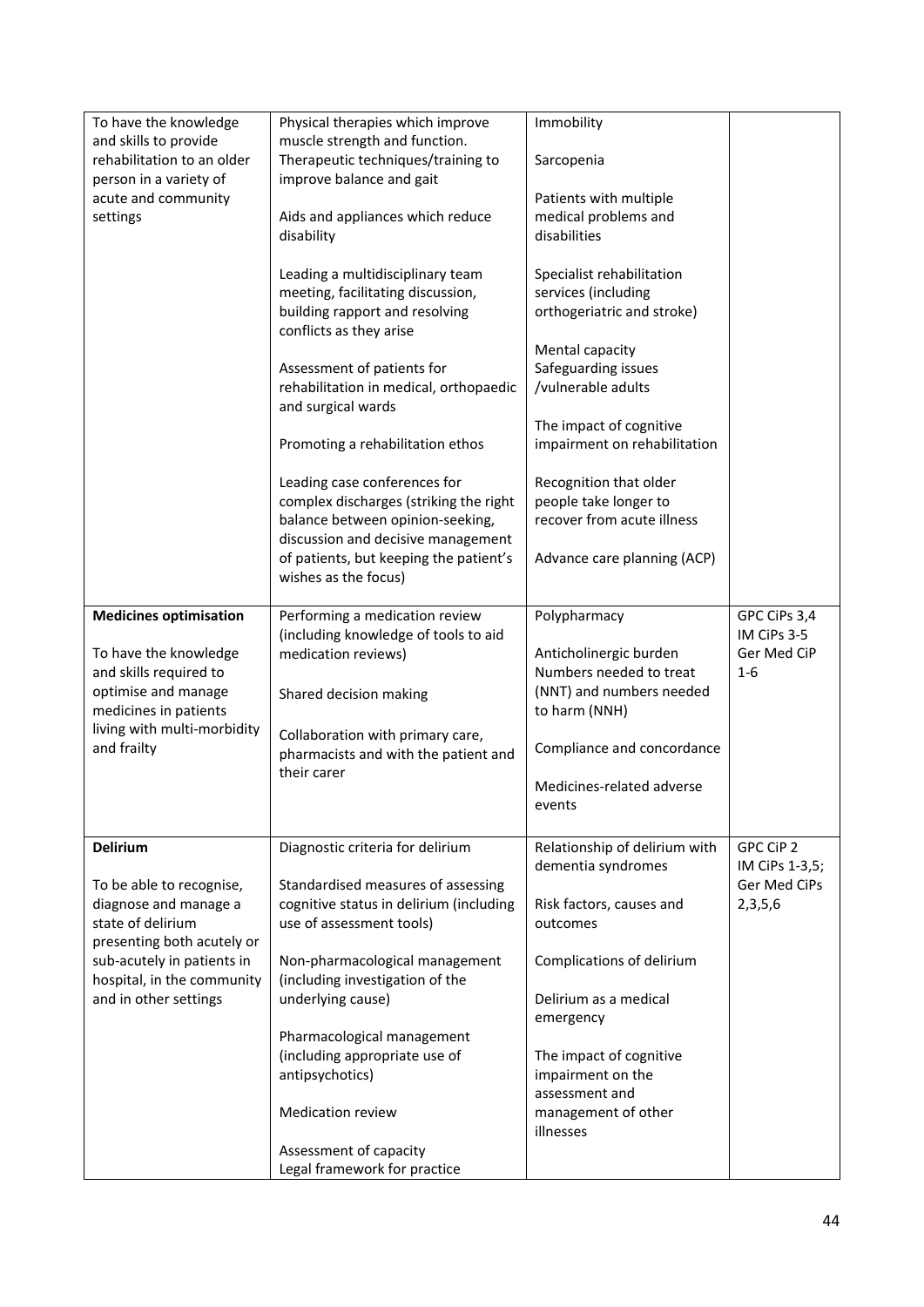|                                                 | Multidisciplinary working                        | Legal aspects of capacity and<br>consent            |              |
|-------------------------------------------------|--------------------------------------------------|-----------------------------------------------------|--------------|
|                                                 | Recognition of patients who require<br>follow up | Mental health legislation                           |              |
| Dementia                                        | Diagnostic criteria (including in                | Alzheimer Dementia                                  | GPC CiPs 2,3 |
|                                                 | younger people and people with                   | Vascular dementia                                   | IM CiPs 3,4; |
| To be able to assess and                        | learning disabilities)                           | Mixed dementia                                      | Ger Med CiPs |
| manage patients who                             |                                                  | Dementia with Lewy Bodies                           | $1-6$        |
| present with dementia<br>and also to assess and | Differential diagnosis of dementia               | Frontotemporal dementia<br>Dementia associated with |              |
| manage patients with                            | Investigation and assessment                     | Parkinson's Disease and                             |              |
| dementia who present                            | (including assessment tools, imaging             | other parkinsonian                                  |              |
| with other illnesses                            | and neuropsychology assessment)                  | syndromes                                           |              |
|                                                 | Assessment of capacity                           | Impact of dementia on the<br>assessment and         |              |
|                                                 | Differentiation between dementia                 | management of other                                 |              |
|                                                 | and other diagnoses (including                   | illnesses, on nutrition, and                        |              |
|                                                 | depression and aphasia)                          | on rehabilitation                                   |              |
|                                                 | Communication of diagnosis,                      | Effect of treatment of other                        |              |
|                                                 | prognosis and information about                  | illnesses on dementia                               |              |
|                                                 | support and treatment options to                 | Effect of drug treatments for                       |              |
|                                                 | people with dementia and carers                  | dementia on other illnesses                         |              |
|                                                 | Pharmacological and non-                         | Behavioural and                                     |              |
|                                                 | pharmacological management                       | psychological symptoms                              |              |
|                                                 |                                                  | associated with dementia                            |              |
|                                                 | Assessment of multi-morbidity,                   |                                                     |              |
|                                                 | physical frailty and polypharmacy                | Legal aspects of capacity and<br>consent            |              |
|                                                 | Collaborative working with old age               |                                                     |              |
|                                                 | psychiatry                                       | Safeguarding and protection                         |              |
|                                                 |                                                  | of vulnerable adults                                |              |
|                                                 | Personalised approach to care                    |                                                     |              |
|                                                 | Legal framework for practice                     | Mental health legislation                           |              |
|                                                 |                                                  | Support for people with                             |              |
|                                                 |                                                  | dementia and their carers                           |              |
|                                                 |                                                  | End of life and palliative care                     |              |
| Continence                                      | Effects of ageing on the urogenital              | Urinary incontinence                                | GPC CiP 3    |
|                                                 | tract                                            | Faecal incontinence                                 | IM CiPs      |
| To have the knowledge                           |                                                  |                                                     | 2,3,4,6;     |
| and skills required to                          | Assessment of patients with urinary              | Epidemiology, risk factors                          | Ger Med CiPs |
| assess and manage urinary                       | and faecal incontinence (including               | and causes                                          | $1 - 5$      |
| and faecal incontinence                         | history, physical examination,                   |                                                     |              |
|                                                 | medication review, voiding chart,                | Conservative management                             |              |
|                                                 | bladder scanning, principles of                  | strategies (e.g. fluids, timing,                    |              |
|                                                 | urodynamics)                                     | environment)                                        |              |
|                                                 | Development of a management plan,                | Pharmacological treatments                          |              |
|                                                 | including pharmacological and non-               | <b>Behavioural treatments</b>                       |              |
|                                                 | pharmacological interventions                    | Surgical treatments                                 |              |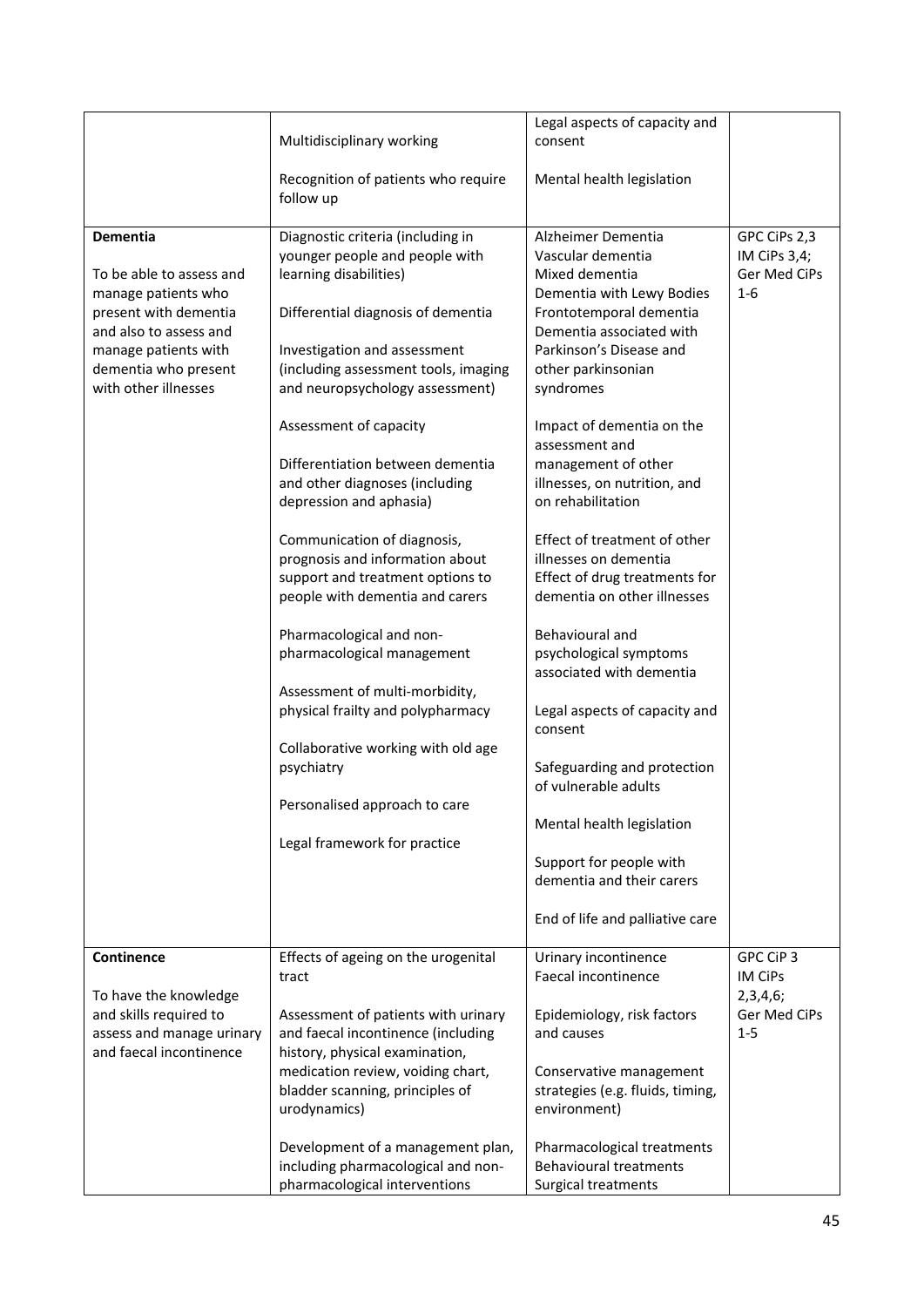|                                                                                                                                                                                          | Multidisciplinary approach<br>(continence nurse specialist,<br>physiotherapist, urogynaecologist,<br>proctologist)                                                                                                                                                                                                                                                                                                                                                                                                                                                                                                                                                                                                                                                                                                                               | Catheters and devices<br>Padding (including different<br>types of pads, absorbency,<br>local arrangements for use)<br>and other equipment                                                                                                                                                                                                                                                                                                 |                                                          |
|------------------------------------------------------------------------------------------------------------------------------------------------------------------------------------------|--------------------------------------------------------------------------------------------------------------------------------------------------------------------------------------------------------------------------------------------------------------------------------------------------------------------------------------------------------------------------------------------------------------------------------------------------------------------------------------------------------------------------------------------------------------------------------------------------------------------------------------------------------------------------------------------------------------------------------------------------------------------------------------------------------------------------------------------------|-------------------------------------------------------------------------------------------------------------------------------------------------------------------------------------------------------------------------------------------------------------------------------------------------------------------------------------------------------------------------------------------------------------------------------------------|----------------------------------------------------------|
| <b>Falls and syncope</b><br>To know how to assess<br>and manage older patients<br>presenting with falls (with<br>or without fracture) and<br>syncope in an acute or<br>community setting | Assessment of falls (including causes,<br>risk factors, consequences, impact)<br><b>Medication review</b><br>Assessment of gait, balance and<br>vision<br>Assessment and treatment of<br>syncope (including cardiac monitors,<br>event recorders, echocardiogram, BP<br>evaluation, tilt testing and carotid<br>sinus massage)<br>Assessment and treatment of<br>dizziness and vertigo (including Dix-<br>Hallpike test and Epley manoeuvre)<br>Assessment of bone health (including<br>interpretation of Dexa scans) and<br>treatment of osteoporosis and<br>vitamin D deficiency<br>Assessment of functional ability and<br>need for rehabilitation<br>Interventions to prevent falls and<br>minimise consequences (including<br>drug and non-drug interventions)<br>Multidisciplinary approach (e.g. PT,<br>OT, risk assessment, environment) | Falls<br>Syncope<br>Postural hypotension<br>Cardiac arrhythmias<br>Carotid sinus syndrome<br>Vertigo (including BPPV)<br><b>Dizziness</b><br>Poor vision<br>Drugs / polypharmacy<br>Multifactorial<br>Osteoporosis<br>Consequences and impact of<br>falls<br>Fear of falling syndrome<br>Fractures and other injury<br>(including subdural<br>haematoma)<br>Awareness of compromises<br>between patient's safety and<br>improved mobility | GPC CiP 3<br>IM CiPs 1-4,6;<br>Ger Med CiPs<br>$1 - 5,7$ |
| <b>Poor Mobility</b><br>To know how to assess the<br>cause of immobility and<br>declining mobility and aid<br>its management                                                             | Assessment of patients presenting<br>with immobility or declining mobility<br>(including risk factors and causes)<br>Gait assessment<br>Interventions to improve mobility<br>and prevent immobility<br>Rehabilitation and multidisciplinary<br>approach                                                                                                                                                                                                                                                                                                                                                                                                                                                                                                                                                                                          | Osteoarthrosis<br>Inflammatory arthritis<br>Crystal athropathies<br>Polymyalgia rheumatica<br>Myositis and myopathy<br>Frailty and sarcopenia<br>Movement disorders<br>Stroke<br>Cervical and lumbar<br>myelopathy<br>Peripheral neuropathy<br>Poor vision<br>Cardiac and respiratory<br>disease                                                                                                                                          | GPC CiP 3<br>IM CiPs 1-4,6;<br>Ger Med CiPs<br>$1 - 5$   |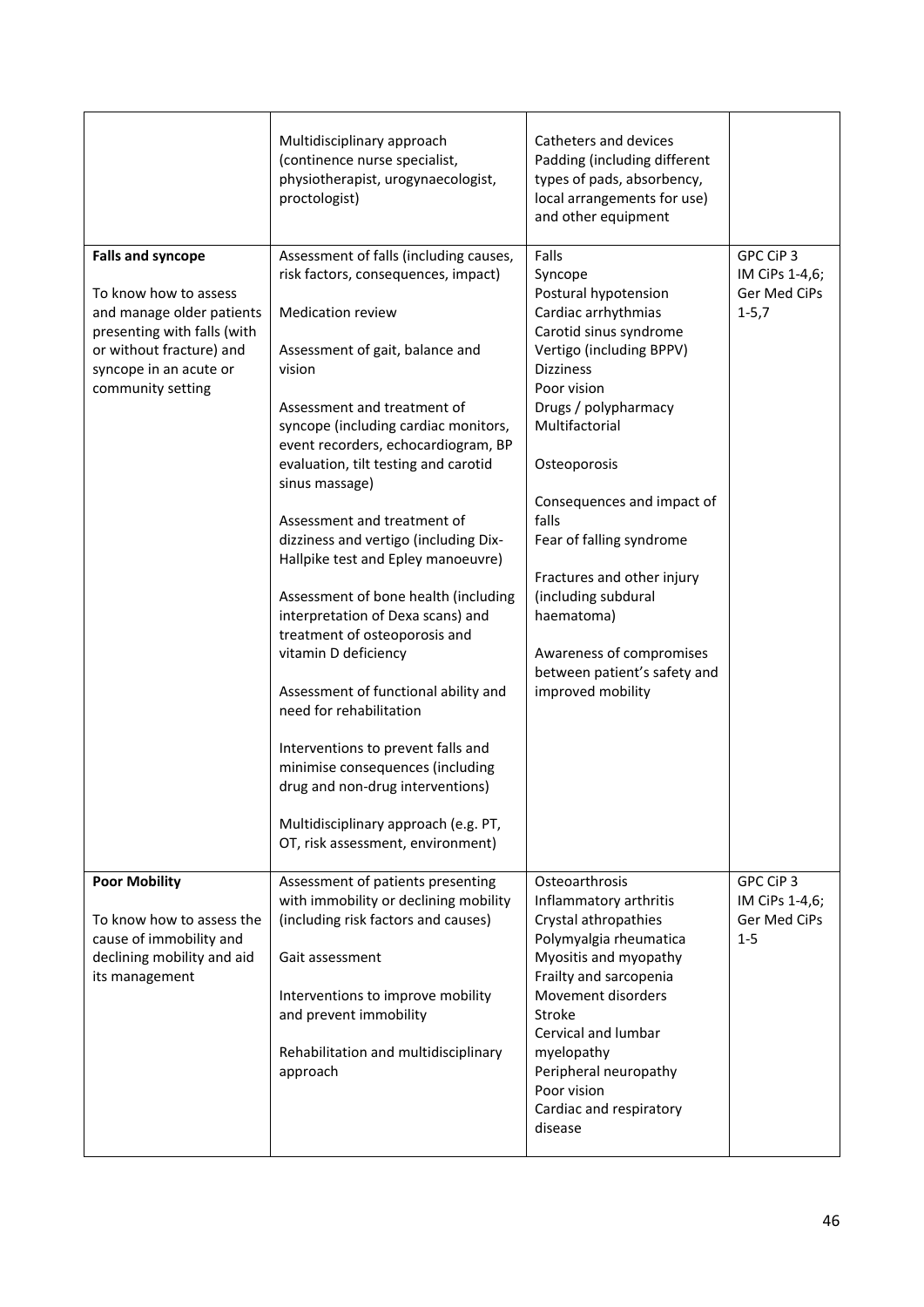| <b>Nutrition</b><br>To know how to assess the<br>nutritional status of older<br>people in different care                                                                       | Assessment of nutritional state<br>(including use of assessment tools)<br>Investigation of malabsorption                                                                                                                                                                                                                                                                                                | Nutritional requirements of<br>older adults<br>Malabsorption states<br>Stroke and other<br>neurological causes of                                                                                           | GPC CiP 2,3<br>IM CiPs 1-6,8;<br>Ger Med CiPs<br>$1-6$        |
|--------------------------------------------------------------------------------------------------------------------------------------------------------------------------------|---------------------------------------------------------------------------------------------------------------------------------------------------------------------------------------------------------------------------------------------------------------------------------------------------------------------------------------------------------------------------------------------------------|-------------------------------------------------------------------------------------------------------------------------------------------------------------------------------------------------------------|---------------------------------------------------------------|
| settings and in conjunction<br>with other relevant health<br>professionals be able to<br>devise an appropriate                                                                 | Provision of strategies to enhance<br>nutrition<br>Nutritional support including                                                                                                                                                                                                                                                                                                                        | dysphagia<br>Dementia and delirium<br>Malignancy                                                                                                                                                            |                                                               |
| nutritional support<br>strategy for patients                                                                                                                                   | indications, delivery routes (oral,<br>nasogastric including "nasal bridles",<br>gastrostomy, parenteral) and<br>potential problems                                                                                                                                                                                                                                                                     | Refeeding syndrome<br>Effect of nutrition on disease<br>processes, tissue viability,<br>recovery from illness and                                                                                           |                                                               |
|                                                                                                                                                                                | Multidisciplinary team working<br>(dietician, nutrition support team,<br>gastroenterologist)                                                                                                                                                                                                                                                                                                            | surgery<br>Withholding and<br>withdrawing life sustaining<br>treatments                                                                                                                                     |                                                               |
| <b>Tissue Viability</b><br>To know how to assess,<br>diagnose and monitor<br>common types of leg and<br>pressure ulceration,<br>surgical and other wounds<br>in older patients | Assessment and diagnosis of<br>common causes of skin ulceration<br>Risk scores and prevention of<br>pressure ulceration<br>Principles of wound care<br>Management of ulceration and<br>infection (including dressings, topical<br>and systemic antibiotics, compression<br>treatment)<br>Multidisciplinary team working<br>(including podiatry, vascular surgery,<br>diabetes, tissue viability nurses) | Venous ulceration<br>Pressure skin damage<br>Diabetic foot ulceration<br>Lipodermatosclerosis<br>Malignant skin lesions<br>Vasculitis<br>Use of ABPI and dopplers<br>Reasons for non-healing                | GPC CiP 2,3<br>IM CiPs 1-5;<br>Ger Med CiPs<br>$1 - 6$        |
| <b>Movement Disorders</b><br>To be able to competently<br>manage patients with<br>common movement<br>disorders                                                                 | Assessment of symptoms and signs<br>(including use of rating scales),<br>investigation (including imaging) and<br>diagnosis of common movement<br>disorders                                                                                                                                                                                                                                             | Idiopathic Parkinson's<br>Disease (PD)<br>Parkinsonism (including drug<br>induced and vascular)<br>Dementia with Lewy Bodies<br><b>Essential tremor</b>                                                     | GPC CiP 3<br>IM CiPs<br>3,4,6,8;<br>Ger Med CiPs<br>$1,4-6,7$ |
|                                                                                                                                                                                | Evaluation of motor and non-motor<br>impairments<br>Pharmacological and non-<br>pharmacological management of PD<br>in initial, stable, complex and<br>palliative phases<br>Recognition of complications and<br>problems in the complex phase<br>Recognition of the palliative phase<br>with disease progression                                                                                        | Multisystem atrophy<br>Progressive Supranuclear<br>palsy<br>Corticobasal degeneration<br>Dopamine dysregulation<br>syndrome<br>Supervising an Apomorphine<br>challenge test<br>Indications for neurosurgery |                                                               |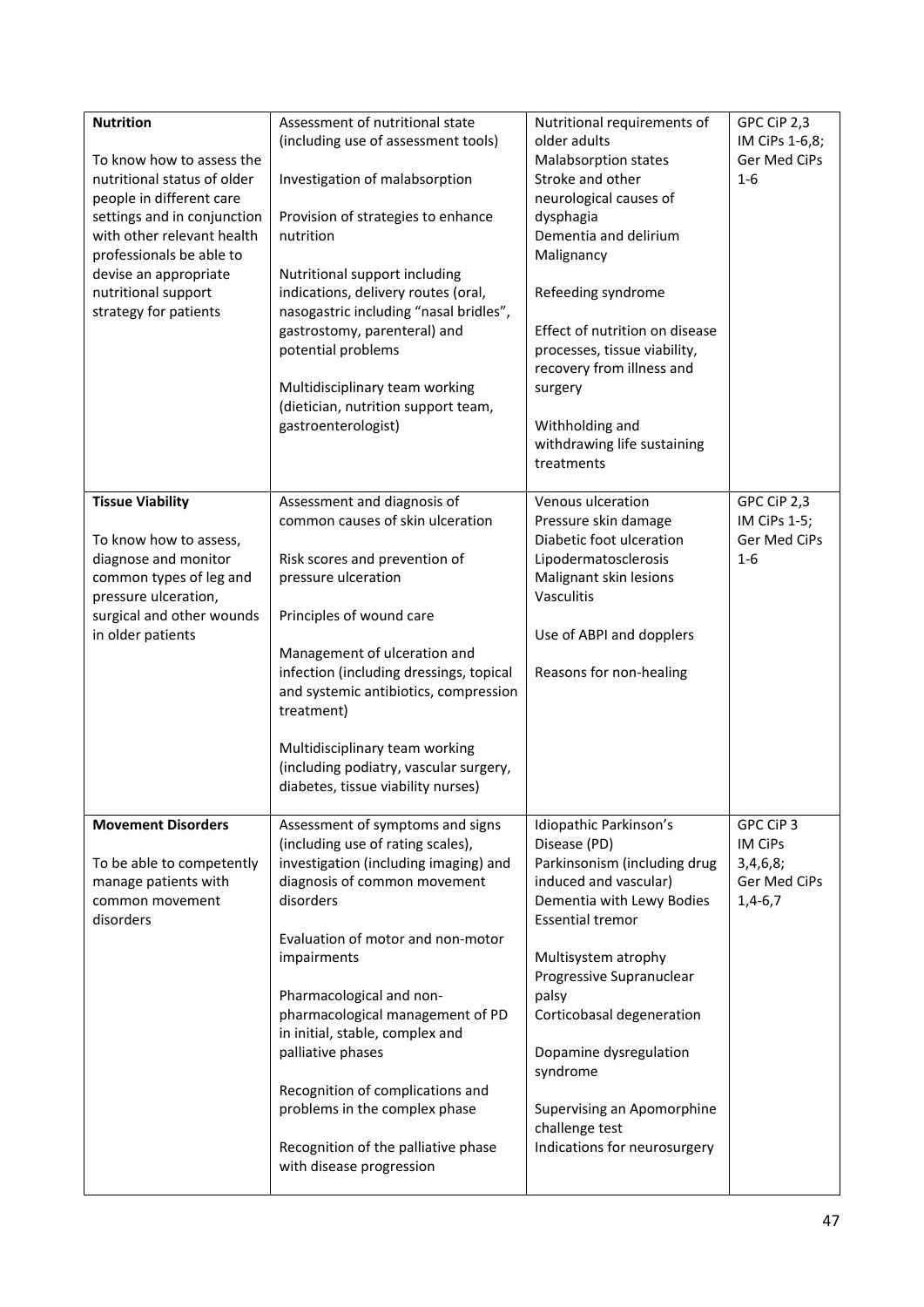|                                                                                                                                                                                                                                                                                                                               | Multidisciplinary team working<br>(including PD nurse specialists, PT,<br>OT, SaLT)                                                                                                                                                                                                                                                                                                                                                                                                                                                                                                                                                                                                                                                                                                                                                                                                                                                                                                                                                                                               |                                                                                                                                                                                                                                                                                                                                                                                                                                                                                                                                                                                                                                   |                                                                  |
|-------------------------------------------------------------------------------------------------------------------------------------------------------------------------------------------------------------------------------------------------------------------------------------------------------------------------------|-----------------------------------------------------------------------------------------------------------------------------------------------------------------------------------------------------------------------------------------------------------------------------------------------------------------------------------------------------------------------------------------------------------------------------------------------------------------------------------------------------------------------------------------------------------------------------------------------------------------------------------------------------------------------------------------------------------------------------------------------------------------------------------------------------------------------------------------------------------------------------------------------------------------------------------------------------------------------------------------------------------------------------------------------------------------------------------|-----------------------------------------------------------------------------------------------------------------------------------------------------------------------------------------------------------------------------------------------------------------------------------------------------------------------------------------------------------------------------------------------------------------------------------------------------------------------------------------------------------------------------------------------------------------------------------------------------------------------------------|------------------------------------------------------------------|
| <b>Community liaison and</b><br>practice<br>To have the knowledge<br>and skills required to<br>assess a patient's<br>suitability for and deliver<br>care to older people<br>within intermediate care<br>and community settings,<br>working with<br>multidisciplinary teams,<br>primary care and local<br>authority colleagues | Models of intermediate<br>care/community geriatric medicine<br>including evolving role of day<br>hospitals and care home medicine<br>Managing acute illness safely in<br>community settings including hospital<br>at home services<br>Undertaking comprehensive<br>assessment in a patient's own home<br>or care home<br>Managing chronic conditions in<br>community settings<br>Community based assessment and<br>rehabilitation services<br>Pharmacological and non-<br>pharmacological interventions<br>Medication review (including<br>medicines optimisation)<br>Care home medicine (including<br>management of acute illness,<br>enhanced health in care homes,<br>advance care planning)<br>Delivery of domiciliary assessments<br>(including CGA, urgent medical and<br>rehabilitation assessments)<br>Liaison with GPs and specialty<br>community services (e.g. heart<br>failure, COPD)<br>Understanding of the various<br>agencies involved in community care,<br>(including voluntary and third sector)<br>Assessment of patients requiring<br>continuing health care | Frailty<br>Falls<br>Immobility<br>Dementia<br>Heart failure and other<br>cardiovascular diseases<br>Polypharmacy and<br>medication reviews<br><b>Functional decline</b><br>Incontinence<br>Skin and wound care<br>Multimorbidity<br>Interaction between health<br>and social care and between<br>primary and secondary care<br>Role of assistive technology<br>Carer stress<br>Anticipatory care planning<br>Palliative and end of life care<br>Managing uncertainty in the<br>community<br>Benefits/burdens of hospital<br>v. home treatments<br><b>Practical challenges</b><br>Decision making for patients<br>you have not met | GPC CiP 2,3<br>IM CiPs<br>2,4,6,8;<br>Ger Med CiPs<br>1, 2, 5, 7 |
| Orthogeriatrics<br>To know how to assess<br>and manage acutely ill<br>orthopaedic patients and<br>how to manage<br>rehabilitation                                                                                                                                                                                             | Medical optimisation prior to surgery<br>(including working with anaesthetists<br>and surgeons)<br>Peri-operative management of<br>common co-morbid conditions                                                                                                                                                                                                                                                                                                                                                                                                                                                                                                                                                                                                                                                                                                                                                                                                                                                                                                                    | Falls<br>Hip fracture and other<br>fragility fractures<br>Osteoporosis<br>Fluid balance<br>Heart failure<br>Venous thromboembolism                                                                                                                                                                                                                                                                                                                                                                                                                                                                                                | GPC CiP 3<br>IM CiPs 5-8;<br>Ger Med CiPs<br>1,3,6,7             |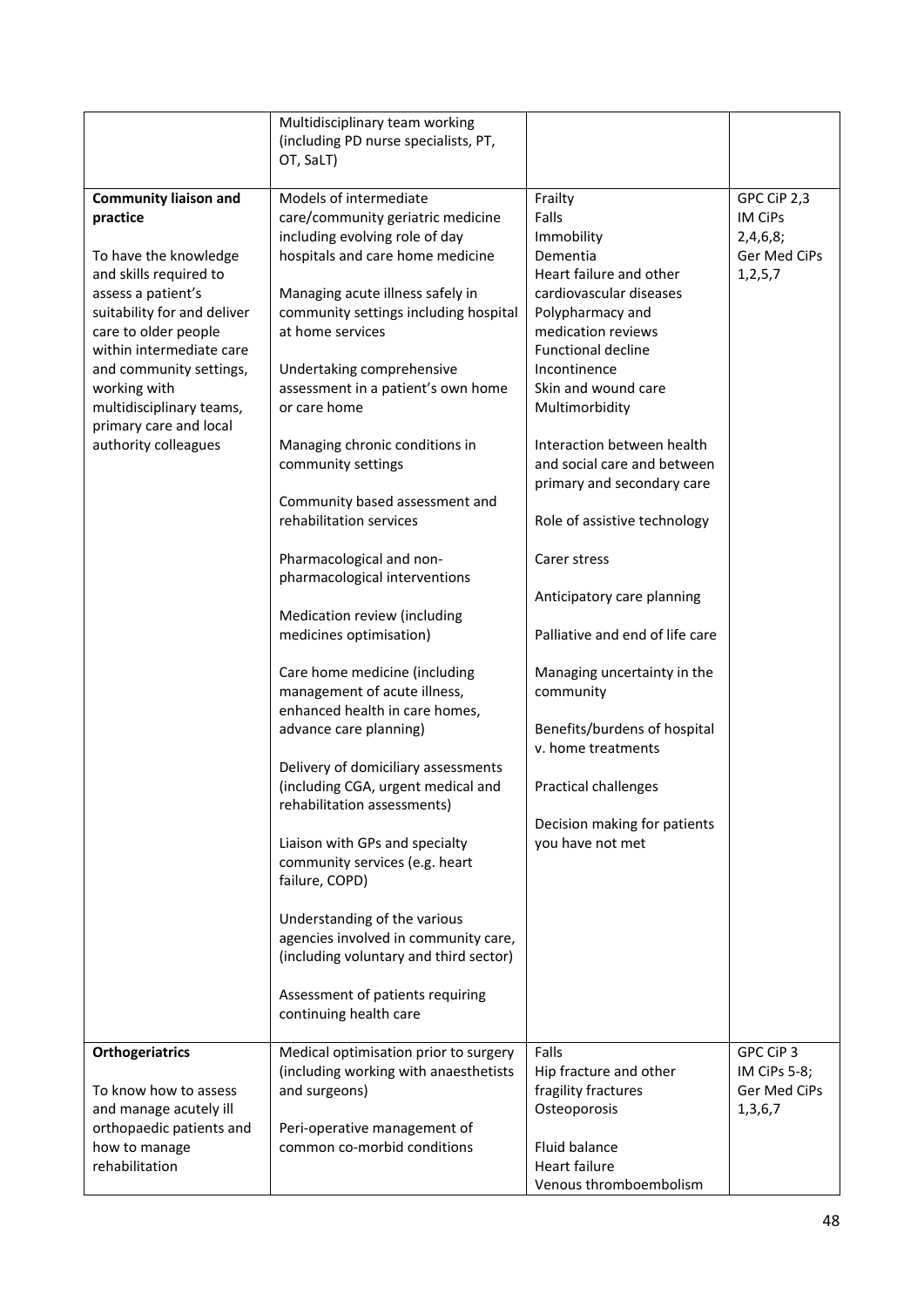|                                                                                                                                                                                                       | Surgical and anaesthetic issues and<br>understanding of postoperative care<br>and complications (including pain<br>control and tissue viability)<br>Models of orthogeriatric care<br>(including acute trauma and<br>orthogeriatric rehabilitation)<br>Working collaboratively with<br>orthopaedic surgeons, anaesthetists,<br>cardiologists and other professionals<br>including PT, OT, dietetics<br>Assessment and management of falls<br>Medication review (including<br>medicines optimisation)<br>Assessment of bone health and<br>treatment of osteoporosis (including<br>fracture liaison services)<br>National hip fracture audits                                                                                                                                                                            | Delirium<br>Pneumonia<br>Acute kidney injury                                                                                                                                                                                                                                                                                                                                                                                                                               |                                               |
|-------------------------------------------------------------------------------------------------------------------------------------------------------------------------------------------------------|-----------------------------------------------------------------------------------------------------------------------------------------------------------------------------------------------------------------------------------------------------------------------------------------------------------------------------------------------------------------------------------------------------------------------------------------------------------------------------------------------------------------------------------------------------------------------------------------------------------------------------------------------------------------------------------------------------------------------------------------------------------------------------------------------------------------------|----------------------------------------------------------------------------------------------------------------------------------------------------------------------------------------------------------------------------------------------------------------------------------------------------------------------------------------------------------------------------------------------------------------------------------------------------------------------------|-----------------------------------------------|
|                                                                                                                                                                                                       |                                                                                                                                                                                                                                                                                                                                                                                                                                                                                                                                                                                                                                                                                                                                                                                                                       |                                                                                                                                                                                                                                                                                                                                                                                                                                                                            |                                               |
| <b>Perioperative Medicine</b><br>for Older People<br>To know how to risk<br>assess, optimise and<br>manage the older elective<br>and emergency surgical<br>patient throughout the<br>surgical pathway | Models and pathways of care for<br>older surgical patients<br>Clinical assessment with appropriate<br>use of investigations and tools to risk<br>assess for perioperative morbidity<br>and mortality<br>Knowledge of the natural history of<br>common surgical disease to estimate<br>likely prognosis with/without surgery<br>Liaison with patients, anaesthetists<br>and surgeons to ensure shared<br>decision making<br>Assessment of mental capacity<br>Use of interventions to improve<br>postoperative outcome (e.g.<br>multimodal pre-habilitation)<br>Timely medical optimisation of<br>comorbidity and geriatric syndromes<br>in both pre-operative and post-<br>operative settings<br>Decision making regards<br>rehabilitation, and timely and<br>effective discharge pertinent to the<br>surgical patient | Risks of surgery in older<br>people and how risk varies<br>depending on patient factors<br>(e.g. frailty and multi-<br>morbidity) and surgical<br>factors (e.g. type of surgery<br>and anaesthesia)<br>Post-operative issues and<br>complications including:<br>Delirium<br>Failure to thrive<br>Sepsis, wound infections<br>Pain<br>Arrhythmias<br><b>Heart Failure</b><br>Renal Injury<br>Stoma management<br>Amputation<br>Post fracture care<br>Traumatic Brain Injury | GPC CiP 3<br>IM CiP 5;<br>Ger Med CiPs<br>1,6 |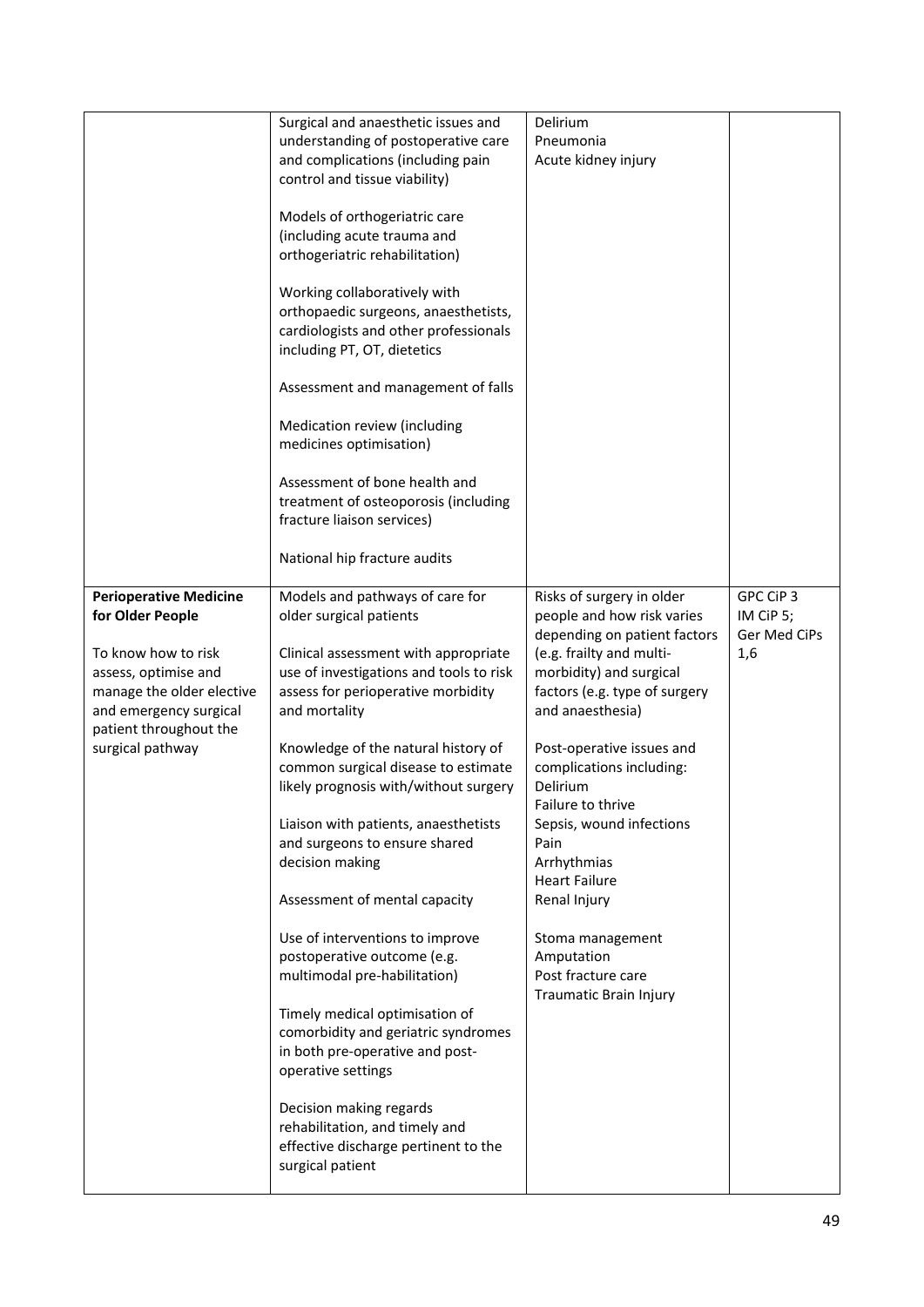| <b>Psychiatry of Old Age</b><br>To know how to assess<br>and manage older patients<br>presenting with the<br>common psychiatric<br>conditions, and to know<br>when to seek specialist<br>advice | Psychiatric assessment methods and<br>tools (including cognitive and mood<br>assessment)<br>Diagnosis of older people with<br>psychiatric conditions<br>Differentiating between cognitive<br>impairment and other diagnoses<br>Optimising management of people<br>with cognitive impairment and other<br>co-morbidities<br>Pharmacological and non-<br>pharmacological interventions<br>Assessment of mental capacity<br>Working collaboratively with other<br>specialists, particularly old-age<br>psychiatrists, and agencies to manage<br>the older patient with mental ill<br>health | Depression<br>Delirium<br>Dementia<br>Anxiety<br>Paranoid states<br>Behavioural and<br>psychological symptoms<br>associated with dementia<br>Legal aspects of capacity and<br>consent<br>Safeguarding and protection<br>of vulnerable adults<br>Mental health legislation | GPC CiPs 2,3<br><b>IM CiPs</b><br>2,3,4,6;<br>Ger Med CiPs<br>$1-6$ |
|-------------------------------------------------------------------------------------------------------------------------------------------------------------------------------------------------|------------------------------------------------------------------------------------------------------------------------------------------------------------------------------------------------------------------------------------------------------------------------------------------------------------------------------------------------------------------------------------------------------------------------------------------------------------------------------------------------------------------------------------------------------------------------------------------|---------------------------------------------------------------------------------------------------------------------------------------------------------------------------------------------------------------------------------------------------------------------------|---------------------------------------------------------------------|
| <b>Palliative Care</b><br>To have the knowledge<br>and skills required to<br>assess and manage                                                                                                  | Assessment of symptoms in<br>terminally ill patients<br>Medicines optimisation (including<br>deprescribing)                                                                                                                                                                                                                                                                                                                                                                                                                                                                              | Cancer<br>Heart failure<br><b>COPD</b><br>Renal failure<br>Stroke                                                                                                                                                                                                         | GPC CiPs 2,3<br>IM CiPs 1-4,8;<br>Ger Med CiPs<br>1, 3, 5           |
| patients with life-limiting<br>diseases (malignant and<br>non-malignant) across all<br>health care settings, in                                                                                 | Pharmacological and non-<br>pharmacological management of<br>common symptoms                                                                                                                                                                                                                                                                                                                                                                                                                                                                                                             | Dementia<br>Parkinson's Disease<br>Severe frailty                                                                                                                                                                                                                         |                                                                     |
| conjunction with other<br>health care professionals                                                                                                                                             | Assessment and management of pain                                                                                                                                                                                                                                                                                                                                                                                                                                                                                                                                                        | Pain<br>Nausea, vomiting,<br>constipation                                                                                                                                                                                                                                 |                                                                     |
|                                                                                                                                                                                                 | Management of palliative care<br>emergencies (including acute pain,<br>hypercalcaemia, haemorrhage, spinal<br>cord compression, breathlessness)                                                                                                                                                                                                                                                                                                                                                                                                                                          | Breathlessness, excess<br>respiratory tract secretions<br>Anxiety, agitation                                                                                                                                                                                              |                                                                     |
|                                                                                                                                                                                                 | Management of hydration and<br>nutrition (including ethical and legal<br>aspects, withholding and<br>withdrawing life prolonging<br>treatments)                                                                                                                                                                                                                                                                                                                                                                                                                                          | Polypharmacy<br>Assessment of physical and<br>mental state<br>Assessment of prognosis<br>(including recognising when                                                                                                                                                      |                                                                     |
|                                                                                                                                                                                                 | Development of a holistic<br>management plan (including<br>multidisciplinary assessment)                                                                                                                                                                                                                                                                                                                                                                                                                                                                                                 | a patient is not imminently<br>dying but has limited<br>physiological reserve and at<br>risk of sudden acute                                                                                                                                                              |                                                                     |
|                                                                                                                                                                                                 | Effective communication with<br>patients and carers, including<br>'breaking bad news'                                                                                                                                                                                                                                                                                                                                                                                                                                                                                                    | deterioration)<br>Recognition of the dying                                                                                                                                                                                                                                |                                                                     |
|                                                                                                                                                                                                 | Discussing and recording ACP                                                                                                                                                                                                                                                                                                                                                                                                                                                                                                                                                             | phase of terminal illness                                                                                                                                                                                                                                                 |                                                                     |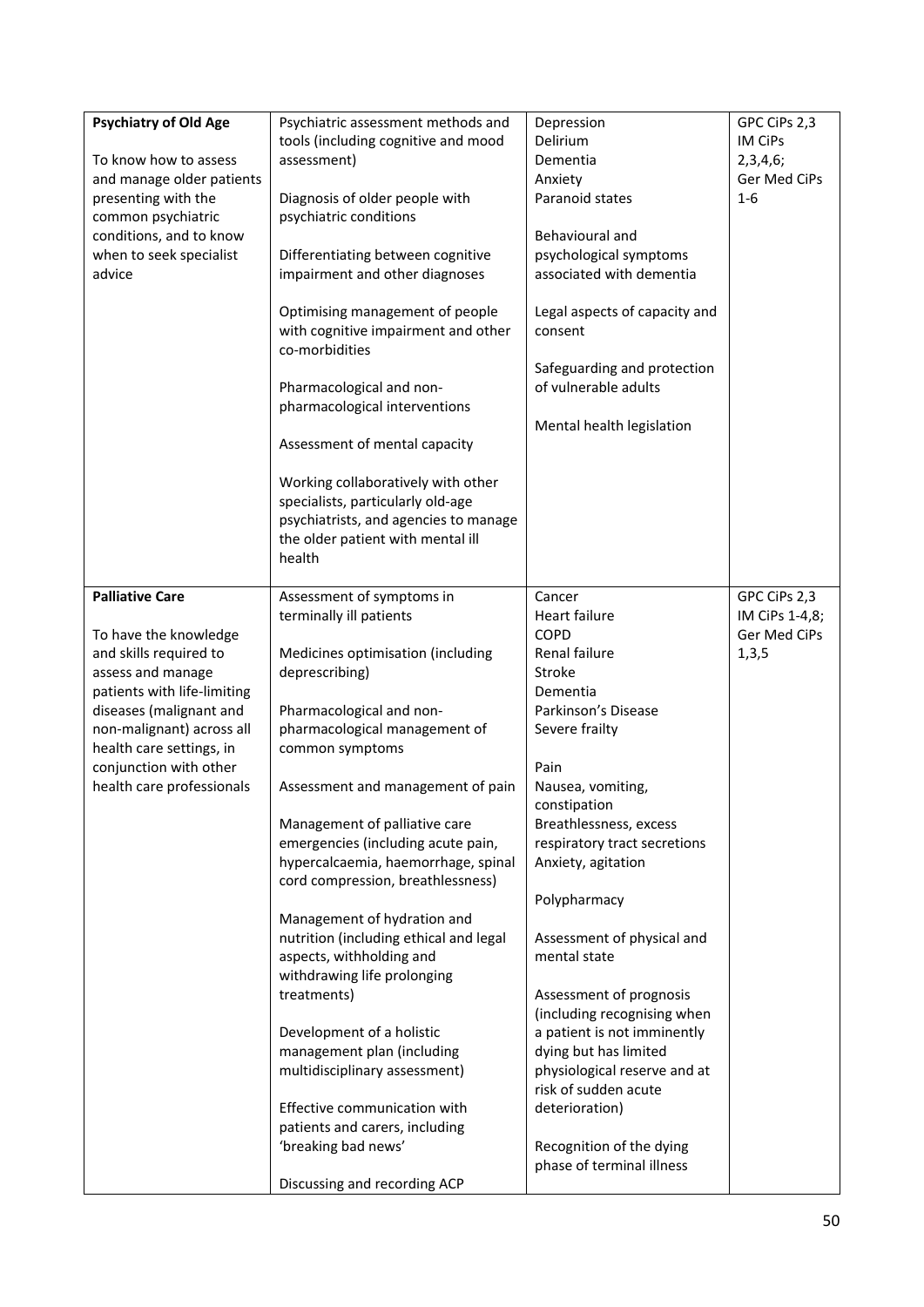|                                                                                                                                                                                                                                                       | Working with specialist palliative care<br>teams (acute and community)                                                                                                                                                                                                                                                                                                                                                                                                                                                                                                                                                                                                                                                                                                          | Prescribing in organ failure                                                                                                                                                                                                                                                                                                                                                                                                                                                      |                                                               |
|-------------------------------------------------------------------------------------------------------------------------------------------------------------------------------------------------------------------------------------------------------|---------------------------------------------------------------------------------------------------------------------------------------------------------------------------------------------------------------------------------------------------------------------------------------------------------------------------------------------------------------------------------------------------------------------------------------------------------------------------------------------------------------------------------------------------------------------------------------------------------------------------------------------------------------------------------------------------------------------------------------------------------------------------------|-----------------------------------------------------------------------------------------------------------------------------------------------------------------------------------------------------------------------------------------------------------------------------------------------------------------------------------------------------------------------------------------------------------------------------------------------------------------------------------|---------------------------------------------------------------|
| <b>Care of Older People</b><br><b>Living with Frailty</b><br>To understand the science<br>underpinning the<br>pathophysiology of frailty<br>and the evidence base for<br>interventions to improve<br>outcomes for older people<br>living with frailty | Use of frailty scales to identify mild,<br>moderate and severe frailty<br>Assessment and management of<br>clinical presentations in older people<br>with moderate and severe frailty in<br>both acute and community settings<br>Assessment of multi-morbidity and<br>polypharmacy (including principles of<br>medicines reconciliation, de-<br>prescribing and medicines<br>optimisation)<br>Assessment and management of<br>secondary complications of acute<br>illness in people living with frailty<br>Interventions to improve outcomes<br>for frail older people in a variety of<br>settings (including acute services,<br>care homes, day hospitals,<br>community)<br>Advance care planning (ACP)<br>Models of care and frailty pathways,<br>including early intervention | Delirium<br>Incontinence<br>Immobility<br><b>Functional decline</b><br>Dementia<br>Sarcopenia<br>Advanced heart failure<br>Non-specific acute<br>presentations<br>Adverse outcomes of frailty                                                                                                                                                                                                                                                                                     | GPC CiPs 2,3<br>IM CiPs 2-4;<br>Ger Med CiPs<br>$1 - 3, 5, 7$ |
| <b>Stroke Medicine</b>                                                                                                                                                                                                                                | Assessment and management of<br>patients presenting with acute stroke<br>(including various cerebral<br>reperfusion strategies and referral for<br>neurosurgical intervention)<br>Assessment and management of<br>patients presenting with TIA and/or<br>mimic (including selection of<br>appropriate investigations,<br>treatments and advice)<br>Assessment and management of<br>common complications of stroke<br>(including dysphagia)<br>Assessment and management of<br>hydration and nutrition after stroke<br>Primary and secondary prevention of<br>stroke and TIA                                                                                                                                                                                                     | Stroke (including cerebral<br>infarction and intracerebral<br>haemorrhage)<br>Broad range of mechanisms<br>for stroke (e.g. athero-<br>thromboembolism, arterial<br>dissection)<br>Small vessel disease<br>Cerebral Amyloid Angiopathy<br><b>Transient Ischaemic Attack</b><br><b>Transient Focal Neurological</b><br>Episodes (including relating<br>to CAA)<br>Common Stroke and TIA<br>mimics (including focal<br>seizure, migraine, functional<br>neurological presentations) | GPC CiPs 2,3<br>IM CiPs 1-4,<br>6,8;<br>Ger Med CiPs<br>2,4,7 |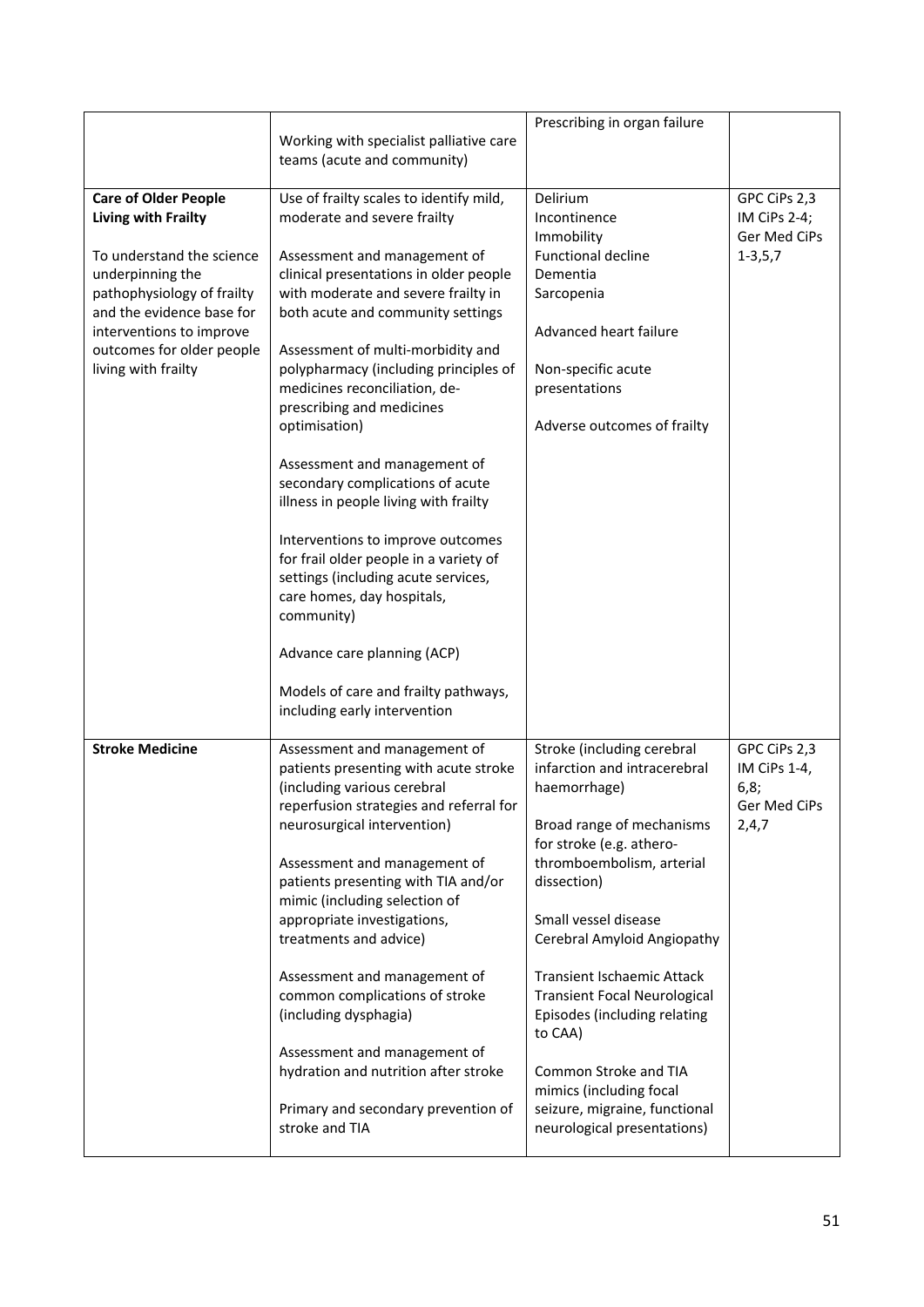|                                                    | Stroke rehabilitation across the<br>patient pathway as part of an MDT<br>(both early and late inpatient)             | Complications of stroke<br>(medical and due to<br>immobility)<br>Atrial fibrillation<br>Hypertension<br>Nutrition<br>Impact of cognitive<br>impairment on rehabilitation<br>Palliative care relevant to<br>stroke<br>Medical guidelines on<br>'fitness to drive' |                |
|----------------------------------------------------|----------------------------------------------------------------------------------------------------------------------|------------------------------------------------------------------------------------------------------------------------------------------------------------------------------------------------------------------------------------------------------------------|----------------|
| <b>Evaluating performance</b>                      | Public health epidemiology and                                                                                       | Prioritisation of patient                                                                                                                                                                                                                                        | GPC CiPs 1,4-6 |
| and developing and                                 | global health patterns                                                                                               | safety in clinical practice                                                                                                                                                                                                                                      | Ger Med CiP 7  |
| leading services with                              |                                                                                                                      |                                                                                                                                                                                                                                                                  |                |
| special reference to older                         | Principles of quality improvement                                                                                    | Service development                                                                                                                                                                                                                                              |                |
| people                                             | Knowledge of research principles and                                                                                 | specifically to older people<br>(e.g. falls services, models of                                                                                                                                                                                                  |                |
| To develop the skills to                           | concepts and the translation of                                                                                      | orthogeriatric care, surgical                                                                                                                                                                                                                                    |                |
| evaluate your own                                  | research into practice                                                                                               | liaison and peri-operative                                                                                                                                                                                                                                       |                |
| performance and the                                |                                                                                                                      | care of older people, frailty                                                                                                                                                                                                                                    |                |
| service in which you work,                         | Leadership and Management skills                                                                                     | teams, hospital at home                                                                                                                                                                                                                                          |                |
| contribute to service<br>development and develop   | for clinical settings (including<br>demonstrating positive behaviours                                                | teams, community geriatric<br>medicine, geriatric oncology)                                                                                                                                                                                                      |                |
| leadership skills to<br>improve services for older | and leadership styles)                                                                                               | Quality improvement                                                                                                                                                                                                                                              |                |
| people                                             | Working with others to effect change                                                                                 | methodology                                                                                                                                                                                                                                                      |                |
|                                                    |                                                                                                                      |                                                                                                                                                                                                                                                                  |                |
|                                                    | Understanding management of                                                                                          | Critical appraisal of literature                                                                                                                                                                                                                                 |                |
|                                                    | services, including performance<br>measures, and principles of                                                       | Evidence based medicine<br>and clinical trials                                                                                                                                                                                                                   |                |
|                                                    | commissioning where appropriate                                                                                      |                                                                                                                                                                                                                                                                  |                |
|                                                    |                                                                                                                      | Partnership working                                                                                                                                                                                                                                              |                |
|                                                    | Improving services, including                                                                                        | between health and social                                                                                                                                                                                                                                        |                |
|                                                    | developing a business plan and<br>option appraisal                                                                   | care                                                                                                                                                                                                                                                             |                |
|                                                    |                                                                                                                      |                                                                                                                                                                                                                                                                  |                |
|                                                    | Setting direction for services using<br>best practice and evidence/guidelines                                        |                                                                                                                                                                                                                                                                  |                |
|                                                    | Teaching and training with specific                                                                                  |                                                                                                                                                                                                                                                                  |                |
|                                                    | reference to older people                                                                                            |                                                                                                                                                                                                                                                                  |                |
|                                                    | Advocating for older people                                                                                          |                                                                                                                                                                                                                                                                  |                |
|                                                    | Additional themes for Service (trainees should select ONE of the themes below)                                       |                                                                                                                                                                                                                                                                  |                |
| theme                                              | It is expected that trainees should spend an indicative 3 months wte gaining additional experience in their specific |                                                                                                                                                                                                                                                                  |                |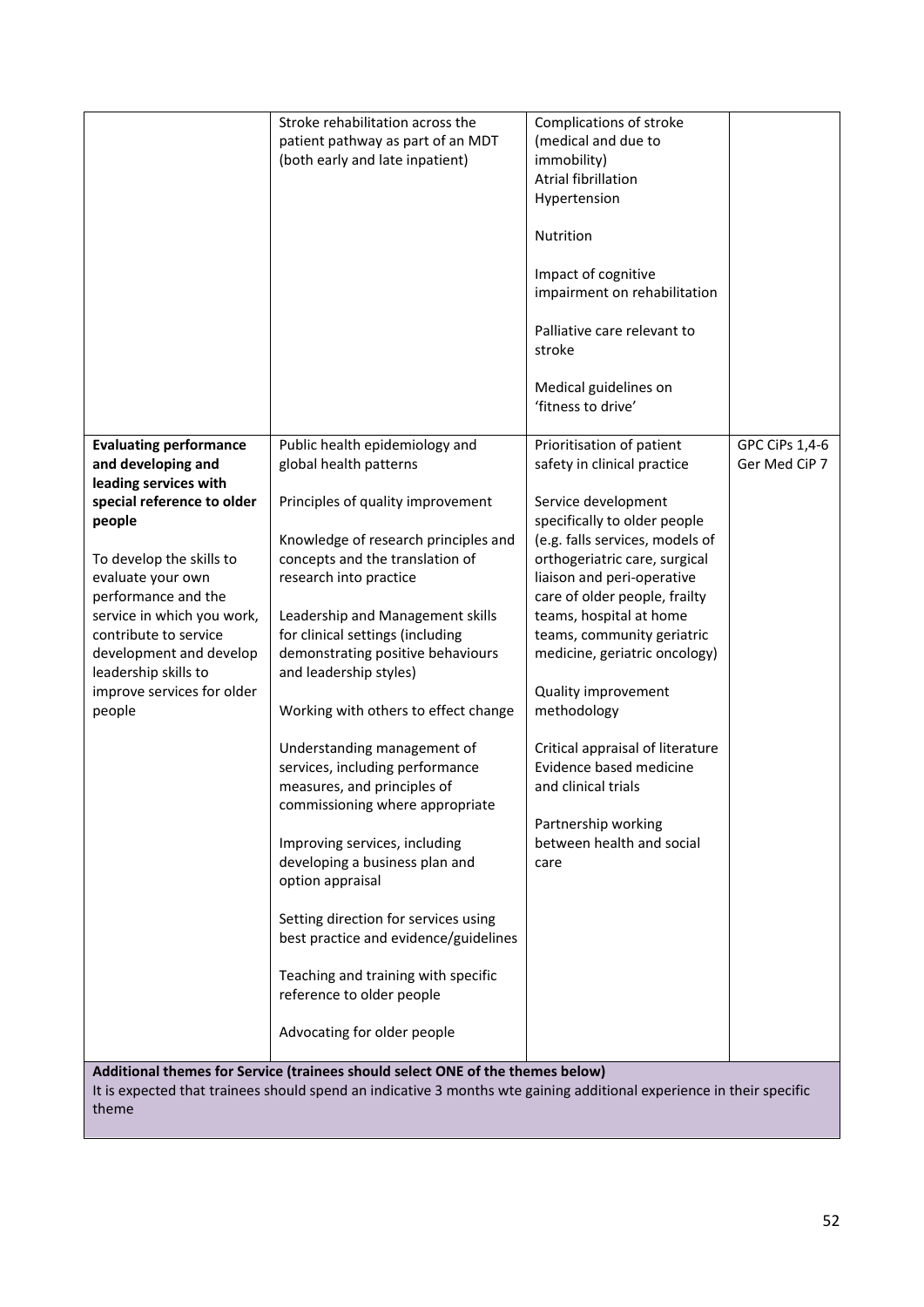| <b>Orthogeriatric medicine</b> | Understanding effects and risks of                                      | Falls                                         |
|--------------------------------|-------------------------------------------------------------------------|-----------------------------------------------|
|                                | injury, surgery and anaesthesia on                                      | Hip fracture and other                        |
| Able to manage older           | older people                                                            | fragility fractures                           |
| patients presenting with       |                                                                         | Osteoporosis (including                       |
| fracture and is able to        | Peri-operative management of                                            | secondary causes)                             |
| provide a comprehensive        | common co-morbid conditions                                             | Osteomalacia                                  |
| orthogeriatric and bone        |                                                                         | Paget's Disease                               |
| health service                 | Assessment of patients for fitness for<br>surgery                       | Primary hyperparathyroidism                   |
|                                |                                                                         | Fluid balance                                 |
|                                | Surgical and anaesthetic issues and                                     | Heart failure                                 |
|                                | understanding of acute postoperative                                    | Venous thromboembolism                        |
|                                | care and complications (including<br>pain control and tissue viability) | Delirium                                      |
|                                |                                                                         | Models of service design and                  |
|                                | Models of orthogeriatric care                                           | delivery with specific                        |
|                                | (including acute trauma and                                             | reference to orthogeriatric                   |
|                                | orthogeriatric rehabilitation)                                          | medicine                                      |
|                                | Working collaboratively with<br>orthopaedic surgeons, anaesthetists,    | National hip fracture audits                  |
|                                | cardiologists and other professionals                                   | Strategies for the prevention                 |
|                                | including PT, OT, dietetics                                             | of falls and osteoporosis                     |
|                                | Assessment and management of falls                                      | Management of potential<br>compromise between |
|                                | Assessment of bone health, including                                    | patient safety and improved                   |
|                                | use and interpretation of bone                                          | mobility                                      |
|                                | densitometry                                                            |                                               |
|                                |                                                                         | Post-surgical rehabilitation                  |
|                                | Pharmacological and non-                                                |                                               |
|                                | pharmacological management of                                           | Discharge planning                            |
|                                | osteoporosis (including fracture                                        |                                               |
|                                | liaison services)                                                       |                                               |
|                                | Management of osteoporosis in                                           |                                               |
|                                | special groups (e.g. men, younger                                       |                                               |
|                                | adults, steroid-treated, Down                                           |                                               |
|                                | syndrome)                                                               |                                               |
|                                | Management of other metabolic                                           |                                               |
|                                | bone disorders (e.g. osteomalacia,                                      |                                               |
|                                | Paget's disease)                                                        |                                               |
|                                |                                                                         |                                               |
| Continence                     | Effects of ageing on the urogenital                                     | Urinary incontinence                          |
|                                | tract                                                                   | Faecal incontinence                           |
| Able to assess patients        |                                                                         |                                               |
| with urinary and faecal        | Detailed assessment of patients with                                    | Epidemiology, risk factors                    |
| incontinence and is able to    | urinary and faecal incontinence                                         | and causes                                    |
| provide a continence           | (including history, physical                                            |                                               |
| service for a specific         | examination, voiding chart, bladder                                     | Neurogenic bladder                            |
| patient group in               | scanning, principles of urodynamics)                                    | <b>Bladder outflow obstruction</b>            |
| conjunction with specialist    |                                                                         | <b>Bladder instability</b>                    |
| nursing, therapy and           | Use of multichannel cystometry                                          |                                               |
| surgical colleagues            |                                                                         | Pharmacological treatments                    |
|                                | Treatment options for patients with                                     | <b>Behavioural treatments</b>                 |
|                                | bowel and bladder problems                                              | Surgical treatments                           |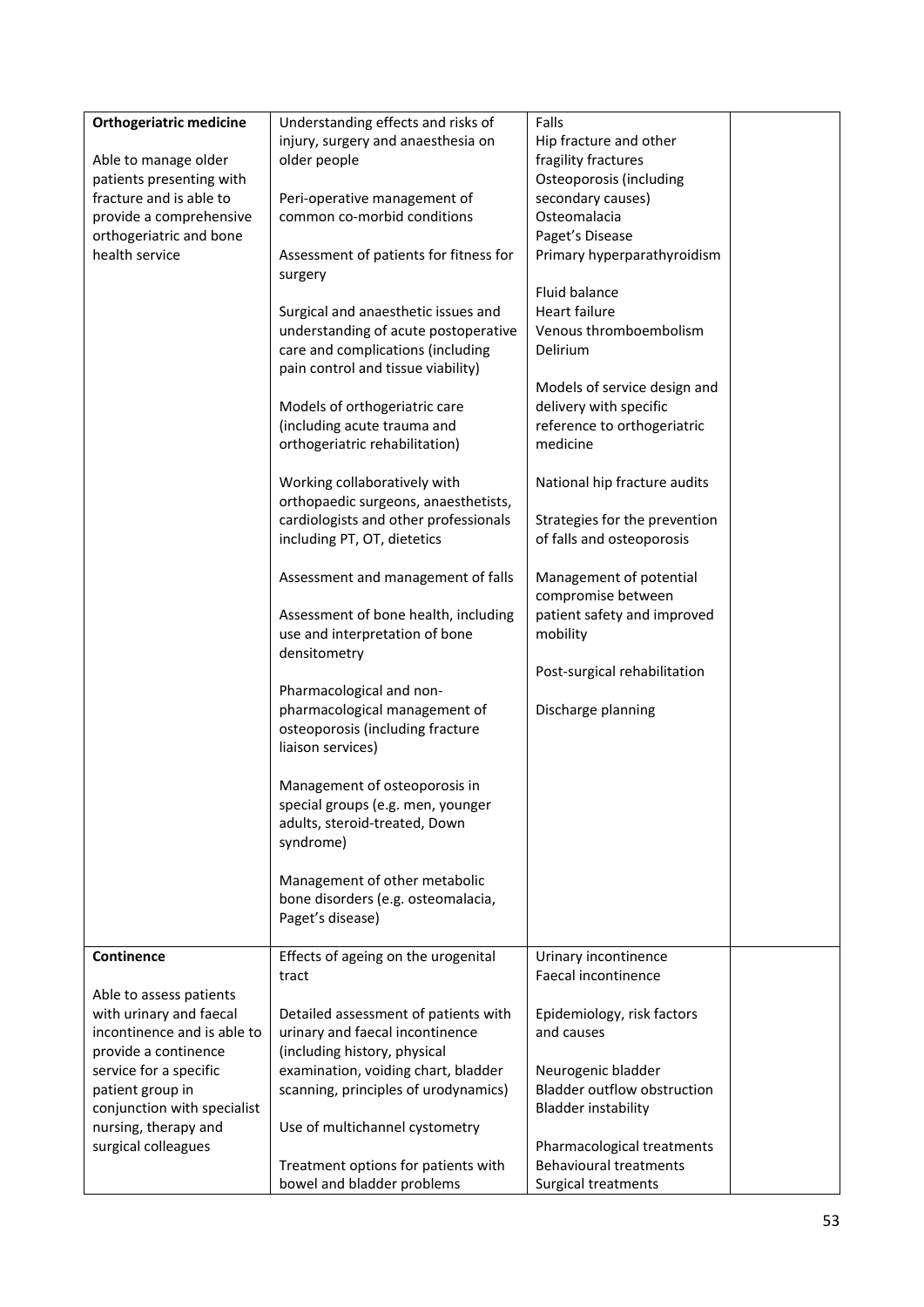|                                                                                                                                                                                                                                                         | (including knowledge of relevant<br>national and international guidelines<br>for the management of continence in<br>older people)<br>Development of a management plan,<br>including pharmacological and non-<br>pharmacological interventions<br>Referral of appropriate patients for<br>surgery or botox therapy<br>Multidisciplinary approach<br>(continence nurse specialist,<br>physiotherapist, urogynaecologist,<br>proctologist)<br>Implementation and development of<br>integrated continence services                                                                                                                                                                                                                                                                      | Catheters and devices<br>Padding and other<br>equipment<br>Ability to perform bladder<br>scans and understand<br>urodynamic testing to<br><b>International Continence</b><br>Society standard<br>Interpretation of the results<br>of investigation, including<br>multichannel cystometry and<br>anal ultrasound and<br>manometry                                                                                                                                                                            |
|---------------------------------------------------------------------------------------------------------------------------------------------------------------------------------------------------------------------------------------------------------|-------------------------------------------------------------------------------------------------------------------------------------------------------------------------------------------------------------------------------------------------------------------------------------------------------------------------------------------------------------------------------------------------------------------------------------------------------------------------------------------------------------------------------------------------------------------------------------------------------------------------------------------------------------------------------------------------------------------------------------------------------------------------------------|-------------------------------------------------------------------------------------------------------------------------------------------------------------------------------------------------------------------------------------------------------------------------------------------------------------------------------------------------------------------------------------------------------------------------------------------------------------------------------------------------------------|
| <b>Community geriatric</b><br>medicine<br>Able to confidently<br>manage frail people in a<br>hospital at home,<br>intermediate care and<br>community setting (home<br>or care home) and is able<br>to provide a community<br>geriatric medicine service | Models of intermediate<br>care/community geriatric medicine<br>including evolving role of day<br>hospitals and care home medicine<br>Managing acute illness and other<br>problems safely in community<br>settings including hospital at home<br>services<br>Managing chronic conditions in frail,<br>multi-morbid patients in community<br>settings (e.g. heart failure, COPD)<br>Risk assessment and management<br>skills<br>Provision of leadership and education<br>to multidisciplinary team<br>Advanced skills in community-based<br>assessment and rehabilitation<br>services<br><b>Medication review</b><br>Pharmacological and non-<br>pharmacological interventions<br>Advanced skills in care home<br>medicine<br>Liaison with GPs including joint<br>management of cases | Frailty<br>Falls<br>Immobility<br>Dementia<br>Heart failure and other<br>cardiovascular diseases<br>Polypharmacy and<br>medication reviews<br><b>Functional decline</b><br>Incontinence<br>Skin and wound care<br>Multimorbidity<br>Interaction between health<br>and social care<br>Use of assistive technology<br>Carer stress<br>Anticipatory care planning<br>Palliative and end of life care<br>Models of service design and<br>delivery with specific<br>reference to community<br>geriatric medicine |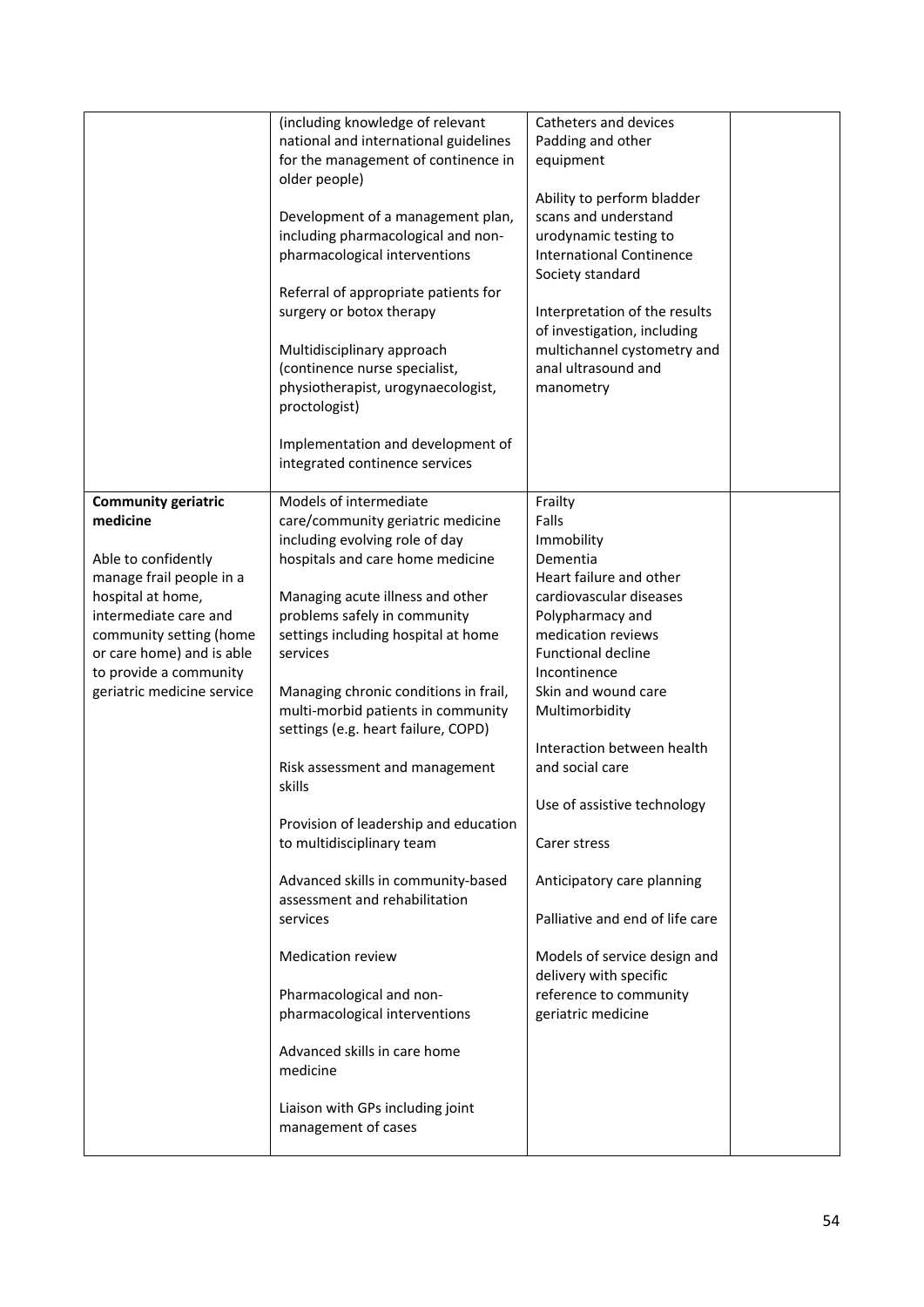|                                                        | Liaison with specialty services (e.g.<br>heart failure) including joint<br>management of cases<br>Understanding of the various<br>agencies involved in community care,<br>(including voluntary and third sector)<br>Assessment of patients requiring<br>continuing health care<br>Developing community based and<br>intermediate services for older<br>people |                                                                                   |  |
|--------------------------------------------------------|---------------------------------------------------------------------------------------------------------------------------------------------------------------------------------------------------------------------------------------------------------------------------------------------------------------------------------------------------------------|-----------------------------------------------------------------------------------|--|
| <b>Movement disorders</b><br>To be able to manage      | Assessment of symptoms and signs<br>(including use of rating scales),<br>investigation (including imaging) and                                                                                                                                                                                                                                                | Parkinson's Disease (PD)<br>Parkinsonism (including drug<br>induced and vascular) |  |
| patients with a wide range<br>of movement disorders at | diagnosis of all types of movement<br>disorder                                                                                                                                                                                                                                                                                                                | Dementia with Lewy Bodies<br>Multisystem atrophy                                  |  |
| any stage and is able to                               |                                                                                                                                                                                                                                                                                                                                                               | Progressive Supranuclear                                                          |  |
| develop a specialist<br>movement disorders             | Recognition and management of<br>secondary motor symptoms                                                                                                                                                                                                                                                                                                     | palsy<br>Corticobasal degeneration                                                |  |
| service for older people                               |                                                                                                                                                                                                                                                                                                                                                               |                                                                                   |  |
|                                                        | Recognition and management of non-                                                                                                                                                                                                                                                                                                                            | Cervical dystonia                                                                 |  |
|                                                        | motor symptoms                                                                                                                                                                                                                                                                                                                                                | Abnormal axial postures (e.g.                                                     |  |
|                                                        |                                                                                                                                                                                                                                                                                                                                                               | anterocollis, scoliosis, truncal                                                  |  |
|                                                        | Diagnostic criteria for PD related<br>dementia, obsessive-compulsive and                                                                                                                                                                                                                                                                                      | flexion (camptocormia),<br>striatal limb deformities)                             |  |
|                                                        | impulsive behaviour, dopamine                                                                                                                                                                                                                                                                                                                                 |                                                                                   |  |
|                                                        | dysregulation syndrome                                                                                                                                                                                                                                                                                                                                        | <b>Essential tremor</b>                                                           |  |
|                                                        | Recognition and causes of abnormal                                                                                                                                                                                                                                                                                                                            | Dopamine dysregulation                                                            |  |
|                                                        | axial postures                                                                                                                                                                                                                                                                                                                                                | syndrome                                                                          |  |
|                                                        |                                                                                                                                                                                                                                                                                                                                                               |                                                                                   |  |
|                                                        | Pharmacological and non-<br>pharmacological management of PD                                                                                                                                                                                                                                                                                                  | Apomorphine challenge test<br>Indications for neurosurgery                        |  |
|                                                        | in initial, stable, complex and                                                                                                                                                                                                                                                                                                                               |                                                                                   |  |
|                                                        | palliative phases                                                                                                                                                                                                                                                                                                                                             | Models of service design and                                                      |  |
|                                                        |                                                                                                                                                                                                                                                                                                                                                               | delivery with specific                                                            |  |
|                                                        | Recognition of complications and<br>problems in the complex phase                                                                                                                                                                                                                                                                                             | reference to movement<br>disorders                                                |  |
|                                                        | Recognition of the palliative phase<br>with disease progression                                                                                                                                                                                                                                                                                               |                                                                                   |  |
|                                                        | Multidisciplinary team working<br>(including PD nurse specialists, PT,<br>OT, SaLT)                                                                                                                                                                                                                                                                           |                                                                                   |  |
|                                                        | Completion of advanced movement<br>disorders course or masterclass                                                                                                                                                                                                                                                                                            |                                                                                   |  |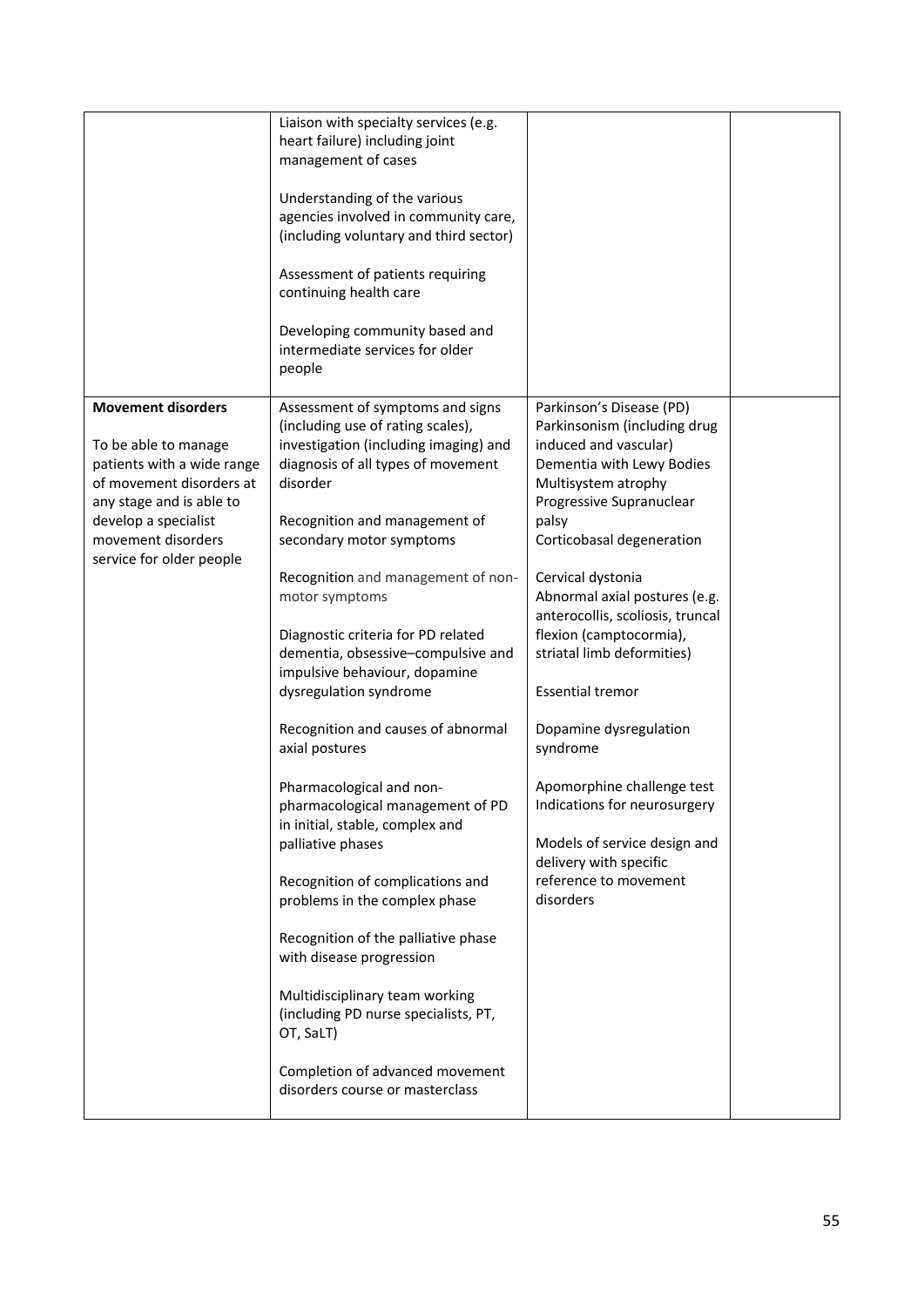| <b>Stroke medicine</b>   | Acute clinical evaluation and                        | Knowledge of anatomy,        |  |
|--------------------------|------------------------------------------------------|------------------------------|--|
|                          | prioritise safely: initiating                        | physiology, blood supply and |  |
| Able to assess patients  | appropriate, timely and effective                    | application of               |  |
| presenting acutely with  | investigations and interpret and                     | pathophysiology of these to  |  |
| stroke and TIA including | communicate the results.                             | common and rarer causes of   |  |
| suitability for cerebral |                                                      | TIA and minor stroke         |  |
| reperfusion treatments   | Specialist assessment and treatment                  |                              |  |
| and their subsequent     | of patients with stroke or mimic                     | Physical, psychological and  |  |
| ongoing medical          | syndromes relevant to the patient's                  | social impact of stroke on   |  |
| management within an     | age, comorbidities and clinical                      | patients                     |  |
| organised stroke service | presentation.                                        |                              |  |
|                          |                                                      | Knowledge of evidence,       |  |
|                          | Principles of early stroke team multi-               | guidelines, appropriate      |  |
|                          | professional assessment                              | monitoring and               |  |
|                          |                                                      | measurement scales to guide  |  |
|                          | Working collaboratively with the                     | management                   |  |
|                          | stroke unit MDT to guide                             |                              |  |
|                          | management strategies including                      |                              |  |
|                          | positioning, hydration, nutrition,                   |                              |  |
|                          | continence, risk factor modification                 |                              |  |
|                          | and participation in rehabilitation.                 |                              |  |
|                          |                                                      |                              |  |
|                          | Appropriate management of                            |                              |  |
|                          | comorbidities and risk factors<br>relevant to stroke |                              |  |
|                          |                                                      |                              |  |
|                          |                                                      |                              |  |

Academic geriatric medicine is endorsed and encouraged in any of the above service themes, linked to a formal academic appointment or completion of a higher research degree or postgraduate certificate of education.

## **4. Learning and Teaching**

## **4.1 The training programme**

The organisation and delivery of postgraduate training is the responsibility of Health Education England (HEE), NHS Education for Scotland (NES), Health Education and Improvement Wales (HEIW) and the Northern Ireland Medical and Dental Training Agency (NIMDTA) – referred to from this point as 'deaneries'. A training programme director (TPD) will be responsible for coordinating the specialty training programme. In England, the local organisation and delivery of training is overseen by a school of medicine.

Progression through the programme will be determined by the ARCP process and the training requirements for each indicative year of training are summarised in the Geriatric Medicine ARCP decision aid (available on the JRCPTB website). This must be used in conjunction with the IM stage 2 ARCP decision aid.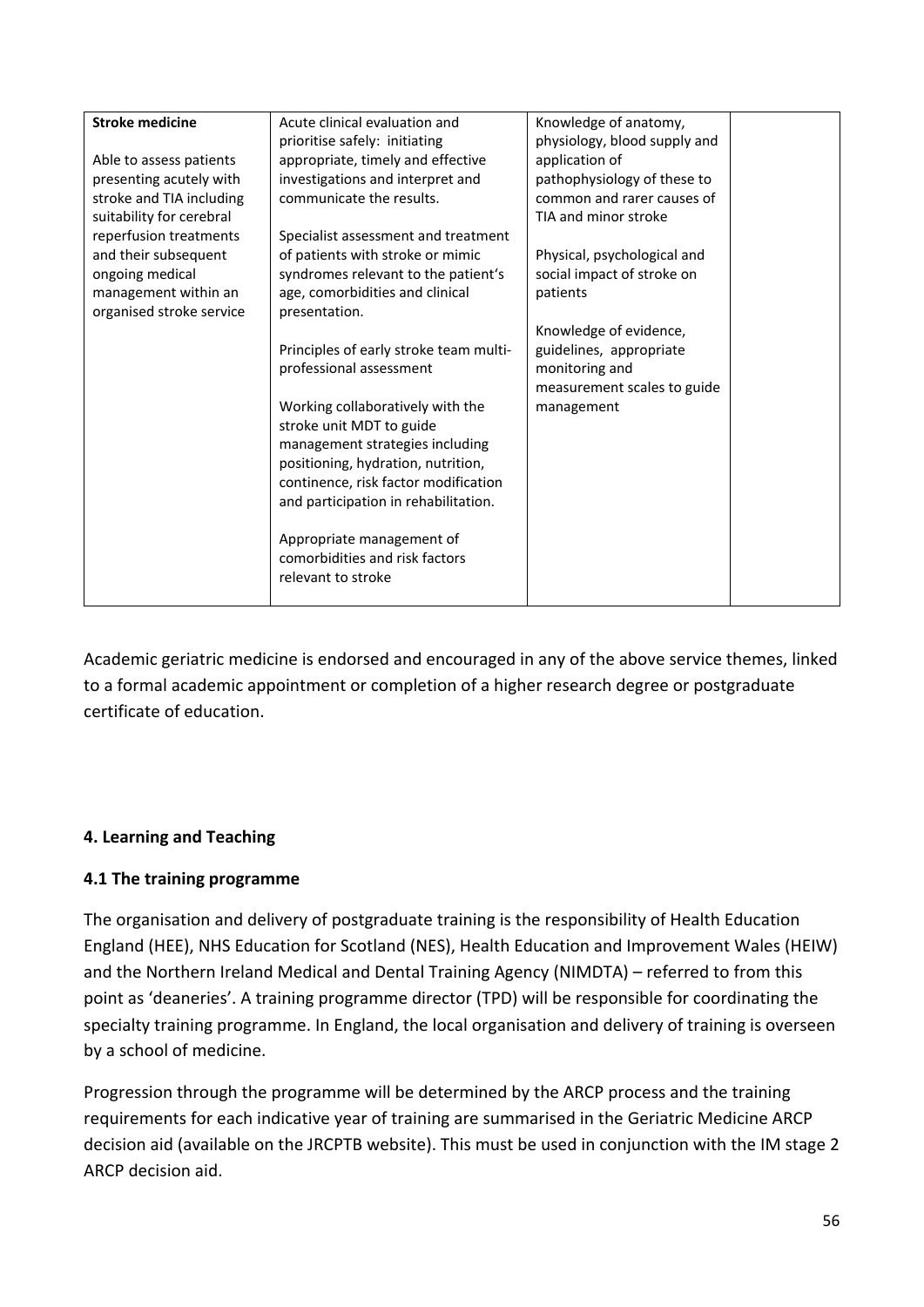Trainees will have an appropriate clinical supervisor and a named educational supervisor. The clinical supervisor and educational supervisor may be the same person. It will be best practice for trainees to have an educational supervisor who practises Internal Medicine for periods of IM stage 2 training. Educational supervisors of IM trainees who do not themselves practise IM must take particular care to ensure that they obtain and consider detailed feedback from clinical supervisors who are knowledgeable about the trainees' IM performance and include this in their educational reports.

The sequence of training should ensure appropriate progression in experience and responsibility. The training to be provided at each training site should be defined to ensure that, during the programme, the curriculum requirements are met and also that unnecessary duplication and educationally unrewarding experiences are avoided.

Many aspects of the geriatric medicine curriculum will be covered throughout the training period, and in a number of rotations and units. The following provides a guide on how training programmes should be focussed in order for trainees to gain the experience and develop the capabilities to the level required. Subspecialty areas require specific attachments to ensure that curricular requirements can be met.

- Psychiatry of old age (indicative 4 weeks wte)
- Palliative care (indicative 4 weeks wte)
- Orthogeriatrics
- Stroke
- Movement disorders
- Continence (attendance at dedicated continence clinics, attendance at urodynamics assessments, working with continence nurse specialist and physiotherapist, attendance at an education course)
- Additional theme for service (indicative 3 months wte)

### **Mandatory training**

All training should be conducted in institutions which meet the relevant JRCPTB Quality Criteria, GMC standards for training and education and the relevant Health and Safety standards. This section provides guidance on the learning experiences required. When training in Geriatric Medicine, all trainees will have an appropriate clinical and educational supervisor who must be actively involved in practising Geriatric Medicine. The clinical and educational supervisor may be the same person.

### *Acute medical take*

Trainees should be involved in the acute unselected medical take as required by the IM Stage 2 curriculum and should be actively involved in the care of at least 750 patients presenting with acute unselected medical problems during the course of IM stage 2 training.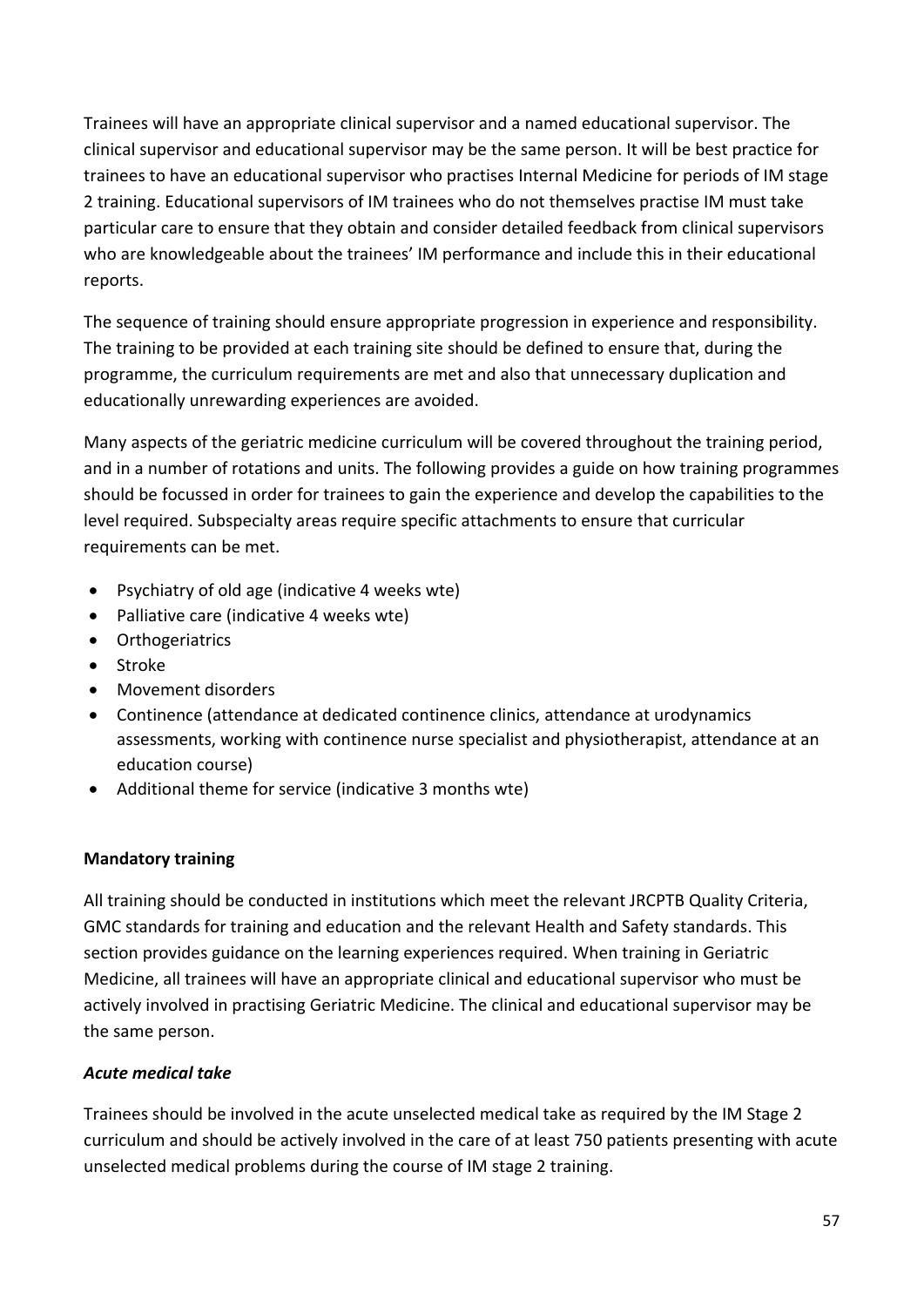Trainees will need to demonstrate they have the required capabilities to manage the acute unselected take at completion of training, hence it is required that they are involved in the acute unselected take for an indicative 3 months in the final year of training.

### *Inpatients*

IM Stage 2 requires an indicative 24 months experience and training in continuing ward care of patients admitted with acute medical problems, including an indicative 3 months in the last year of training.

Trainees in Geriatric Medicine will require to rotate through units which provide experience in the management of people living with frailty, comprehensive assessment of acutely ill older people, rehabilitation of older people (including stroke), orthogeriatrics, movement disorders and acute stroke.

## *Community settings*

Trainees in Geriatric Medicine will be required to rotate to community settings to provide experience in undertaking comprehensive assessments and developing care plans in patients' own homes, care homes and in rehabilitation settings. They will be required to gain experience in working with community multidisciplinary teams and primary care teams to provide coordinated integrated case management.

## *Outpatients*

Trainees should attend a wide variety of clinics in order to gain sufficient competence in the following areas:

- Falls
- Syncope (including tilt testing)
- Continence (including urodynamics, urogynaecology, physiotherapy)
- Osteoporosis and bone health
- Memory clinic or other clinic with a focus on dementia
- Movement disorders
- Stroke and TIA
- Heart failure and other cardiovascular diseases
- Nutrition (including dietetics)
- Tissue viability (including leg ulceration, vascular surgery, diabetes podiatry}

Reflecting changes in clinical practice, some of this training could be provided as community experience, virtual clinics and work in ambulatory settings. The choice of clinic / experience should be driven by the educational needs of the trainee, as identified by the trainee and their educational supervisor, with the educational objectives as set out in the teaching and learning methods section.

### *Liaison experience*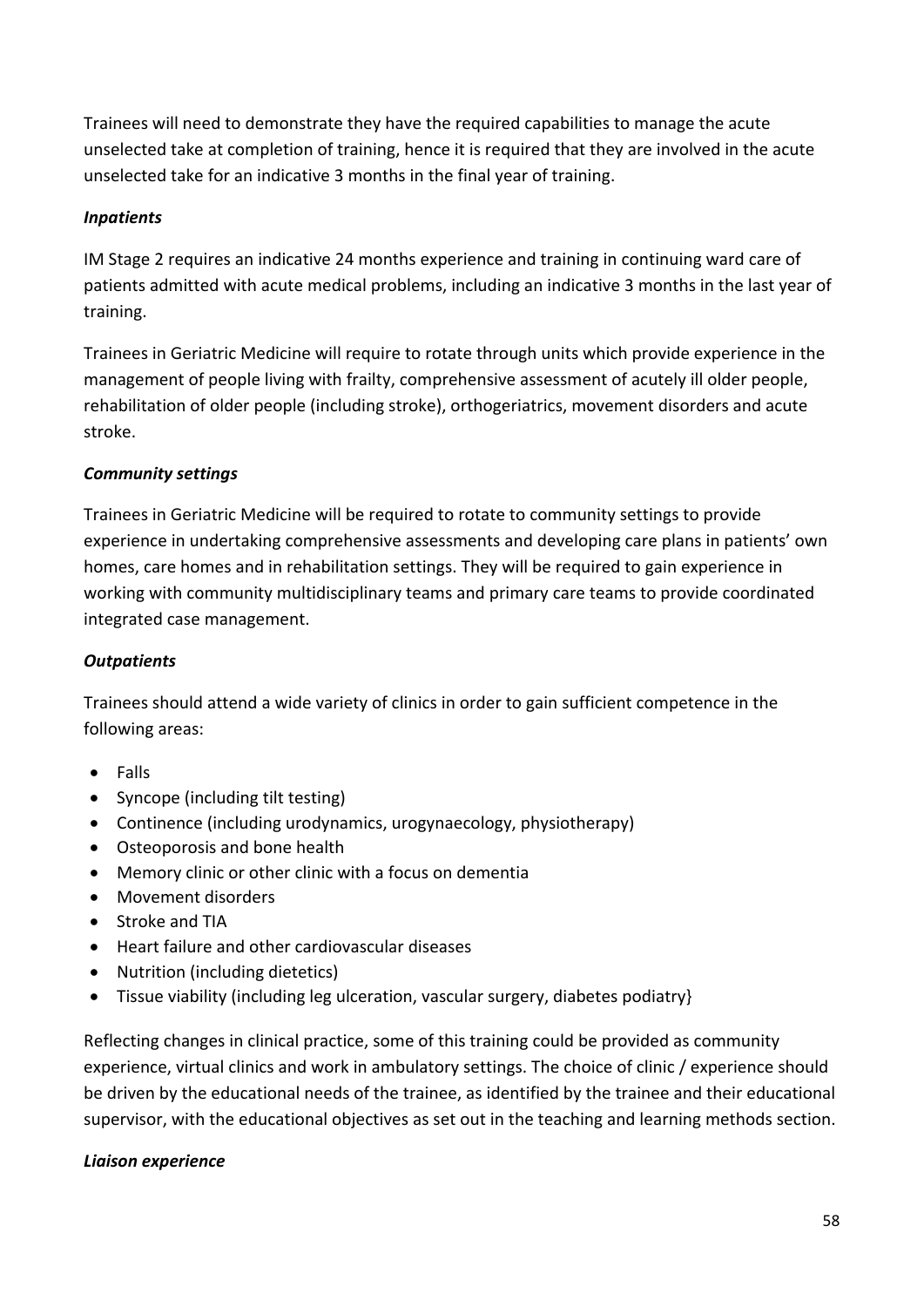Trainees in Geriatric Medicine will be expected to gain experience and training in liaison work with other specialties, particularly old age psychiatry, surgery, orthopaedics, critical care, oncology, and palliative medicine. This may most commonly be achieved through sessional attachment and should be driven by the educational needs of the trainee, as identified by the trainee and their educational supervisor, with the educational objectives as set out in the teaching and learning methods section

### *Research and quality improvement*

Academic Geriatric Medicine is crucial to maintaining clinical excellence in an ageing population, and older people remain under-represented in the evidence base for clinical practice.

Trainees will be expected to be competent in basic research methodology, ethical principles of research, performing a literature search, and critical appraisal of medical literature (see Generic CiP 5). Trainees in Geriatric Medicine must be able to demonstrate application of the above principles with regard to older people living with frailty. Trainees will be expected to have completed a research methodology course and a Good Clinical Practice course and should gain experience of recruiting participants to clinical studies.

Trainees will be expected to be competent in principles of audit and quality improvement methodology (see Generic CiP 4), to have personal experience of involvement in quality improvement, and to have completed a quality improvement project. Trainees should have completed a formal study course on Quality Improvement.

Academic Geriatric Medicine is endorsed and encouraged in any of the service themes, linked to a formal academic appointment or completion of a higher research degree or postgraduate certificate of education

## *Medical education*

*Trainees will be expected to demonstrate that they are competent in teaching and training, and in providing* effective feedback (see Generic CiP 6). Trainees in geriatric medicine will be expected to demonstrate competence in teaching or mentoring a wide variety of healthcare professionals who form part of the multi-disciplinary team. Trainees will be expected to have completed an appropriate teaching skills course.

## *Leadership and management*

Trainees will be expected to demonstrate competence in understanding of NHS management and clinical governance structures (see Generic CiP 1). In addition, trainees in Geriatric Medicine will be expected to demonstrate competence in leadership and management specifically relating to older people (see Specialty CiP 7). Trainees will be expected to have completed a Leadership and Management course.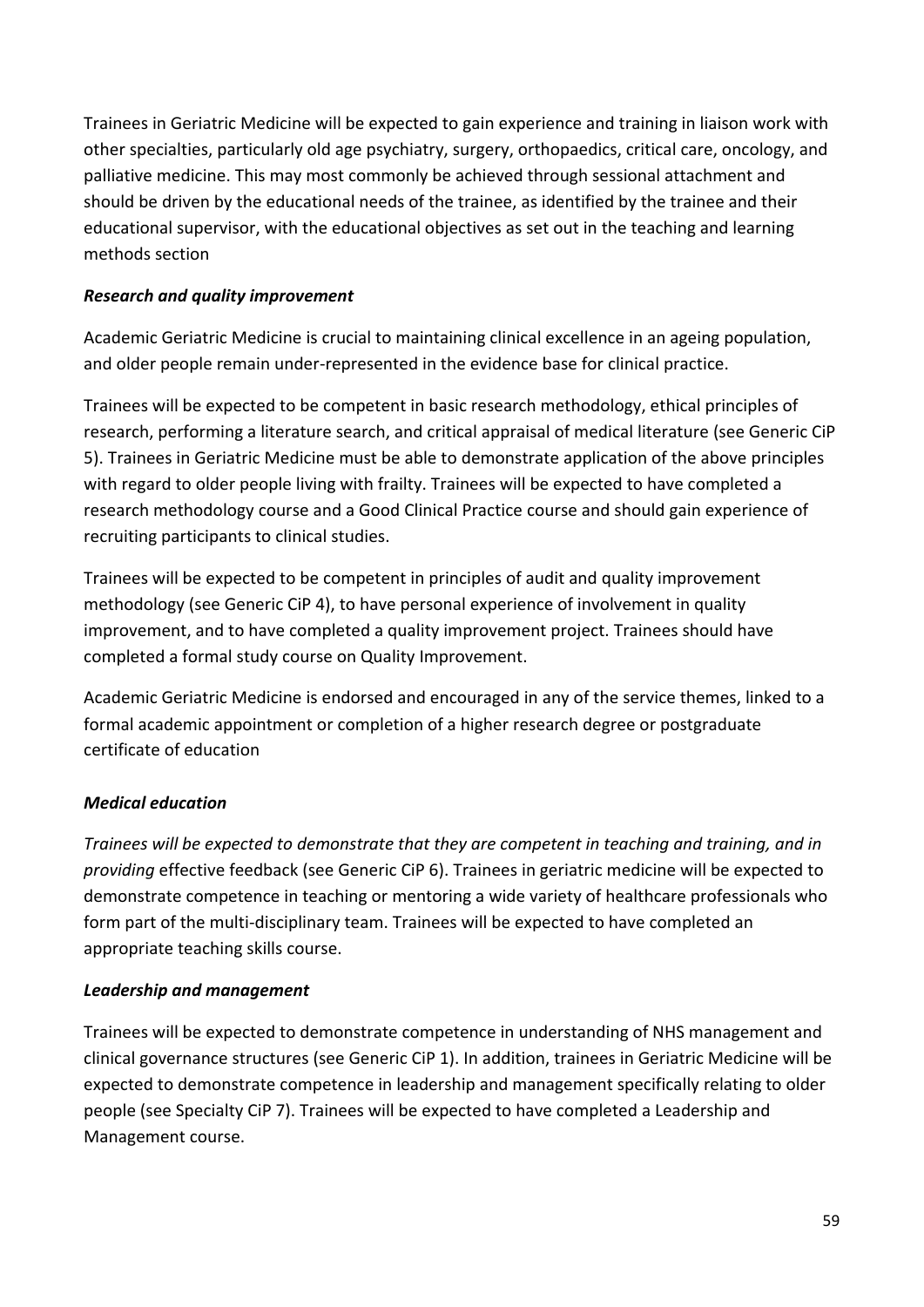## *Additional theme for service*

Trainees must complete one additional theme for service from a choice of five. Additional 'themes for service' capabilities will be integrated into the final 3 years of Geriatric Medicine training and should consist of an indicative 3 months whole time equivalent dedicated experience in the chosen field.

### **Recommended training**

### *Working in the manner of a consultant*

At the completion of CCT doctors need to be able to function as independent consultant practitioners. It will be a marker of good practice for trainees in their final year to be given up to 3 months of experience 'acting up' (with appropriate supervision) as a consultant in Geriatric Medicine, Stroke Medicine or Internal Medicine.

## **4.2 Teaching and learning methods**

The curriculum will be delivered through a variety of learning experiences and will achieve the capabilities described in the syllabus through a variety of learning methods in a variety of settings. There will be a balance of different modes of learning from formal teaching programmes to experiential learning 'on the job'. Training will require participation in specialty specific on call rotas as well as involvement in the general medical take.

## **Work-based experiential learning**

The majority of learning will be work-based experiential learning on an in-patient, day patient, outpatient, community and at home basis. Trainees will learn from practice (work-based training) on acute, rehabilitation and post-take ward rounds, multidisciplinary meetings, in out-patient clinics, day hospitals, care homes and patients' own homes. In all training environments, after initial induction, trainees will review patients under appropriate supervision. The degree of responsibility taken by the trainee will increase as competency increases. Trainees should see a range of new and follow-up patients and present their findings to their clinical supervisor. Learning is maximised by active participation and timely, constructive feedback:

### *Medical clinics including specialty clinics*

- These may be held in a variety of settings including hospitals, ambulatory care facilities and the community.
- The educational objectives of attending clinics are:
	- To understand the management of chronic diseases
	- To be able to assess a patient in a defined timeframe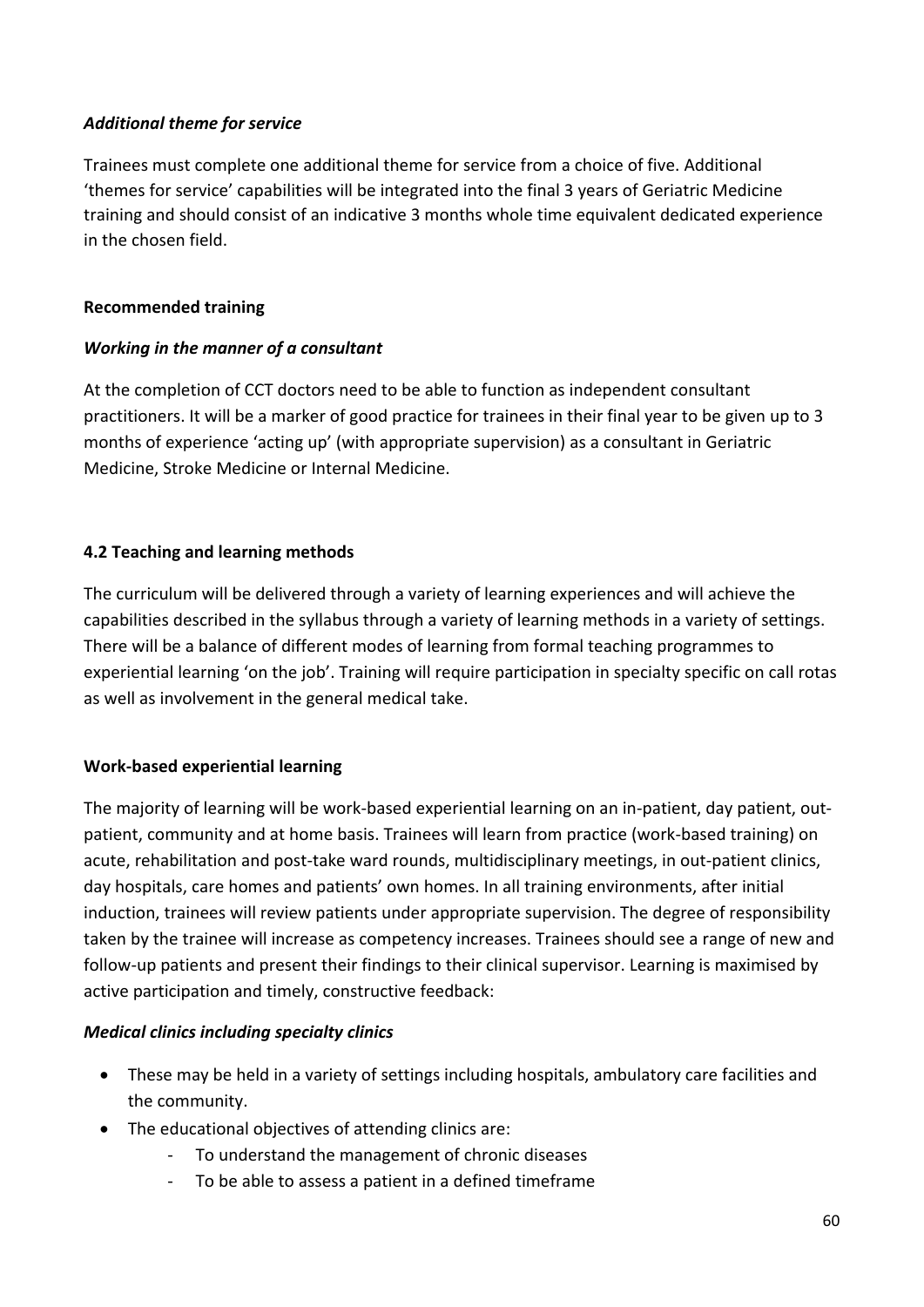- To interpret and act on the referral letter to clinic
- To propose an investigation and management plan
- To review and amend existing investigation plans
- To write an acceptable letter back to the referrer
- To communicate with the patient and, where necessary, relatives and other health care professionals.
- Trainees should see a range of new and follow-up patients and present their findings to their clinical supervisor. Clinic letters written by the trainee should also be reviewed and feedback given.
- The number of patients that a trainee should see in each clinic is not defined, neither is the time that should be spent in clinic, but as a guide this should be a minimum of two hours.
- Clinic experience should be used as an opportunity to undertake supervised learning events and reflection.

## *Unselected and specialty specific takes*

Trainees will be involved in the acute unselected take on a regular basis throughout the training programme. The skills learnt will form the fundamental basis for managing the specialty-specific take.

- It is important that trainees have an opportunity to present at least a proportion of the patients whom they have admitted to their consultant for senior review in order to obtain immediate feedback into their performance (that may be supplemented by an appropriate WBA such as an ACAT, mini-CEX or CBD).
- Ward rounds (including post-take) should be led by a more senior doctor and include feedback on clinical and decision-making skills.
- As training progresses, trainees should be given opportunities to lead ward rounds under direct consultant supervision.

# *Personal ward rounds and provision of ongoing clinical care on specialist medical ward attachments*

Trainees have supervised responsibility for the care of in-patients. This includes day-to-day review of clinical conditions, note keeping, and the initial management of the acutely ill patient with referral to, and liaison with, clinical colleagues as necessary. The degree of responsibility taken by the trainee will increase as competency increases. There should be appropriate levels of clinical supervision throughout training, with increasing clinical independence and responsibility.

Every patient seen, on the ward, in the community or in out-patients, provides a learning opportunity, which will be enhanced by following the patient through the course of their illness. The experience of the evolution of patients' problems over time is a critical part both of the diagnostic process as well as management. Patients seen should provide the basis for critical reading and reflection on clinical problems.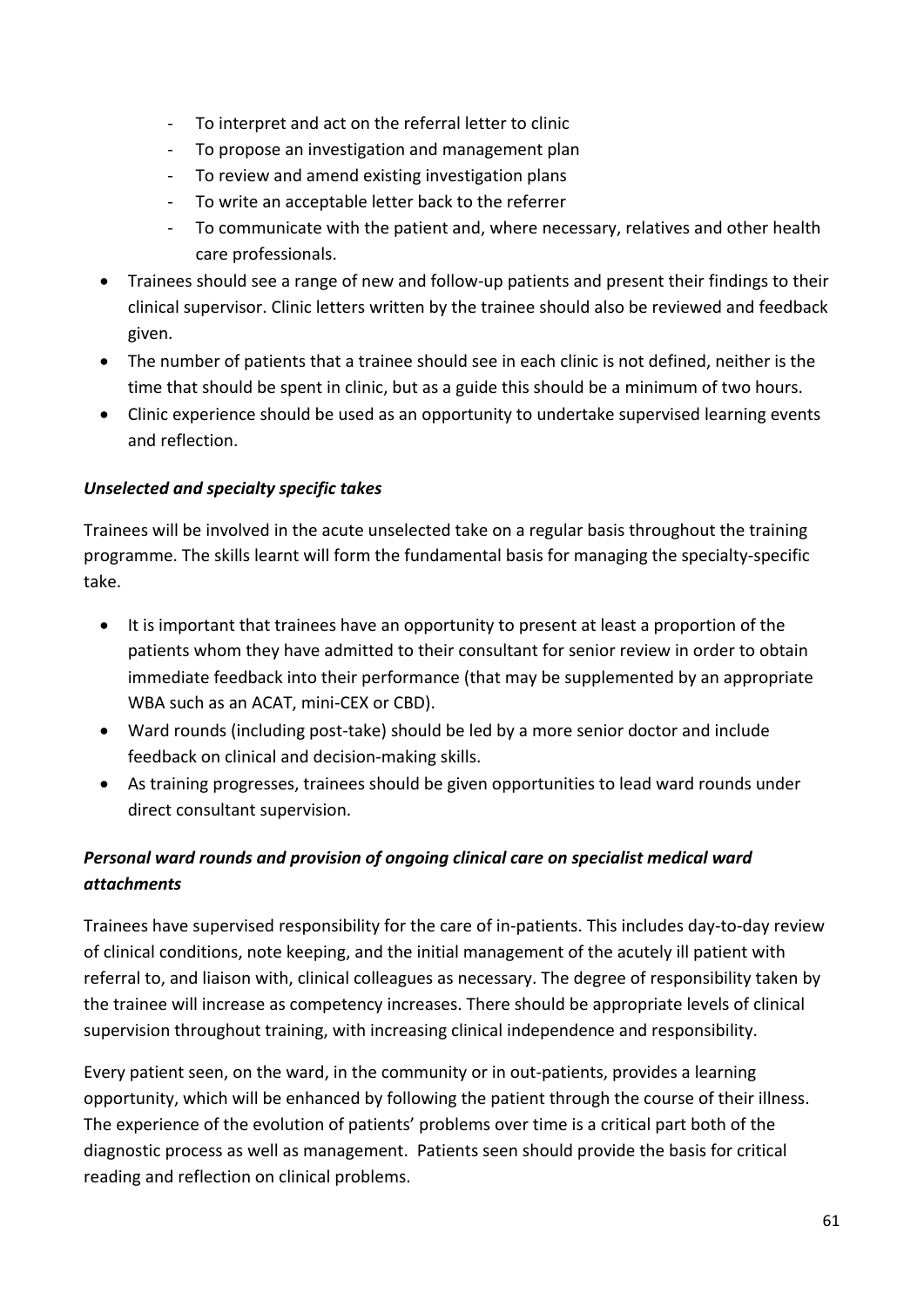### *Multi-disciplinary team meetings*

Multi-disciplinary team meetings are a core component of many elements of the practice of Geriatric Medicine, including goal-setting meetings and discharge planning meetings, team educational and development meetings. Clinical problems are discussed with clinicians in other disciplines, including a wide variety of therapy and nursing disciplines. These provide excellent opportunities for observation of clinical reasoning, and developing skills in clinical leadership, facilitating discussion and conflict resolution. Trainees will learn about the knowledge and skills of each team member, and how to support team members in their own training and development.

## *Palliative and end of life care*

Trainees should have significant experience of palliative care with the objective of:

- Enhancing skills in recognising the patient with limited reversibility of their medical condition and the dying patient
- Enhancing ability to recognise the range of interventions that can be delivered in hospital and other settings (e.g. community, hospice or care home)
- Increasing confidence in managing physical symptoms in patients and psychosocial distress in patients and families
- Increasing confidence in developing appropriate advance care plans, including DNA/CPR decisions

Trainees in Geriatric Medicine must undertake a specific palliative medicine attachment.

## **Formal postgraduate teaching**

There are many opportunities throughout the year for formal teaching in local postgraduate teaching sessions and at regional, national and international meetings. Many of these are organised by the Royal Colleges of Physicians.

Suggested activities include:

- Attendance at training programmes organised on a deanery or regional basis, which are designed to cover aspects of the training programme outlined in this curriculum
- A programme of formal bleep-free regular teaching sessions to cohorts of trainees (e.g. a weekly training hour for specialty trainees within a training site)
- Case presentations
- Presentation of research, audit and quality improvement projects
- Lectures and small group teaching
- Grand Rounds
- Critical appraisal and evidence-based medicine and journal clubs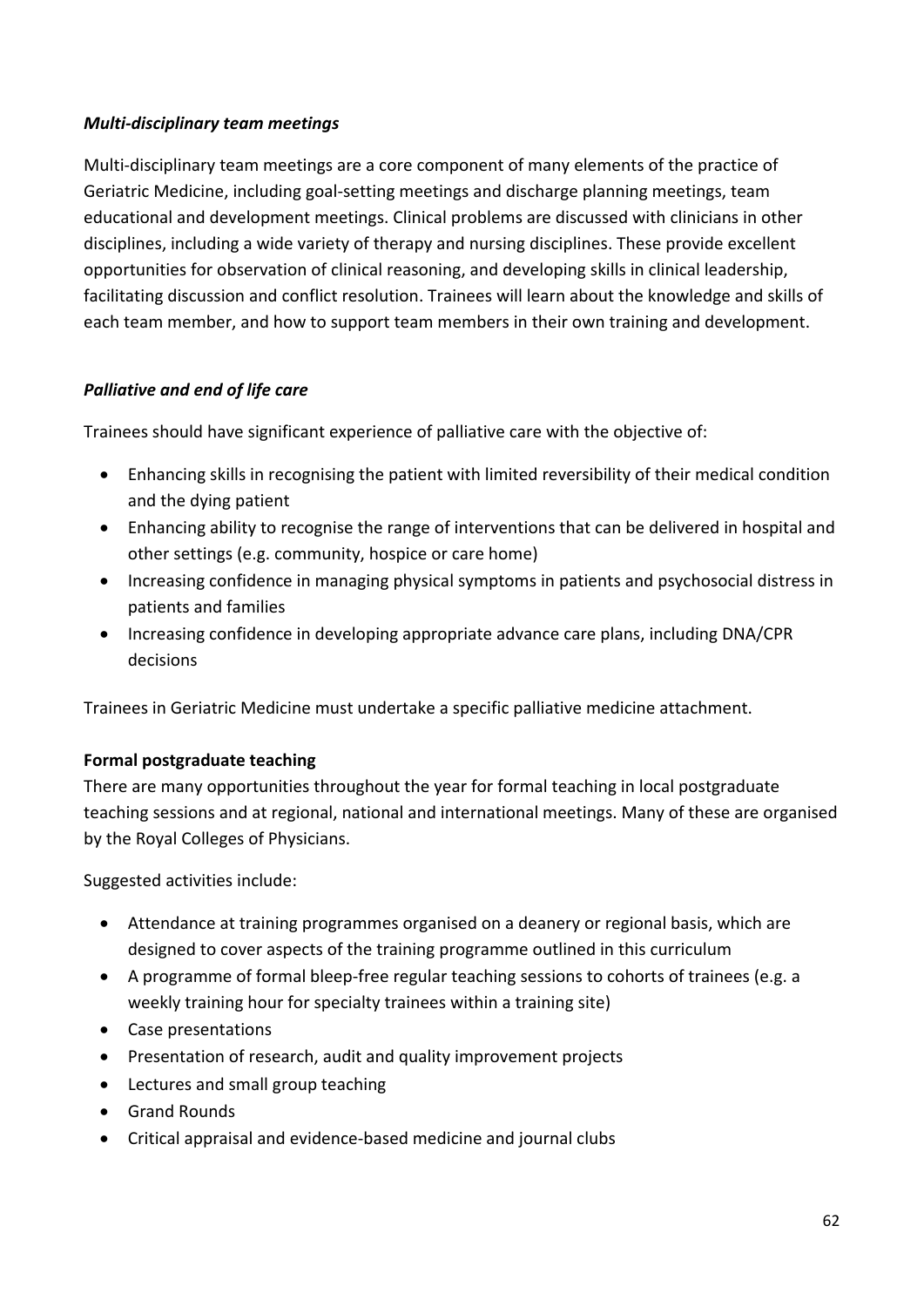### **Learning with peers**

There are many opportunities for trainees to learn with their peers. Local postgraduate teaching opportunities allow trainees of varied levels of experience to come together for small group sessions.

### **Independent self-directed learning**

Trainees will use this time in a variety of ways depending upon their stage of learning. Suggested activities include:

- Reading, including journals and web-based material such as e-Learning for Healthcare (e-LfH)
- Maintenance of personal portfolio (self-assessment, reflective learning, personal development plan)
- Planning, data collection, analysis and presentation of audit and research work
- Leading bedside teaching sessions
- Preparation for teaching undergraduates, postgraduates and non-medical staff

### **Formal study courses**

Trainees are encouraged to attend national and regional study days and at least one national meeting of the British Geriatrics Society. Trainees may benefit from consolidating knowledge in core topic areas such as communication, continence, movement disorders, palliative medicine by attending a recognised course. Trainees are expected to attend a number of formal courses:

- Teaching skills and appraisal techniques
- Quality improvement methodology
- Research methodology and Good Clinical Practice
- Leadership and Management skills

## **4.3 Academic training and Research**

The four nations have different arrangements for academic training and doctors in training should consult the local deanery for further guidance. Trainees may train in academic medicine as an academic clinical fellow (ACF), academic clinical lecturer (ACL) or equivalent. Academic trainees can be recruited at any point in the training programme.

Some trainees may opt to do research leading to a higher degree without being appointed to a formal academic programme. Time out of programme for research (OOPR) requires discussion between the trainee, the TPD and the Deanery as to what is appropriate together with guidance from the SAC that the proposed period and scope of study is sensible. All applications for out of programme research must be prospectively approved by the trainee's deanery, the SAC and the JRCPTB.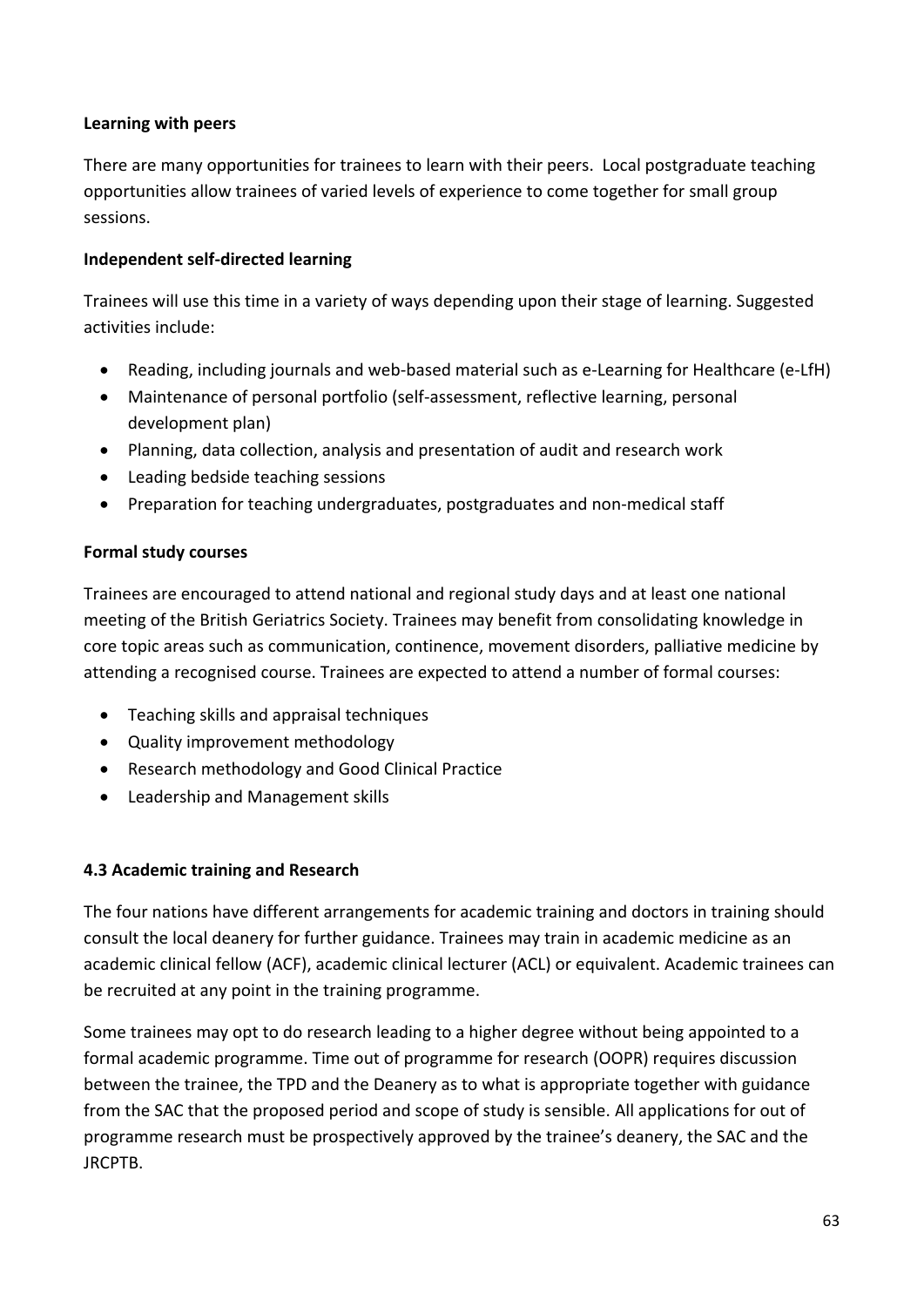### **4.4 Taking time out of programme**

There are a number of circumstances when a trainee may seek to spend some time out of specialty training, such as undertaking a period of research or taking up a fellowship post. All such requests must be agreed by the postgraduate dean in advance and trainees are advised to discuss their proposals as early as possible. Full guidance on taking time out of programme can be found in the Gold Guide.

### **4.5 Acting up as a consultant**

A trainee coming towards the end of their training may spend up to three months "acting-up" as a consultant, provided that a consultant supervisor is identified for the post and satisfactory progress is made. As long as the trainee remains within an approved training programme, the GMC does not need to approve this period of "acting up" and their original CCT date will not be affected. More information on acting up as a consultant can be found in the Gold Guide.

### **5. Programme of Assessment**

### **5.1 Purpose of assessment**

The purpose of the programme of assessment is to:

- assess trainees' actual performance in the workplace
- enhance learning by providing formative assessment, enabling trainees to receive immediate feedback, understand their own performance and identify areas for development
- drive learning and enhance the training process by making it clear what is required of trainees and motivating them to ensure they receive suitable training and experience
- demonstrate trainees have acquired the GPCs and meet the requirements of GMP
- ensure that trainees possess the essential underlying knowledge required for their specialty
- provide robust, summative evidence that trainees are meeting the curriculum standards during the training programme;
- inform the ARCP, identifying any requirements for targeted or additional training where necessary and facilitating decisions regarding progression through the training programme;
- identify trainees who should be advised to consider changes of career direction.

## **5.2 Programme of Assessment**

Our programme of assessment refers to the integrated framework of exams, assessments in the workplace and judgements made about a learner during their approved programme of training. The purpose of the programme of assessment is to robustly evidence, ensure and clearly communicate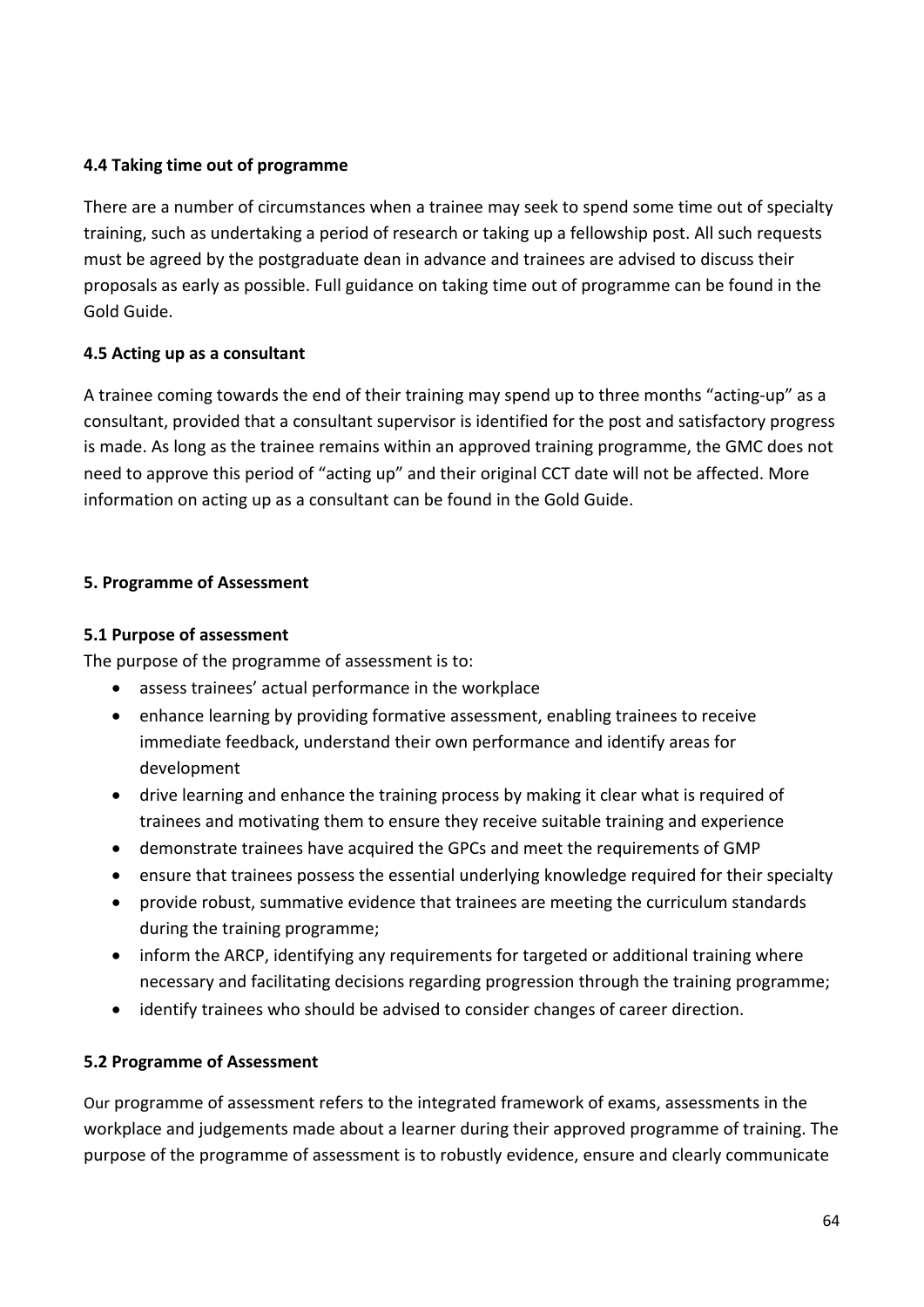the expected levels of performance at critical progression points in, and to demonstrate satisfactory completion of training as required by the curriculum

A range of different types of assessment is used to generate the evidence required for global judgements to be made about satisfactory performance, progression in, and completion of, training. All assessments, including those conducted in the workplace, can be linked to the relevant curricular learning outcomes.

The programme of assessment emphasises the importance and centrality of professional judgement by trainers in making sure learners have met the learning outcomes and expected levels of performance set out in the approved curricula. Assessors will make accountable, professional judgements. The programme of assessment includes how professional judgements are used and collated to support decisions on progression and satisfactory completion of training.

The assessments will be supported by structured feedback for trainees. Assessment tools will be both formative and summative and have been selected on the basis of their fitness for purpose.

Assessment will take place throughout the training programme to allow trainees continually to gather evidence of learning and to provide formative feedback. Those assessment tools which are not identified individually as summative will contribute to summative judgements about a trainee's progress as part of the programme of assessment. The number and range of these will ensure a reliable assessment of the training relevant to their stage of training and achieve coverage of the curriculum.

Reflection and feedback should be an integral component to all SLEs and WBPAs and should take place regularly throughout each year of the training programme. In order for trainees to maximise benefit, reflection and feedback should take place as soon as possible after an event. Every clinical encounter can provide a unique opportunity for reflection and feedback and this process should occur frequently. Feedback should be of high quality and should include an action plan for future development for the trainee. Both trainees and trainers should recognise and respect cultural differences when giving and receiving feedback.

### **5.3 Assessment of CiPs**

Assessment of CiPs involves looking across a range of different skills and behaviours to make global decisions about a learner's suitability to take on particular responsibilities or tasks.

Clinical supervisors and others contributing to assessment will provide formative feedback to the trainee on their performance throughout the training year. This feedback will include a global rating in order to indicate to the trainee and their educational supervisor how they are progressing at that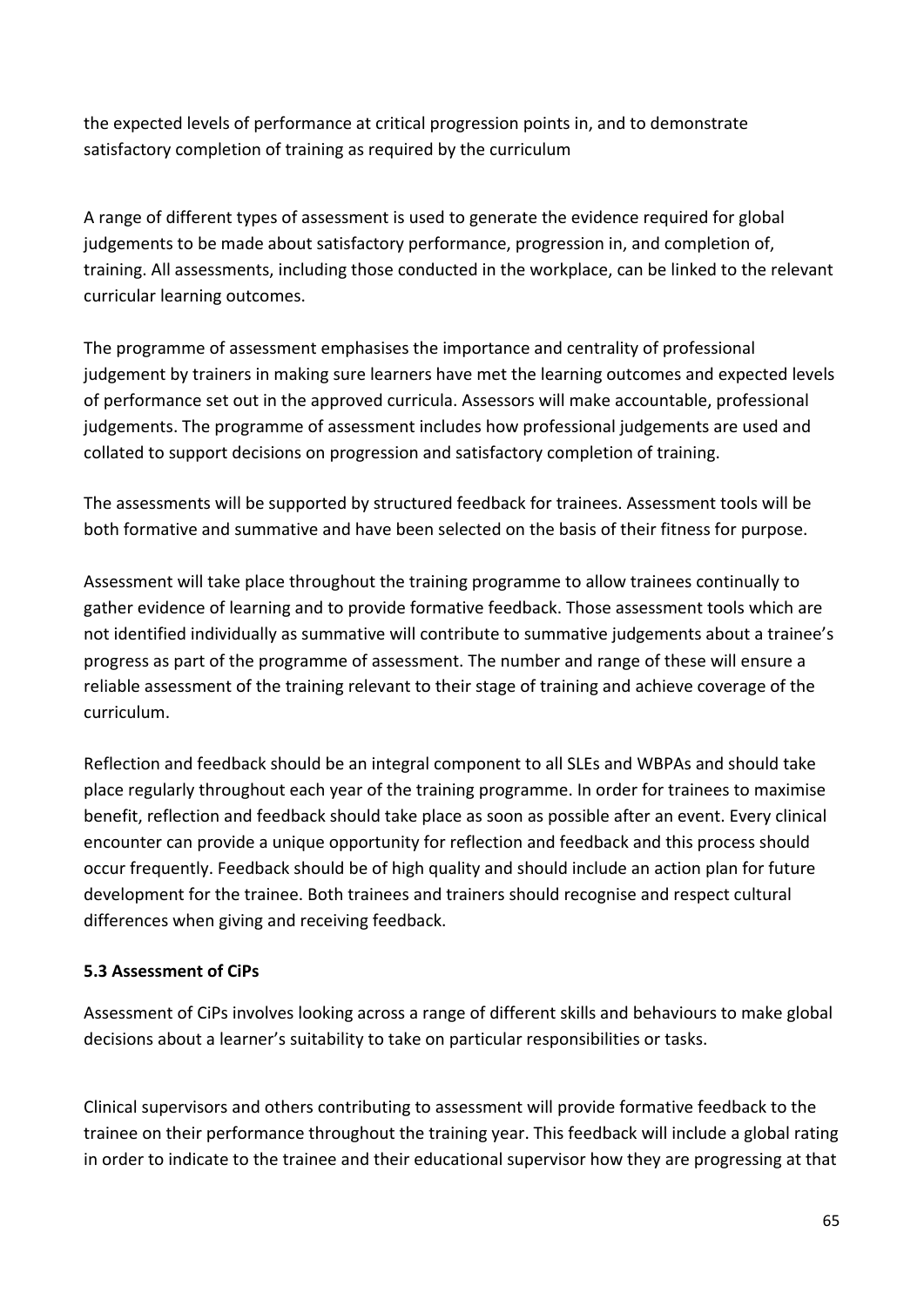stage of training. To support this, workplace-based assessments and multiple consultant reports will include global assessment anchor statements.

### **Global assessment anchor statements**

- $\triangleright$  Below expectations for this year of training; may not meet the requirements for critical progression point
- $\triangleright$  Meeting expectations for this year of training; expected to progress to next stage of training
- $\triangleright$  Above expectations for this year of training; expected to progress to next stage of training

Towards the end of the training year, trainees will make a self-assessment of their progression for each CiP and record this in the eportfolio with signposting to the evidence to support their rating.

The educational supervisor (ES) will review the evidence in the eportfolio including workplacebased assessments, feedback received from clinical supervisors (via the Multiple Consultant Report) and the trainee's self-assessment and record their judgement on the trainee's performance in the ES report, with commentary.

For **generic CiPs**, the ES will indicate whether the trainee is meeting expectations or not using the global anchor statements above. Trainees will need to be meeting expectations for the stage of training as a minimum to be judged satisfactory to progress to the next training year.

For **clinical and specialty CiPs**, the ES will make an entrustment decision for each CiP and record the indicative level of supervision required with detailed comments to justify their entrustment decision. The ES will also indicate the most appropriate global anchor statement (see above) for overall performance.

### **Level descriptors for clinical and specialty CiPs**

| <b>Level</b>       | <b>Descriptor</b>                                                         |
|--------------------|---------------------------------------------------------------------------|
| Level 1            | Entrusted to observe only - no provision of clinical care                 |
| Level <sub>2</sub> | <b>Entrusted to act with direct supervision:</b>                          |
|                    | The trainee may provide clinical care, but the supervising physician is   |
|                    | physically within the hospital or other site of patient care and is       |
|                    | immediately available if required to provide direct bedside supervision   |
| Level 3            | <b>Entrusted to act with indirect supervision:</b>                        |
|                    | The trainee may provide clinical care when the supervising physician is   |
|                    | not physically present within the hospital or other site of patient care, |
|                    | but is available by means of telephone and/or electronic media to         |
|                    | provide advice, and can attend at the bedside if required to provide      |
|                    | direct supervision                                                        |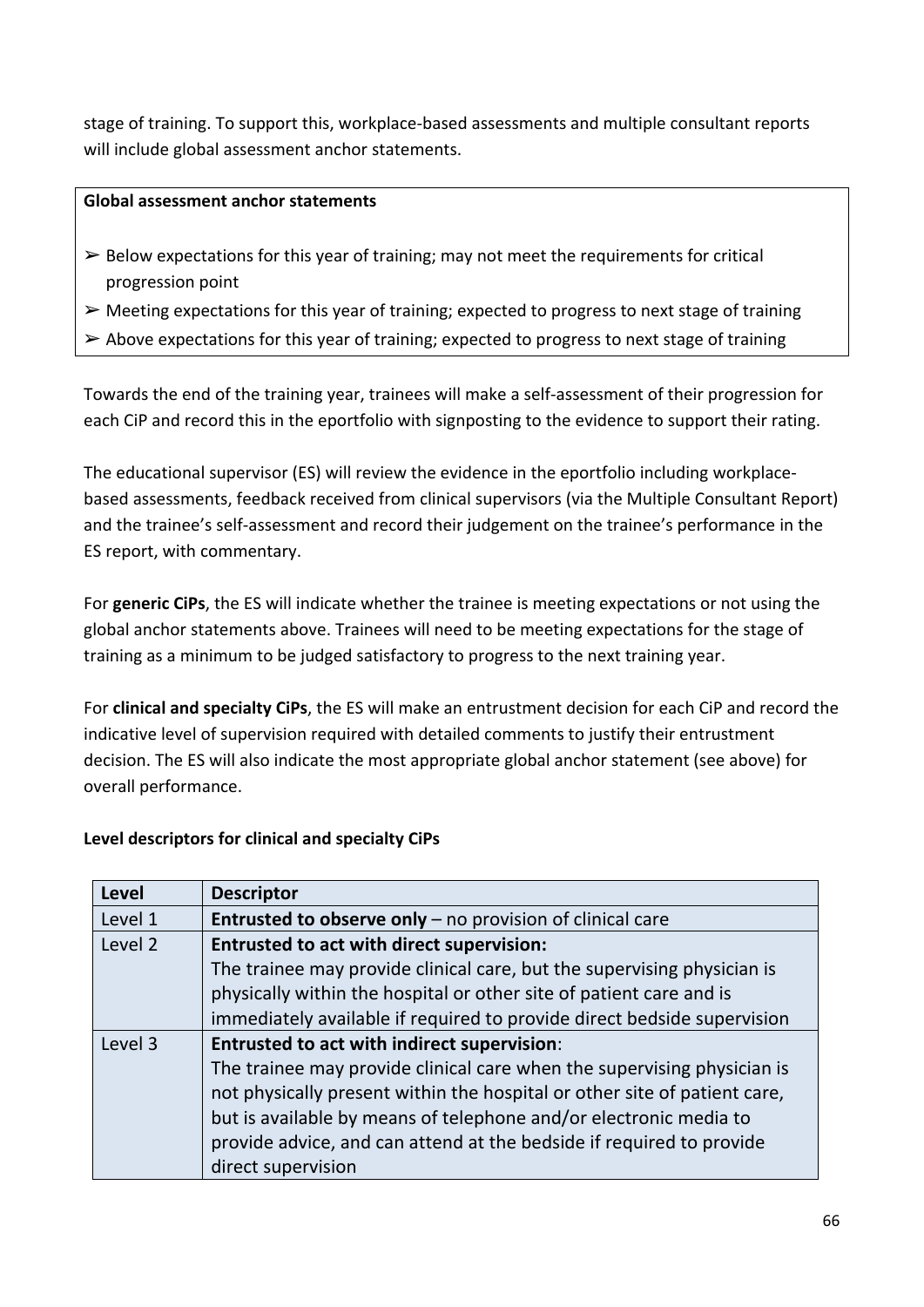| Level 4 | <b>Entrusted to act unsupervised</b> |
|---------|--------------------------------------|
|---------|--------------------------------------|

The ARCP will be informed by the ES report and the evidence presented in the eportfolio. The ARCP panel will make the final summative judgement on whether the trainee has achieved the generic outcomes and the appropriate level of supervision for each CiP. The ARCP panel will determine whether the trainee can progress to the next year/level of training in accordance with the Gold Guide. ARCPs will be held for each training year. The final ARCP will ensure trainees have achieved level 4 in all CiPs for the critical progression point at completion of training.

### **5.4 Critical progression points**

There will be a key progression point on entry and on completion of specialty training. Trainees will be required to be entrusted at level 4 in all clinical and specialty CiPs in order to achieve an ARCP outcome 6 and be recommended for a CCT.

The educational supervisor report will make a recommendation to the ARCP panel as to whether the trainee has met the defined levels for the CiPs and acquired the procedural competence required for each year of training. The ARCP panel will make the final decision on whether the trainee can be signed off and progress to the next year/level of training [see section 5.6].

The outline grids below set out the expected level of supervision and entrustment for the IM clinical CiPs and the specialty CiPs and include the critical progression points across the whole training programme.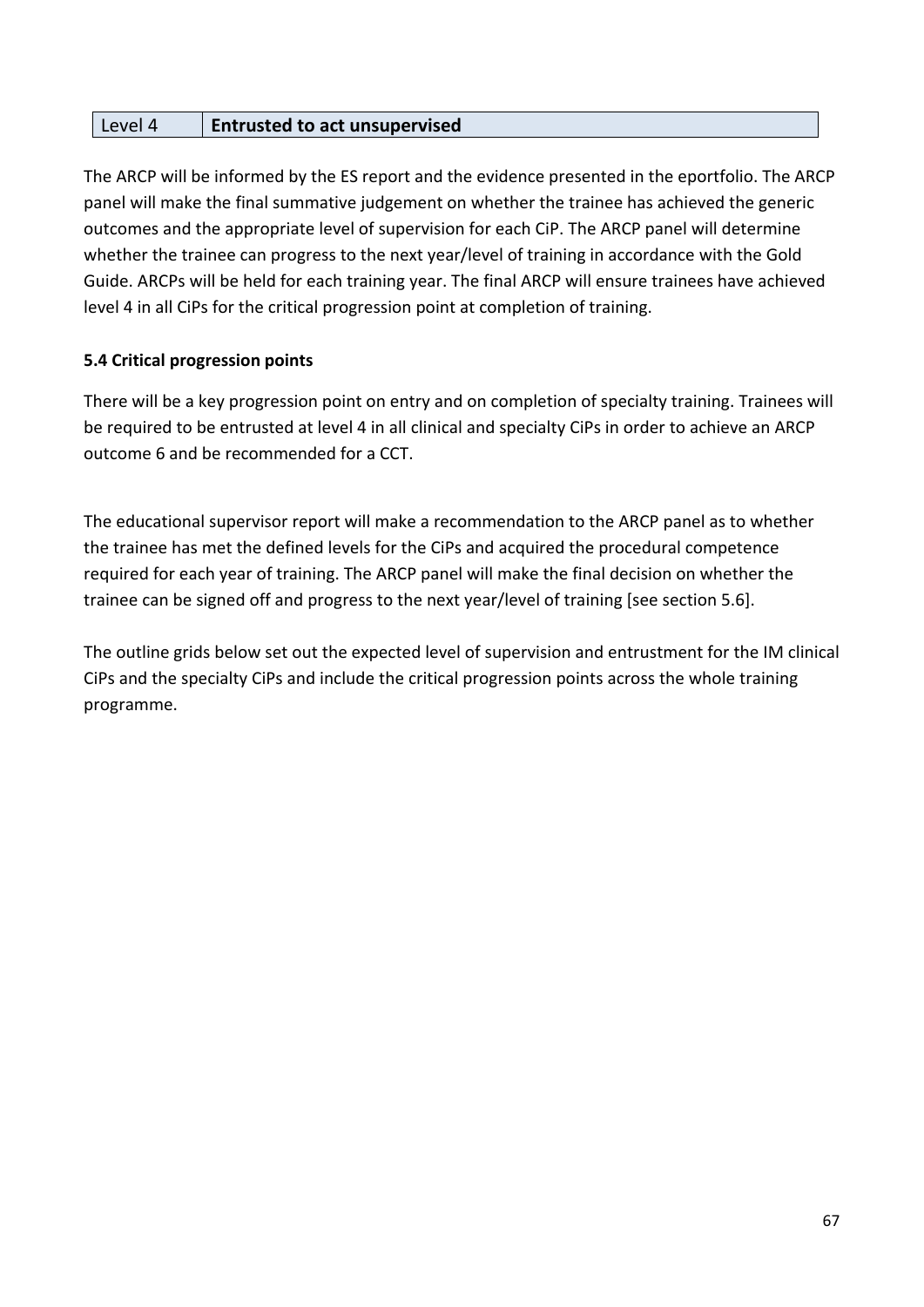## **Table 1: Outline grid of levels expected for Internal Medicine clinical capabilities in practice (CiPs)**

## **Level descriptors**

Level 1: Entrusted to observe only – no clinical care

Level 2: Entrusted to act with direct supervision

Level 3: Entrusted to act with indirect supervision

Level 4: Entrusted to act unsupervised

| <b>IM Clinical CiP</b>                                                             |                | ST <sub>4</sub> | ST <sub>5</sub> | ST <sub>6</sub> | ST <sub>7</sub> |                         |
|------------------------------------------------------------------------------------|----------------|-----------------|-----------------|-----------------|-----------------|-------------------------|
| 1. Managing an acute unselected take                                               |                |                 |                 |                 |                 |                         |
| 2. Managing an acute specialty-related take                                        | <b>TNIO</b>    |                 |                 |                 |                 |                         |
| 3. Providing continuity of care to medical inpatients                              | <b>NON</b>     |                 |                 |                 |                 |                         |
| 4. Managing outpatients with long term conditions                                  | n<br>ننا<br>24 |                 |                 |                 | 4               | <b>RESSIO</b>           |
| 5. Managing medical problems in patients in other specialties<br>and special cases | PROGI          |                 |                 |                 |                 | <b>ROG</b>              |
| 6. Managing an MDT including discharge planning                                    | CRITI          |                 |                 |                 |                 |                         |
| 7. Delivering effective resuscitation and managing the<br>deteriorating patient    |                |                 |                 |                 | 4               | $\overline{\mathbf{g}}$ |
| 8. Managing end of life and applying palliative care skills                        |                |                 |                 |                 |                 |                         |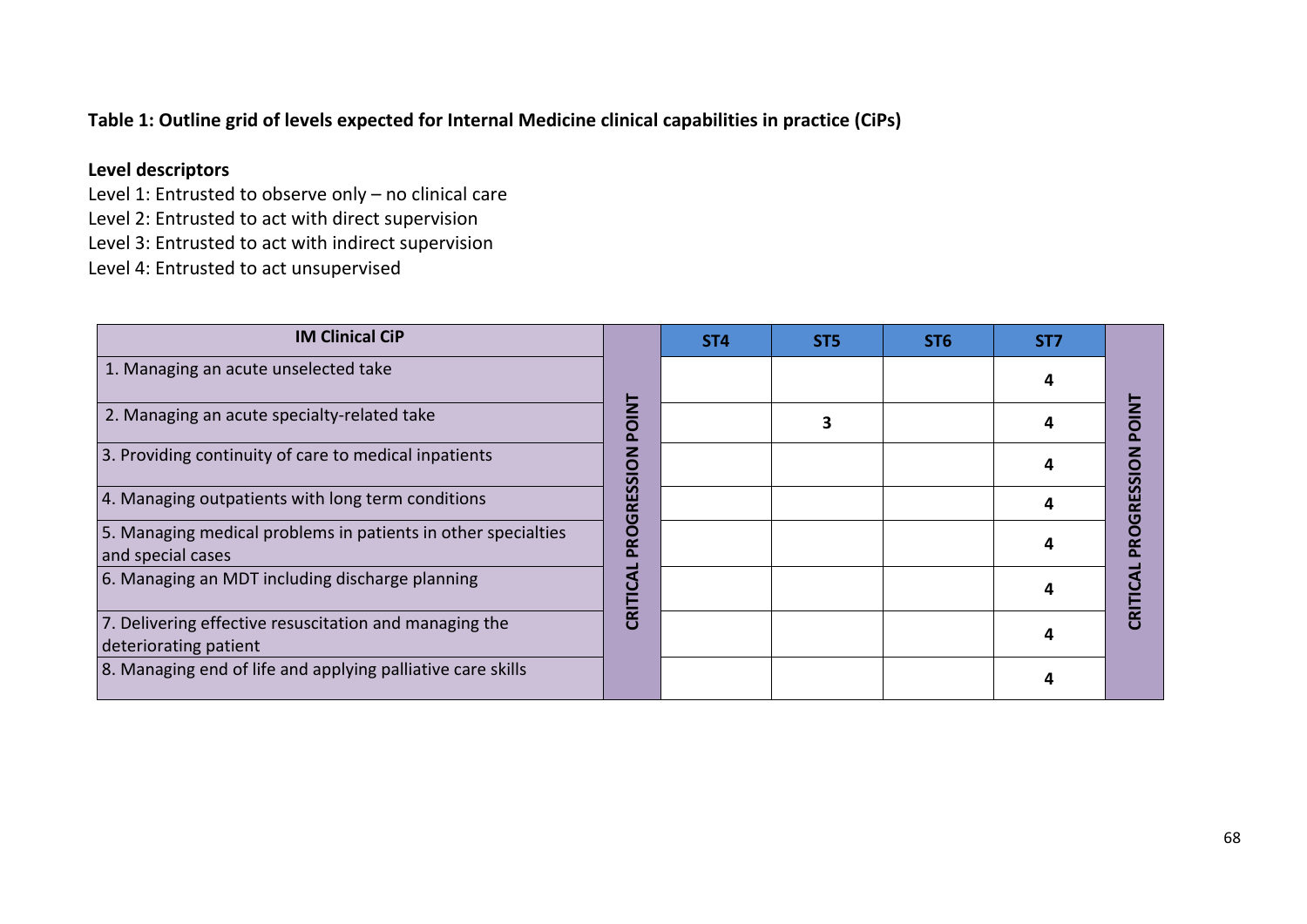## **Table 2: Minimum entrustment levels to be achieved by the end of each training year for Geriatric Medicine specialty (CiPs) Level descriptors**

Level 1: Entrusted to observe only – no clinical care

Level 2: Entrusted to act with direct supervision

Level 3: Entrusted to act with indirect supervision

Level 4: Entrusted to act unsupervised

|                                      | <b>Geriatric Medicine Specialty CiP</b>                                                                                                                                                                                                                                                                                                                                                                                                                                                                                                                                                                                                                                                                                                                                                                                                                                                                                                                                                   |              | ST <sub>4</sub> | ST <sub>5</sub> | ST <sub>6</sub> | ST <sub>7</sub> |              |
|--------------------------------------|-------------------------------------------------------------------------------------------------------------------------------------------------------------------------------------------------------------------------------------------------------------------------------------------------------------------------------------------------------------------------------------------------------------------------------------------------------------------------------------------------------------------------------------------------------------------------------------------------------------------------------------------------------------------------------------------------------------------------------------------------------------------------------------------------------------------------------------------------------------------------------------------------------------------------------------------------------------------------------------------|--------------|-----------------|-----------------|-----------------|-----------------|--------------|
|                                      | 1. Performing a comprehensive assessment of an older person, including mood and cognition, gait, nutrition and<br>fitness for surgery in an in-patient, out-patient and community setting                                                                                                                                                                                                                                                                                                                                                                                                                                                                                                                                                                                                                                                                                                                                                                                                 |              | 2               | 3               | 4               | 4               |              |
|                                      | 2. Managing complex common presentations in older people, including falls, delirium, dementia, movement<br>disorders, incontinence, immobility, tissue viability, and stroke in an in-patient, out-patient and community setting                                                                                                                                                                                                                                                                                                                                                                                                                                                                                                                                                                                                                                                                                                                                                          |              | $\overline{2}$  | 3               | 3               | 4               |              |
|                                      | 3. Managing older people living with frailty in a hyper-acute (front door), in an in-patient, out-patient and community<br>setting                                                                                                                                                                                                                                                                                                                                                                                                                                                                                                                                                                                                                                                                                                                                                                                                                                                        |              | $\overline{2}$  | 3               | 3               | 4               |              |
|                                      | 4. Managing and leading rehabilitation services for older people, including stroke                                                                                                                                                                                                                                                                                                                                                                                                                                                                                                                                                                                                                                                                                                                                                                                                                                                                                                        | <b>POINT</b> | $\overline{2}$  | $\overline{2}$  | 3               | 4               | <b>POINT</b> |
|                                      | 5. Managing community liaison and practice                                                                                                                                                                                                                                                                                                                                                                                                                                                                                                                                                                                                                                                                                                                                                                                                                                                                                                                                                |              | $\overline{2}$  | $\overline{2}$  | $\overline{3}$  | $\overline{4}$  |              |
|                                      | 6. Managing liaison with other specialties, including surgery, orthopaedics, critical care, oncology, cardiology, old age<br>psychiatry                                                                                                                                                                                                                                                                                                                                                                                                                                                                                                                                                                                                                                                                                                                                                                                                                                                   | PROGRESSION  | $\overline{2}$  | 3               | 4               | 4               | PROGRESSION  |
|                                      | 7. Evaluating performance and developing and leading services with special reference to older people                                                                                                                                                                                                                                                                                                                                                                                                                                                                                                                                                                                                                                                                                                                                                                                                                                                                                      |              | $\mathcal{P}$   | $\overline{2}$  | 3               | 4               |              |
| a)<br>b)<br>$\mathsf{C}$<br>d)<br>e) | 8. Specialty theme for service (ONE ONLY)<br>Able to manage older patients presenting with fracture and is able to provide a comprehensive orthogeriatrics<br>and bone health service<br>Able to assess patients with urinary and faecal incontinence and is able to provide a continence service for a<br>specific patient group in conjunction with specialist nursing, therapy and surgical colleagues<br>Able to confidently manage ill or disabled older people in a hospital at home, intermediate care and community<br>setting and is able to provide a community geriatric medicine service<br>Able to manage patients with a wide range of movement disorders at any stage and is able to develop a<br>specialist movement disorders service for older people<br>Able to assess patients presenting acutely with stroke and TIA including suitability for cerebral reperfusion<br>treatments and their subsequent ongoing medical management within an organised stroke service | CRITICAL     | $\overline{2}$  | $\overline{2}$  | $\overline{3}$  | 4               | CRITICAL     |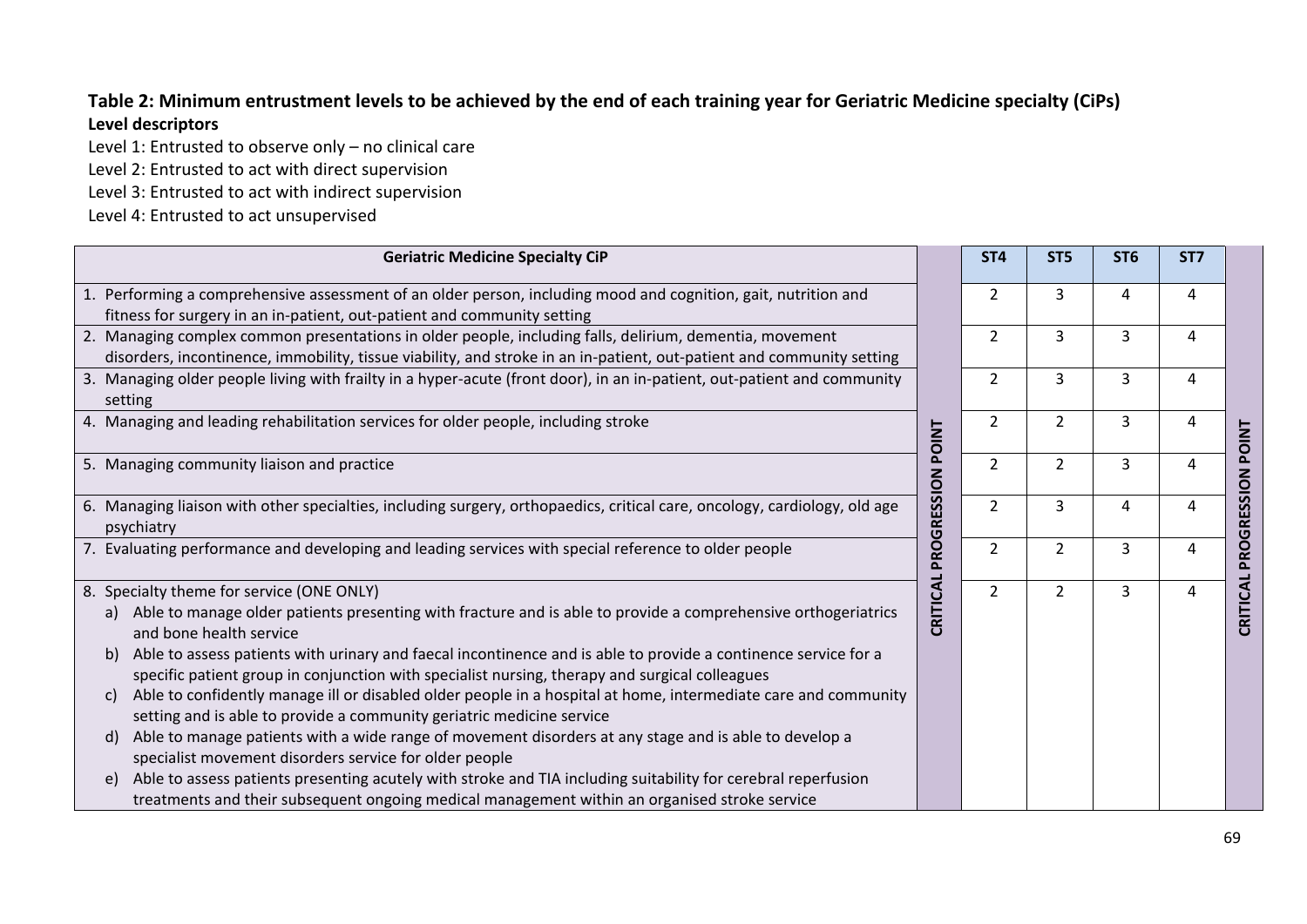### **5.5 Evidence of progress**

The following methods of assessment will provide evidence of progress in the integrated programme of assessment. The requirements for each training year/level are stipulated in the ARCP decision aid [\(www.jrcptb.org.uk\)](http://www.jrcptb.org.uk/).

#### *Summative assessment*

#### **Examinations and certificates**

- Advanced Life Support Certificate (ALS)
- Specialty Certificate Examination (SCE) in Geriatric Medicine

Information about the Specialty Certificate Examination, including guidance for candidates and how to receive feedback, is available on the MRCP(UK) website [www.mrcpuk.org.](http://www.mrcpuk.org/)

### **Workplace-based assessment (WPBA)**

#### *Formative assessment*

#### **Supervised Learning Events (SLEs)**

- Acute Care Assessment Tool (ACAT)
- Case-Based Discussions (CbD)
- mini-Clinical Evaluation Exercise (mini-CEX)

#### **WPBA**

- Multi-Source Feedback (MSF)
- Patient Survey (PS)
- Quality Improvement Project Assessment Tool (QIPAT)
- Teaching Observation (TO)

#### **Supervisor reports**

- Multiple Consultant Report (MCR)
- Educational Supervisor Report (ESR)

These methods are described briefly below. More information and guidance for trainees and assessors are available in the eportfolio and on the JRCPTB website [\(www.jrcptb.org.uk\)](http://www.jrcptb.org.uk/)

Assessment should be recorded in the trainee's eportfolio. These methods include feedback opportunities as an integral part of the programme of assessment.

### *Acute Care Assessment Tool (ACAT)*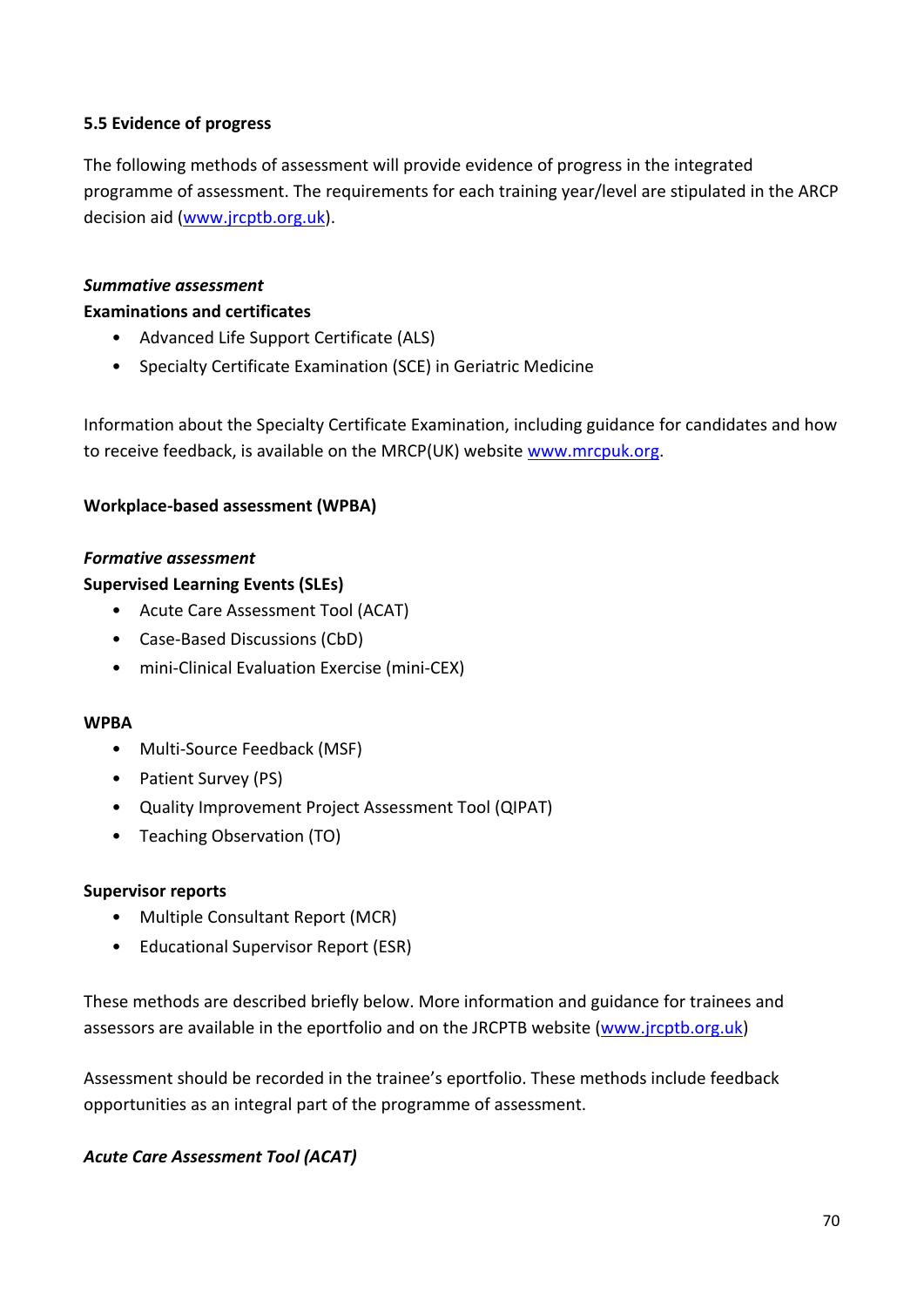The ACAT is designed to assess and facilitate feedback on a doctor's performance during their practice on the acute medical take or acute specialty take. It is primarily for assessment of their ability to prioritise, to work efficiently, to work with and lead a team, and to interact effectively with nursing and other colleagues. It can also be used for assessment and feedback in relation to care of individual patients. Any doctor who has been responsible for the supervision of the acute medical or specialty take can be the assessor for an ACAT.

## *Case-based Discussion (CbD)*

The CbD assesses the performance of a trainee in their management of a patient to provide an indication of competence in areas such as clinical reasoning, decision-making and application of medical knowledge in relation to patient care. It also serves as a method to document conversations about, and presentations of, cases by trainees. The CbD should focus on a written record (such as written case notes, out-patient letter, and discharge summary). A typical encounter might be when presenting newly referred patients in the out-patient clinic, rehabilitation or community setting.

## *mini-Clinical Evaluation Exercise (mini-CEX)*

This tool evaluates a clinical encounter with a patient to provide an indication of competence in skills essential for good clinical care such as history taking, examination and clinical reasoning. The trainee receives immediate feedback to aid learning. The mini-CEX can be used at any time and in any setting when there is a trainee and patient interaction and an assessor is available.

## *Direct Observation of Procedural Skills (DOPS)*

A DOPS is an assessment tool designed to evaluate the performance of a trainee in undertaking a practical procedure, against a structured checklist. The trainee receives immediate feedback to identify strengths and areas for development. DOPS can be undertaken as many times as the trainee and their supervisor feel is necessary (formative). A trainee can be regarded as competent to perform a procedure independently after they are signed off as such by an appropriate assessor (summative).

## *Multi-source feedback (MSF)*

This tool is a method of assessing generic skills such as communication, leadership, team working, reliability etc, across the domains of Good Medical Practice. This provides systematic collection and feedback of performance data on a trainee, derived from a number of colleagues. 'Raters' are individuals with whom the trainee works, and includes doctors, administrative staff, and other allied professionals. Trainees in Geriatric Medicine will be expected to include a range of people encompassing all the different professions the trainee works with. Raters should be agreed with the educational supervisor at the start of the training year. The trainee will not see the individual responses by raters. Feedback is given to the trainee by the Educational Supervisor.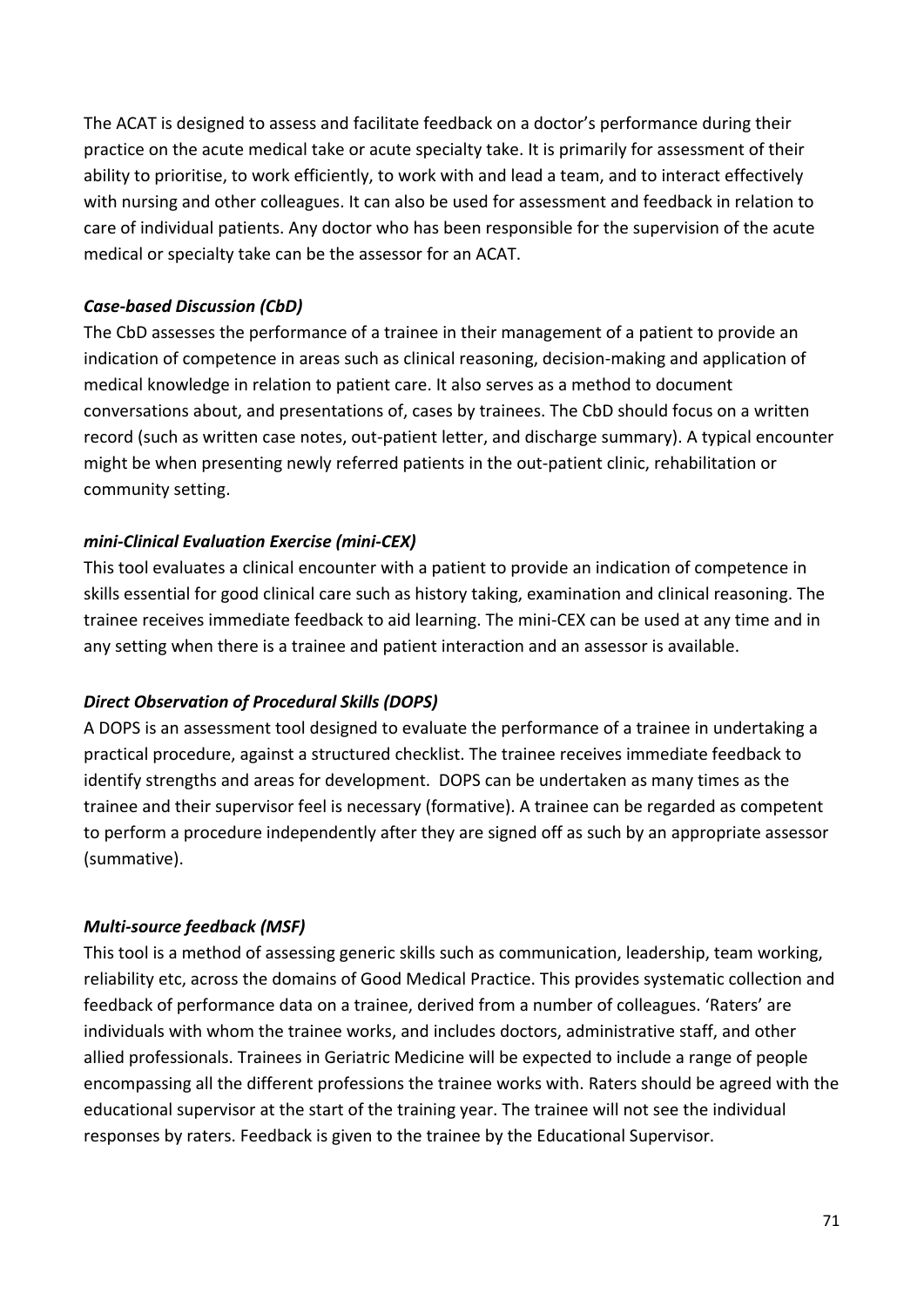### *Patient Survey (PS)*

The PS addresses issues, including the behaviour of the doctor and effectiveness of the consultation, which are important to patients. It is intended to assess the trainee's performance in areas such as interpersonal skills, communication skills and professionalism by concentrating solely on their performance during one consultation. Feedback is given to the trainee by the Educational Supervisor.

## *Quality Improvement Project Assessment Tool (QIPAT)*

The QIPAT is designed to assess a trainee's competence in completing a quality improvement project. The QIPAT can be based on review of quality improvement project documentation or on a presentation of the quality improvement project at a meeting. If possible the trainee should be assessed on the same quality improvement project by more than one assessor.

### *Teaching Observation (TO)*

The TO form is designed to provide structured, formative feedback to trainees on their competence at teaching. The TO can be based on any instance of formalised teaching by the trainee which has been observed by the assessor. The process should be trainee-led (identifying appropriate teaching sessions and assessors).

### *Multiple Consultant Report (MCR)*

The MCR captures the views of consultant supervisors based on observation on a trainee's performance in practice. The MCR feedback and comments received give valuable insight into how well the trainee is performing, highlighting areas of excellence and areas of support required. MCR feedback will be available to the trainee and contribute to the educational supervisor's report.

## *Educational supervisor's report (ESR)*

The ES will periodically (at least annually) record a longitudinal, global report of a trainee's progress based on a range of assessment, potentially including observations in practice or reflection on behaviour by those who have appropriate expertise and experience. The ESR can incorporate commentary or reports from longitudinal observations, such as from supervisors or formative assessments demonstrating progress over time.

### **5.6 Decisions on progress (ARCP)**

The decisions made at critical progression points and upon completion of training should be clear and defensible. They must be fair and robust and make use of evidence from a range of assessments, potentially including exams and observations in practice or reflection on behaviour by those who have appropriate expertise or experience. They can also incorporate commentary or reports from longitudinal observations, such as from supervisors or formative assessments demonstrating progress over time.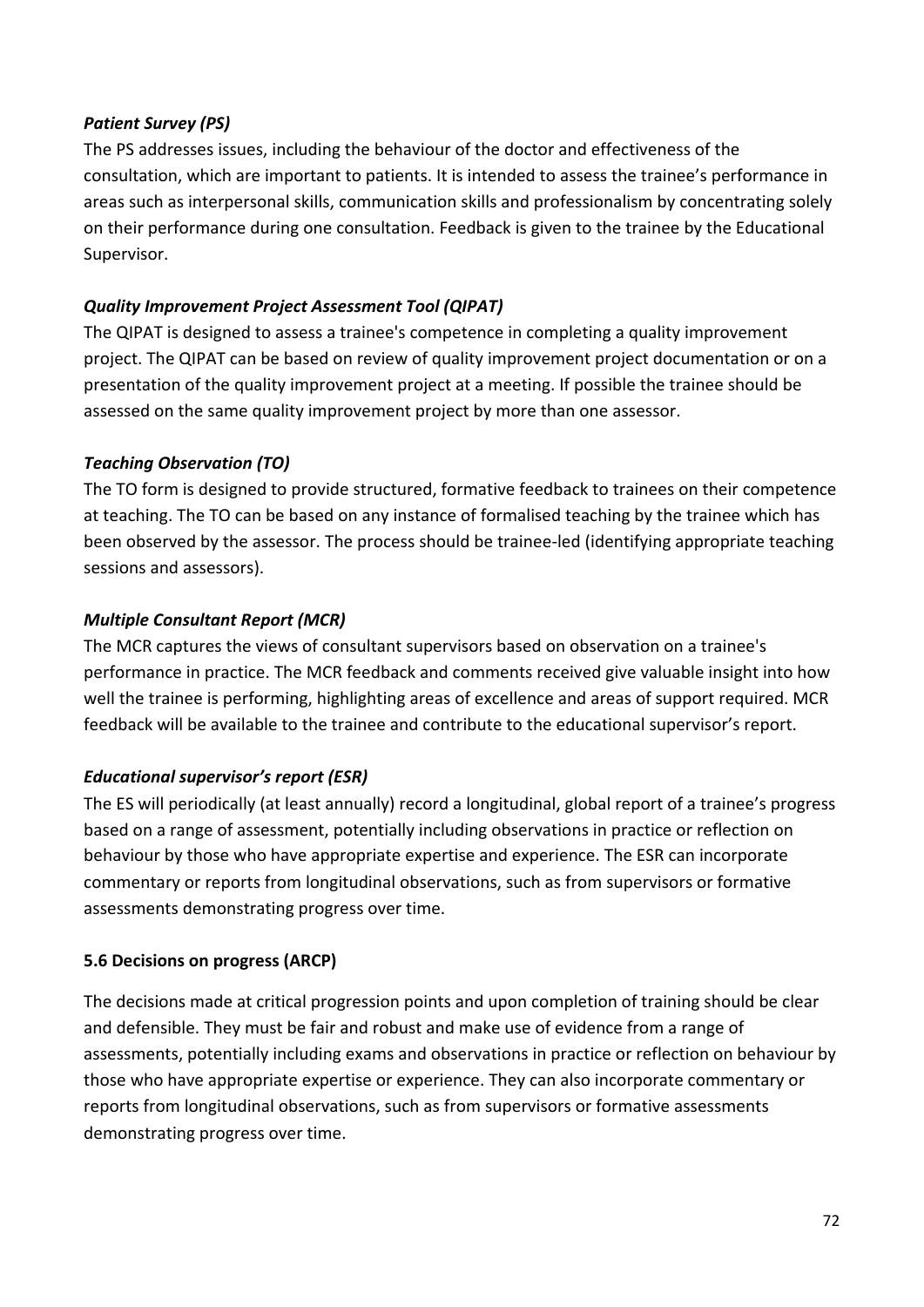Periodic (at least annual) review should be used to collate and systematically review evidence about a doctor's performance and progress in a holistic way and make decisions about their progression in training. The annual review of progression (ARCP) process supports the collation and integration of evidence to make decisions about the achievement of expected outcomes.

Assessment of CiPs involves looking across a range of different skills and behaviours to make global decisions about a learner's suitability to take on particular responsibilities or tasks, as do decisions about the satisfactory completion of presentations/conditions and procedural skills set out in this curriculum. The outline grid in section 5.4 sets out the level of supervision expected for each of the specialty CiPs. The requirements for each year of training are set out in the ARCP decision aid [\(www.jrcptb.org.uk\)](http://www.jrcptb.org.uk/).

The ARCP process is described in the Gold Guide. Deaneries are responsible for organising and conducting ARCPs. The evidence to be reviewed by ARCP panels should be collected in the trainee's eportfolio.

As a precursor to ARCPs, JRCPTB strongly recommend that trainees have an informal eportfolio review either with their educational supervisor or arranged by the local school of medicine. These provide opportunities for early detection of trainees who are failing to gather the required evidence for ARCP.

In order to guide trainees, supervisors and the ARCP panel, JRCPTB has produced an ARCP decision aid which sets out the requirements for a satisfactory ARCP outcome at the end of each training year and critical progression point. The ARCP decision aid is available on the JRCPTB website [www.jrcptb.org.uk.](http://www.jrcptb.org.uk/)

# **5.7 Assessment blueprint**

The table below shows the possible methods of assessment for each CiP. It is not expected that every method will be used for each competency and additional evidence may be used to help make a judgement on capability.

## **Assessment blueprint mapped to CiPs**

## **KEY**

| <b>ACAT</b> | Acute care assessment tool              | CbD          | Case-based discussion             |
|-------------|-----------------------------------------|--------------|-----------------------------------|
| <b>DOPS</b> | Direct observation of procedural skills | Mini-CEX     | Mini-clinical evaluation exercise |
| <b>MCR</b>  | Multiple consultant report              | <b>MSF</b>   | Multi source feedback             |
| <b>PS</b>   | Patient survey                          | <b>QIPAT</b> | Quality improvement project       |
|             |                                         |              | assessment tool                   |
| TO          | Teaching observation                    | <b>SCE</b>   | Specialty certificate examination |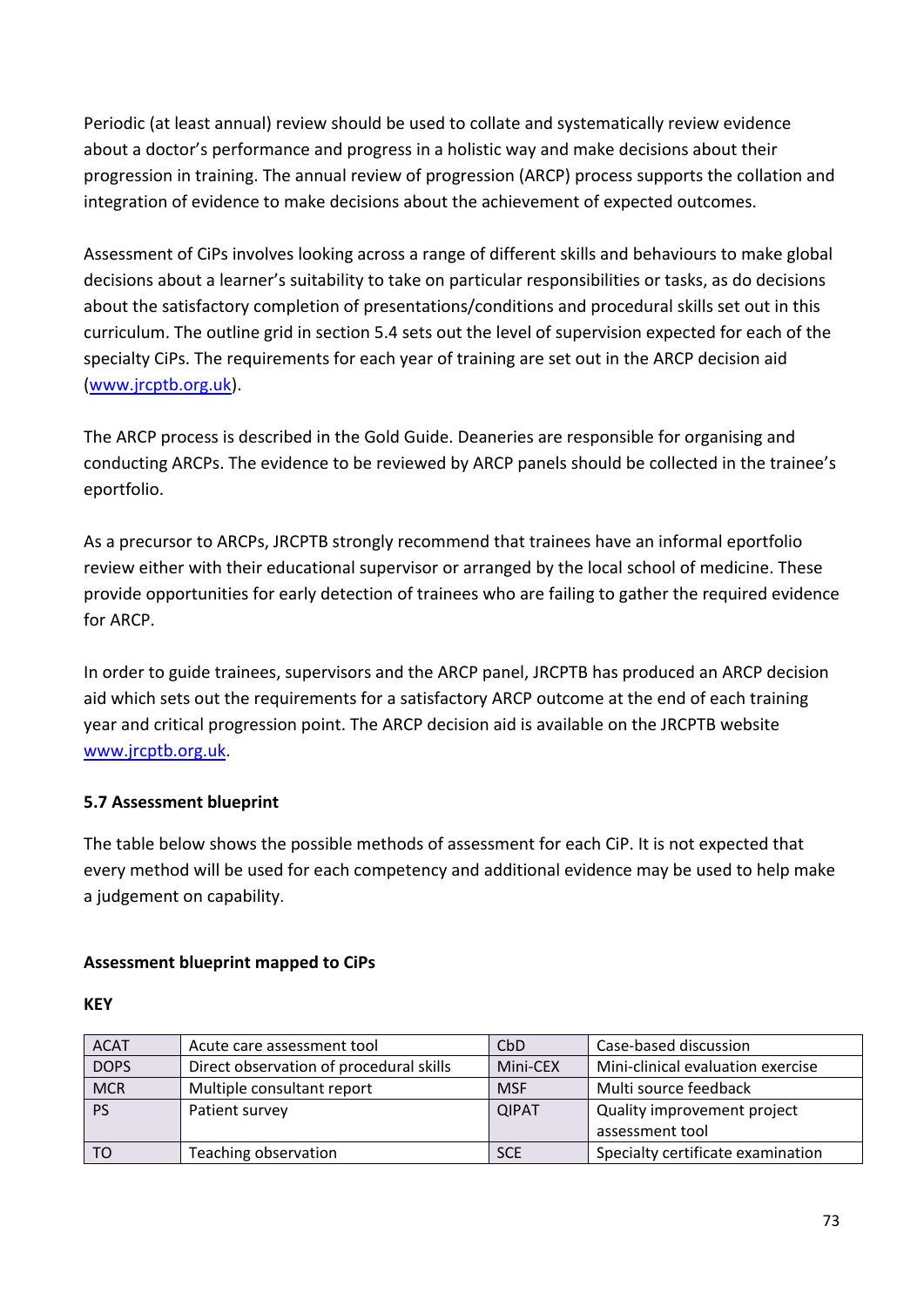| <b>Learning outcomes</b>                                                                                                                                                       | ACAT | <b>CbD</b>   | DOPS         | MCR          | Mini -CEX    | SPI          | ჯ | <b>QIPAT</b> | $\vec{0}$ | SCE |
|--------------------------------------------------------------------------------------------------------------------------------------------------------------------------------|------|--------------|--------------|--------------|--------------|--------------|---|--------------|-----------|-----|
| <b>Generic CiPs</b>                                                                                                                                                            |      |              |              |              |              |              |   |              |           |     |
| Able to function successfully within NHS<br>organisational and management systems                                                                                              |      |              |              | ✔            |              | ✔            |   |              |           |     |
| Able to deal with ethical and legal issues related<br>to clinical practice                                                                                                     |      | ✓            | $\checkmark$ | ✓            |              |              |   |              |           |     |
| Communicates effectively and is able to share<br>decision making, while maintaining appropriate<br>situational awareness, professional behaviour<br>and professional judgement |      |              |              | ✔            |              | ✓            | ✓ |              |           |     |
| Is focussed on patient safety and delivers<br>effective quality improvement in patient care                                                                                    |      |              |              | ✓            |              | $\checkmark$ |   | $\checkmark$ |           |     |
| Carrying out research and managing data<br>appropriately                                                                                                                       |      |              |              | ✔            |              | ✓            |   |              |           |     |
| Acting as a clinical teacher and clinical supervisor                                                                                                                           |      |              |              | ✔            |              | ✓            |   |              |           |     |
| <b>Clinical CiPs</b>                                                                                                                                                           |      |              |              |              |              |              |   |              |           |     |
| Managing an acute unselected take                                                                                                                                              | ✓    | $\checkmark$ |              | ✔            |              | $\checkmark$ |   |              |           |     |
| Managing an acute specialty-related take                                                                                                                                       | ✔    | $\checkmark$ |              | ✓            |              | ✓            |   |              |           |     |
| Providing continuity of care to medical<br>inpatients, including management of<br>comorbidities and cognitive impairment                                                       |      |              | ✓            | ✔            |              |              |   |              |           |     |
| Managing patients in an outpatient clinic,<br>ambulatory or community setting, including<br>management of long term conditions                                                 |      |              |              |              |              |              |   |              |           |     |
| Managing medical problems in patients in other<br>specialties and special cases                                                                                                | ✓    | ✓            |              | ✓            |              |              |   |              |           |     |
| Managing a multi-disciplinary team including<br>effective discharge planning                                                                                                   | ✓    |              |              | ✓            |              | $\checkmark$ |   |              |           |     |
| Delivering effective resuscitation and managing<br>the acutely deteriorating patient                                                                                           |      |              | $\checkmark$ | ✔            |              | $\checkmark$ |   |              |           |     |
| Managing end of life and applying palliative care<br>skills                                                                                                                    |      | ✓            |              | $\checkmark$ | $\checkmark$ | $\checkmark$ |   |              |           |     |
| <b>Practical procedures</b>                                                                                                                                                    |      |              | $\checkmark$ |              |              |              |   |              |           |     |
| <b>Geriatric Medicine Specialty CiPs</b>                                                                                                                                       |      |              |              |              |              |              |   |              |           |     |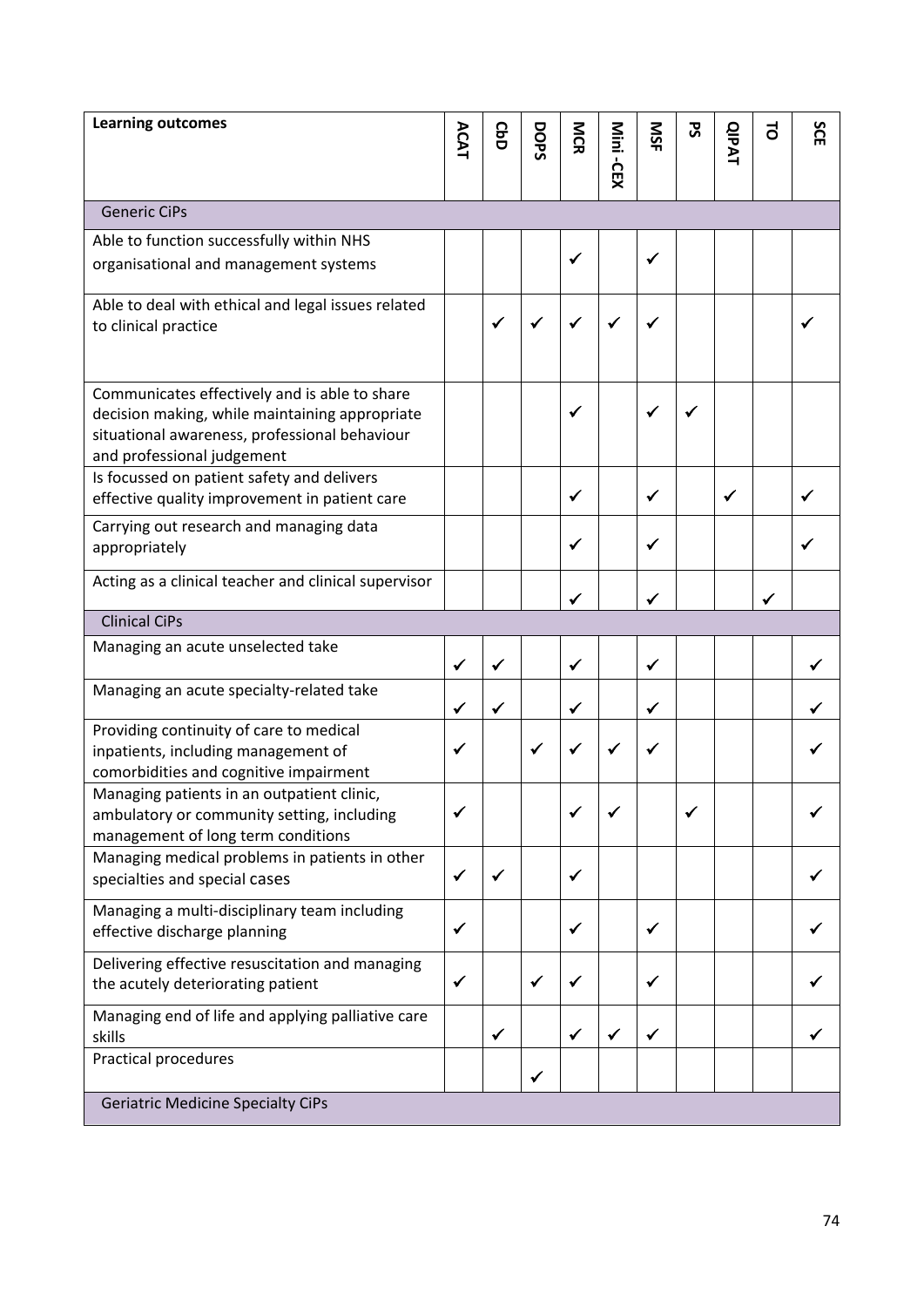| Performing a comprehensive assessment of an<br>older person, including mood and cognition, gait,<br>nutrition and fitness for surgery in an in-patient,<br>out-patient or community setting | ✓ |  | $\checkmark$ |  |   |  |
|---------------------------------------------------------------------------------------------------------------------------------------------------------------------------------------------|---|--|--------------|--|---|--|
| Managing complex common presentations in<br>older people, including falls, delirium, dementia,<br>movement disorders, incontinence, immobility,<br>tissue viability, and stroke             |   |  |              |  |   |  |
| Managing older people living with frailty in a<br>hyper-acute (front door), in-patient, out-patient<br>or community setting                                                                 |   |  |              |  |   |  |
| Managing and leading rehabilitation services for<br>older people, including stroke                                                                                                          |   |  | ✓            |  |   |  |
| Managing community liaison and practice                                                                                                                                                     |   |  |              |  |   |  |
| Managing liaison with other specialties, including<br>surgery, orthopaedics, critical care, oncology, old<br>age psychiatry                                                                 |   |  | ✔            |  |   |  |
| Evaluating performance and developing and<br>leading services with special reference to older<br>people                                                                                     |   |  | ✔            |  | ✔ |  |
| Theme for service                                                                                                                                                                           |   |  |              |  |   |  |

# **6. Supervision and feedback**

This section of the curriculum describes how trainees will be supervised, and how they will receive feedback on performance. For further information please refer to the AoMRC guidance on Improving feedback and reflection to improve learning<sup>13</sup>.

Access to high quality, supportive and constructive feedback is essential for the professional development of the trainee. Trainee reflection is an important part of the feedback process and exploration of that reflection with the trainer should ideally be a two-way dialogue. Effective feedback is known to enhance learning and combining self-reflection to feedback promotes deeper learning.

Trainers should be supported to deliver valuable and high quality feedback. This can be by providing face to face training to trainers. Trainees would also benefit from such training as they

<sup>&</sup>lt;sup>13</sup> Improving feedback and reflection to improve learning. A practical guide for trainees and trainers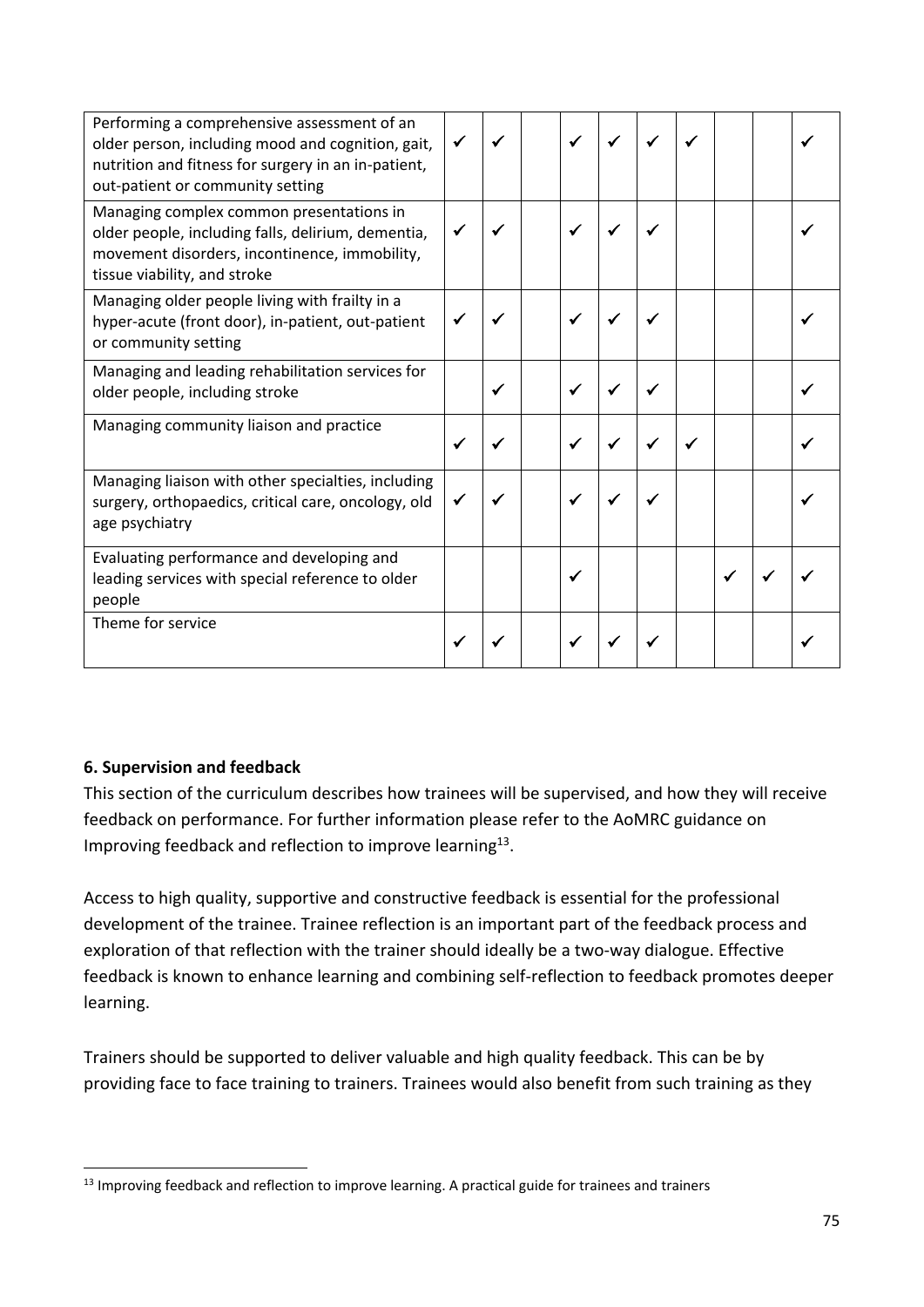frequently act as assessors to junior doctors, and all involved could also be shown how best to carry out and record reflection.

#### **6.1 Supervision**

All elements of work in training posts must be supervised with the level of supervision varying depending on the experience of the trainee and the clinical exposure and case mix undertaken. Outpatient and referral supervision must routinely include the opportunity to discuss all cases with a supervisor if appropriate. As training progresses the trainee should have the opportunity for increasing autonomy, consistent with safe and effective care for the patient.

Organisations must make sure that each doctor in training has access to a named clinical supervisor and a named educational supervisor. Depending on local arrangements these roles may be combined into a single role of educational supervisor. However, it is preferred that a trainee has a single named educational supervisor for (at least) a full training year, in which case the clinical supervisor is likely to be a different consultant during some placements.

The role and responsibilities of supervisors have been defined by the GMC in their standards for medical education and training<sup>14</sup>

#### **Educational supervisor**

The educational supervisor is responsible for the overall supervision and management of a doctor's educational progress during a placement or a series of placements. The educational supervisor regularly meets with the doctor in training to help plan their training, review progress and achieve agreed learning outcomes. The educational supervisor is responsible for the educational agreement, and for bringing together all relevant evidence to form a summative judgement about progression at the end of the placement or a series of placements. Trainees on a dual training program may have a single educational supervisor responsible for their internal medicine and specialty training, or they may have two educational supervisors, one responsible for internal medicine and one for specialty.

#### **Clinical supervisor**

Consultants responsible for patients that a trainee looks after provide clinical supervision for that trainee and thereby contribute to their training; they may also contribute to assessment of their performance by completing a 'Multiple Consultant Report (MCR)' and other WPBAs. A trainee may also be allocated (for instance, if they are not working with their educational supervisor in a particular placement) a named clinical supervisor, who is responsible for reviewing the trainee's training and progress during a particular placement. It is expected that a named clinical supervisor will provide an MCR for the trainee to inform the Educational Supervisor's report.

 $14$  Promoting excellence: standards for medical education and training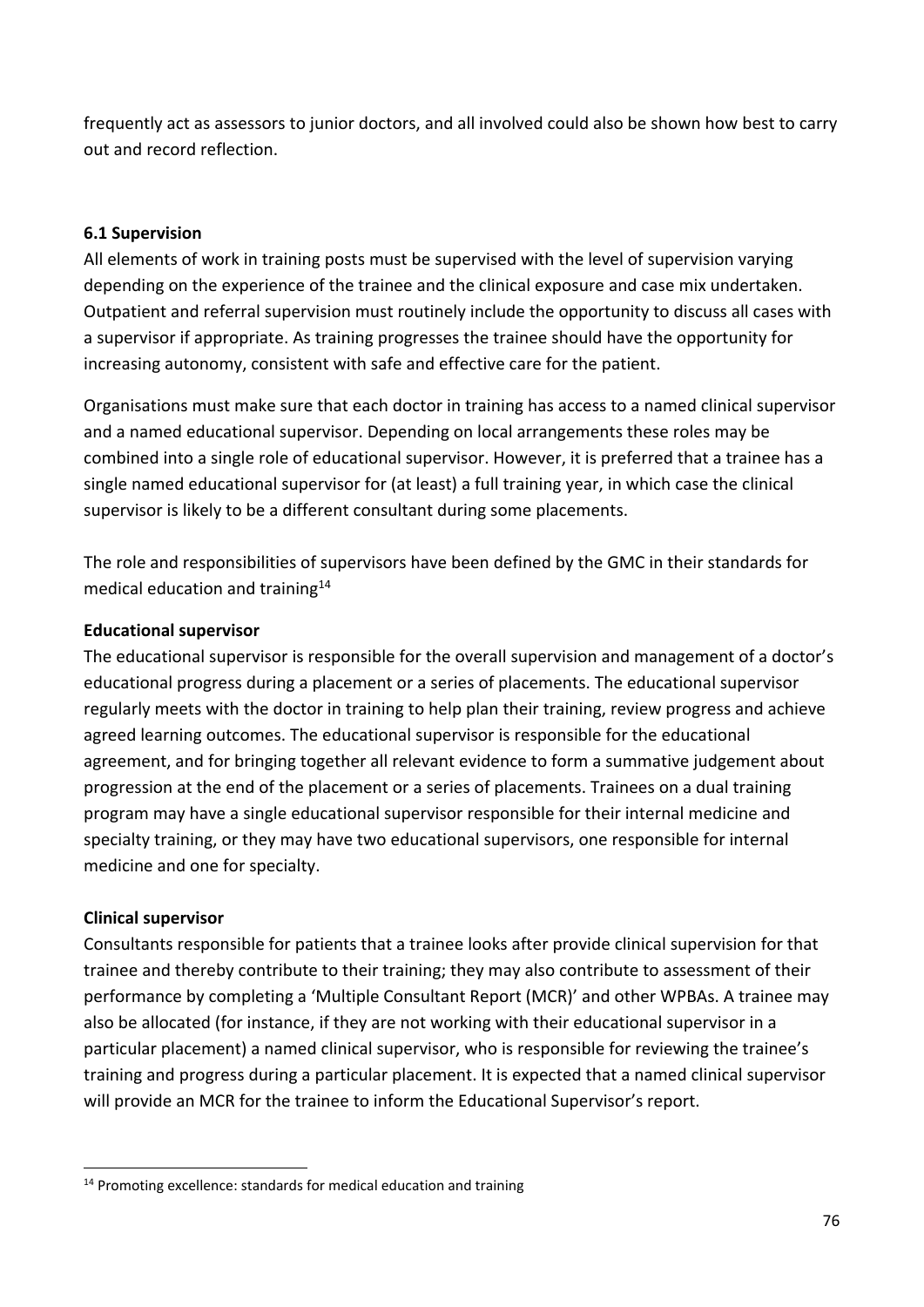The educational and (if relevant) clinical supervisors, when meeting with the trainee, should discuss issues of clinical governance, risk management and any report of any untoward clinical incidents involving the trainee. If the service lead (clinical director) has any concerns about the performance of the trainee, or there are issues of doctor or patient safety, these would be discussed with the clinical and educational supervisors (as well as the trainee). These processes, which are integral to trainee development, must not detract from the statutory duty of the trust to deliver effective clinical governance through its management systems.

Educational and clinical supervisors need to be formally recognised by the GMC to carry out their roles<sup>15</sup>. It is essential that training in assessment is provided for trainers and trainees in order to ensure that there is complete understanding of the assessment system, assessment methods, their purposes and use. Training will ensure a shared understanding and a consistency in the use of the WPBAs and the application of standards.

Opportunities for feedback to trainees about their performance will arise through the use of the workplace-based assessments, regular appraisal meetings with supervisors, other meetings and discussions with supervisors and colleagues, and feedback from ARCP.

#### **Trainees**

Trainees should make the safety of patients their first priority and they should not be practising in clinical scenarios which are beyond their experiences and competences without supervision. Trainees should actively devise individual learning goals in discussion with their trainers and should subsequently identify the appropriate opportunities to achieve said learning goals. Trainees would need to plan their WPBAs accordingly to enable their WPBAs to collectively provide a picture of their development during a training period. Trainees should actively seek guidance from their trainers in order to identify the appropriate learning opportunities and plan the appropriate frequencies and types of WPBAs according to their individual learning needs. It is the responsibility of trainees to seek feedback following learning opportunities and WPBAs. Trainees should selfreflect and self-evaluate regularly with the aid of feedback. Furthermore, trainees should formulate action plans with further learning goals in discussion with their trainers.

## **6.2 Appraisal**

A formal process of appraisals and reviews underpins training. This process ensures adequate supervision during training, provides continuity between posts and different supervisors and is one of the main ways of providing feedback to trainees. All appraisals should be recorded in the ePortfolio.

## **Induction Appraisal**

<sup>&</sup>lt;sup>15</sup> Recognition and approval of trainers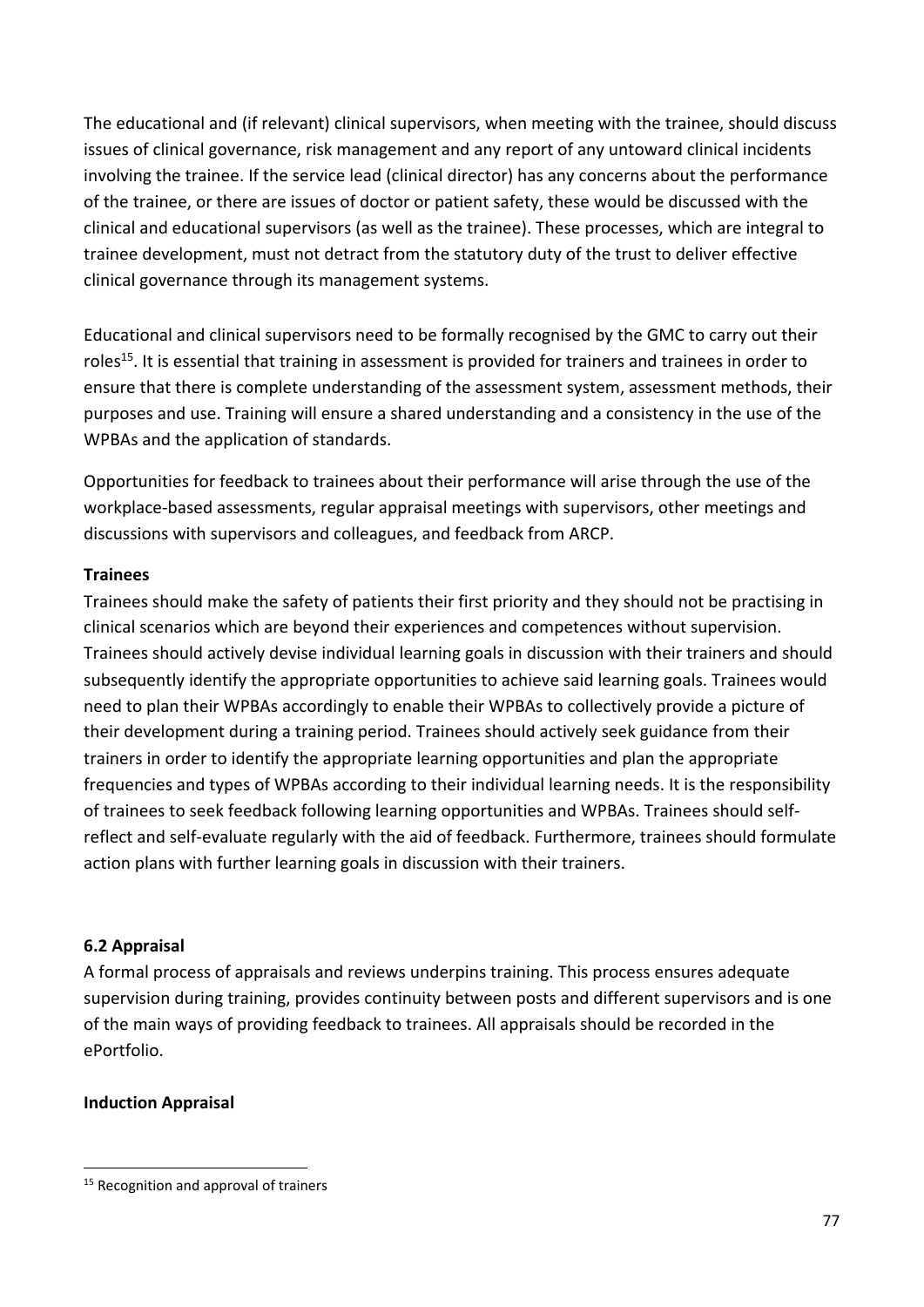The trainee and educational supervisor should have an appraisal meeting at the beginning of each post to review the trainee's progress so far, agree learning objectives for the post ahead and identify the learning opportunities presented by the post. Reviewing progress through the curriculum will help trainees to compile an effective Personal Development Plan (PDP) of objectives for the upcoming post. This PDP should be agreed during the Induction Appraisal. The trainee and supervisor should also both sign the educational agreement in the e-portfolio at this time, recording their commitment to the training process.

#### **Mid-point Review**

This meeting between trainee and educational supervisor is not mandatory (particularly when an attachment is shorter than 6 months) but is encouraged particularly if either the trainee or educational or clinical supervisor has training concerns, or the trainee has been set specific targeted training objectives at their ARCP). At this meeting trainees should review their PDP with their supervisor using evidence from the e-portfolio. Workplace-based assessments and progress through the curriculum can be reviewed to ensure trainees are progressing satisfactorily, and attendance at educational events should also be reviewed. The PDP can be amended at this review.

## **End of Attachment Appraisal**

Trainees should review the PDP and curriculum progress with their educational supervisor using evidence from the e-portfolio. Specific concerns may be highlighted from this appraisal. The end of attachment appraisal form should record the areas where further work is required to overcome any shortcomings. Further evidence of competence in certain areas may be needed, such as planned workplace-based assessments, and this should be recorded. If there are significant concerns following the end of attachment appraisal then the programme director should be informed. Supervisors should also identify areas where a trainee has performed above the level expected and highlight successes

## **7. Quality Management**

The organisation of training programs is the responsibility of the deaneries. The deaneries will oversee programmes for postgraduate medical training in their regions. The Schools of Medicine in England, Wales and Northern Ireland and the Medical Specialty Training Board in Scotland will undertake the following roles:

- oversee recruitment and induction of trainees into the specialty
- allocate trainees into particular rotations appropriate to their training needs
- oversee the quality of training posts provided locally
- ensure adequate provision of appropriate educational events
- ensure curricula implementation across training programmes
- oversee the workplace-based assessment process within programmes
- coordinate the ARCP process for trainees
- provide adequate and appropriate career advice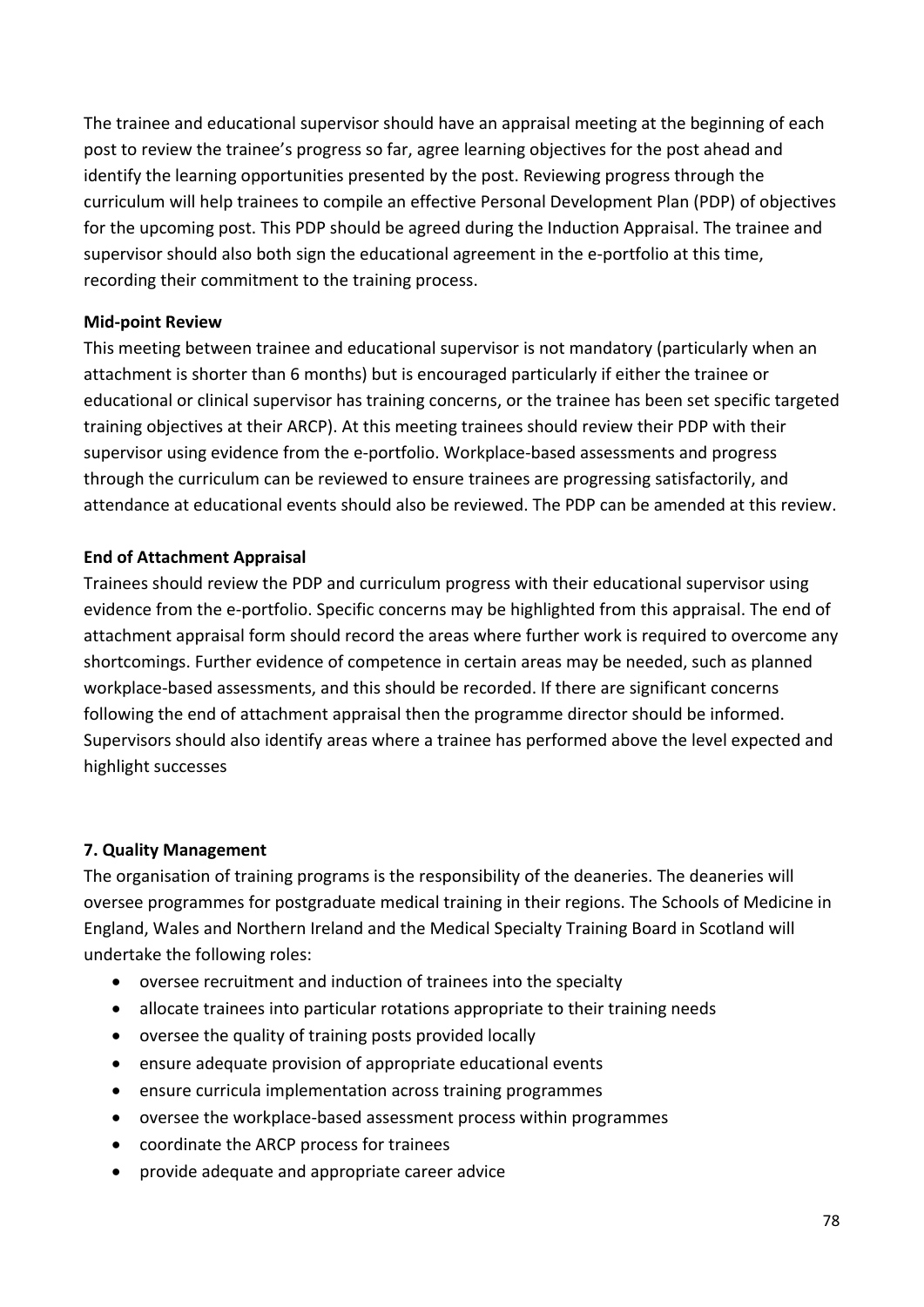- provide systems to identify and assist doctors with training difficulties
- provide flexible training.

Educational programmes to train educational supervisors and assessors in workplace-based assessment may be delivered by deaneries or by the colleges or both.

Development, implementation, monitoring and review of the curriculum are the responsibility of the JRCPTB and the SAC. The committee will be formally constituted with representatives from each health region in England, from the devolved nations and with trainee and lay representation. It will be the responsibility of the JRCPTB to ensure that curriculum developments are communicated to heads of school, regional specialty training committees and TPDs.

The JRCPTB has a role in quality management by monitoring and driving improvement in the standard of all medical specialties on behalf of the three Royal Colleges of Physicians in Edinburgh, Glasgow and London. The SACs are actively involved in assisting and supporting deaneries to manage and improve the quality of education within each of their approved training locations. They are tasked with activities central to assuring the quality of medical education such as writing the curriculum and assessment systems, reviewing applications for new posts and programmes, provision of external advisors to deaneries and recommending trainees eligible for CCT or Certificate of Eligibility for Specialist Registration (CESR).

JRCPTB uses data from six quality datasets across its specialties and subspecialties to provide meaningful quality management. The datasets include the GMC national Training Survey (NTS) data, ARCP outcomes, examination outcomes, new consultant survey, penultimate year assessments (PYA)/external advisor reports and the monitoring visit reports.

Quality criteria have been developed to drive up the quality of training environments and ultimately improve patient safety and experience. These are monitored and reviewed by JRCPTB to improve the provision of training and ensure enhanced educational experiences.

## **8. Intended use of curriculum by trainers and trainees**

This curriculum and ARCP decision aid are available from the Joint Royal Colleges of Physicians Training Board (JRCPTB) via the website [www.jrcptb.org.uk.](http://www.jrcptb.org.uk/)

Clinical and educational supervisors should use the curriculum and decision aid as the basis of their discussion with trainees, particularly during the appraisal process. Both trainers and trainees are expected to have a good knowledge of the curriculum and should use it as a guide for their training programme.

Each trainee will engage with the curriculum by maintaining an eportfolio. The trainee will use the curriculum to develop learning objectives and reflect on learning experiences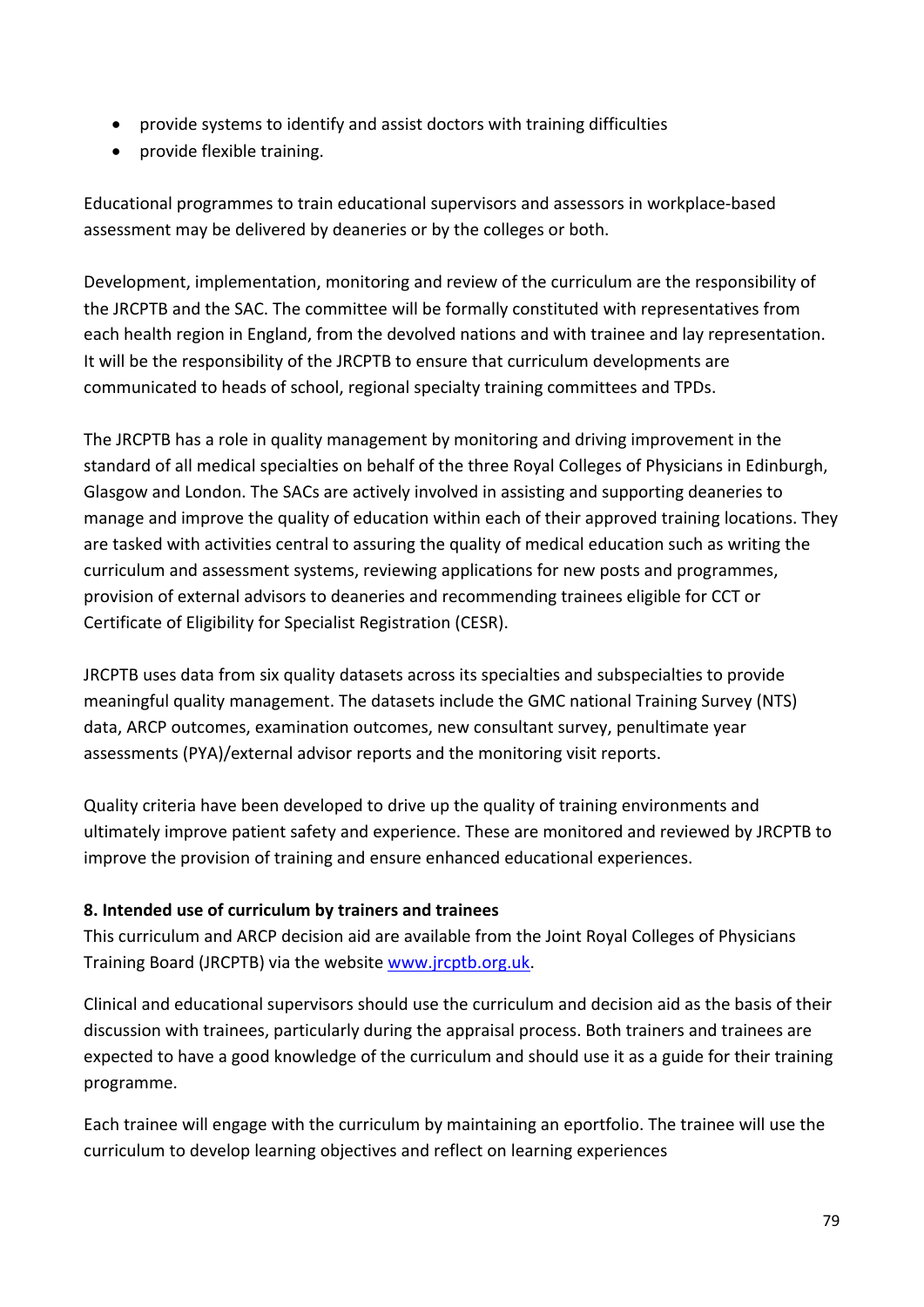## **Recording progress in the eportfolio**

On enrolling with JRCPTB trainees will be given access to the eportfolio. The eportfolio allows evidence to be built up to inform decisions on a trainee's progress and provides tools to support trainees' education and development.

The trainee's main responsibilities are to ensure the eportfolio is kept up to date, arrange assessments and ensure they are recorded, prepare drafts of appraisal forms, maintain their personal development plan, record their reflections on learning and record their progress through the curriculum.

The supervisor's main responsibilities are to use eportfolio evidence such as outcomes of assessments, reflections and personal development plans to inform appraisal meetings. They are also expected to update the trainee's record of progress through the curriculum, write end-ofattachment appraisals and supervisor's reports.

Deaneries, training programme directors, college tutors and ARCP panels may use the eportfolio to monitor the progress of trainees for whom they are responsible.

JRCPTB will use summarised, anonymous eportfolio data to support its work in quality assurance.

All appraisal meetings, personal development plans and workplace-based assessments (including MSF) should be recorded in the eportfolio. Trainees are encouraged to reflect on their learning experiences and to record these in the eportfolio. Reflections can be kept private or shared with supervisors.

Reflections, assessments and other eportfolio content should be used to provide evidence towards acquisition of curriculum capabilities. Trainees should add their own self-assessment ratings to record their view of their progress. The aims of the self-assessment are:

- to provide the means for reflection and evaluation of current practice
- to inform discussions with supervisors to help both gain insight and assists in developing personal development plans.
- to identify shortcomings between experience, competency and areas defined in the curriculum so as to guide future clinical exposure and learning.

Supervisors can sign-off and comment on curriculum capabilities to build up a picture of progression and to inform ARCP panels.

# **9. Equality and diversity**

The Royal Colleges of Physicians will comply, and ensure compliance, with the requirements of equality and diversity legislation set out in the Equality Act 2010.